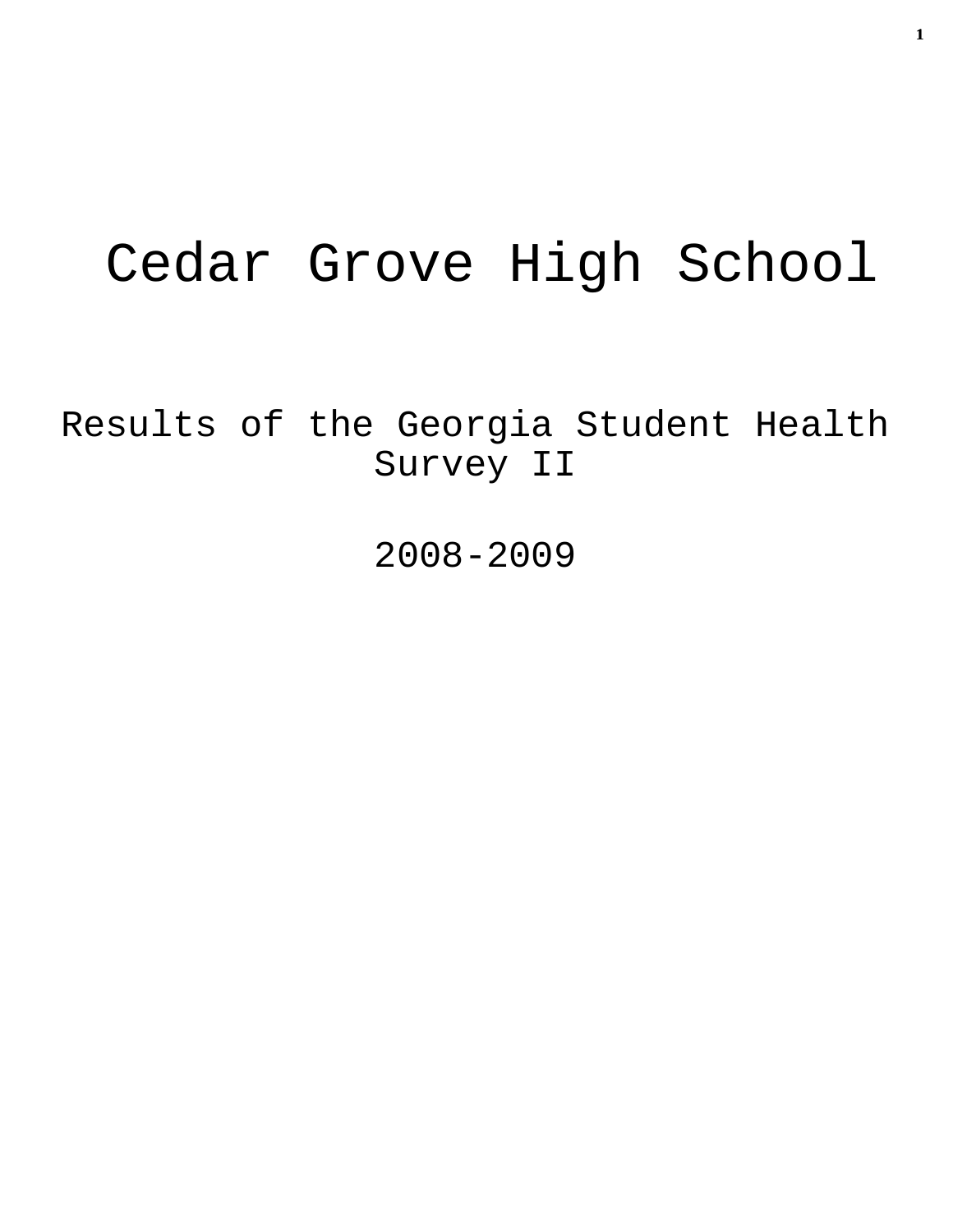# *Demographics* **2**

| Grade                  |    |  |  |  |
|------------------------|----|--|--|--|
| <b>Grade Frequency</b> |    |  |  |  |
| 10                     | 42 |  |  |  |
| 12                     |    |  |  |  |

| <b>Frequency</b> | <b>Table of Gender by Grade</b> |              |        |              |  |
|------------------|---------------------------------|--------------|--------|--------------|--|
| <b>Col Pct</b>   |                                 | Grade(Grade) |        |              |  |
|                  | Gender(Gender)                  | <b>10</b>    | 12     | <b>Total</b> |  |
|                  | Female                          | 15<br>35.71  | 0.00   | 15           |  |
|                  | <b>Male</b>                     | 27<br>64.29  | 100.00 | 31           |  |
|                  | <b>Total</b>                    | 42           | 4      | 46           |  |

| <b>Frequency</b> |
|------------------|
| <b>Col Pct</b>   |

| <b>Table of Ethnicity by Grade</b> |              |             |              |  |  |  |
|------------------------------------|--------------|-------------|--------------|--|--|--|
|                                    | Grade(Grade) |             |              |  |  |  |
| <b>Ethnicity</b> (Ethnicity)       | 10           | 12          | <b>Total</b> |  |  |  |
| <b>Black</b>                       | 33<br>78.57  | 4<br>100.00 | 37           |  |  |  |
| <b>Hispanic</b>                    | 3<br>7.14    | 0<br>0.00   | 3            |  |  |  |
| Asian                              | 2.38         | 0<br>0.00   |              |  |  |  |
| <b>Other</b>                       | 5<br>11.90   | 0<br>0.00   | 5            |  |  |  |
| <b>Total</b>                       | 42           | 4           | 46           |  |  |  |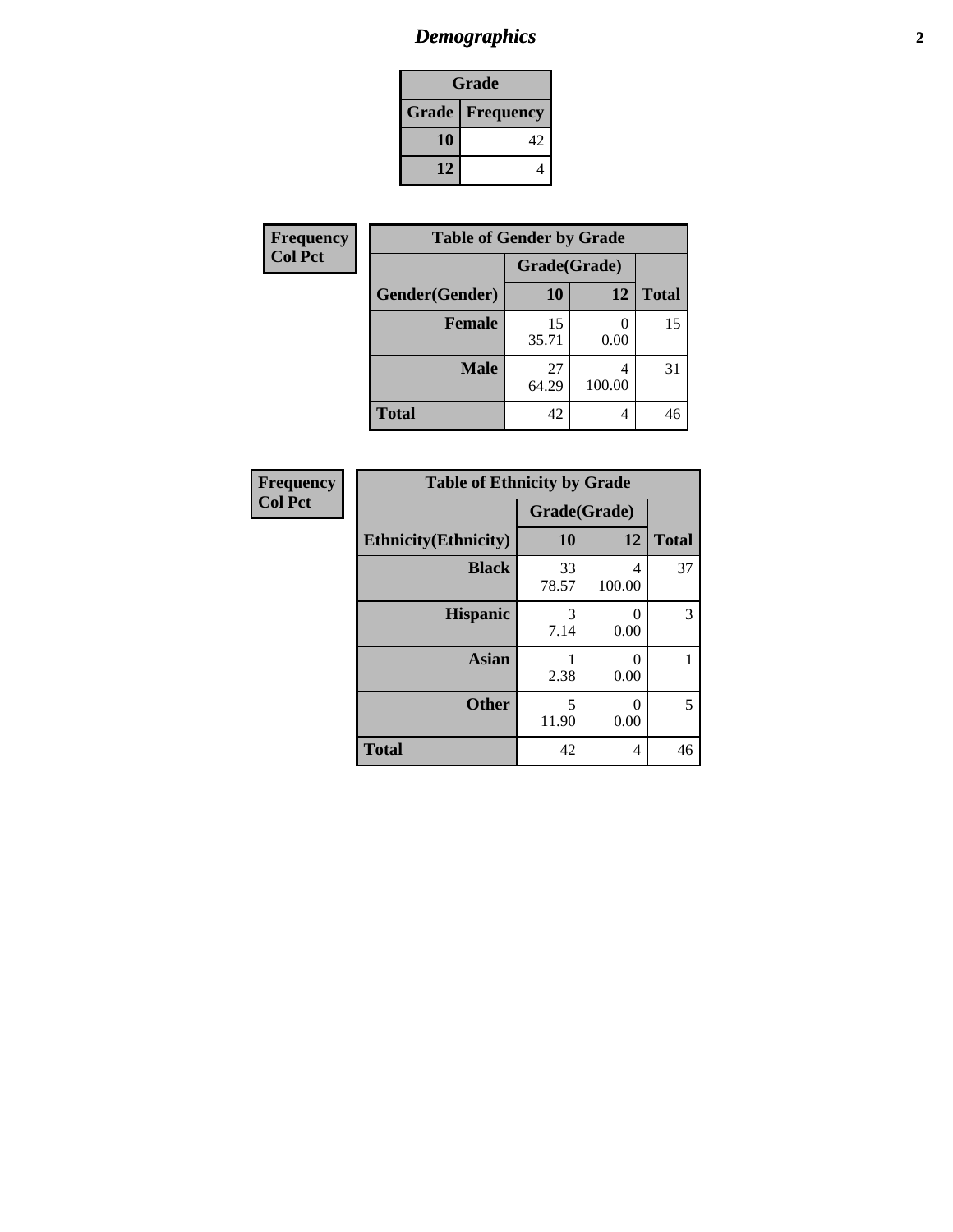#### *Title IV, Part A, Schedule A* **3** *Goal 1: Ensure that all schools are drug-free Baseline Data: Year 2008-2009 Prevalence of Drug Use*

| Frequency<br><b>Col Pct</b> | <b>Table of AlcoholAlt by Grade</b> |              |            |              |  |  |
|-----------------------------|-------------------------------------|--------------|------------|--------------|--|--|
|                             | AlcoholAlt(Alcohol                  | Grade(Grade) |            |              |  |  |
|                             | use, past 30 days)                  | 10           | <b>12</b>  | <b>Total</b> |  |  |
|                             | <b>Yes</b>                          | 16.67        | 25.00      | 8            |  |  |
|                             | N <sub>0</sub>                      | 35<br>83.33  | 3<br>75.00 | 38           |  |  |
|                             | <b>Total</b>                        | 42           | 4          | 46           |  |  |

| Frequency<br><b>Col Pct</b> | <b>Table of TobaccoAny by Grade</b> |              |            |                |  |
|-----------------------------|-------------------------------------|--------------|------------|----------------|--|
|                             | TobaccoAny(Tobacco                  | Grade(Grade) |            |                |  |
|                             | use, past 30 days)                  | <b>10</b>    | 12         | <b>Total</b>   |  |
|                             | <b>Yes</b>                          | 2.38         | 25.00      | $\mathfrak{D}$ |  |
|                             | N <sub>0</sub>                      | 41<br>97.62  | 3<br>75.00 | 44             |  |
|                             | <b>Total</b>                        | 42           | 4          | 46             |  |

| Frequency<br><b>Col Pct</b> | <b>Table of MarijuanaAlt by Grade</b> |              |                          |              |  |  |
|-----------------------------|---------------------------------------|--------------|--------------------------|--------------|--|--|
|                             | MarijuanaAlt(Marijuana                | Grade(Grade) |                          |              |  |  |
|                             | use, past 30 days)                    | 10           | 12                       | <b>Total</b> |  |  |
|                             | Yes                                   | 4<br>9.52    | $\left( \right)$<br>0.00 | 4            |  |  |
|                             | N <sub>0</sub>                        | 38<br>90.48  | 4<br>100.00              | 42           |  |  |
|                             | <b>Total</b>                          | 42           | 4                        | 46           |  |  |

| Frequency<br><b>Col Pct</b> | <b>Table of OtherDrugAny by Grade</b>  |              |              |                |  |  |
|-----------------------------|----------------------------------------|--------------|--------------|----------------|--|--|
|                             | <b>OtherDrugAny(Other</b><br>drug use, | Grade(Grade) |              |                |  |  |
| past 30 days)               | 10                                     | 12           | <b>Total</b> |                |  |  |
|                             | Yes                                    | 4.76         | 0<br>0.00    | $\overline{2}$ |  |  |
|                             | N <sub>0</sub>                         | 40<br>95.24  | 4<br>100.00  | 44             |  |  |
|                             | <b>Total</b>                           | 42           | 4            | 46             |  |  |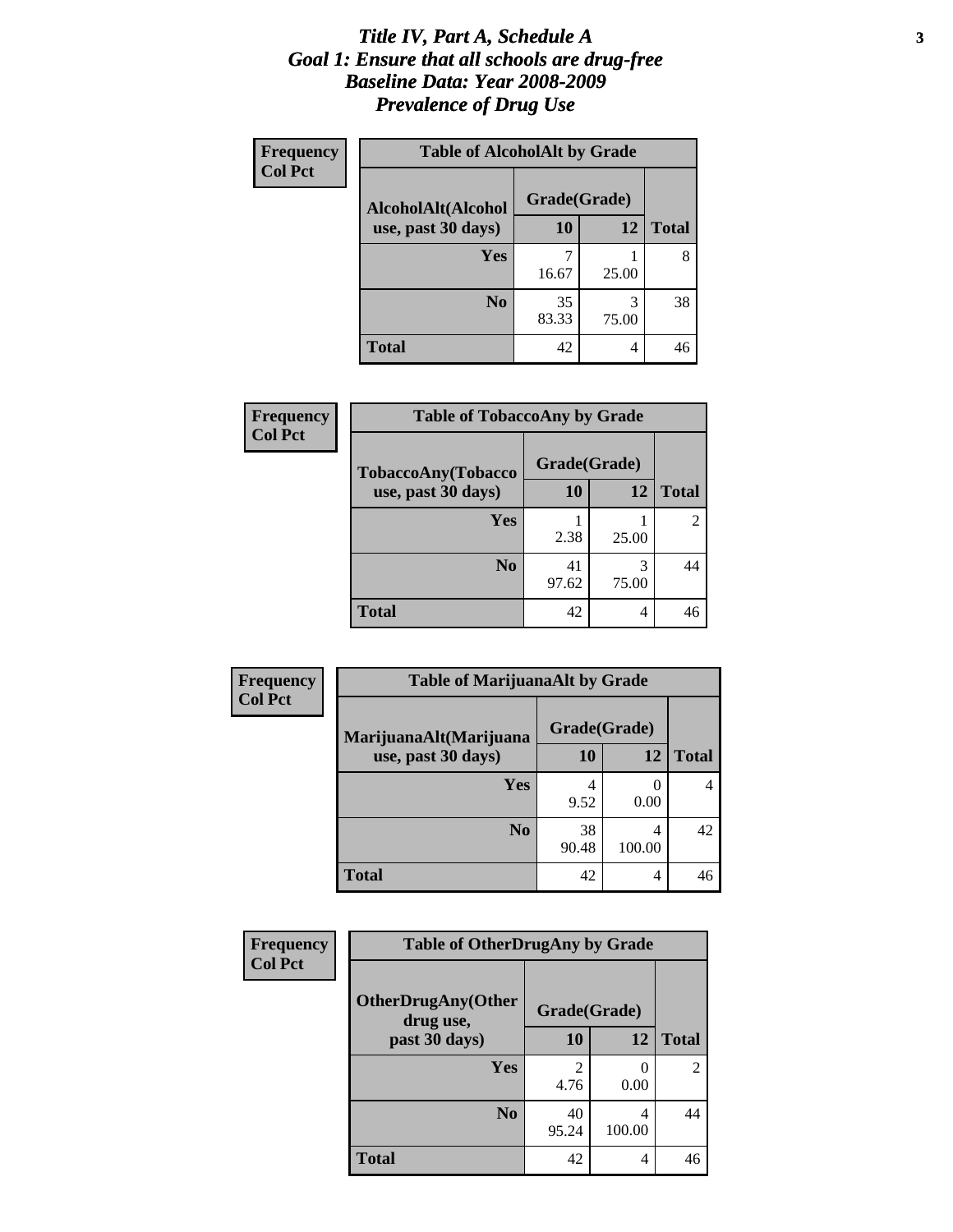#### *Average Age of Onset of Use* **4** *Results for "Average Age of Onset of Use" questions exclude students who said they did not use that substance*

| <b>Variable</b>    | Label                                                              | <b>Mean</b> |
|--------------------|--------------------------------------------------------------------|-------------|
| Alcoholinit2       | I started using alcohol when I was                                 | 13.91       |
| Cigarettesinit2    | I started smoking tobacco when I was                               | 13.50       |
| Smokelessinit2     | I started chewing tobacco when I was                               |             |
| Marijuanainit2     | I started using marijuana when I was                               | 14.25       |
| Cocaineinit2       | I started using cocaine when I was                                 |             |
| Inhalantsinit2     | I started using inhalants when I was                               |             |
| Steroidsinit2      | I started using steroids when I was                                |             |
| Ecstasyinit2       | I started using ecstasy when I was                                 |             |
| Methinit2          | I started using methamphetamines when I was                        |             |
| Hallucinogensinit2 | I started using hallucinogens when I was                           |             |
| Prescriptioninit2  | I started using prescription drugs not prescribed to me when I was | 14.00       |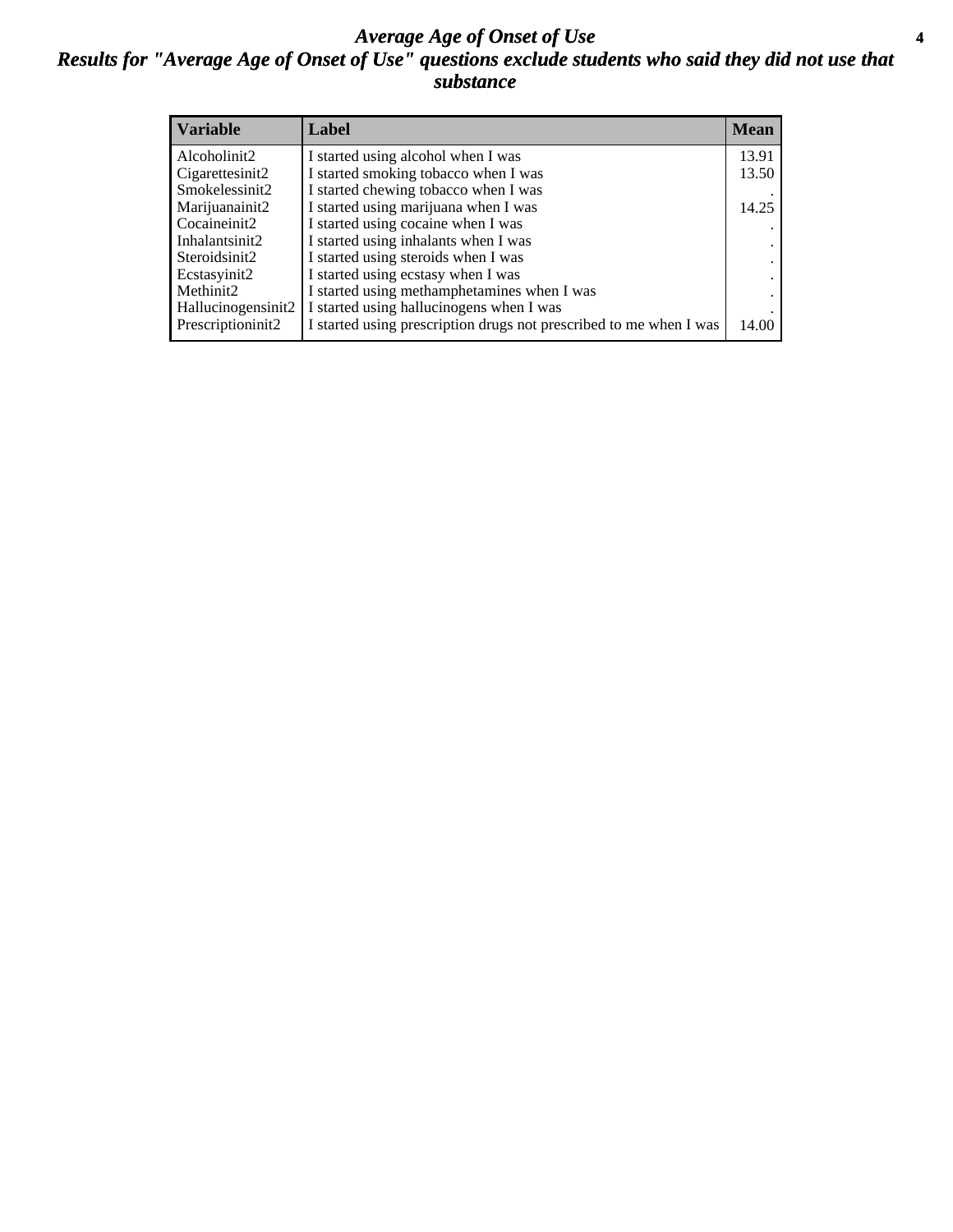# *Perception of Health Risk* **5**

| <b>Frequency</b> | <b>Table of Alcoholharmdich by Grade</b> |              |        |              |  |
|------------------|------------------------------------------|--------------|--------|--------------|--|
| <b>Col Pct</b>   | Alcoholharmdich(I<br>think alcohol is    | Grade(Grade) |        |              |  |
|                  | harmful)                                 | 10           | 12     | <b>Total</b> |  |
|                  | Yes                                      | 32<br>76.19  | 100.00 | 36           |  |
|                  | N <sub>0</sub>                           | 10<br>23.81  | 0.00   | 10           |  |
|                  | <b>Total</b>                             | 42           | 4      | 46           |  |

| Frequency      | <b>Table of Tobaccoharmdich by Grade</b> |              |             |              |  |
|----------------|------------------------------------------|--------------|-------------|--------------|--|
| <b>Col Pct</b> | Tobaccoharmdich(I<br>think tobacco is    | Grade(Grade) |             |              |  |
|                | harmful)                                 | 10           | 12          | <b>Total</b> |  |
|                | <b>Yes</b>                               | 40<br>95.24  | 4<br>100.00 | 44           |  |
|                | N <sub>0</sub>                           | 4.76         | 0.00        | 2            |  |
|                | <b>Total</b>                             | 42           | 4           | 46           |  |

| Frequency      | <b>Table of Marijuanaharmdich by Grade</b> |              |       |              |  |
|----------------|--------------------------------------------|--------------|-------|--------------|--|
| <b>Col Pct</b> | Marijuanaharmdich(I<br>think marijuana is  | Grade(Grade) |       |              |  |
|                | harmful)                                   | 10           | 12    | <b>Total</b> |  |
|                | Yes                                        | 30<br>71.43  | 75.00 | 33           |  |
|                | N <sub>0</sub>                             | 12<br>28.57  | 25.00 | 13           |  |
|                | <b>Total</b>                               | 42           | 4     | 46           |  |

| <b>Frequency</b> | <b>Table of Otherdrugharmdich by Grade</b><br>Otherdrugharmdich(I<br>Grade(Grade)<br>think other drugs are |             |             |                |
|------------------|------------------------------------------------------------------------------------------------------------|-------------|-------------|----------------|
| <b>Col Pct</b>   |                                                                                                            |             |             |                |
|                  | harmful)                                                                                                   | <b>10</b>   | 12          | <b>Total</b>   |
|                  | <b>Yes</b>                                                                                                 | 40<br>95.24 | 4<br>100.00 | 44             |
|                  | N <sub>0</sub>                                                                                             | 4.76        | 0.00        | $\overline{2}$ |
|                  | <b>Total</b>                                                                                               | 42          | 4           | 46             |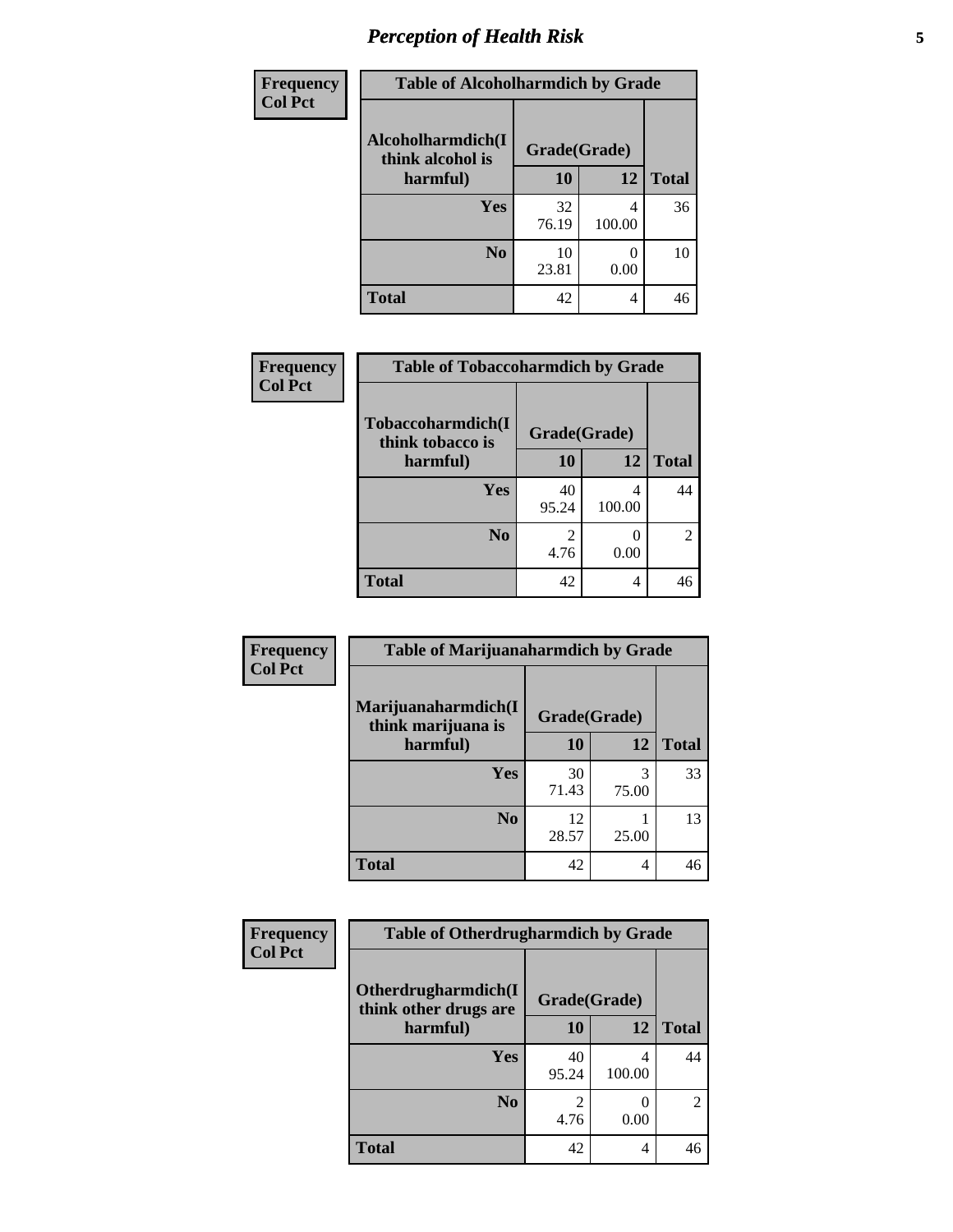# *Social Disapproval* **6**

| <b>Frequency</b> | <b>Table of Alcoholpeerdich by Grade</b>                    |              |            |              |  |
|------------------|-------------------------------------------------------------|--------------|------------|--------------|--|
| <b>Col Pct</b>   | Alcoholpeerdich(My<br>friends would<br>disapprove if I used | Grade(Grade) |            |              |  |
|                  | alcohol)                                                    | 10           | 12         | <b>Total</b> |  |
|                  | <b>Yes</b>                                                  | 26<br>61.90  | 3<br>75.00 | 29           |  |
|                  | N <sub>0</sub>                                              | 16<br>38.10  | 25.00      | 17           |  |
|                  | <b>Total</b>                                                | 42           | 4          | 46           |  |

| <b>Frequency</b> |
|------------------|
| <b>Col Pct</b>   |

| <b>Table of Tobaccopeerdich by Grade</b>                    |              |             |              |  |  |  |
|-------------------------------------------------------------|--------------|-------------|--------------|--|--|--|
| Tobaccopeerdich(My<br>friends would<br>disapprove if I used | Grade(Grade) |             |              |  |  |  |
| tobacco)                                                    | 10           | 12          | <b>Total</b> |  |  |  |
| Yes                                                         | 34<br>80.95  | 4<br>100.00 | 38           |  |  |  |
| N <sub>0</sub>                                              | 8<br>19.05   | 0<br>0.00   | 8            |  |  |  |
| <b>Total</b>                                                | 42           | 4           | 46           |  |  |  |

| Frequency      | <b>Table of Marijuanapeerdich by Grade</b>                    |              |            |              |  |
|----------------|---------------------------------------------------------------|--------------|------------|--------------|--|
| <b>Col Pct</b> | Marijuanapeerdich(My<br>friends would<br>disapprove if I used | Grade(Grade) |            |              |  |
|                | marijuana)                                                    | 10           | 12         | <b>Total</b> |  |
|                | <b>Yes</b>                                                    | 25<br>59.52  | 3<br>75.00 | 28           |  |
|                | N <sub>0</sub>                                                | 17<br>40.48  | 25.00      | 18           |  |
|                | <b>Total</b>                                                  | 42           | 4          | 46           |  |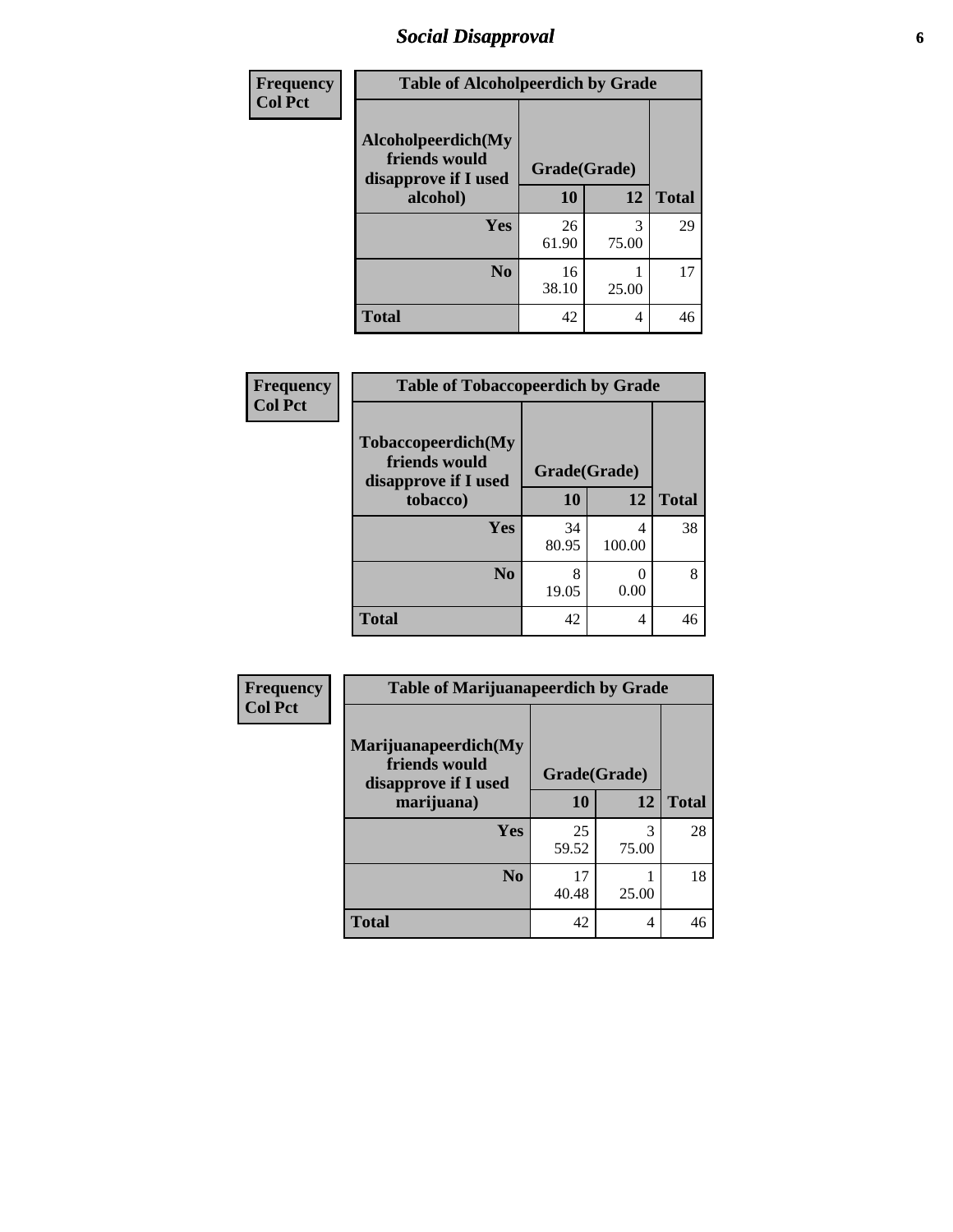# *Social Disapproval* **7**

| Frequency      | <b>Table of Otherdrugpeerdich by Grade</b>                    |              |             |              |  |
|----------------|---------------------------------------------------------------|--------------|-------------|--------------|--|
| <b>Col Pct</b> | Otherdrugpeerdich(My<br>friends would<br>disapprove if I used | Grade(Grade) |             |              |  |
|                | other drugs)                                                  | 10           | 12          | <b>Total</b> |  |
|                | <b>Yes</b>                                                    | 35<br>83.33  | 4<br>100.00 | 39           |  |
|                | N <sub>0</sub>                                                | 16.67        | 0.00        |              |  |
|                | <b>Total</b>                                                  | 42           | 4           | 46           |  |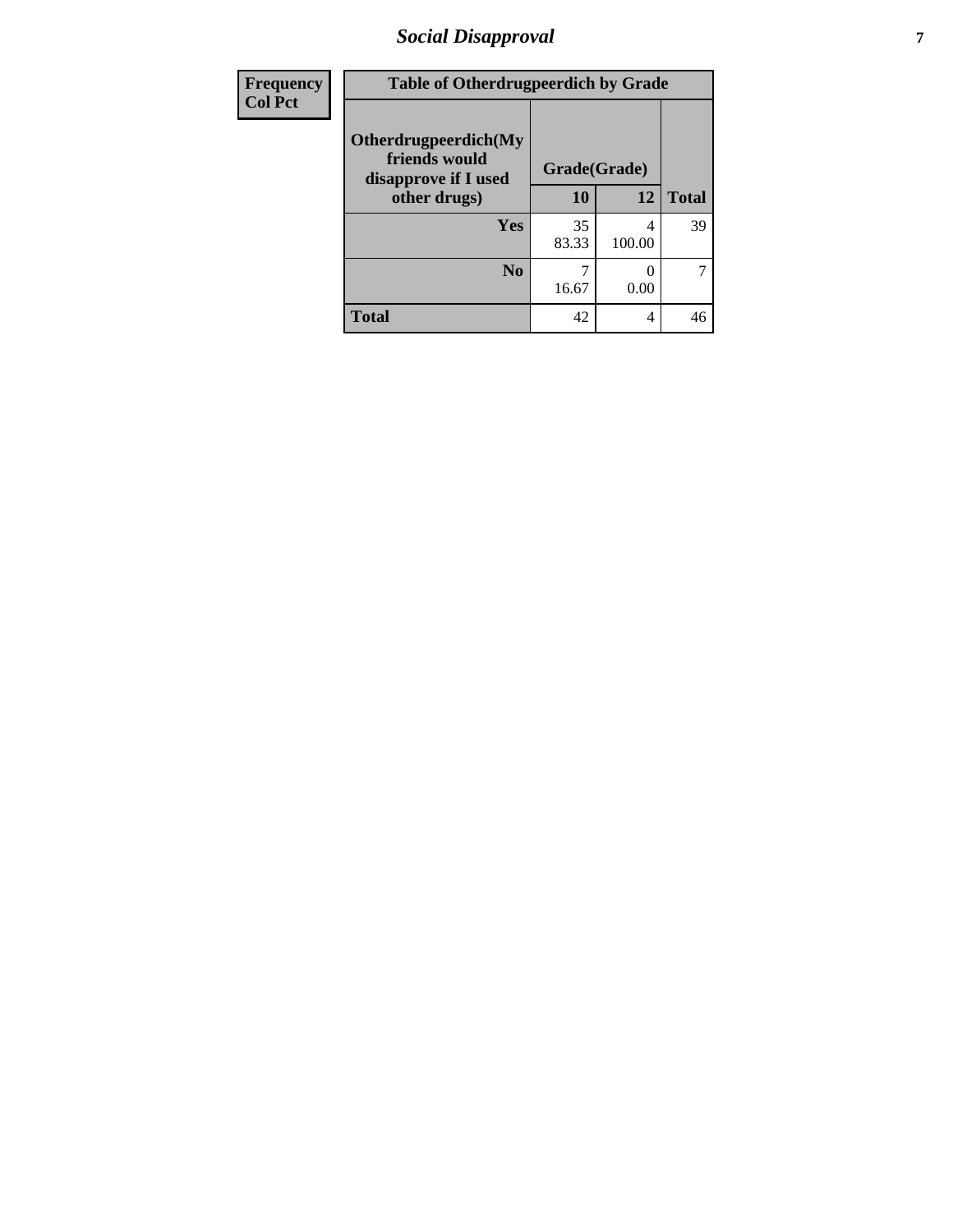#### Title IV, Part A, Schedule A **8** *Goal 2: To help ensure that all schools are safe and disciplined Baseline Data: Year 2008-2009 Student Involvement in Gang Activity*

| Frequency      |                                                                                                           | <b>Table of Gangself by Grade</b> |                  |              |  |  |
|----------------|-----------------------------------------------------------------------------------------------------------|-----------------------------------|------------------|--------------|--|--|
| <b>Col Pct</b> | <b>Gangself</b> (I<br>have<br>participated<br>in illegal<br>gang<br>activities in<br>the past 30<br>days) | Grade(Grade)<br>10                | 12               | <b>Total</b> |  |  |
|                | Yes                                                                                                       | 2<br>4.76                         | $\theta$<br>0.00 | 2            |  |  |
|                | N <sub>0</sub>                                                                                            | 40<br>95.24                       | 4<br>100.00      | 44           |  |  |
|                | <b>Total</b>                                                                                              | 42                                | 4                | 46           |  |  |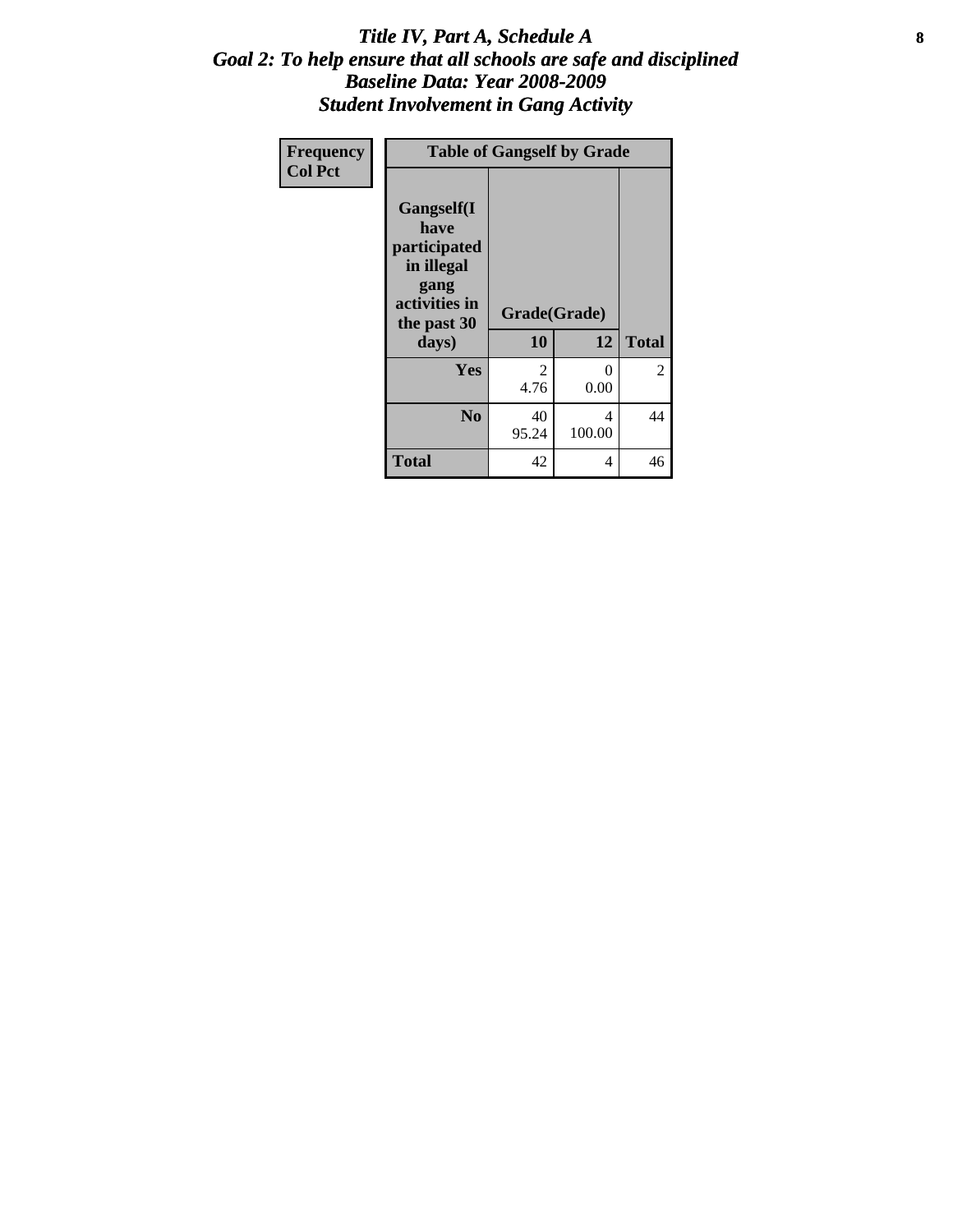# *Student Perception of School Safety* **9**

| <b>Frequency</b><br>Row Pct |
|-----------------------------|
|                             |

| <b>Table of Grade by Safeschool</b> |                                                        |                         |                               |                                    |              |
|-------------------------------------|--------------------------------------------------------|-------------------------|-------------------------------|------------------------------------|--------------|
|                                     | Safeschool (School is a place at which I feel<br>safe) |                         |                               |                                    |              |
| Grade(Grade)                        | <b>Strongly</b><br>Agree                               | Agree                   | Somewhat Somewhat<br>Disagree | <b>Strongly</b><br><b>Disagree</b> | <b>Total</b> |
| 10                                  | 11<br>26.19                                            | 18<br>42.86             | 16.67                         | 6<br>14.29                         | 42           |
| 12                                  | 2<br>50.00                                             | $\mathfrak{D}$<br>50.00 | 0.00                          | 0.00                               | 4            |
| <b>Total</b>                        | 13                                                     | 20                      | ℸ                             | 6                                  | 46           |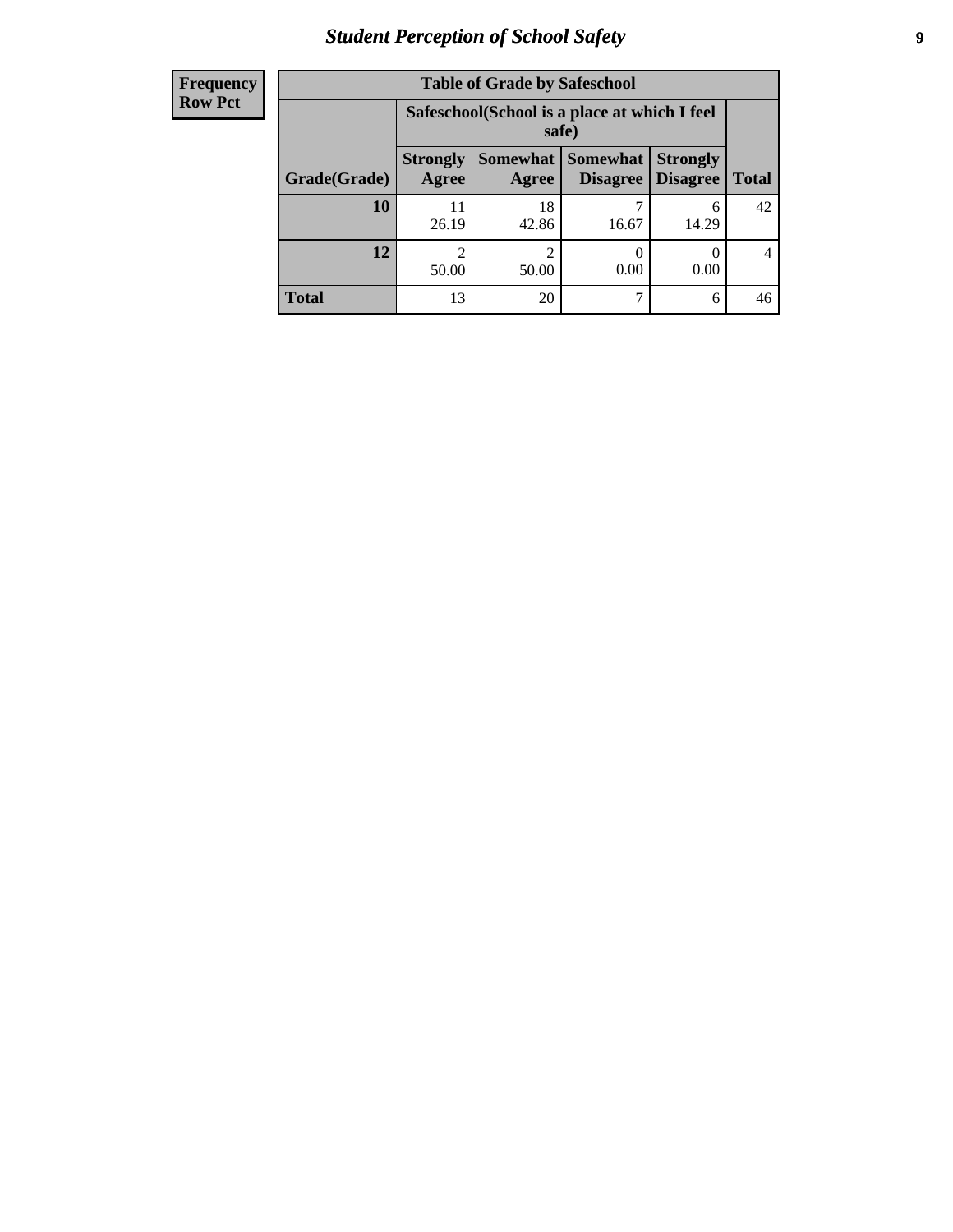#### *Students Who Have Been Bullied* **10**

| Frequency<br><b>Row Pct</b> |                     | <b>Table of Grade by Bullied</b> |                                                                                     |                   |                        |                |
|-----------------------------|---------------------|----------------------------------|-------------------------------------------------------------------------------------|-------------------|------------------------|----------------|
|                             |                     |                                  | <b>Bullied</b> (I have been<br>bullied by other<br>students in the past 30<br>days) |                   |                        |                |
|                             | Grade(Grade)   Days | $\mathbf{0}$                     | 1 or<br>2<br>days                                                                   | 3 to<br>5<br>days | 20<br>to<br>29<br>days | <b>Total</b>   |
|                             | 10                  | 39<br>92.86                      | 2.38                                                                                | 2.38              | 2.38                   | 42             |
|                             | 12                  | 3<br>75.00                       | 25.00                                                                               | $\Omega$<br>0.00  | 0<br>0.00              | $\overline{4}$ |
|                             | <b>Total</b>        | 42                               | $\overline{2}$                                                                      | 1                 |                        | 46             |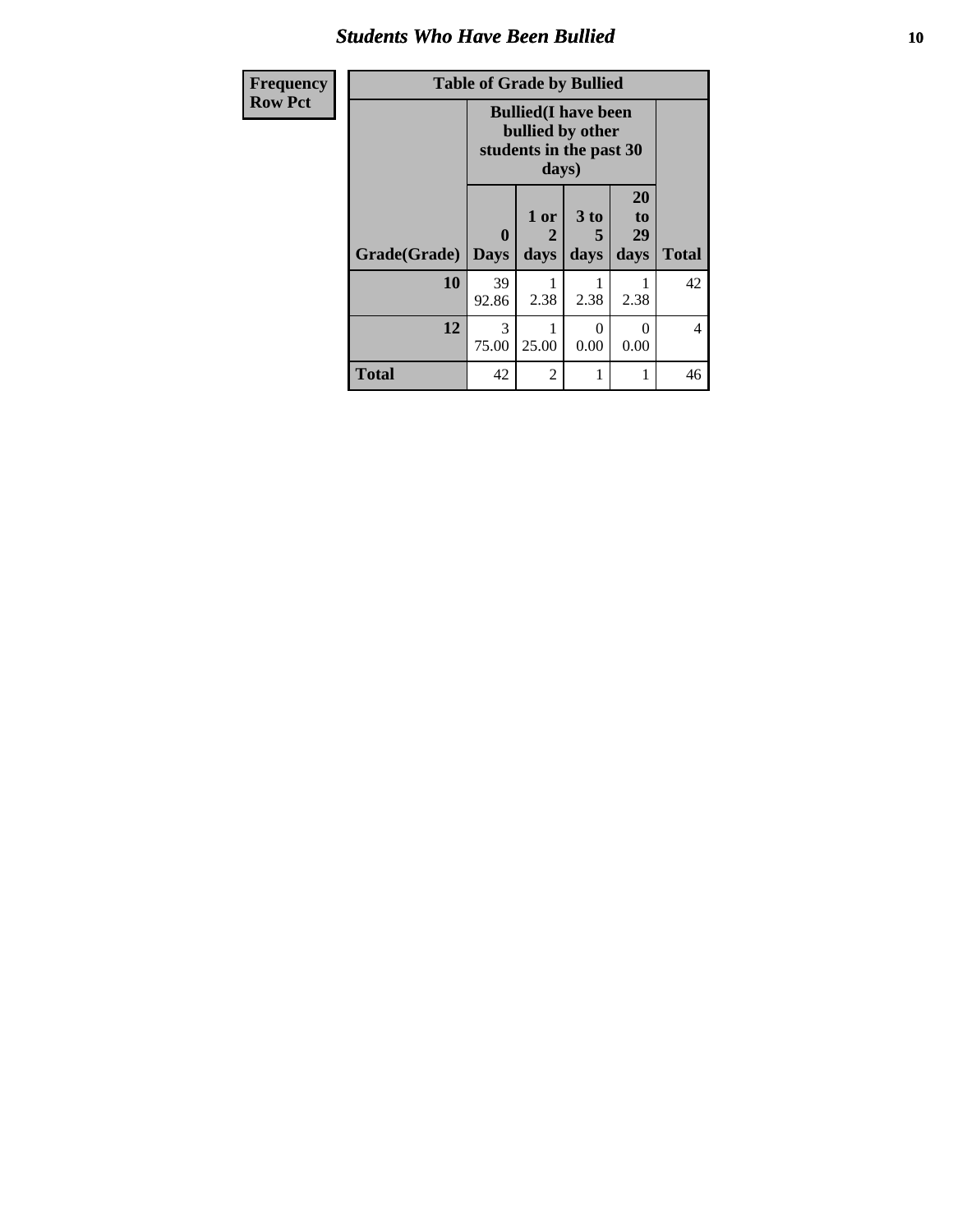#### *School Climate* **11**

| <b>Frequency</b> | <b>Table of SchoolClimate1 by Grade</b> |                    |                         |                |  |
|------------------|-----------------------------------------|--------------------|-------------------------|----------------|--|
| <b>Col Pct</b>   | SchoolClimate1(I<br>like school)        | Grade(Grade)<br>10 | 12                      | <b>Total</b>   |  |
|                  | <b>Strongly Agree</b>                   | 13<br>30.95        | $\mathfrak{D}$<br>50.00 | 15             |  |
|                  | <b>Somewhat Agree</b>                   | 24<br>57.14        | $\mathfrak{D}$<br>50.00 | 26             |  |
|                  | <b>Somewhat Disagree</b>                | 3<br>7.14          | 0.00                    | 3              |  |
|                  | <b>Strongly Disagree</b>                | 2<br>4.76          | 0.00                    | $\overline{2}$ |  |
|                  | <b>Total</b>                            | 42                 | 4                       | 46             |  |

| Frequency      | <b>Table of SchoolClimate2 by Grade</b>           |                    |            |              |
|----------------|---------------------------------------------------|--------------------|------------|--------------|
| <b>Col Pct</b> | SchoolClimate2(I<br>feel successful at<br>school) | Grade(Grade)<br>10 | 12         | <b>Total</b> |
|                | <b>Strongly Agree</b>                             | 14<br>33.33        | 25.00      | 15           |
|                | <b>Somewhat Agree</b>                             | 25<br>59.52        | 3<br>75.00 | 28           |
|                | <b>Somewhat Disagree</b>                          | 3<br>7.14          | 0<br>0.00  | 3            |
|                | <b>Total</b>                                      | 42                 | 4          | 46           |

| Frequency      | <b>Table of SchoolClimate3 by Grade</b>                               |                    |                    |              |
|----------------|-----------------------------------------------------------------------|--------------------|--------------------|--------------|
| <b>Col Pct</b> | SchoolClimate3(My<br>school has high<br>standards for<br>achievement) | Grade(Grade)<br>10 | 12                 | <b>Total</b> |
|                | <b>Strongly Agree</b>                                                 | 17                 | 3                  | 20           |
|                | <b>Somewhat Agree</b>                                                 | 40.48<br>15        | 75.00              | 16           |
|                | <b>Somewhat Disagree</b>                                              | 35.71<br>16.67     | 25.00<br>0<br>0.00 |              |
|                | <b>Strongly Disagree</b>                                              | 3<br>7.14          | 0<br>0.00          | 3            |
|                | Total                                                                 | 42                 | 4                  | 46           |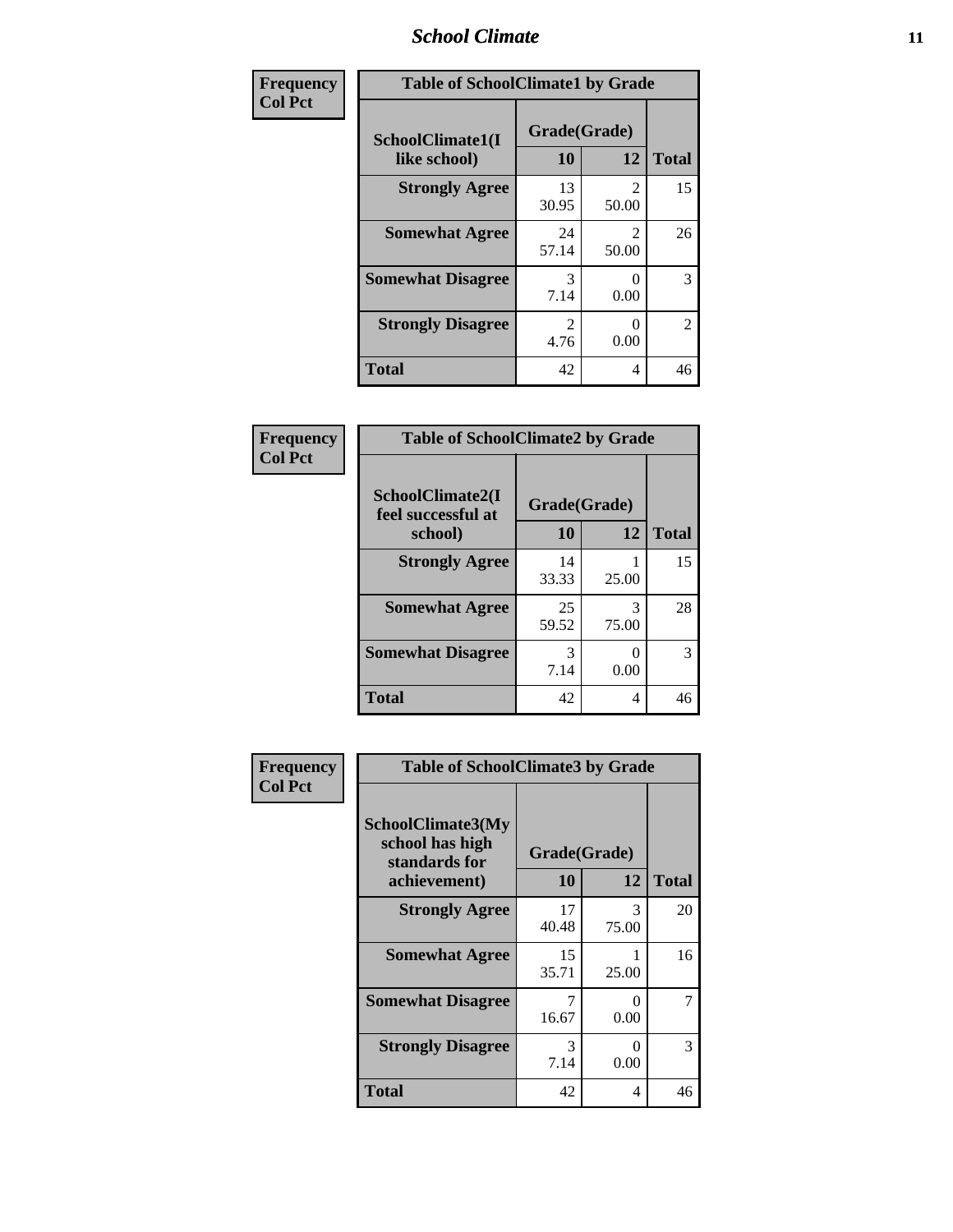#### *School Climate* **12**

| Frequency      | <b>Table of SchoolClimate4 by Grade</b>                       |                    |            |              |
|----------------|---------------------------------------------------------------|--------------------|------------|--------------|
| <b>Col Pct</b> | SchoolClimate4(My<br>school sets clear<br>rules for behavior) | Grade(Grade)<br>10 | 12         | <b>Total</b> |
|                | <b>Strongly Agree</b>                                         | 11<br>26.19        | 3<br>75.00 | 14           |
|                | <b>Somewhat Agree</b>                                         | 19<br>45.24        | 25.00      | 20           |
|                | <b>Somewhat Disagree</b>                                      | 8<br>19.05         | 0<br>0.00  | 8            |
|                | <b>Strongly Disagree</b>                                      | 4<br>9.52          | 0<br>0.00  | 4            |
|                | <b>Total</b>                                                  | 42                 | 4          | 46           |

#### **Frequency Col Pct**

| <b>Table of SchoolClimate5 by Grade</b>                              |                    |            |              |  |
|----------------------------------------------------------------------|--------------------|------------|--------------|--|
| SchoolClimate5(I<br>know what to do in<br>an emergency at<br>school) | Grade(Grade)<br>10 | 12         | <b>Total</b> |  |
| <b>Strongly Agree</b>                                                | 19<br>45.24        | 25.00      | 20           |  |
| <b>Somewhat Agree</b>                                                | 19<br>45.24        | 2<br>50.00 | 21           |  |
| <b>Somewhat Disagree</b>                                             | 2<br>4.76          | 25.00      | 3            |  |
| <b>Strongly Disagree</b>                                             | 2<br>4.76          | 0<br>0.00  | 2            |  |
| Total                                                                | 42                 | 4          | 46           |  |

| Frequency      | <b>Table of SchoolClimate6 by Grade</b>                  |                    |                         |              |  |
|----------------|----------------------------------------------------------|--------------------|-------------------------|--------------|--|
| <b>Col Pct</b> | <b>SchoolClimate6(Teachers</b><br>treat me with respect) | Grade(Grade)<br>10 | 12                      | <b>Total</b> |  |
|                | <b>Strongly Agree</b>                                    | 12<br>28.57        | 25.00                   | 13           |  |
|                | <b>Somewhat Agree</b>                                    | 17<br>40.48        | $\mathfrak{D}$<br>50.00 | 19           |  |
|                | <b>Somewhat Disagree</b>                                 | 6<br>14.29         | 0<br>0.00               | 6            |  |
|                | <b>Strongly Disagree</b>                                 | 16.67              | 25.00                   | 8            |  |
|                | <b>Total</b>                                             | 42                 | 4                       | 46           |  |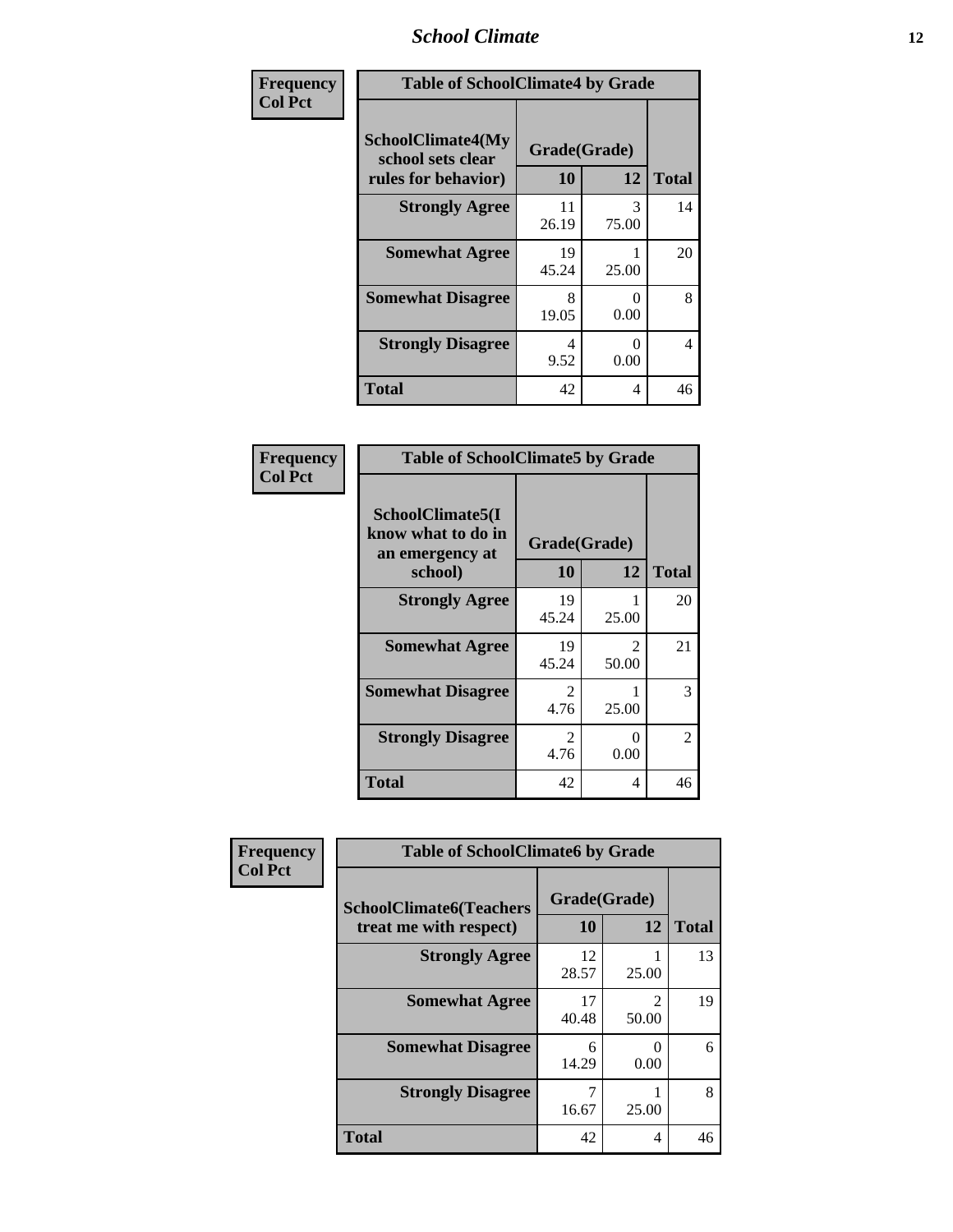#### *School Climate* **13**

| Frequency      | <b>Table of SchoolClimate7 by Grade</b>                                       |                           |                         |              |
|----------------|-------------------------------------------------------------------------------|---------------------------|-------------------------|--------------|
| <b>Col Pct</b> | <b>SchoolClimate7(Behaviors</b><br>in my class allow the<br>teacher to teach) | Grade(Grade)<br><b>10</b> | <b>12</b>               | <b>Total</b> |
|                | <b>Strongly Agree</b>                                                         | 14<br>33.33               | $\mathfrak{D}$<br>50.00 | 16           |
|                | <b>Somewhat Agree</b>                                                         | 14<br>33.33               | 25.00                   | 15           |
|                | <b>Somewhat Disagree</b>                                                      | 8<br>19.05                | 25.00                   | $\mathbf Q$  |
|                | <b>Strongly Disagree</b>                                                      | 6<br>14.29                | 0<br>0.00               | 6            |
|                | <b>Total</b>                                                                  | 42                        | 4                       | 46           |

| Frequency      | <b>Table of SchoolClimate8 by Grade</b>                                 |              |            |                |
|----------------|-------------------------------------------------------------------------|--------------|------------|----------------|
| <b>Col Pct</b> | <b>SchoolClimate8(Students</b><br>are frequently<br>recognized for good | Grade(Grade) |            |                |
|                | behavior)                                                               | 10           | 12         | <b>Total</b>   |
|                | <b>Strongly Agree</b>                                                   | 15<br>35.71  | 25.00      | 16             |
|                | <b>Somewhat Agree</b>                                                   | 16<br>38.10  | 3<br>75.00 | 19             |
|                | <b>Somewhat Disagree</b>                                                | 16.67        | 0<br>0.00  | 7              |
|                | <b>Strongly Disagree</b>                                                | 4<br>9.52    | 0<br>0.00  | $\overline{4}$ |
|                | <b>Total</b>                                                            | 42           | 4          | 46             |

| Frequency<br><b>Col Pct</b> | <b>Table of SchoolClimate9 by Grade</b>                                           |                    |                         |              |
|-----------------------------|-----------------------------------------------------------------------------------|--------------------|-------------------------|--------------|
|                             | SchoolClimate9(School<br>counselor would be<br>helpful if I needed<br>assistance) | Grade(Grade)<br>10 | 12                      | <b>Total</b> |
|                             | <b>Strongly Agree</b>                                                             | 23<br>54.76        | $\mathfrak{D}$<br>50.00 | 25           |
|                             | <b>Somewhat Agree</b>                                                             | 9<br>21.43         | $\mathfrak{D}$<br>50.00 | 11           |
|                             | <b>Somewhat Disagree</b>                                                          | 5<br>11.90         | ∩<br>0.00               | 5            |
|                             | <b>Strongly Disagree</b>                                                          | 5<br>11.90         | 0<br>0.00               | 5            |
|                             | Total                                                                             | 42                 | 4                       | 46           |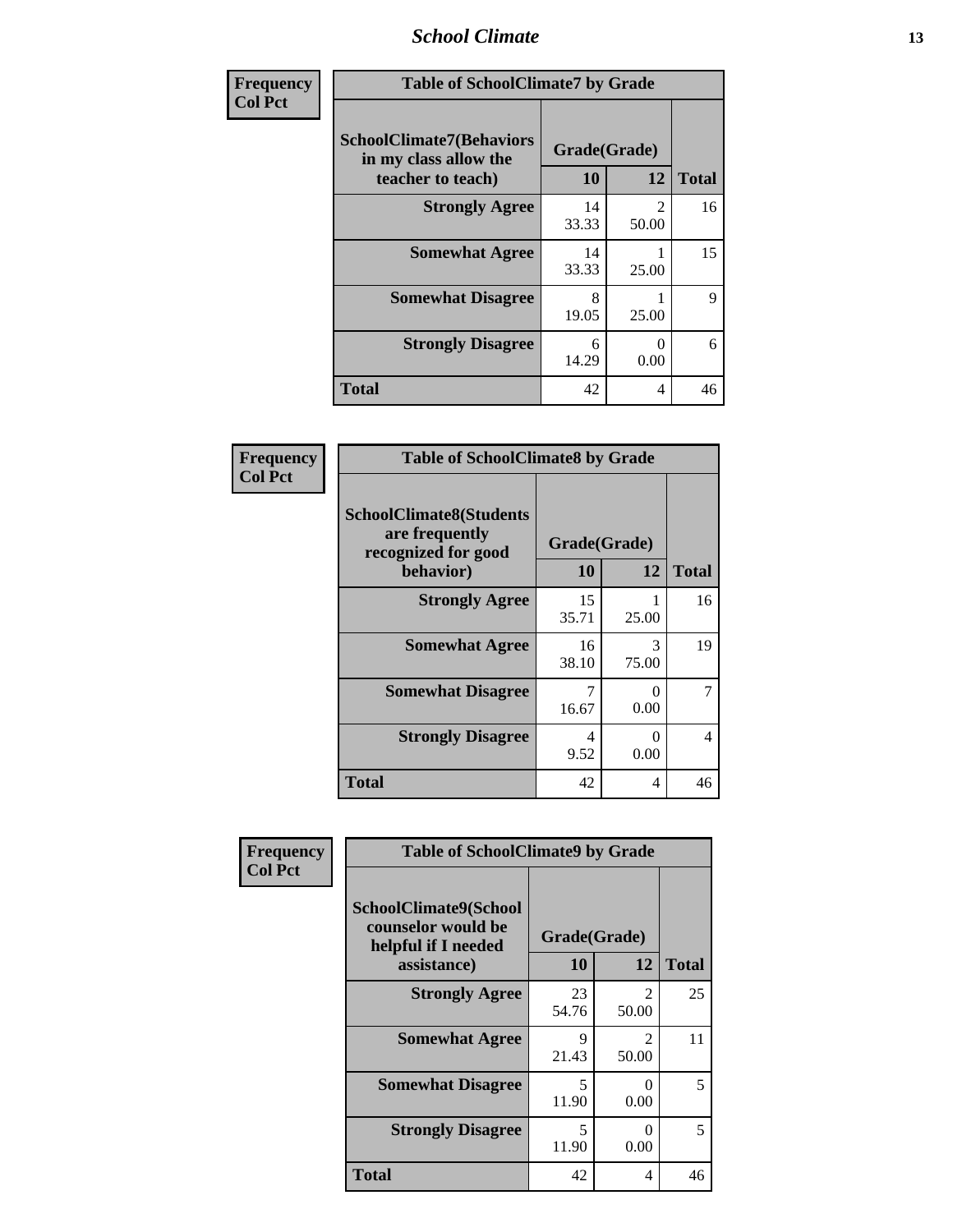#### *Reasons for Dropping Out* **14**

| Frequency      | <b>Table of Dropoutreason by Grade</b>                                   |                    |                  |              |
|----------------|--------------------------------------------------------------------------|--------------------|------------------|--------------|
| <b>Col Pct</b> | Dropoutreason(If<br>I dropped out the<br>reason would<br>most likely be) | Grade(Grade)<br>10 | 12               | <b>Total</b> |
|                | <b>Won't Drop out</b>                                                    | 20<br>47.62        | 3<br>75.00       | 23           |
|                | <b>Bored</b>                                                             | 11<br>26.19        | $\Omega$<br>0.00 | 11           |
|                | <b>Family Reasons</b>                                                    | 4<br>9.52          | 25.00            | 5            |
|                | <b>Other</b>                                                             | 7<br>16.67         | 0<br>0.00        | 7            |
|                | <b>Total</b>                                                             | 42                 | 4                | 46           |

| Frequency<br><b>Col Pct</b> | <b>Table of Dropout by Grade</b>                                       |                    |            |              |  |
|-----------------------------|------------------------------------------------------------------------|--------------------|------------|--------------|--|
|                             | Dropout(I<br>have<br>thought<br>about<br>dropping<br>out of<br>school) | Grade(Grade)<br>10 | 12         | <b>Total</b> |  |
|                             |                                                                        |                    |            |              |  |
|                             | Yes                                                                    | 12<br>28.57        | 25.00      | 13           |  |
|                             | N <sub>0</sub>                                                         | 30<br>71.43        | 3<br>75.00 | 33           |  |
|                             | <b>Total</b>                                                           | 42                 | 4          | 46           |  |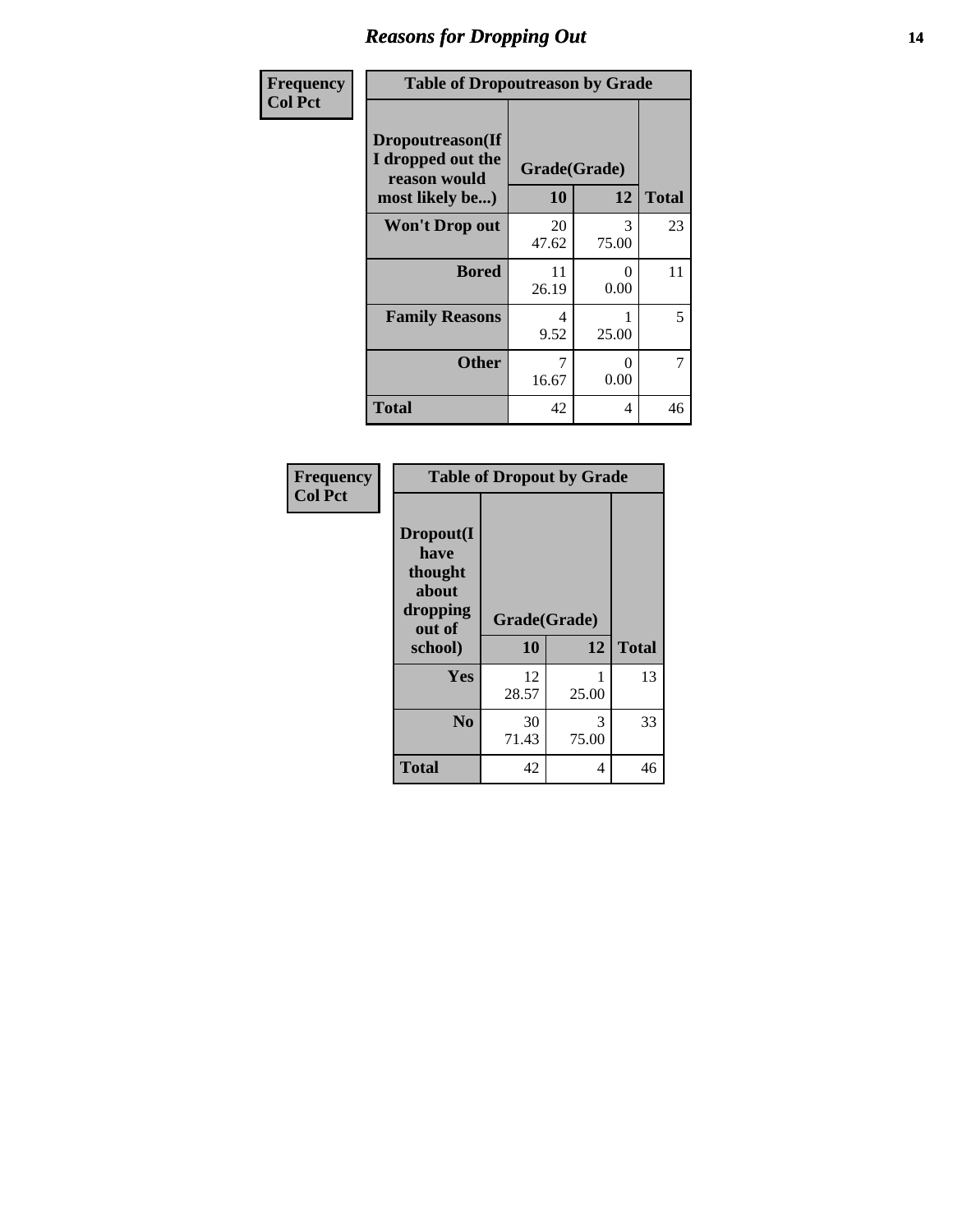*School Safety* **15**

| Frequency      | <b>Table of Gangself by Grade</b>                                                                 |                    |             |              |
|----------------|---------------------------------------------------------------------------------------------------|--------------------|-------------|--------------|
| <b>Col Pct</b> | Gangself(I<br>have<br>participated<br>in illegal<br>gang<br>activities in<br>the past 30<br>days) | Grade(Grade)<br>10 | 12          | <b>Total</b> |
|                | Yes                                                                                               | 2<br>4.76          | 0<br>0.00   | 2            |
|                | N <sub>0</sub>                                                                                    | 40<br>95.24        | 4<br>100.00 | 44           |
|                | <b>Total</b>                                                                                      | 42                 | 4           | 46           |

| Frequency<br><b>Col Pct</b> | <b>Table of Gangpeers by Grade</b>                                                                                             |                    |             |              |
|-----------------------------|--------------------------------------------------------------------------------------------------------------------------------|--------------------|-------------|--------------|
|                             | <b>Gangpeers</b> (I<br>have friends<br>who have<br>participated<br>in illegal<br>gang<br>activities in<br>the past 30<br>days) | Grade(Grade)<br>10 | 12          | <b>Total</b> |
|                             | <b>Yes</b>                                                                                                                     | 18<br>42.86        | 0<br>0.00   | 18           |
|                             | N <sub>0</sub>                                                                                                                 | 24<br>57.14        | 4<br>100.00 | 28           |
|                             | <b>Total</b>                                                                                                                   | 42                 | 4           | 46           |

| Frequency      | <b>Table of Pickedon by Grade</b>                                  |              |           |              |
|----------------|--------------------------------------------------------------------|--------------|-----------|--------------|
| <b>Col Pct</b> | <b>Pickedon(I have</b><br>been picked on or<br>teased at school in | Grade(Grade) |           |              |
|                | the past 30 days)                                                  | 10           | 12        | <b>Total</b> |
|                | <b>Strongly Agree</b>                                              | 16.67        | 0<br>0.00 |              |
|                | <b>Somewhat Agree</b>                                              | 10<br>23.81  | 25.00     | 11           |
|                | <b>Somewhat Disagree</b>                                           | 16.67        | 25.00     | 8            |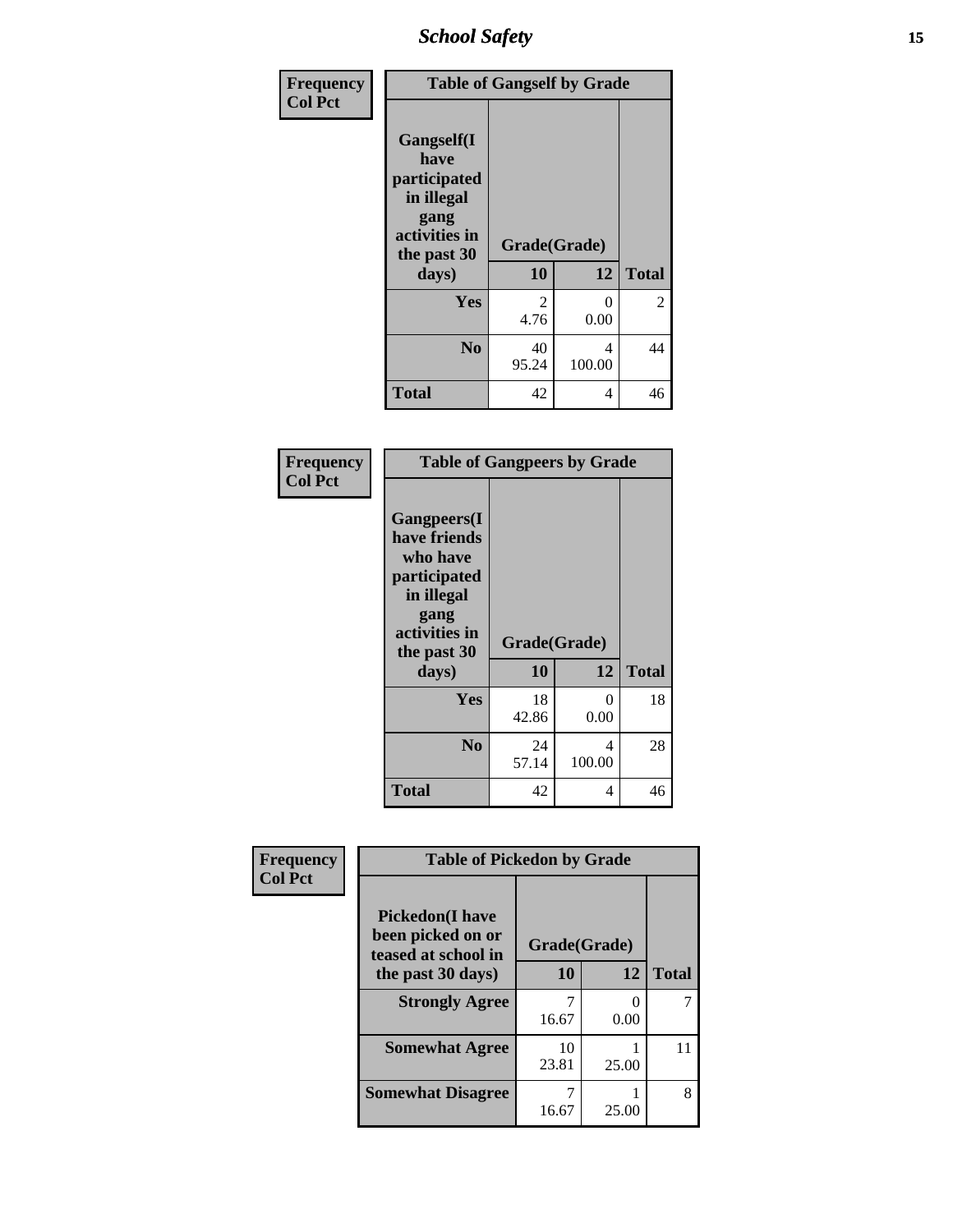*School Safety* **16**

| <b>Frequency</b> | <b>Table of Pickedon by Grade</b>                                                        |                    |       |              |  |
|------------------|------------------------------------------------------------------------------------------|--------------------|-------|--------------|--|
| <b>Col Pct</b>   | <b>Pickedon</b> (I have<br>been picked on or<br>teased at school in<br>the past 30 days) | Grade(Grade)<br>10 | 12    | <b>Total</b> |  |
|                  | <b>Strongly Disagree</b>                                                                 | 18<br>42.86        | 50.00 | 20           |  |
|                  | <b>Total</b>                                                                             | 42                 | 4     | 46           |  |

| Frequency      | <b>Table of Safeschool by Grade</b>                      |                    |                                      |                |  |
|----------------|----------------------------------------------------------|--------------------|--------------------------------------|----------------|--|
| <b>Col Pct</b> | Safeschool(School<br>is a place at which I<br>feel safe) | Grade(Grade)<br>10 | 12                                   | <b>Total</b>   |  |
|                | <b>Strongly Agree</b>                                    | 11<br>26.19        | $\mathfrak{D}$<br>50.00              | 13             |  |
|                | <b>Somewhat Agree</b>                                    | 18<br>42.86        | $\mathcal{D}_{\mathcal{L}}$<br>50.00 | 20             |  |
|                | <b>Somewhat Disagree</b>                                 | 7<br>16.67         | $\mathbf{\Omega}$<br>0.00            | $\overline{7}$ |  |
|                | <b>Strongly Disagree</b>                                 | 6<br>14.29         | $\mathbf{\Omega}$<br>0.00            | 6              |  |
|                | <b>Total</b>                                             | 42                 | 4                                    | 46             |  |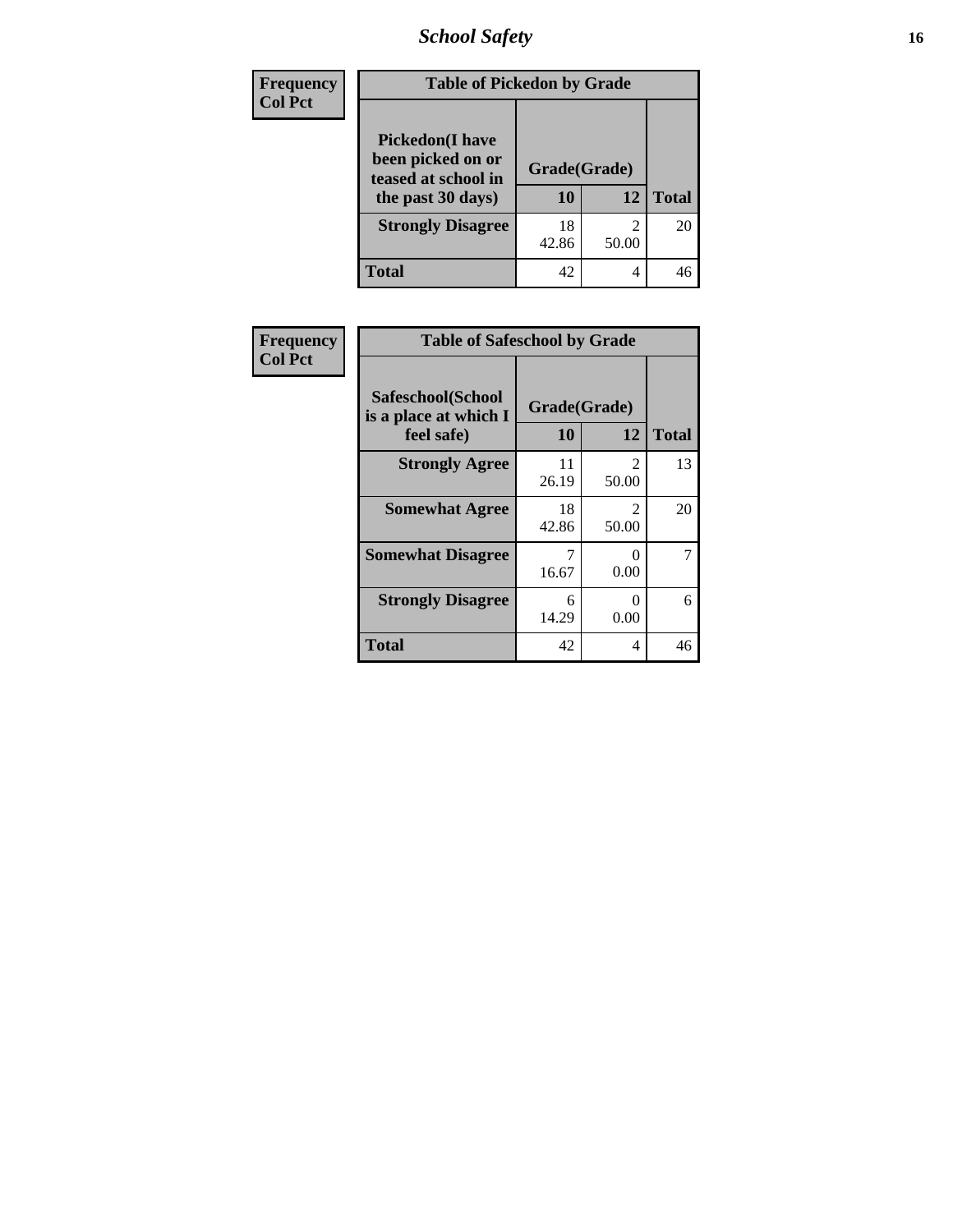*School Safety* **17**

| <b>Frequency</b> | <b>Table of Grade by Bullied</b> |             |                                                                                     |                   |                                    |              |
|------------------|----------------------------------|-------------|-------------------------------------------------------------------------------------|-------------------|------------------------------------|--------------|
| <b>Row Pct</b>   |                                  |             | <b>Bullied</b> (I have been<br>bullied by other<br>students in the past 30<br>days) |                   |                                    |              |
|                  | Grade(Grade)   Days              | $\mathbf 0$ | 1 or<br>2<br>days                                                                   | 3 to<br>5<br>days | 20<br>t <sub>0</sub><br>29<br>days | <b>Total</b> |
|                  | 10                               | 39<br>92.86 | 2.38                                                                                | 2.38              | 2.38                               | 42           |
|                  | 12                               | 3<br>75.00  | 25.00                                                                               | 0<br>0.00         | $\Omega$<br>0.00                   | 4            |
|                  | <b>Total</b>                     | 42          | 2                                                                                   | 1                 | 1                                  | 46           |

| Frequency      | <b>Table of Grade by Bulliedothers</b> |                                                                   |              |                   |              |  |  |
|----------------|----------------------------------------|-------------------------------------------------------------------|--------------|-------------------|--------------|--|--|
| <b>Row Pct</b> |                                        | <b>Bulliedothers</b> (I<br>bullied others in<br>the past 30 days) |              |                   |              |  |  |
|                | Grade(Grade)                           | $\bf{0}$<br><b>Days</b>                                           | 3 to<br>days | All<br>30<br>days | <b>Total</b> |  |  |
|                | 10                                     | 40<br>95.24                                                       | 2.38         | 2.38              | 42           |  |  |
|                | 12                                     | 4<br>100.00                                                       | 0<br>0.00    | 0<br>0.00         | 4            |  |  |
|                | <b>Total</b>                           | 44                                                                |              | 1                 | 46           |  |  |

| Frequency      | <b>Table of Grade by Weaponschool</b> |                                                                                 |                       |              |  |  |
|----------------|---------------------------------------|---------------------------------------------------------------------------------|-----------------------|--------------|--|--|
| <b>Row Pct</b> |                                       | <b>Weaponschool</b> (I<br>brought a weapon<br>to school in the<br>past 30 days) |                       |              |  |  |
|                | Grade(Grade)                          | 0 Days                                                                          | <b>All 30</b><br>days | <b>Total</b> |  |  |
|                | 10                                    | 41<br>97.62                                                                     | 2.38                  | 42           |  |  |
|                | 12                                    | 4<br>100.00                                                                     | 0<br>0.00             | 4            |  |  |
|                | <b>Total</b>                          | 45                                                                              |                       | 46           |  |  |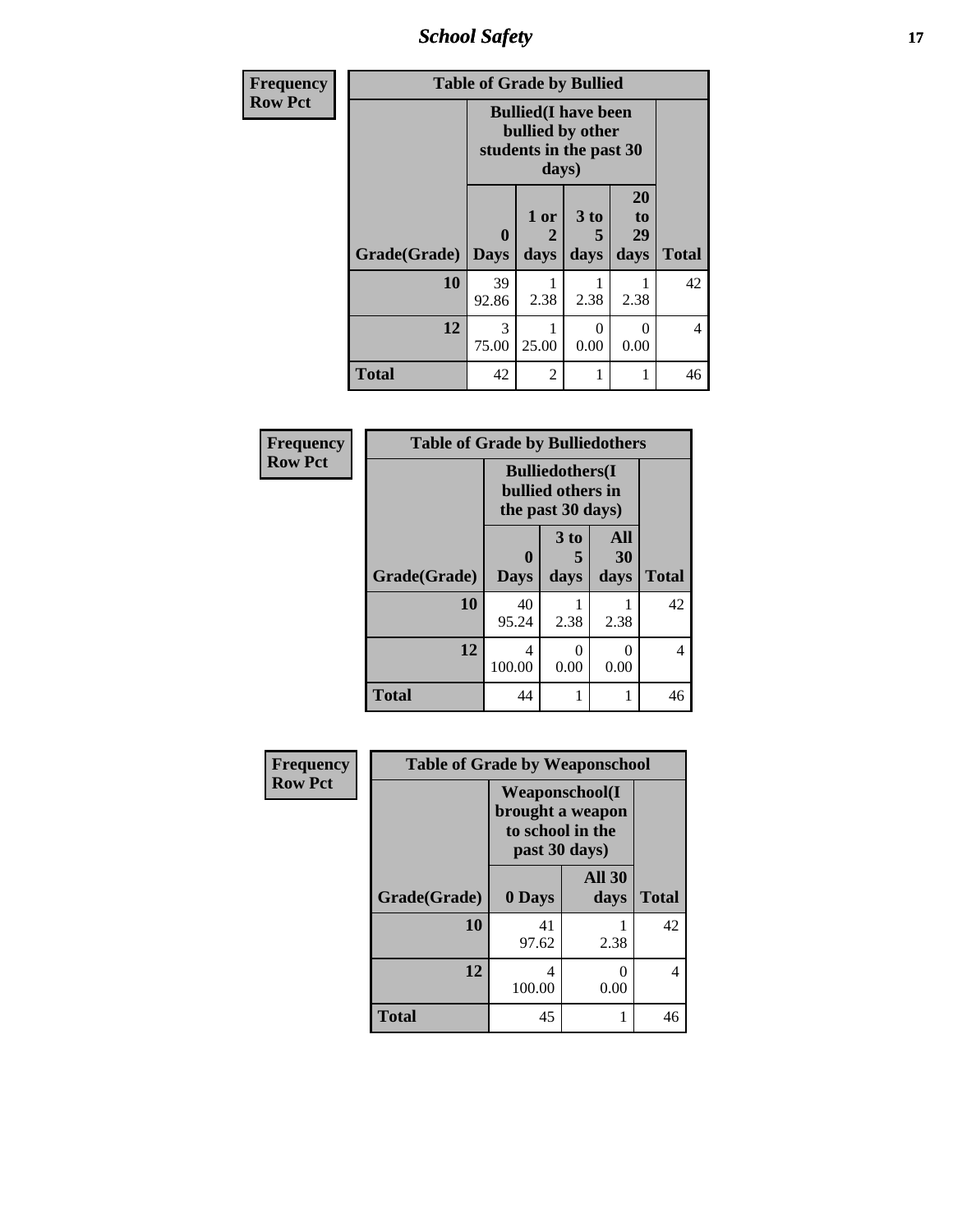*School Safety* **18**

| <b>Frequency</b> | <b>Table of Grade by Absentunsafe</b> |                                                                                           |                  |                |  |
|------------------|---------------------------------------|-------------------------------------------------------------------------------------------|------------------|----------------|--|
| <b>Row Pct</b>   |                                       | Absentunsafe(I)<br>have missed<br>school because I<br>felt unsafe in the<br>past 30 days) |                  |                |  |
|                  | Grade(Grade)                          | 0 Days                                                                                    | $3$ to 5<br>days | <b>Total</b>   |  |
|                  | 10                                    | 42<br>100.00                                                                              | 0<br>0.00        | 42             |  |
|                  | 12                                    | 3<br>75.00                                                                                | 25.00            | $\overline{4}$ |  |
|                  | <b>Total</b>                          | 45                                                                                        | 1                | 46             |  |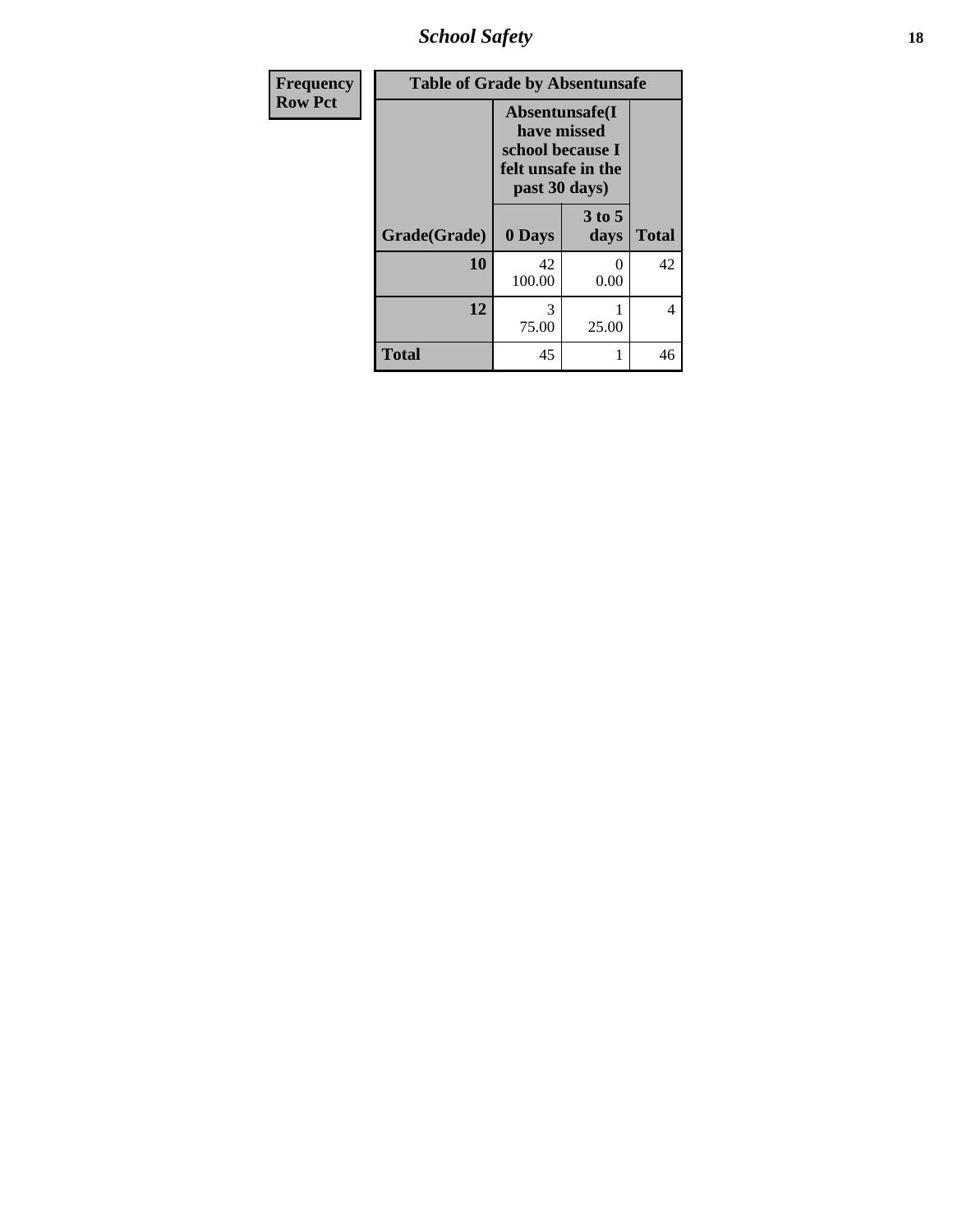# *Drug Use During Last 30 Days* **19**

| <b>Frequency</b> | <b>Table of Grade by Alcohol</b> |                                       |                 |                  |               |                     |                |
|------------------|----------------------------------|---------------------------------------|-----------------|------------------|---------------|---------------------|----------------|
| <b>Row Pct</b>   |                                  | Alcohol(Alcohol use,<br>past 30 days) |                 |                  |               |                     |                |
|                  | Grade(Grade)                     | <b>Did</b><br>not<br><b>use</b>       | $1 - 2$<br>days | $3 - 5$<br>days  | $6-9$<br>days | <b>Every</b><br>day | <b>Total</b>   |
|                  | 10                               | 35<br>83.33                           | 2<br>4.76       | 4<br>9.52        | 0<br>0.00     | 2.38                | 42             |
|                  | 12                               | 3<br>75.00                            | 0<br>0.00       | $\Omega$<br>0.00 | 25.00         | $\Omega$<br>0.00    | $\overline{4}$ |
|                  | <b>Total</b>                     | 38                                    | $\overline{2}$  | $\overline{4}$   |               |                     | 46             |

| Frequency      | <b>Table of Grade by Cigarettes</b> |                                                             |                 |                   |                |  |
|----------------|-------------------------------------|-------------------------------------------------------------|-----------------|-------------------|----------------|--|
| <b>Row Pct</b> |                                     | <b>Cigarettes</b> (Smoking<br>tobacco use,<br>past 30 days) |                 |                   |                |  |
|                | Grade(Grade)                        | <b>Did</b><br>not<br><b>use</b>                             | $10-19$<br>days | $20 - 29$<br>days | <b>Total</b>   |  |
|                | 10                                  | 41<br>97.62                                                 | 2.38            | 0<br>0.00         | 42             |  |
|                | 12                                  | 3<br>75.00                                                  | 0<br>0.00       | 25.00             | $\overline{4}$ |  |
|                | <b>Total</b>                        | 44                                                          | 1               | 1                 | 46             |  |

| <b>Frequency</b> | <b>Table of Grade by Smokeless</b> |                                                            |              |  |  |
|------------------|------------------------------------|------------------------------------------------------------|--------------|--|--|
| <b>Row Pct</b>   |                                    | <b>Smokeless</b> (Chewing<br>tobacco use,<br>past 30 days) |              |  |  |
|                  | Grade(Grade)                       | Did not use                                                | <b>Total</b> |  |  |
|                  | <b>10</b>                          | 42<br>100.00                                               | 42           |  |  |
|                  | 12                                 | 100.00                                                     | 4            |  |  |
|                  | <b>Total</b>                       | 46                                                         | 46           |  |  |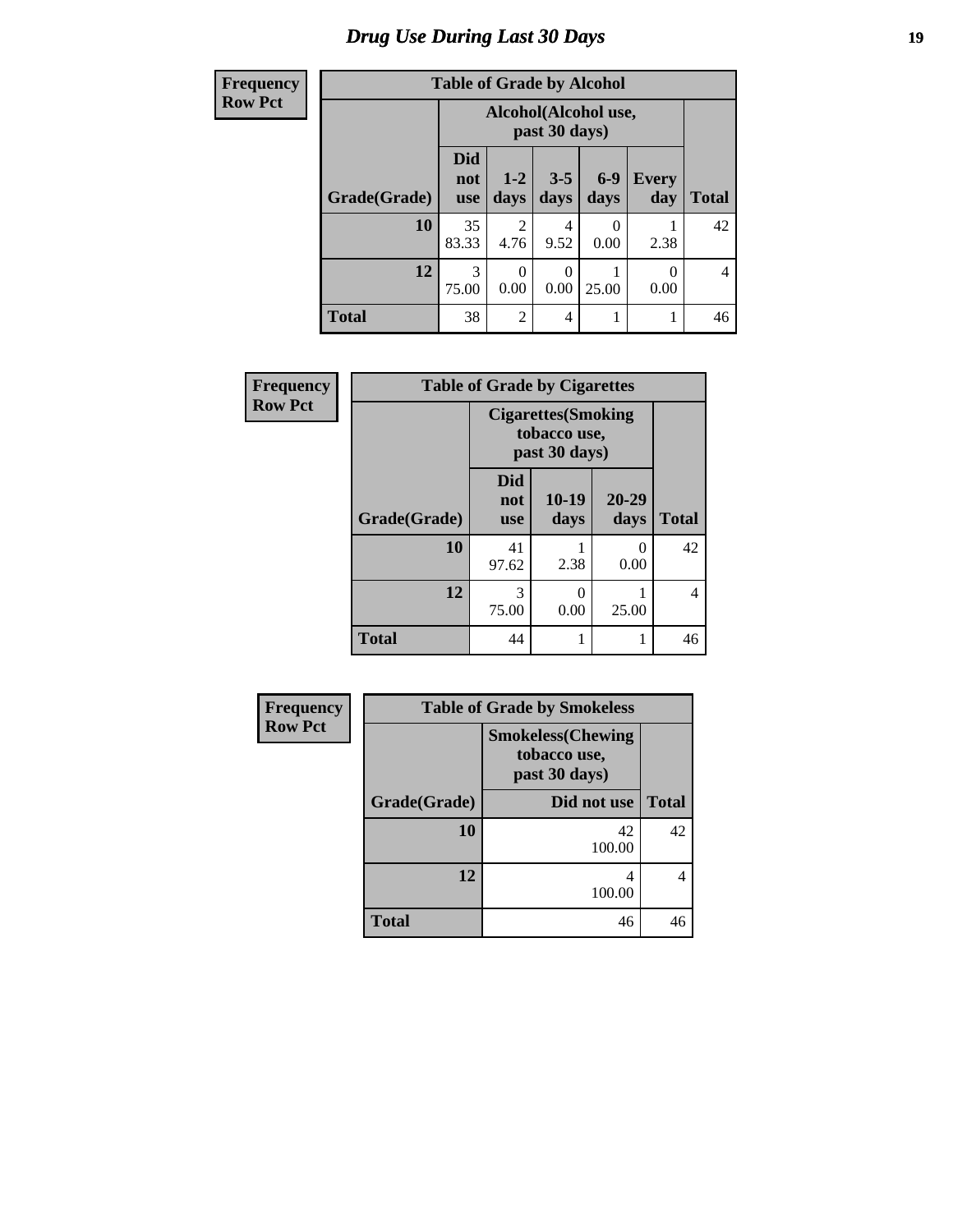# *Drug Use During Last 30 Days* 20

| Frequency      | <b>Table of Grade by Marijuana</b>         |                |                        |                        |              |
|----------------|--------------------------------------------|----------------|------------------------|------------------------|--------------|
| <b>Row Pct</b> | Marijuana (Marijuana<br>use, past 30 days) |                |                        |                        |              |
|                | Grade(Grade)                               | Did<br>not use | $1 - 2$<br>days        | $3 - 5$<br>days        | <b>Total</b> |
|                | 10                                         | 38<br>90.48    | $\mathfrak{D}$<br>4.76 | $\overline{c}$<br>4.76 | 42           |
|                | 12                                         | 4<br>100.00    | 0<br>0.00              | 0<br>0.00              | 4            |
|                | <b>Total</b>                               | 42             | 2                      | 2                      | 46           |

| <b>Frequency</b> | <b>Table of Grade by Cocaine</b> |                                                  |              |  |
|------------------|----------------------------------|--------------------------------------------------|--------------|--|
| <b>Row Pct</b>   |                                  | <b>Cocaine</b> (Cocaine<br>use,<br>past 30 days) |              |  |
|                  | Grade(Grade)                     | Did not use                                      | <b>Total</b> |  |
|                  | 10                               | 42<br>100.00                                     | 42           |  |
|                  | 12                               | 4<br>100.00                                      | 4            |  |
|                  | <b>Total</b>                     | 46                                               | 46           |  |

| Frequency      |              | <b>Table of Grade by Inhalants</b>               |              |
|----------------|--------------|--------------------------------------------------|--------------|
| <b>Row Pct</b> |              | <b>Inhalants</b> (Inhalant<br>use, past 30 days) |              |
|                | Grade(Grade) | Did not use                                      | <b>Total</b> |
|                | 10           | 42<br>100.00                                     | 42           |
|                | 12           | 100.00                                           | 4            |
|                | <b>Total</b> | 46                                               | 46           |

| Frequency      |              | <b>Table of Grade by Steroids</b>                 |              |
|----------------|--------------|---------------------------------------------------|--------------|
| <b>Row Pct</b> |              | <b>Steroids</b> (Steroid<br>use,<br>past 30 days) |              |
|                | Grade(Grade) | Did not use                                       | <b>Total</b> |
|                | 10           | 42<br>100.00                                      | 42           |
|                | 12           | 4<br>100.00                                       |              |
|                | <b>Total</b> | 46                                                | 46           |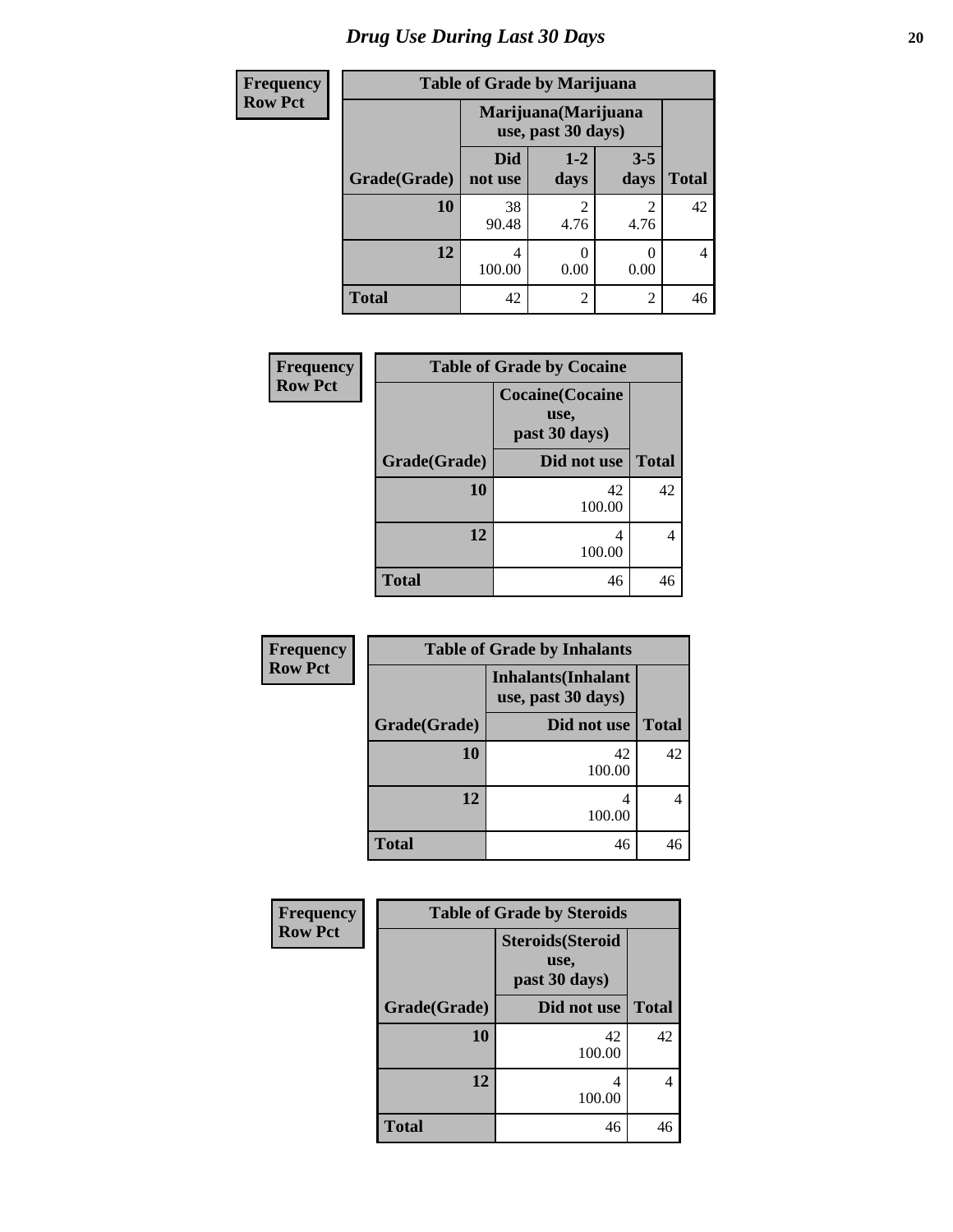| <b>Frequency</b> |              | <b>Table of Grade by Ecstasy</b>                 |                |  |  |
|------------------|--------------|--------------------------------------------------|----------------|--|--|
| <b>Row Pct</b>   |              | <b>Ecstasy</b> (Ecstasy<br>use,<br>past 30 days) |                |  |  |
|                  | Grade(Grade) | Did not use                                      | <b>Total</b>   |  |  |
|                  | 10           | 42<br>100.00                                     | 42             |  |  |
|                  | 12           | 4<br>100.00                                      | $\overline{4}$ |  |  |
|                  | <b>Total</b> | 46                                               | 46             |  |  |

| <b>Frequency</b> |              | <b>Table of Grade by Meth</b>                      |              |  |  |
|------------------|--------------|----------------------------------------------------|--------------|--|--|
| <b>Row Pct</b>   |              | <b>Meth</b> (Methamphetamine<br>use, past 30 days) |              |  |  |
|                  | Grade(Grade) | Did not use                                        | <b>Total</b> |  |  |
|                  | 10           | 42<br>100.00                                       | 42           |  |  |
|                  | 12           | 4<br>100.00                                        |              |  |  |
|                  | <b>Total</b> | 46                                                 | 46           |  |  |

| <b>Frequency</b> | <b>Table of Grade by Hallucinogens</b> |                                                   |              |  |  |
|------------------|----------------------------------------|---------------------------------------------------|--------------|--|--|
| <b>Row Pct</b>   |                                        | Hallucinogens (Hallucinogen<br>use, past 30 days) |              |  |  |
|                  | Grade(Grade)                           | Did not use                                       | <b>Total</b> |  |  |
|                  | 10                                     | 42<br>100.00                                      | 42           |  |  |
|                  | 12                                     | 100.00                                            | 4            |  |  |
|                  | <b>Total</b>                           | 46                                                |              |  |  |

| <b>Frequency</b> | <b>Table of Grade by Prescription</b> |                       |                                                                  |                     |              |
|------------------|---------------------------------------|-----------------------|------------------------------------------------------------------|---------------------|--------------|
| <b>Row Pct</b>   |                                       | past 30 days)         | <b>Prescription</b> (Prescription<br>drugs not prescribed to me, |                     |              |
|                  | Grade(Grade)                          | Did not<br><b>use</b> | $3-5$ days                                                       | <b>Every</b><br>day | <b>Total</b> |
|                  | 10                                    | 40<br>95.24           | 2.38                                                             | 2.38                | 42           |
|                  | 12                                    | 4<br>100.00           | $\mathbf{\Omega}$<br>0.00                                        | 0.00                |              |
|                  | <b>Total</b>                          | 44                    |                                                                  |                     | 46           |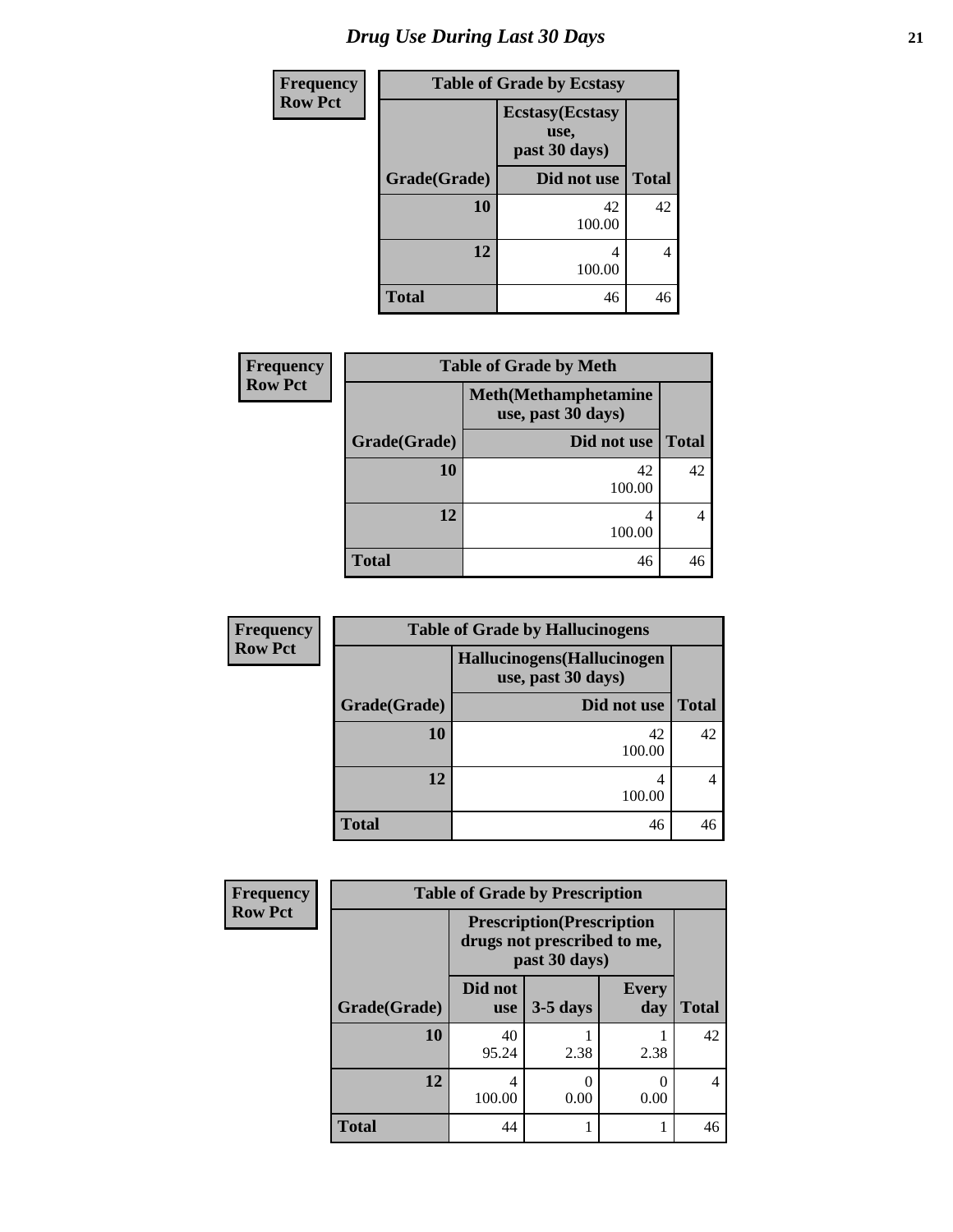| Frequency      | <b>Table of Alcoholease by Grade</b>              |                    |                         |              |
|----------------|---------------------------------------------------|--------------------|-------------------------|--------------|
| <b>Col Pct</b> | <b>Alcoholease</b> (It is<br>easy to get alcohol) | Grade(Grade)<br>10 | 12                      | <b>Total</b> |
|                | <b>Strongly Agree</b>                             | 15<br>35.71        | 25.00                   | 16           |
|                | <b>Somewhat Agree</b>                             | 12<br>28.57        | $\Omega$<br>0.00        | 12           |
|                | <b>Somewhat Disagree</b>                          | 5<br>11.90         | 25.00                   | 6            |
|                | <b>Strongly Disagree</b>                          | 10<br>23.81        | $\mathfrak{D}$<br>50.00 | 12           |
|                | <b>Total</b>                                      | 42                 | 4                       | 46           |

| Frequency      | <b>Table of Cigarettesease by Grade</b>                 |                    |       |              |
|----------------|---------------------------------------------------------|--------------------|-------|--------------|
| <b>Col Pct</b> | Cigarettesease(It is<br>easy to get smoking<br>tobacco) | Grade(Grade)<br>10 | 12    | <b>Total</b> |
|                | <b>Strongly Agree</b>                                   | 15<br>35.71        | 25.00 | 16           |
|                | <b>Somewhat Agree</b>                                   | 12<br>28.57        | 25.00 | 13           |
|                | <b>Somewhat Disagree</b>                                | 5<br>11.90         | 25.00 | 6            |
|                | <b>Strongly Disagree</b>                                | 10<br>23.81        | 25.00 | 11           |
|                | <b>Total</b>                                            | 42                 | 4     | 46           |

| Frequency      | <b>Table of Smokelessease by Grade</b>                         |                           |                |              |
|----------------|----------------------------------------------------------------|---------------------------|----------------|--------------|
| <b>Col Pct</b> | <b>Smokelessease</b> (It is<br>easy to get chewing<br>tobacco) | Grade(Grade)<br><b>10</b> | 12             | <b>Total</b> |
|                | <b>Strongly Agree</b>                                          | 6<br>14.29                | 25.00          |              |
|                | <b>Somewhat Agree</b>                                          | 7<br>16.67                | 0<br>0.00      |              |
|                | <b>Somewhat Disagree</b>                                       | 4<br>9.52                 | $_{0}$<br>0.00 | 4            |
|                | <b>Strongly Disagree</b>                                       | 25<br>59.52               | 3<br>75.00     | 28           |
|                | <b>Total</b>                                                   | 42                        | 4              | 46           |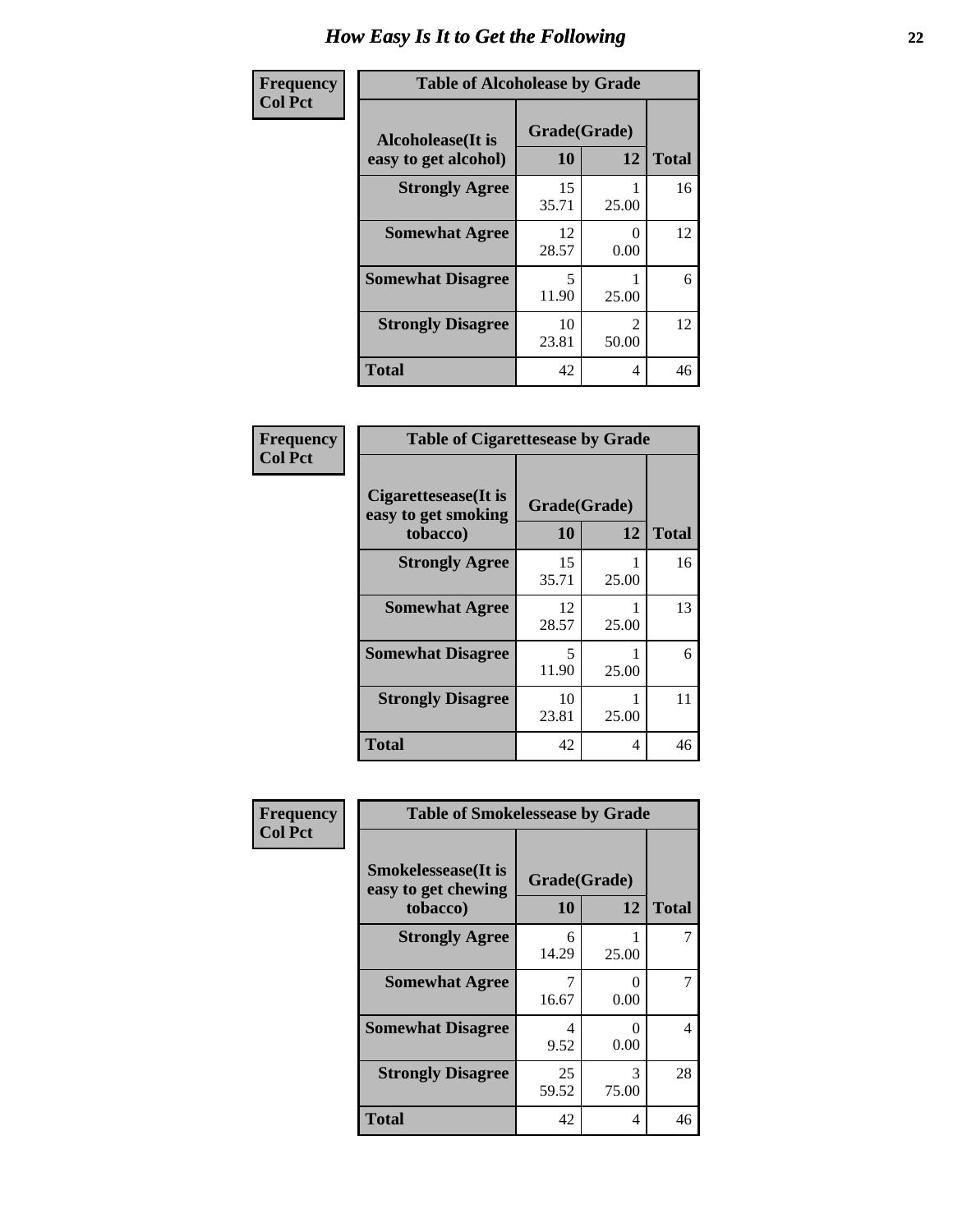| Frequency      | <b>Table of Marijuanaease by Grade</b>           |                    |                         |              |
|----------------|--------------------------------------------------|--------------------|-------------------------|--------------|
| <b>Col Pct</b> | Marijuanaease(It is<br>easy to get<br>marijuana) | Grade(Grade)<br>10 | 12                      | <b>Total</b> |
|                | <b>Strongly Agree</b>                            | 17<br>40.48        | 25.00                   | 18           |
|                | <b>Somewhat Agree</b>                            | 11<br>26.19        | $\Omega$<br>0.00        | 11           |
|                | <b>Somewhat Disagree</b>                         | 4<br>9.52          | 25.00                   | 5            |
|                | <b>Strongly Disagree</b>                         | 10<br>23.81        | $\mathfrak{D}$<br>50.00 | 12           |
|                | <b>Total</b>                                     | 42                 | 4                       | 46           |

#### **Frequency Col Pct**

| <b>Table of Cocaineease by Grade</b>      |                    |              |    |  |
|-------------------------------------------|--------------------|--------------|----|--|
| Cocaineease(It is<br>easy to get cocaine) | Grade(Grade)<br>10 | <b>Total</b> |    |  |
| <b>Strongly Agree</b>                     | 6<br>14.29         | 25.00        |    |  |
| <b>Somewhat Agree</b>                     | 9<br>21.43         | 0<br>0.00    | 9  |  |
| <b>Somewhat Disagree</b>                  | 16.67              | 0.00         | 7  |  |
| <b>Strongly Disagree</b>                  | 20<br>47.62        | 3<br>75.00   | 23 |  |
| <b>Total</b>                              | 42                 | 4            | 46 |  |

| Frequency      | <b>Table of Inhalantsease by Grade</b>                   |                           |                           |              |
|----------------|----------------------------------------------------------|---------------------------|---------------------------|--------------|
| <b>Col Pct</b> | <b>Inhalantsease</b> (It is<br>easy to get<br>inhalants) | Grade(Grade)<br><b>10</b> | 12                        | <b>Total</b> |
|                | <b>Strongly Agree</b>                                    | 11<br>26.19               | 25.00                     | 12           |
|                | <b>Somewhat Agree</b>                                    | 10<br>23.81               | 0<br>0.00                 | 10           |
|                | <b>Somewhat Disagree</b>                                 | 5<br>11.90                | $\mathbf{\Omega}$<br>0.00 | 5            |
|                | <b>Strongly Disagree</b>                                 | 16<br>38.10               | 3<br>75.00                | 19           |
|                | <b>Total</b>                                             | 42                        | 4                         | 46           |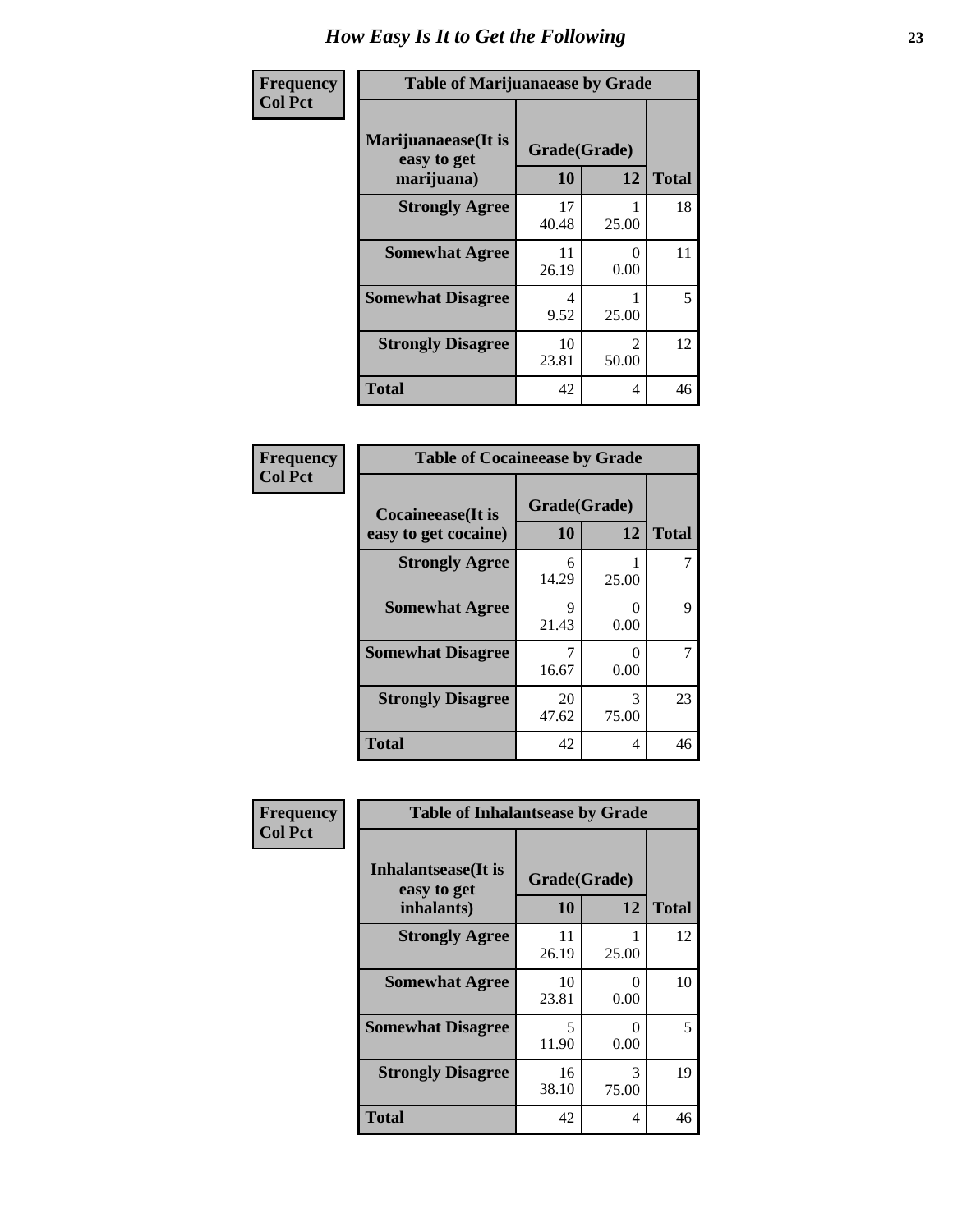| Frequency      | <b>Table of Steroidsease by Grade</b>               |                    |                       |              |
|----------------|-----------------------------------------------------|--------------------|-----------------------|--------------|
| <b>Col Pct</b> | <b>Steroidsease</b> (It is<br>easy to get steroids) | Grade(Grade)<br>10 | 12                    | <b>Total</b> |
|                | <b>Strongly Agree</b>                               | 16.67              | 25.00                 | 8            |
|                | <b>Somewhat Agree</b>                               | 16.67              | $\mathcal{O}$<br>0.00 | 7            |
|                | <b>Somewhat Disagree</b>                            | 3<br>7.14          | 0.00                  | 3            |
|                | <b>Strongly Disagree</b>                            | 25<br>59.52        | 3<br>75.00            | 28           |
|                | <b>Total</b>                                        | 42                 | 4                     | 46           |

| Frequency      | <b>Table of Ecstasyease by Grade</b>              |                           |                           |              |  |
|----------------|---------------------------------------------------|---------------------------|---------------------------|--------------|--|
| <b>Col Pct</b> | <b>Ecstasyease</b> (It is<br>easy to get ecstasy) | Grade(Grade)<br><b>10</b> | 12                        | <b>Total</b> |  |
|                | <b>Strongly Agree</b>                             | 7<br>16.67                | 25.00                     | 8            |  |
|                | <b>Somewhat Agree</b>                             | 9<br>21.43                | 0<br>0.00                 | 9            |  |
|                | <b>Somewhat Disagree</b>                          | 4<br>9.52                 | $\mathbf{\Omega}$<br>0.00 | 4            |  |
|                | <b>Strongly Disagree</b>                          | 22<br>52.38               | 3<br>75.00                | 25           |  |
|                | <b>Total</b>                                      | 42                        | 4                         | 46           |  |

| Frequency      | <b>Table of Methease by Grade</b>                          |                    |            |              |  |
|----------------|------------------------------------------------------------|--------------------|------------|--------------|--|
| <b>Col Pct</b> | <b>Methease</b> (It is easy<br>to get<br>methamphetamines) | Grade(Grade)<br>10 | 12         | <b>Total</b> |  |
|                | <b>Strongly Agree</b>                                      | 8<br>19.05         | 25.00      | 9            |  |
|                | <b>Somewhat Agree</b>                                      | 6<br>14.29         | 0<br>0.00  | 6            |  |
|                | <b>Somewhat Disagree</b>                                   | 4<br>9.52          | 0<br>0.00  | 4            |  |
|                | <b>Strongly Disagree</b>                                   | 24<br>57.14        | 3<br>75.00 | 27           |  |
|                | <b>Total</b>                                               | 42                 | 4          | 46           |  |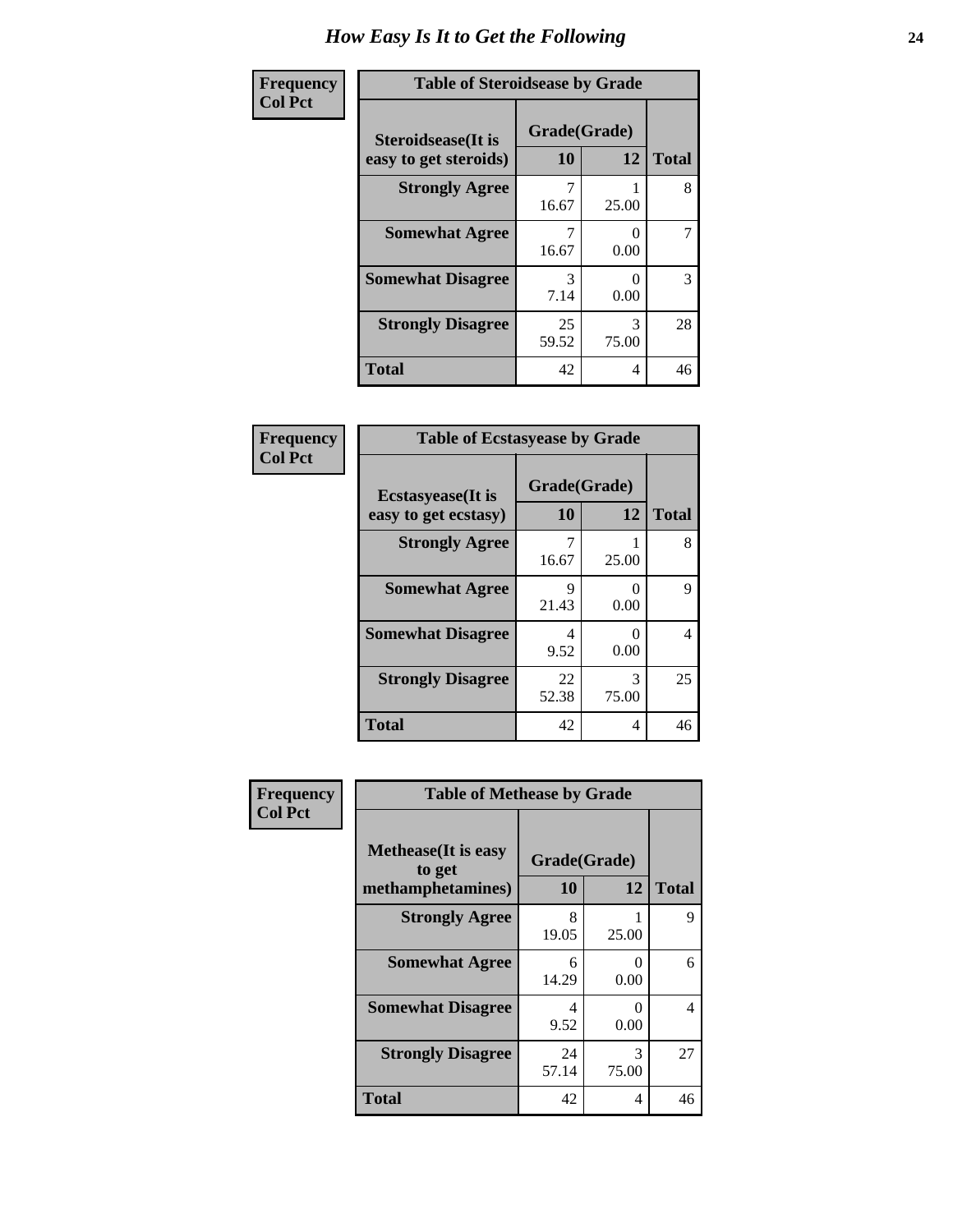| Frequency      | <b>Table of Hallucinogensease by Grade</b>               |                    |                  |                |  |
|----------------|----------------------------------------------------------|--------------------|------------------|----------------|--|
| <b>Col Pct</b> | Hallucinogensease(It<br>is easy to get<br>hallucinogens) | Grade(Grade)<br>10 | 12               | <b>Total</b>   |  |
|                | <b>Strongly Agree</b>                                    | 6<br>14.29         | 25.00            | 7              |  |
|                | <b>Somewhat Agree</b>                                    | 8<br>19.05         | 0<br>0.00        | 8              |  |
|                | <b>Somewhat Disagree</b>                                 | 4<br>9.52          | $\Omega$<br>0.00 | $\overline{4}$ |  |
|                | <b>Strongly Disagree</b>                                 | 24<br>57.14        | 3<br>75.00       | 27             |  |
|                | <b>Total</b>                                             | 42                 | 4                | 46             |  |

| Frequency<br>Col Pct |
|----------------------|
|                      |

| <b>Table of Prescriptionease by Grade</b>                                                |             |                                |              |  |  |
|------------------------------------------------------------------------------------------|-------------|--------------------------------|--------------|--|--|
| <b>Prescriptionease</b> (It<br>is easy to get<br>prescription drugs<br>not prescribed to |             | Grade(Grade)                   |              |  |  |
| me)                                                                                      | 10          | 12                             | <b>Total</b> |  |  |
| <b>Strongly Agree</b>                                                                    | 13<br>30.95 | $\mathcal{D}_{\cdot}$<br>50.00 | 15           |  |  |
| <b>Somewhat Agree</b>                                                                    | 8<br>19.05  | 0<br>0.00                      | 8            |  |  |
| <b>Somewhat Disagree</b>                                                                 | 3<br>7.14   | 25.00                          | 4            |  |  |
| <b>Strongly Disagree</b>                                                                 | 18<br>42.86 | 25.00                          | 19           |  |  |
| Total                                                                                    | 42          | 4                              | 46           |  |  |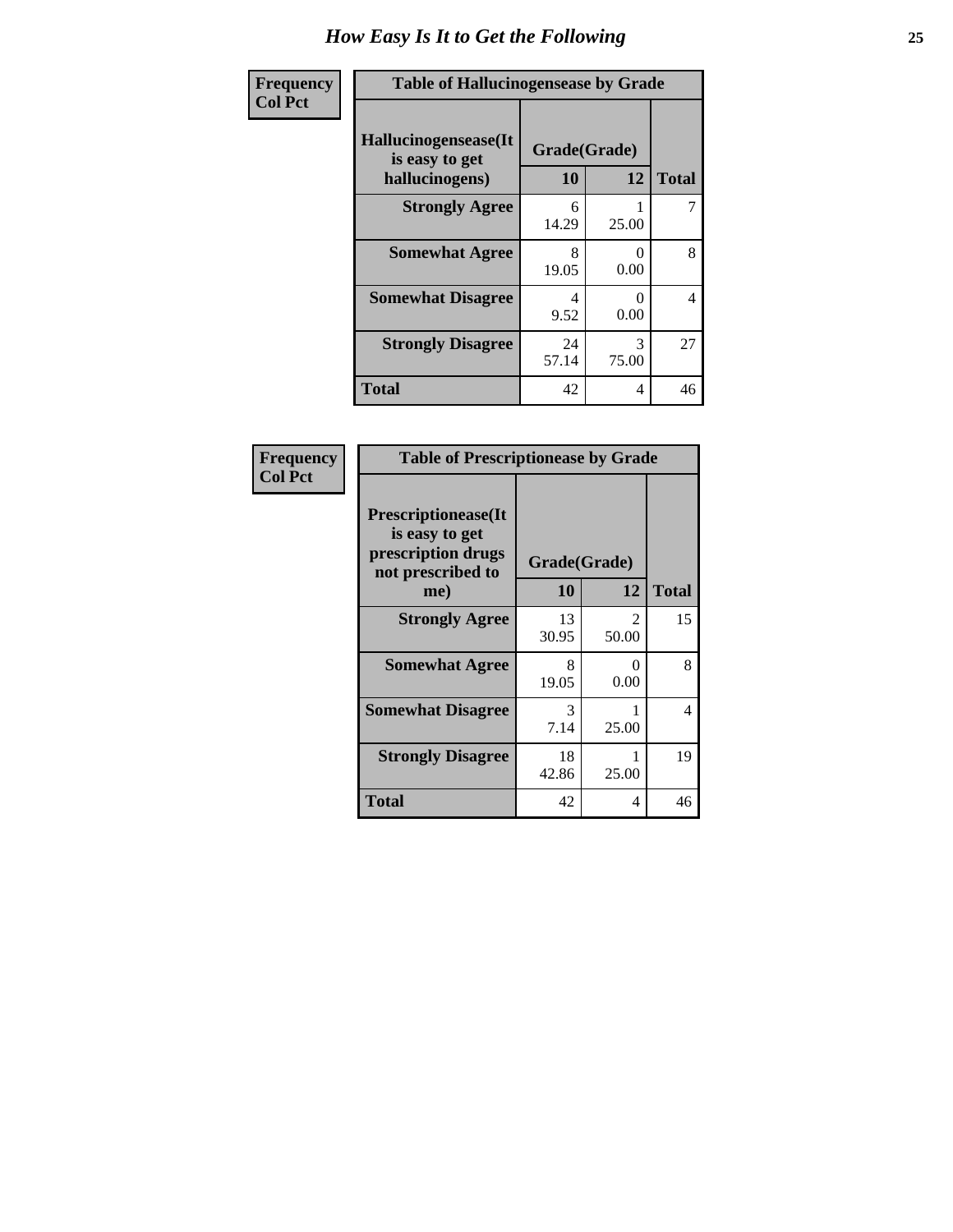#### *Age at Onset of Use* **26** *Results for "Age at Onset of Use" questions exclude students who said they did not use that substance*

| Frequency      | <b>Table of Grade by Alcoholinit</b> |                  |                                                     |                         |            |                  |                          |              |
|----------------|--------------------------------------|------------------|-----------------------------------------------------|-------------------------|------------|------------------|--------------------------|--------------|
| <b>Row Pct</b> |                                      |                  | Alcoholinit (I started using alcohol when I<br>was) |                         |            |                  |                          |              |
|                | Grade(Grade)                         | 8 or<br>younger  | 13                                                  | <b>14</b>               | 15         | <b>16</b>        | <b>17</b>                | <b>Total</b> |
|                | 10                                   | 10.00            | 3<br>30.00                                          | $\mathfrak{D}$<br>20.00 | 3<br>30.00 | 10.00            | $\left( \right)$<br>0.00 | 10           |
|                | 12                                   | $\Omega$<br>0.00 | 0.00                                                | 0.00                    | 0.00       | $\Omega$<br>0.00 | 100.00                   |              |
|                | <b>Total</b>                         |                  | 3                                                   | $\overline{2}$          | 3          |                  |                          | 11           |
|                |                                      |                  | <b>Frequency Missing = 35</b>                       |                         |            |                  |                          |              |

| Frequency      | <b>Table of Grade by Cigarettesinit</b> |                                                                   |       |           |        |              |
|----------------|-----------------------------------------|-------------------------------------------------------------------|-------|-----------|--------|--------------|
| <b>Row Pct</b> |                                         | <b>Cigarettesinit(I started</b><br>smoking tobacco when I<br>was) |       |           |        |              |
|                | Grade(Grade)                            | 8 or<br>younger                                                   | 14    | 15        | 17     | <b>Total</b> |
|                | 10                                      | 33.33                                                             | 33.33 | 33.33     | 0.00   | 3            |
|                | 12                                      | 0<br>0.00                                                         | 0.00  | 0<br>0.00 | 100.00 |              |
|                | <b>Total</b>                            | 1                                                                 |       |           |        | 4            |
|                |                                         | <b>Frequency Missing = 42</b>                                     |       |           |        |              |

#### *For Grade \* Smokelessinit all data are missing since all the levels of variable Smokelessinit are missing.*

| <b>Frequency</b> | <b>Table of Grade by Marijuanainit</b> |                               |                                                              |                        |              |
|------------------|----------------------------------------|-------------------------------|--------------------------------------------------------------|------------------------|--------------|
| <b>Row Pct</b>   |                                        |                               | Marijuanainit(I<br>started using<br>marijuana when I<br>was) |                        |              |
|                  | Grade(Grade)                           | 13                            | 14                                                           | 15                     | <b>Total</b> |
|                  | 10                                     | 14.29                         | 4<br>57.14                                                   | $\mathcal{L}$<br>28.57 |              |
|                  | 12                                     | 0.00                          | $\mathbf{0}$<br>0.00                                         | 100.00                 |              |
|                  | <b>Total</b>                           |                               | 4                                                            | 3                      | 8            |
|                  |                                        | <b>Frequency Missing = 38</b> |                                                              |                        |              |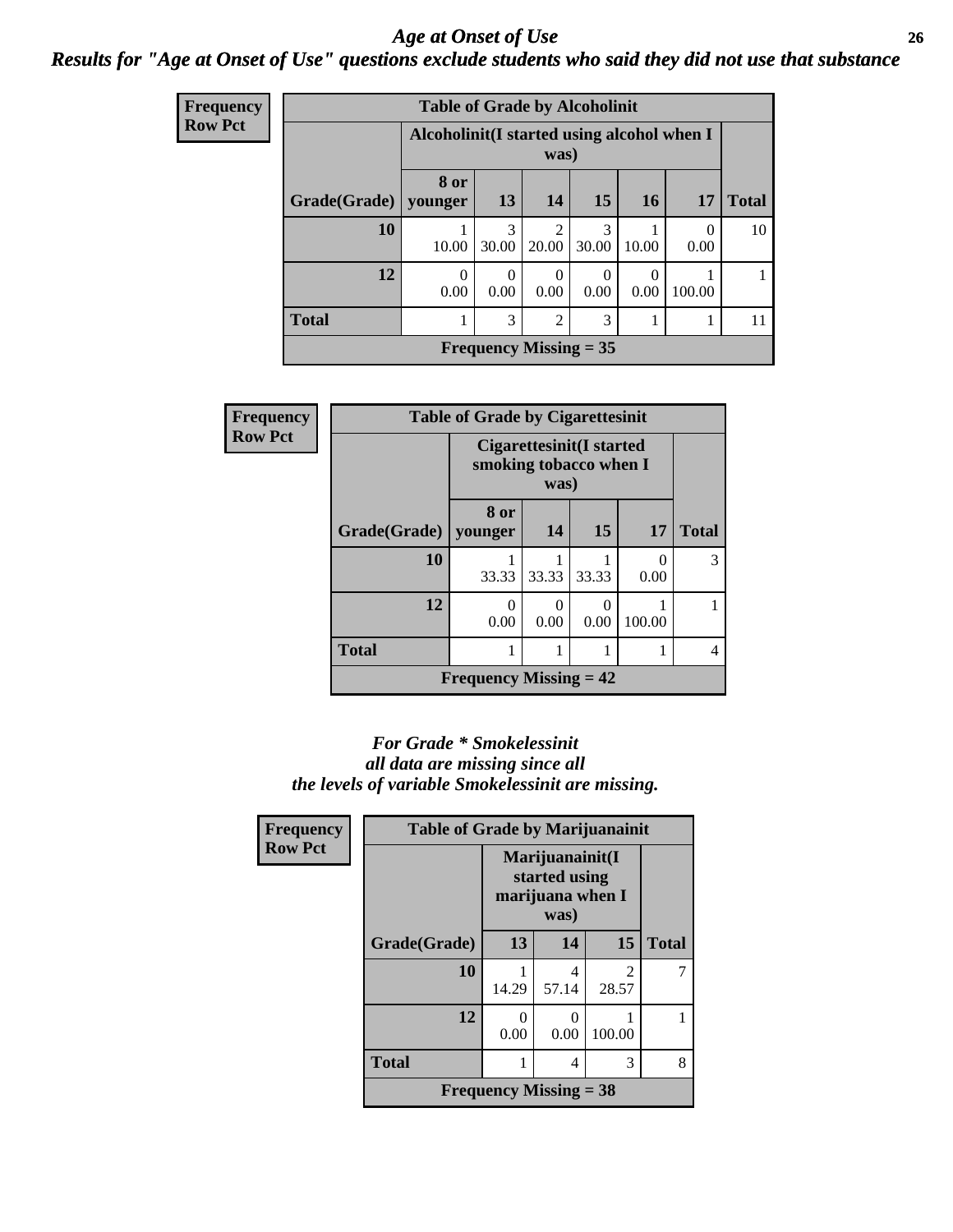*Age at Onset of Use* **27** *Results for "Age at Onset of Use" questions exclude students who said they did not use that substance*

> *For Grade \* Cocaineinit all data are missing since all the levels of variable Cocaineinit are missing. For Grade \* Inhalantsinit all data are missing since all the levels of variable Inhalantsinit are missing.*

*For Grade \* Steroidsinit all data are missing since all the levels of variable Steroidsinit are missing.*

*For Grade \* Ecstasyinit all data are missing since all the levels of variable Ecstasyinit are missing.*

*For Grade \* Methinit all data are missing since all the levels of variable Methinit are missing.*

*For Grade \* Hallucinogensinit all data are missing since all the levels of variable Hallucinogensinit are missing.*

| <b>Frequency</b> |              | <b>Table of Grade by Prescriptioninit</b>                                                                   |                |
|------------------|--------------|-------------------------------------------------------------------------------------------------------------|----------------|
| <b>Row Pct</b>   |              | <b>Prescriptioninit(I)</b><br>started using<br>prescription<br>drugs not<br>prescribed to me<br>when I was) |                |
|                  | Grade(Grade) | 14                                                                                                          | <b>Total</b>   |
|                  | 10           | $\mathfrak{D}$<br>100.00                                                                                    | $\overline{2}$ |
|                  | 12           | 0                                                                                                           |                |
|                  | <b>Total</b> | $\overline{c}$                                                                                              | 2              |
|                  |              | <b>Frequency Missing <math>= 44</math></b>                                                                  |                |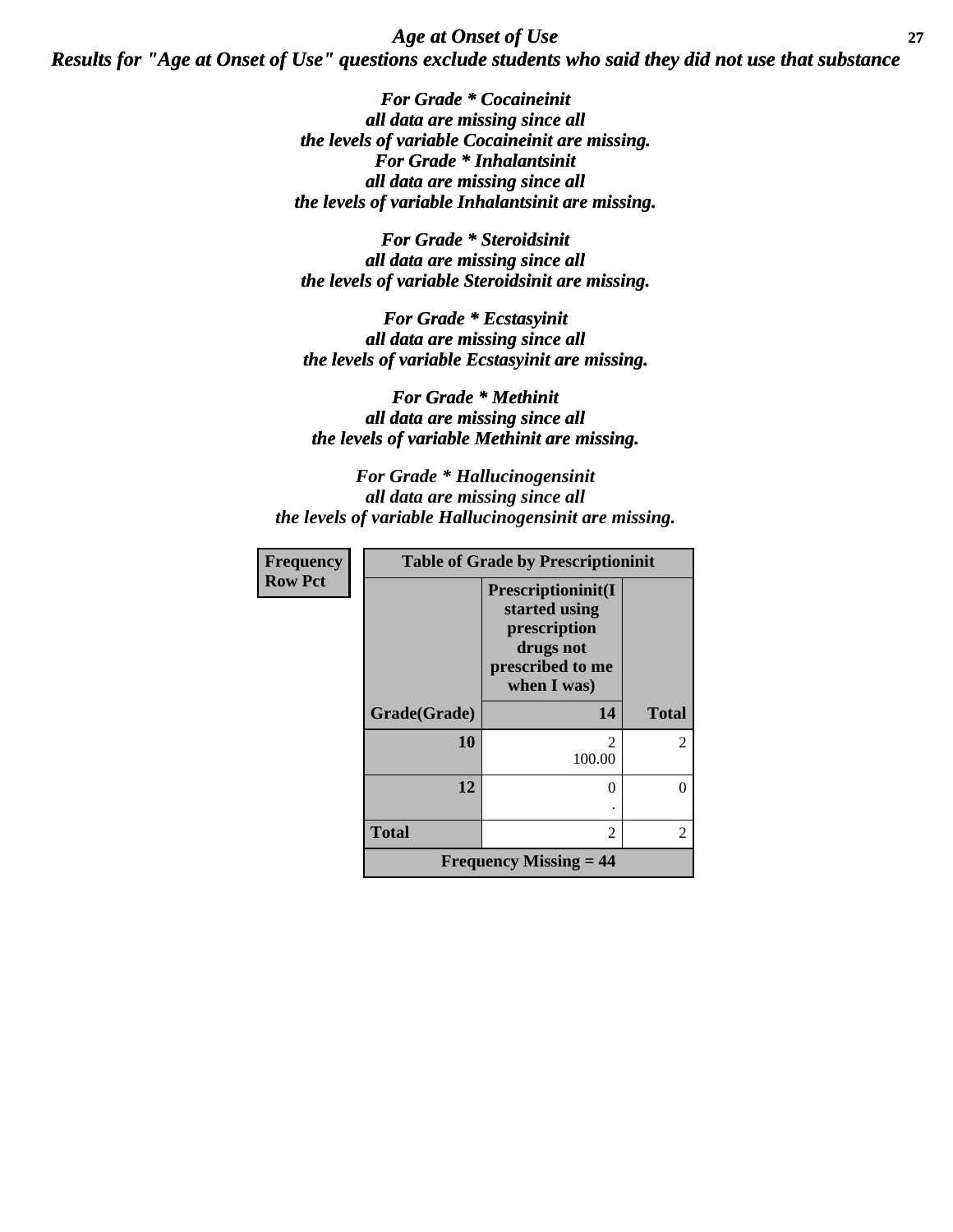| Frequency      | <b>Table of Alcoholharm by Grade</b>          |                    |                         |              |  |
|----------------|-----------------------------------------------|--------------------|-------------------------|--------------|--|
| <b>Col Pct</b> | Alcoholharm(I<br>think alcohol is<br>harmful) | Grade(Grade)<br>10 | 12                      | <b>Total</b> |  |
|                | <b>Strongly Agree</b>                         | 25<br>59.52        | $\mathfrak{D}$<br>50.00 | 27           |  |
|                | <b>Somewhat Agree</b>                         | 16.67              | $\mathfrak{D}$<br>50.00 | 9            |  |
|                | <b>Somewhat Disagree</b>                      | 16.67              | 0<br>0.00               | 7            |  |
|                | <b>Strongly Disagree</b>                      | 3<br>7.14          | 0<br>0.00               | 3            |  |
|                | <b>Total</b>                                  | 42                 | 4                       | 46           |  |

#### **Frequency Col Pct**

г

| <b>Table of Cigarettesharm by Grade</b>         |             |                           |               |  |  |
|-------------------------------------------------|-------------|---------------------------|---------------|--|--|
| Cigarettesharm(I<br>think smoking<br>tobacco is |             | Grade(Grade)              |               |  |  |
| harmful)                                        | 10          | 12                        | <b>Total</b>  |  |  |
| <b>Strongly Agree</b>                           | 35<br>83.33 | 4<br>100.00               | 39            |  |  |
| <b>Somewhat Agree</b>                           | 5<br>11.90  | $\mathbf{\Omega}$<br>0.00 | 5             |  |  |
| <b>Strongly Disagree</b>                        | 2<br>4.76   | 0.00                      | $\mathcal{L}$ |  |  |
| <b>Total</b>                                    | 42          | 4                         | 46            |  |  |

| Frequency      | <b>Table of Smokelessharm by Grade</b> |                        |             |                    |  |
|----------------|----------------------------------------|------------------------|-------------|--------------------|--|
| <b>Col Pct</b> | Smokelessharm(I<br>think chewing       | Grade(Grade)           |             |                    |  |
|                | tobacco is harmful)                    | 10                     | 12          | <b>Total</b><br>36 |  |
|                | <b>Strongly Agree</b>                  | 32<br>76.19            | 4<br>100.00 |                    |  |
|                | <b>Somewhat Agree</b>                  | 5<br>11.90             | 0.00        | 5                  |  |
|                | <b>Somewhat Disagree</b>               | $\mathfrak{D}$<br>4.76 | 0<br>0.00   | 2                  |  |
|                | <b>Strongly Disagree</b>               | 3<br>7.14              | 0<br>0.00   | 3                  |  |
|                | <b>Total</b>                           | 42                     | 4           | 46                 |  |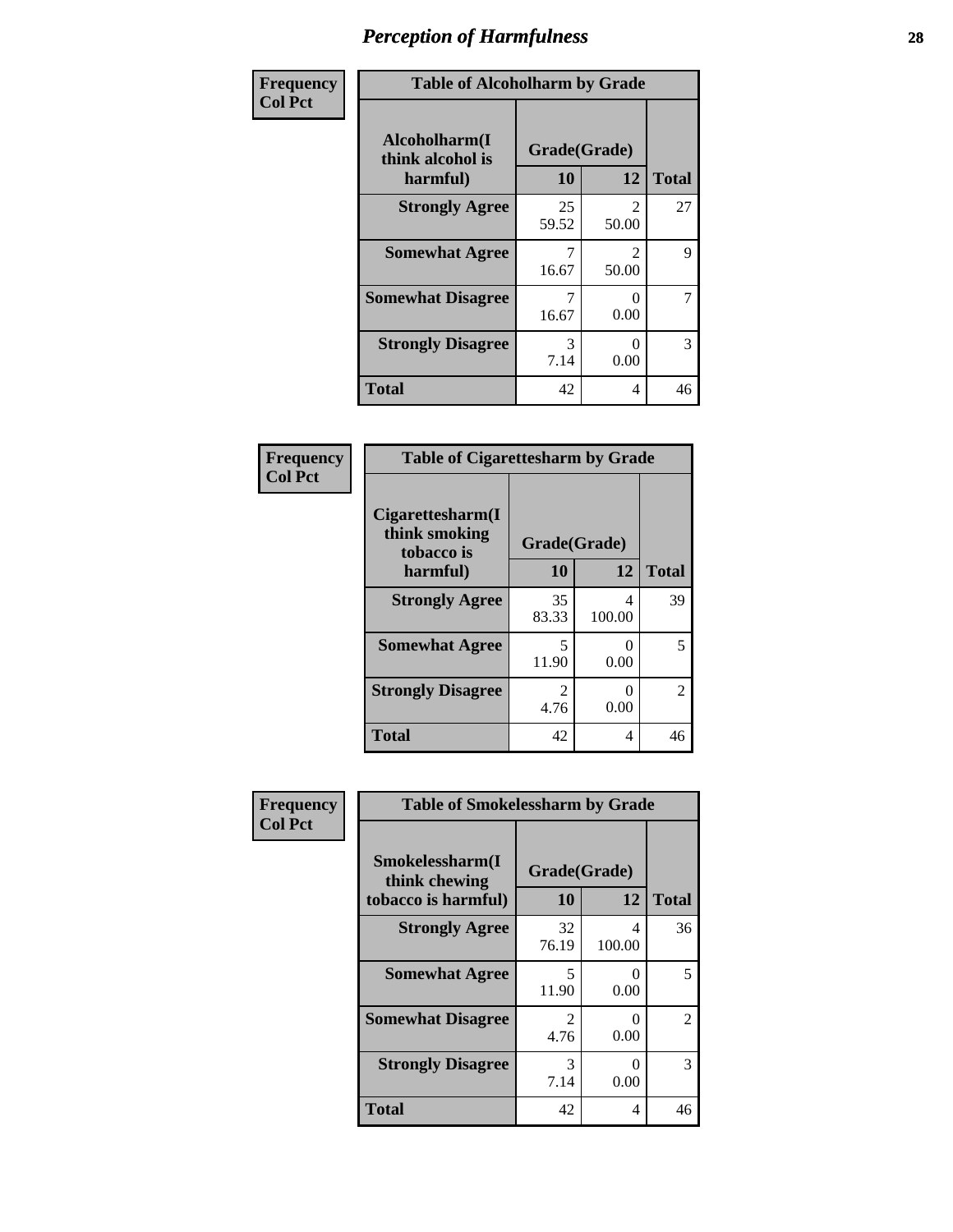| Frequency      | <b>Table of Marijuanaharm by Grade</b>            |                    |            |              |
|----------------|---------------------------------------------------|--------------------|------------|--------------|
| <b>Col Pct</b> | Marijuanaharm(I<br>think marijuana is<br>harmful) | Grade(Grade)<br>10 | 12         | <b>Total</b> |
|                | <b>Strongly Agree</b>                             | 21<br>50.00        | 3<br>75.00 | 24           |
|                | <b>Somewhat Agree</b>                             | 9<br>21.43         | 0<br>0.00  | 9            |
|                | <b>Somewhat Disagree</b>                          | 7<br>16.67         | ∩<br>0.00  | 7            |
|                | <b>Strongly Disagree</b>                          | 5<br>11.90         | 25.00      | 6            |
|                | <b>Total</b>                                      | 42                 | 4          | 46           |

#### **Frequency Col Pct**

| <b>Table of Cocaineharm by Grade</b>          |                        |              |    |  |  |
|-----------------------------------------------|------------------------|--------------|----|--|--|
| Cocaineharm(I<br>think cocaine is<br>harmful) | Grade(Grade)<br>10     | <b>Total</b> |    |  |  |
| <b>Strongly Agree</b>                         | 36<br>85.71            | 4<br>100.00  | 40 |  |  |
| <b>Somewhat Agree</b>                         | 3<br>7.14              | 0<br>0.00    | 3  |  |  |
| <b>Somewhat Disagree</b>                      | 2.38                   | 0<br>0.00    |    |  |  |
| <b>Strongly Disagree</b>                      | $\mathfrak{D}$<br>4.76 | 0<br>0.00    | 2  |  |  |
| <b>Total</b>                                  | 42                     | 4            | 46 |  |  |

| Frequency      | <b>Table of Inhalantsharm by Grade</b> |                        |             |              |
|----------------|----------------------------------------|------------------------|-------------|--------------|
| <b>Col Pct</b> | Inhalantsharm(I<br>think inhalants are | Grade(Grade)           |             |              |
|                | harmful)                               | 10                     | 12          | <b>Total</b> |
|                | <b>Strongly Agree</b>                  | 35<br>83.33            | 4<br>100.00 | 39           |
|                | <b>Somewhat Agree</b>                  | 4<br>9.52              | 0<br>0.00   | 4            |
|                | <b>Somewhat Disagree</b>               | 2.38                   | 0<br>0.00   |              |
|                | <b>Strongly Disagree</b>               | $\mathfrak{D}$<br>4.76 | 0<br>0.00   | 2            |
|                | <b>Total</b>                           | 42                     | 4           | 46           |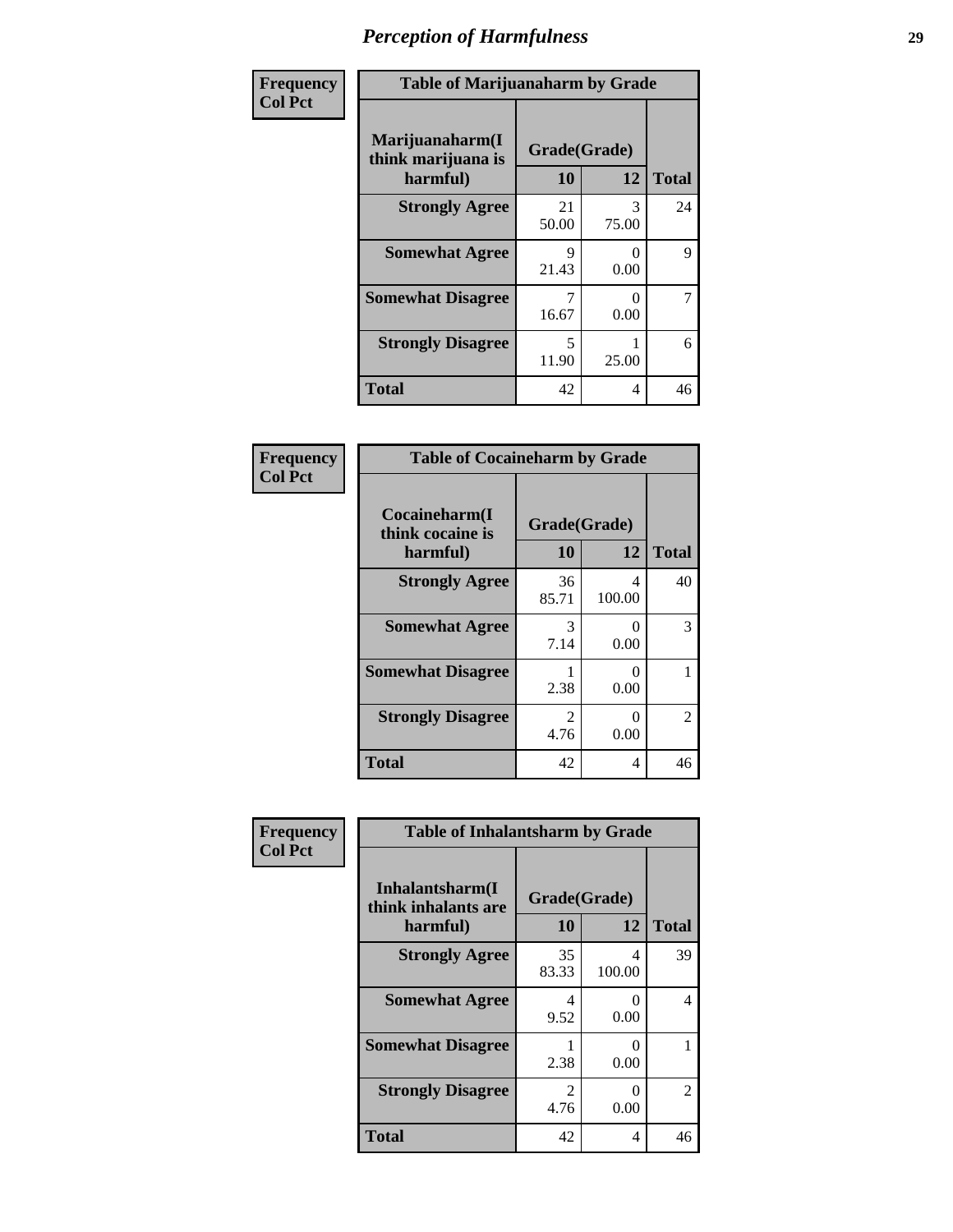| Frequency      | <b>Table of Steroidsharm by Grade</b> |              |             |              |
|----------------|---------------------------------------|--------------|-------------|--------------|
| <b>Col Pct</b> | Steroidsharm(I<br>think steroids are  | Grade(Grade) |             |              |
|                | harmful)                              | 10           | 12          | <b>Total</b> |
|                | <b>Strongly Agree</b>                 | 32<br>76.19  | 4<br>100.00 | 36           |
|                | <b>Somewhat Agree</b>                 | 16.67        | 0<br>0.00   | 7            |
|                | <b>Strongly Disagree</b>              | 3<br>7.14    | 0.00        | 3            |
|                | <b>Total</b>                          | 42           | 4           | 46           |

| Frequency      | <b>Table of Ecstasyharm by Grade</b> |                        |             |                |  |
|----------------|--------------------------------------|------------------------|-------------|----------------|--|
| <b>Col Pct</b> | Ecstasyharm(I<br>think ecstasy is    | Grade(Grade)           |             |                |  |
|                | harmful)                             | 10                     | 12          | <b>Total</b>   |  |
|                | <b>Strongly Agree</b>                | 36<br>85.71            | 4<br>100.00 | 40             |  |
|                | <b>Somewhat Agree</b>                | 4<br>9.52              | 0.00        | $\overline{4}$ |  |
|                | <b>Strongly Disagree</b>             | $\mathfrak{D}$<br>4.76 | 0.00        | $\overline{2}$ |  |
|                | <b>Total</b>                         | 42                     | 4           | 46             |  |

| Frequency      | <b>Table of Methharm by Grade</b>                            |                                   |                  |                |
|----------------|--------------------------------------------------------------|-----------------------------------|------------------|----------------|
| <b>Col Pct</b> | <b>Methharm</b> (I think<br>methamphetamines<br>are harmful) | Grade(Grade)<br>10                | 12               | <b>Total</b>   |
|                | <b>Strongly Agree</b>                                        | 34<br>80.95                       | 4<br>100.00      | 38             |
|                | <b>Somewhat Agree</b>                                        | $\overline{\phantom{0}}$<br>11.90 | $\Omega$<br>0.00 | 5              |
|                | <b>Somewhat Disagree</b>                                     | 2.38                              | 0<br>0.00        |                |
|                | <b>Strongly Disagree</b>                                     | 2<br>4.76                         | 0<br>0.00        | $\overline{c}$ |
|                | <b>Total</b>                                                 | 42                                | 4                | 46             |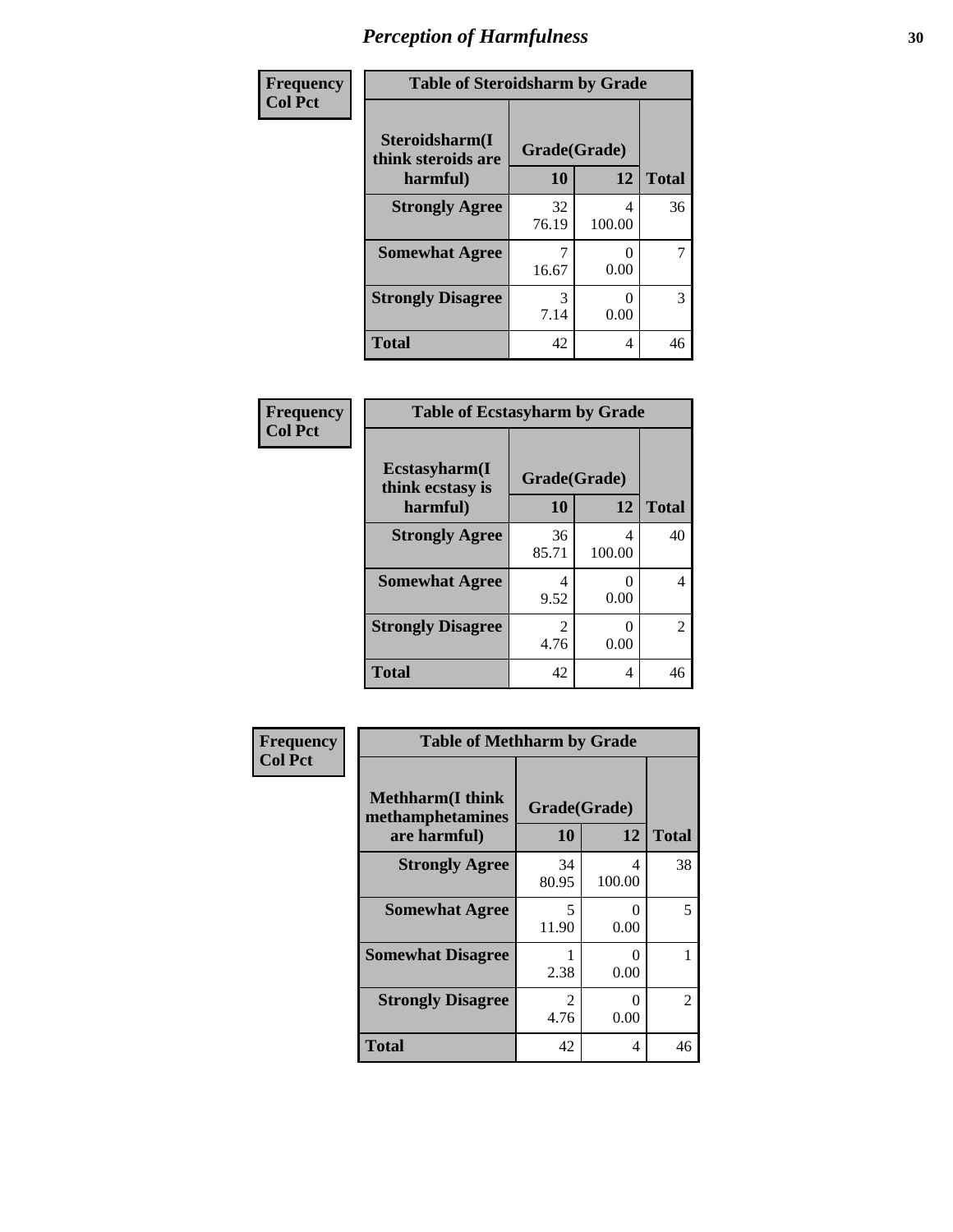| Frequency      | <b>Table of Hallucinogensharm by Grade</b>                 |                    |             |                |
|----------------|------------------------------------------------------------|--------------------|-------------|----------------|
| <b>Col Pct</b> | Hallucinogensharm(I<br>think hallucinogens<br>are harmful) | Grade(Grade)<br>10 | 12          | <b>Total</b>   |
|                | <b>Strongly Agree</b>                                      | 31<br>73.81        | 4<br>100.00 | 35             |
|                | <b>Somewhat Agree</b>                                      | 6<br>14.29         | 0<br>0.00   | 6              |
|                | <b>Somewhat Disagree</b>                                   | 2.38               | 0<br>0.00   | 1              |
|                | <b>Strongly Disagree</b>                                   | 4<br>9.52          | 0<br>0.00   | $\overline{4}$ |
|                | <b>Total</b>                                               | 42                 | 4           | 46             |

#### **Frequency Col Pct**

| <b>Table of Prescriptionharm by Grade</b>                                                         |                    |                        |              |  |
|---------------------------------------------------------------------------------------------------|--------------------|------------------------|--------------|--|
| <b>Prescriptionharm</b> (I<br>think prescription<br>drugs not<br>prescribed to me<br>are harmful) | Grade(Grade)<br>10 | 12                     | <b>Total</b> |  |
| <b>Strongly Agree</b>                                                                             | 28<br>66.67        | $\mathcal{L}$<br>50.00 | 30           |  |
| <b>Somewhat Agree</b>                                                                             | 7<br>16.67         | 25.00                  | 8            |  |
| <b>Somewhat Disagree</b>                                                                          | 3<br>7.14          | 25.00                  | 4            |  |
| <b>Strongly Disagree</b>                                                                          | 4<br>9.52          | ∩<br>0.00              | 4            |  |
| Total                                                                                             | 42                 | 4                      | 46           |  |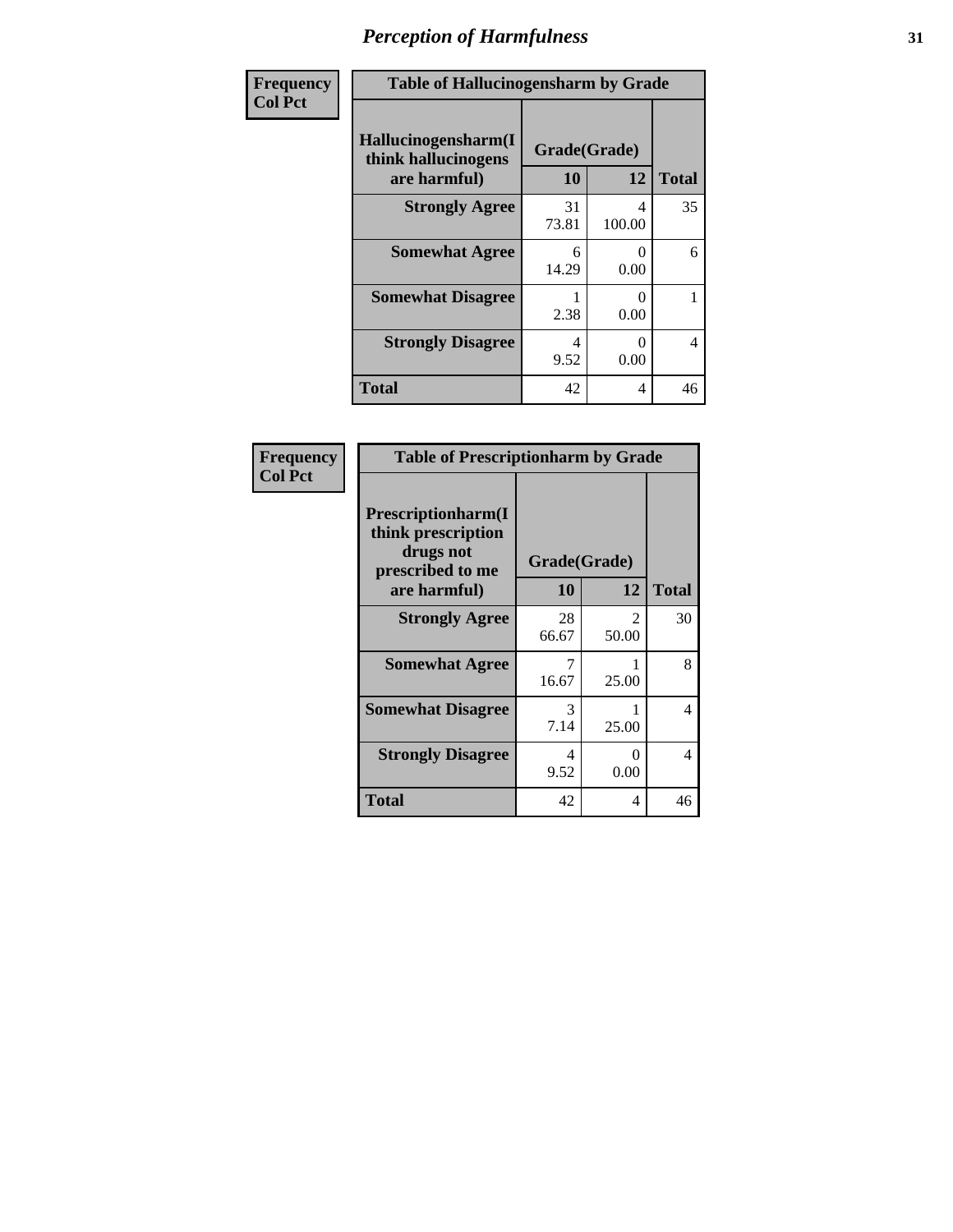# *Disapproval by Adults* **32**

| Frequency      | <b>Table of Alcoholadult by Grade</b>                                 |                    |                           |              |
|----------------|-----------------------------------------------------------------------|--------------------|---------------------------|--------------|
| <b>Col Pct</b> | <b>Alcoholadult</b> (Adults<br>would disapprove if<br>I used alcohol) | Grade(Grade)<br>10 | 12                        | <b>Total</b> |
|                | <b>Strongly Agree</b>                                                 | 25<br>59.52        | 4<br>100.00               | 29           |
|                | <b>Somewhat Agree</b>                                                 | 8<br>19.05         | $\mathbf{\Omega}$<br>0.00 | 8            |
|                | <b>Somewhat Disagree</b>                                              | 4<br>9.52          | $\mathbf{\Omega}$<br>0.00 | 4            |
|                | <b>Strongly Disagree</b>                                              | 5<br>11.90         | 0<br>0.00                 | 5            |
|                | <b>Total</b>                                                          | 42                 | 4                         | 46           |

#### **Frequency Col Pct**

| <b>Table of Tobaccoadult by Grade</b>                                |                    |             |              |  |  |
|----------------------------------------------------------------------|--------------------|-------------|--------------|--|--|
| <b>Tobaccoadult(Adults</b><br>would disapprove if<br>I used tobacco) | Grade(Grade)<br>10 | 12          | <b>Total</b> |  |  |
| <b>Strongly Agree</b>                                                | 31<br>73.81        | 4<br>100.00 | 35           |  |  |
| <b>Somewhat Agree</b>                                                | 4<br>9.52          | 0<br>0.00   | 4            |  |  |
| <b>Somewhat Disagree</b>                                             | 2.38               | 0<br>0.00   |              |  |  |
| <b>Strongly Disagree</b>                                             | 6<br>14.29         | 0<br>0.00   | 6            |  |  |
| <b>Total</b>                                                         | 42                 | 4           | 46           |  |  |

| Frequency      | <b>Table of Marijuanaadult by Grade</b>                           |                    |             |              |
|----------------|-------------------------------------------------------------------|--------------------|-------------|--------------|
| <b>Col Pct</b> | Marijuanaadult(Adults<br>would disapprove if I<br>used marijuana) | Grade(Grade)<br>10 | 12          | <b>Total</b> |
|                | <b>Strongly Agree</b>                                             | 31<br>73.81        | 4<br>100.00 | 35           |
|                | <b>Somewhat Agree</b>                                             | 5<br>11.90         | 0<br>0.00   | 5            |
|                | <b>Somewhat Disagree</b>                                          | 3<br>7.14          | 0<br>0.00   | 3            |
|                | <b>Strongly Disagree</b>                                          | 3<br>7.14          | 0<br>0.00   | 3            |
|                | <b>Total</b>                                                      | 42                 | 4           | 46           |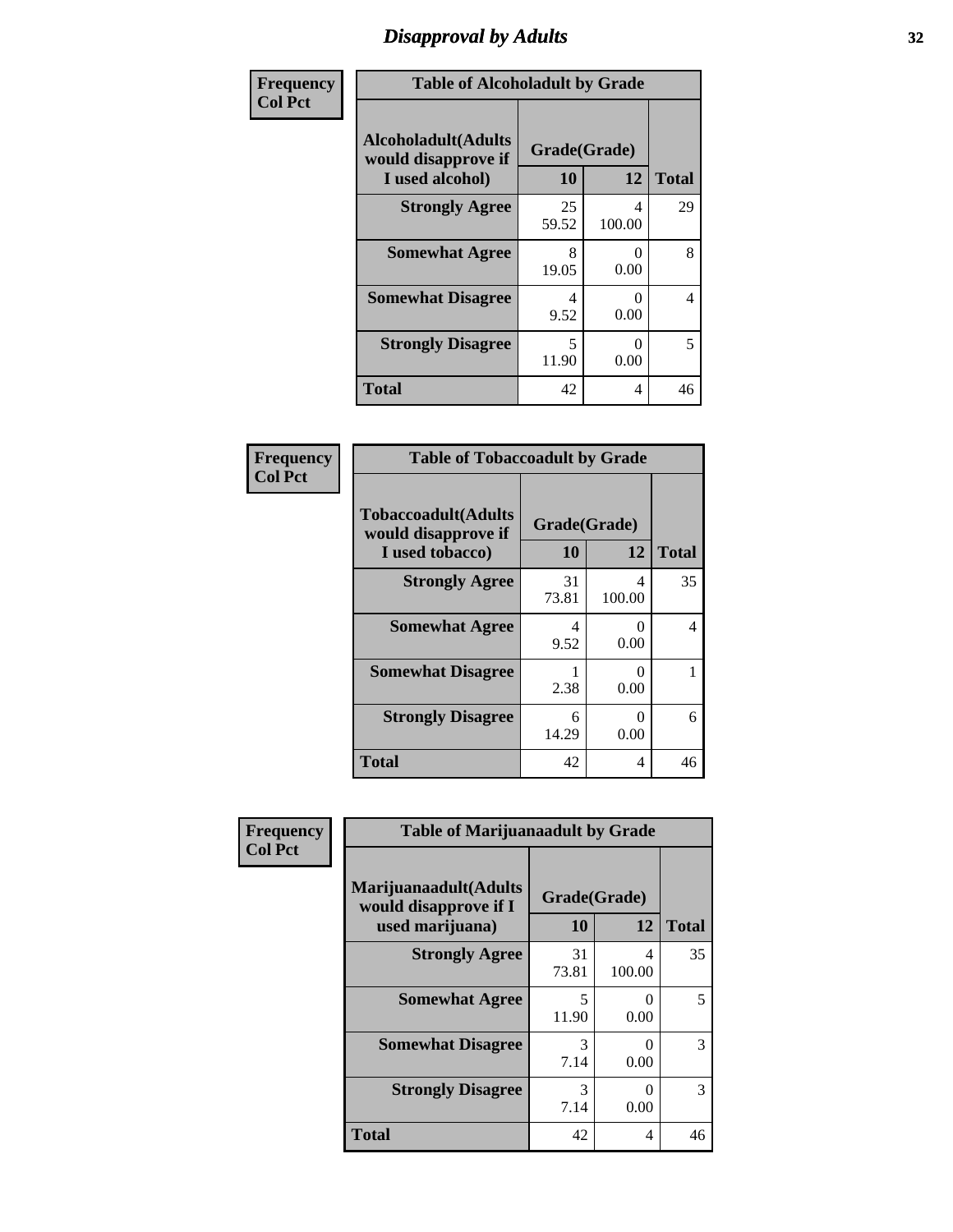# *Disapproval by Adults* **33**

| <b>Frequency</b> | <b>Table of Otherdrugadult by Grade</b>                                     |                    |                           |              |
|------------------|-----------------------------------------------------------------------------|--------------------|---------------------------|--------------|
| <b>Col Pct</b>   | <b>Otherdrugadult</b> (Adults<br>would disapprove if I<br>used other drugs) | Grade(Grade)<br>10 | 12                        | <b>Total</b> |
|                  | <b>Strongly Agree</b>                                                       | 33<br>78.57        | 4<br>100.00               | 37           |
|                  | <b>Somewhat Agree</b>                                                       | 4<br>9.52          | $\mathbf{\Omega}$<br>0.00 | 4            |
|                  | <b>Somewhat Disagree</b>                                                    | 2.38               | 0<br>0.00                 |              |
|                  | <b>Strongly Disagree</b>                                                    | 4<br>9.52          | $\mathbf{\Omega}$<br>0.00 | 4            |
|                  | <b>Total</b>                                                                | 42                 | 4                         | 46           |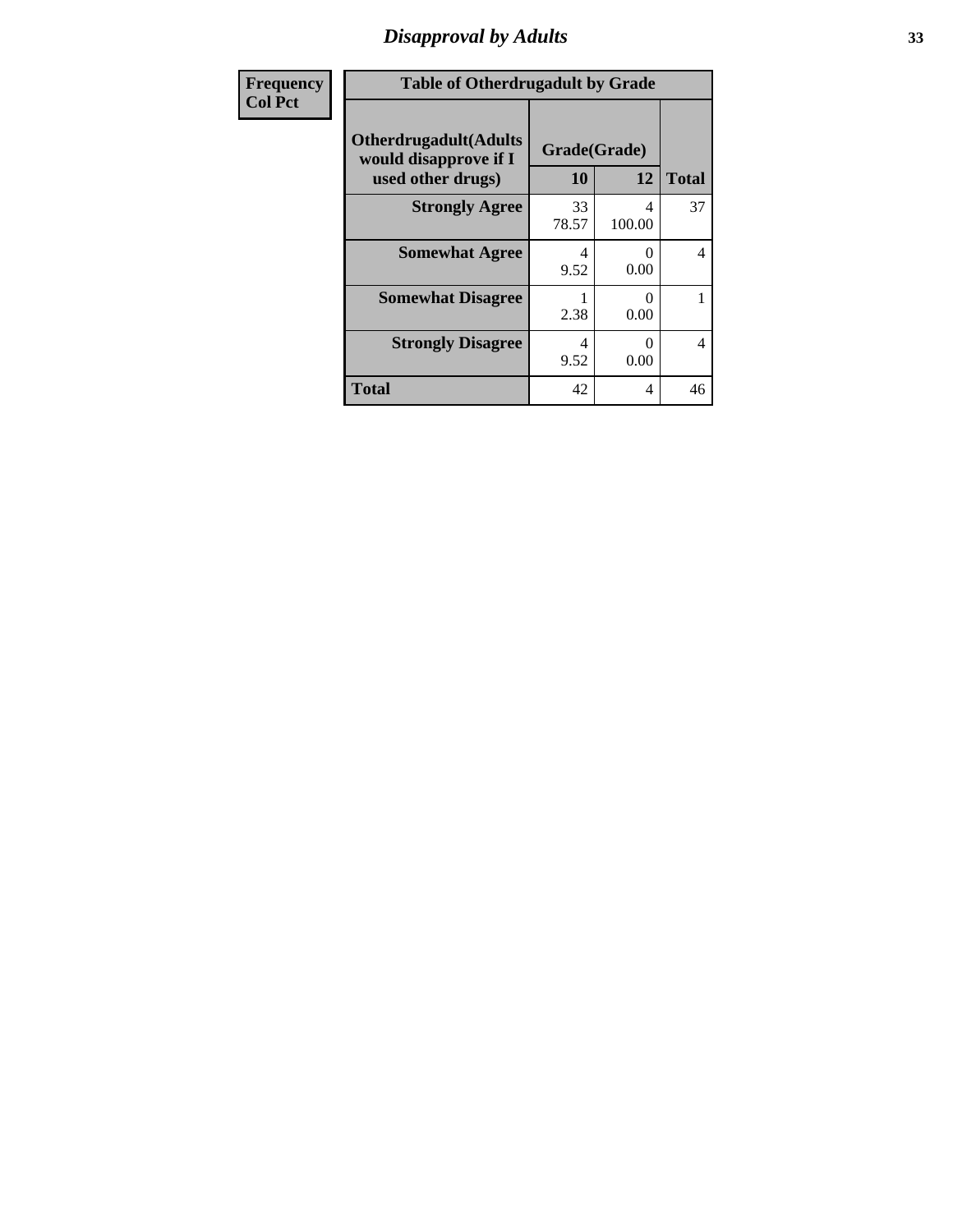# *Disapproval by Peers* **34**

| Frequency      | <b>Table of Alcoholpeer by Grade</b>                    |              |                         |              |
|----------------|---------------------------------------------------------|--------------|-------------------------|--------------|
| <b>Col Pct</b> | Alcoholpeer(My<br>friends would<br>disapprove if I used | Grade(Grade) |                         |              |
|                | alcohol)                                                | 10           | 12                      | <b>Total</b> |
|                | <b>Strongly Agree</b>                                   | 13<br>30.95  | $\mathfrak{D}$<br>50.00 | 15           |
|                | <b>Somewhat Agree</b>                                   | 13<br>30.95  | 25.00                   | 14           |
|                | <b>Somewhat Disagree</b>                                | 9<br>21.43   | $\Omega$<br>0.00        | 9            |
|                | <b>Strongly Disagree</b>                                | 7<br>16.67   | 25.00                   | 8            |
|                | Total                                                   | 42           | 4                       | 46           |

| Frequency      | <b>Table of Tobaccopeer by Grade</b>                                |                    |            |              |
|----------------|---------------------------------------------------------------------|--------------------|------------|--------------|
| <b>Col Pct</b> | Tobaccopeer(My<br>friends would<br>disapprove if I used<br>tobacco) | Grade(Grade)<br>10 | 12         | <b>Total</b> |
|                | <b>Strongly Agree</b>                                               | 25<br>59.52        | 3<br>75.00 | 28           |
|                | <b>Somewhat Agree</b>                                               | 9<br>21.43         | 25.00      | 10           |
|                | <b>Somewhat Disagree</b>                                            | 4<br>9.52          | 0<br>0.00  | 4            |
|                | <b>Strongly Disagree</b>                                            | 4<br>9.52          | 0<br>0.00  | 4            |
|                | Total                                                               | 42                 | 4          | 46           |

| Frequency      | <b>Table of Marijuanapeer by Grade</b>                    |              |                                |              |
|----------------|-----------------------------------------------------------|--------------|--------------------------------|--------------|
| <b>Col Pct</b> | Marijuanapeer(My<br>friends would<br>disapprove if I used | Grade(Grade) |                                |              |
|                | marijuana)                                                | 10           | 12                             | <b>Total</b> |
|                | <b>Strongly Agree</b>                                     | 18<br>42.86  | $\mathcal{D}_{\cdot}$<br>50.00 | 20           |
|                | <b>Somewhat Agree</b>                                     | 16.67        | 25.00                          | 8            |
|                | <b>Somewhat Disagree</b>                                  | 9<br>21.43   | 25.00                          | 10           |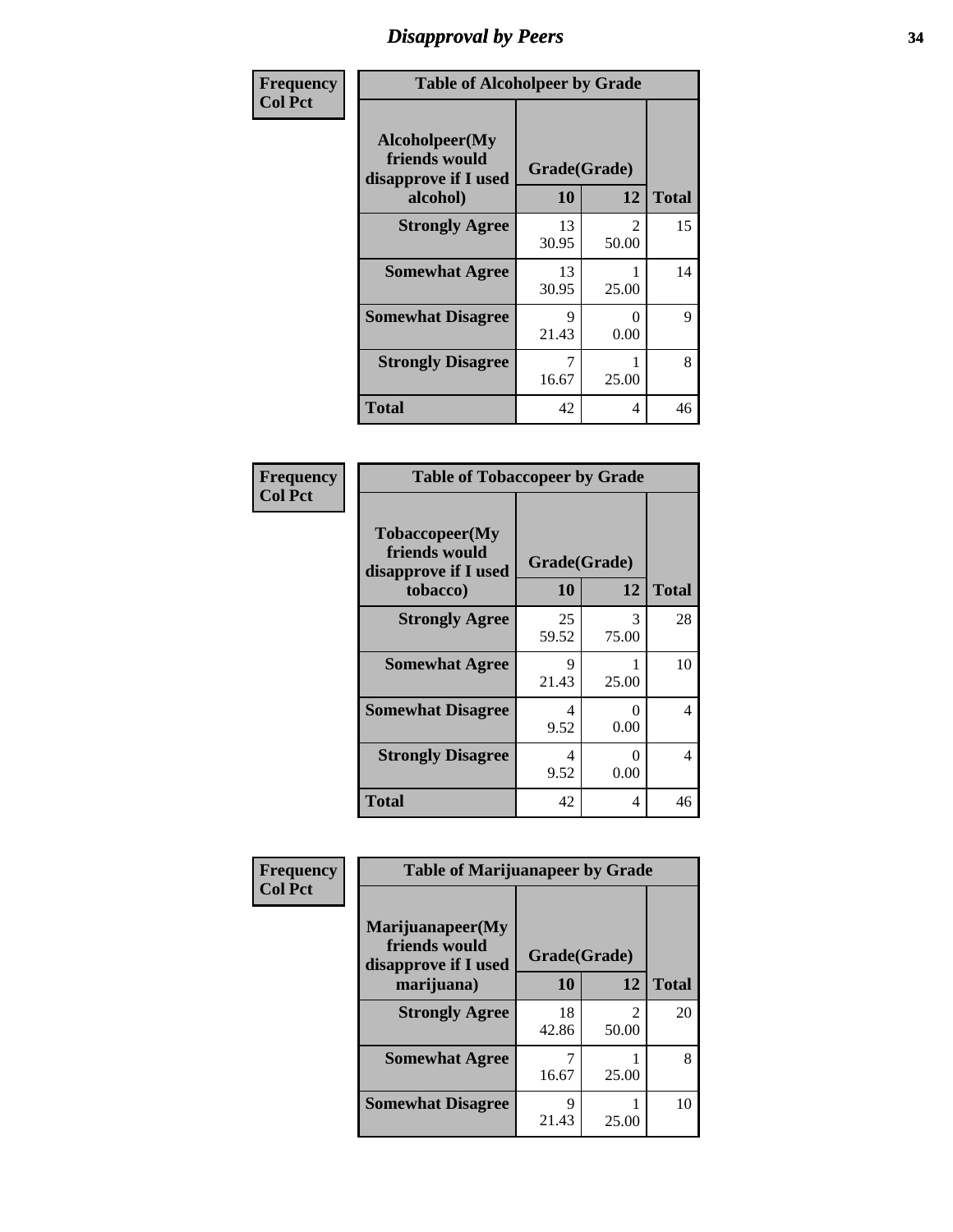# *Disapproval by Peers* **35**

| Frequency<br><b>Col Pct</b> | <b>Table of Marijuanapeer by Grade</b>                                  |                    |      |              |
|-----------------------------|-------------------------------------------------------------------------|--------------------|------|--------------|
|                             | Marijuanapeer(My<br>friends would<br>disapprove if I used<br>marijuana) | Grade(Grade)<br>10 | 12   | <b>Total</b> |
|                             | <b>Strongly Disagree</b>                                                | 8<br>19.05         | 0.00 | 8            |
|                             | Total                                                                   | 42                 | 4    | 46           |

| <b>Frequency</b> | <b>Table of Otherdrugpeer by Grade</b>                                    |                           |            |              |
|------------------|---------------------------------------------------------------------------|---------------------------|------------|--------------|
| <b>Col Pct</b>   | Otherdrugpeer(My<br>friends would<br>disapprove if I used<br>other drugs) | Grade(Grade)<br><b>10</b> | 12         | <b>Total</b> |
|                  | <b>Strongly Agree</b>                                                     | 26<br>61.90               | 3<br>75.00 | 29           |
|                  | <b>Somewhat Agree</b>                                                     | Q<br>21.43                | 25.00      | 10           |
|                  | <b>Somewhat Disagree</b>                                                  | 3<br>7.14                 | 0<br>0.00  | 3            |
|                  | <b>Strongly Disagree</b>                                                  | 4<br>9.52                 | 0<br>0.00  | 4            |
|                  | <b>Total</b>                                                              | 42                        | 4          | 46           |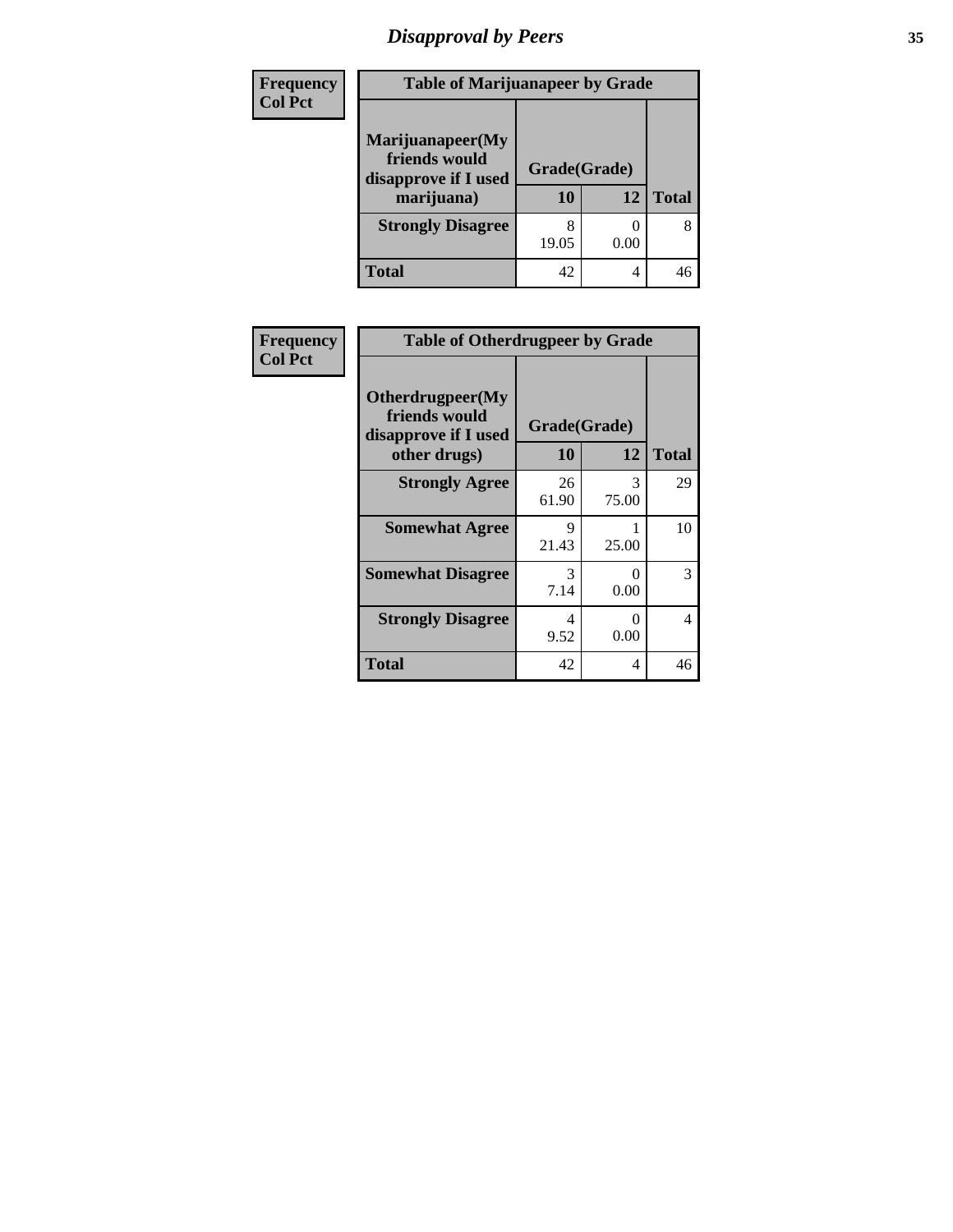#### *Where do My Friends Use - Percentage of Students who selected the following responses.Students could select more than 1 response so the percentage for each substance will not add up to 100%.* **36**

| <b>Frequency</b><br><b>Col Pct</b> | <b>Table of Alcohollocation1 by Grade</b><br>Grade(Grade)<br><b>Alcohollocation1(Places</b> |             |            |              |
|------------------------------------|---------------------------------------------------------------------------------------------|-------------|------------|--------------|
|                                    |                                                                                             |             |            |              |
|                                    | <b>Friends Use Alcohol)</b>                                                                 | 10          | 12         | <b>Total</b> |
|                                    |                                                                                             | 16<br>38.10 | 2<br>50.00 | 18           |
|                                    | Do Not Use                                                                                  | 26<br>61.90 | 2<br>50.00 | 28           |
|                                    | <b>Total</b>                                                                                | 42          | 4          | 46           |

| <b>Frequency</b> | <b>Table of Alcohollocation2 by Grade</b>                     |                    |            |              |
|------------------|---------------------------------------------------------------|--------------------|------------|--------------|
| <b>Col Pct</b>   | <b>Alcohollocation2(Places</b><br><b>Friends Use Alcohol)</b> | Grade(Grade)<br>10 | 12         | <b>Total</b> |
|                  |                                                               | 33<br>78.57        | 3<br>75.00 | 36           |
|                  | Home                                                          | q<br>21.43         | 25.00      | 10           |
|                  | <b>Total</b>                                                  | 42                 | 4          | 46           |

| Frequency<br><b>Col Pct</b> | <b>Table of Alcohollocation 3 by Grade</b>                    |                    |        |              |
|-----------------------------|---------------------------------------------------------------|--------------------|--------|--------------|
|                             | <b>Alcohollocation3(Places</b><br><b>Friends Use Alcohol)</b> | Grade(Grade)<br>10 | 12     | <b>Total</b> |
|                             |                                                               | 38<br>90.48        | 100.00 | 42           |
|                             | <b>School</b>                                                 | 4<br>9.52          | 0.00   | 4            |
|                             | <b>Total</b>                                                  | 42                 | 4      | 46           |

| <b>Frequency</b> | <b>Table of Alcohollocation4 by Grade</b> |              |             |              |
|------------------|-------------------------------------------|--------------|-------------|--------------|
| <b>Col Pct</b>   | <b>Alcohollocation4(Places</b>            | Grade(Grade) |             |              |
|                  | <b>Friends Use Alcohol)</b>               | 10           | 12          | <b>Total</b> |
|                  |                                           | 41<br>97.62  | 4<br>100.00 | 45           |
|                  | Car                                       | 2.38         | 0.00        |              |
|                  | <b>Total</b>                              | 42           | 4           | 46           |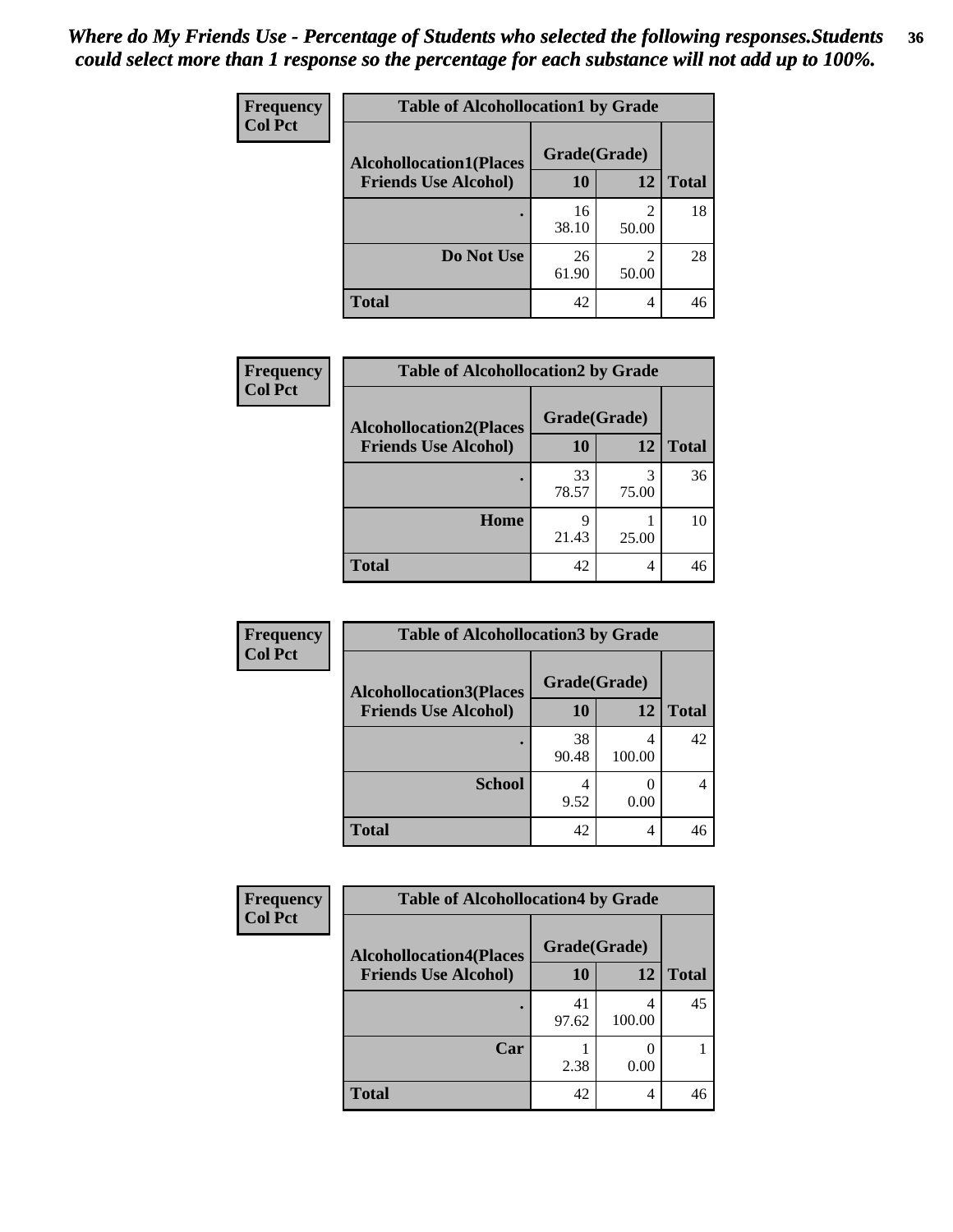| Frequency<br><b>Col Pct</b> | <b>Table of Alcohollocation5 by Grade</b>      |             |        |              |  |
|-----------------------------|------------------------------------------------|-------------|--------|--------------|--|
|                             | Grade(Grade)<br><b>Alcohollocation5(Places</b> |             |        |              |  |
|                             | <b>Friends Use Alcohol)</b>                    | 10          | 12     | <b>Total</b> |  |
|                             |                                                | 35<br>83.33 | 100.00 | 39           |  |
|                             | <b>Friend's House</b>                          | 16.67       | 0.00   |              |  |
|                             | <b>Total</b>                                   | 42          | 4      | 46           |  |

| <b>Frequency</b> | <b>Table of Alcohollocation6 by Grade</b> |              |            |              |
|------------------|-------------------------------------------|--------------|------------|--------------|
| <b>Col Pct</b>   | <b>Alcohollocation6(Places</b>            | Grade(Grade) |            |              |
|                  | <b>Friends Use Alcohol)</b>               | 10           | 12         | <b>Total</b> |
|                  |                                           | 35<br>83.33  | 3<br>75.00 | 38           |
|                  | <b>Other</b>                              | 16.67        | 25.00      |              |
|                  | <b>Total</b>                              | 42           | 4          | 46           |

| Frequency      | <b>Table of Tobaccolocation1 by Grade</b> |              |            |              |
|----------------|-------------------------------------------|--------------|------------|--------------|
| <b>Col Pct</b> | <b>Tobaccolocation1(Places</b>            | Grade(Grade) |            |              |
|                | <b>Friends Use Tobacco)</b>               | 10           | 12         | <b>Total</b> |
|                |                                           | 8<br>19.05   | 25.00      | Q            |
|                | Do Not Use                                | 34<br>80.95  | 3<br>75.00 | 37           |
|                | <b>Total</b>                              | 42           | 4          | 46           |

| <b>Frequency</b> | <b>Table of Tobaccolocation2 by Grade</b> |              |        |              |  |
|------------------|-------------------------------------------|--------------|--------|--------------|--|
| <b>Col Pct</b>   | <b>Tobaccolocation2(Places</b>            | Grade(Grade) |        |              |  |
|                  | <b>Friends Use Tobacco)</b>               | 10           | 12     | <b>Total</b> |  |
|                  |                                           | 40<br>95.24  | 100.00 | 44           |  |
|                  | Home                                      | 2<br>4.76    | 0.00   | 2            |  |
|                  | <b>Total</b>                              | 42           | 4      | 46           |  |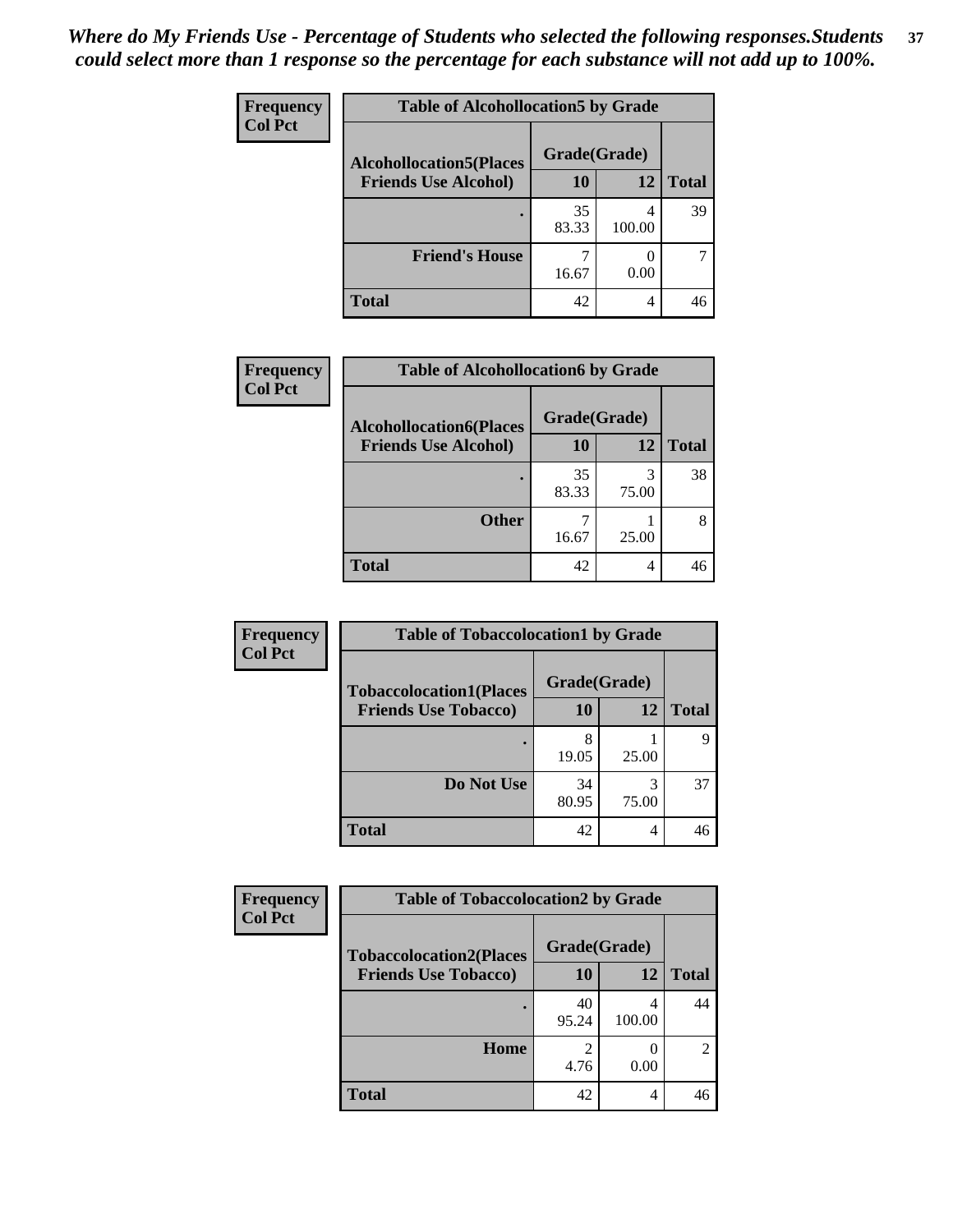| <b>Frequency</b> | <b>Table of Tobaccolocation3 by Grade</b> |              |        |              |  |
|------------------|-------------------------------------------|--------------|--------|--------------|--|
| <b>Col Pct</b>   | <b>Tobaccolocation3(Places</b>            | Grade(Grade) |        |              |  |
|                  | <b>Friends Use Tobacco)</b>               | 10           | 12     | <b>Total</b> |  |
|                  |                                           | 41<br>97.62  | 100.00 | 45           |  |
|                  | <b>School</b>                             | 2.38         | 0.00   |              |  |
|                  | <b>Total</b>                              | 42           | 4      | 46           |  |

| <b>Frequency</b> | <b>Table of Tobaccolocation4 by Grade</b> |              |        |              |  |
|------------------|-------------------------------------------|--------------|--------|--------------|--|
| <b>Col Pct</b>   | <b>Tobaccolocation4(Places</b>            | Grade(Grade) |        |              |  |
|                  | <b>Friends Use Tobacco)</b>               | 10           | 12     | <b>Total</b> |  |
|                  |                                           | 42<br>100.00 | 100.00 | 46           |  |
|                  | <b>Total</b>                              | 42           |        | 46           |  |

| <b>Frequency</b> | <b>Table of Tobaccolocation5 by Grade</b> |              |             |                             |
|------------------|-------------------------------------------|--------------|-------------|-----------------------------|
| <b>Col Pct</b>   | <b>Tobaccolocation5(Places</b>            | Grade(Grade) |             |                             |
|                  | <b>Friends Use Tobacco)</b>               | 10           | 12          | <b>Total</b>                |
|                  |                                           | 40<br>95.24  | 4<br>100.00 | 44                          |
|                  | <b>Friend's House</b>                     | 2<br>4.76    | 0.00        | $\mathcal{D}_{\mathcal{L}}$ |
|                  | <b>Total</b>                              | 42           | 4           | 46                          |

| Frequency      | <b>Table of Tobaccolocation6 by Grade</b> |              |       |              |
|----------------|-------------------------------------------|--------------|-------|--------------|
| <b>Col Pct</b> | <b>Tobaccolocation6(Places</b>            | Grade(Grade) |       |              |
|                | <b>Friends Use Tobacco)</b>               | 10           | 12    | <b>Total</b> |
|                |                                           | 38<br>90.48  | 75.00 | 41           |
|                | <b>Other</b>                              | 9.52         | 25.00 |              |
|                | <b>Total</b>                              | 42           | 4     | 46           |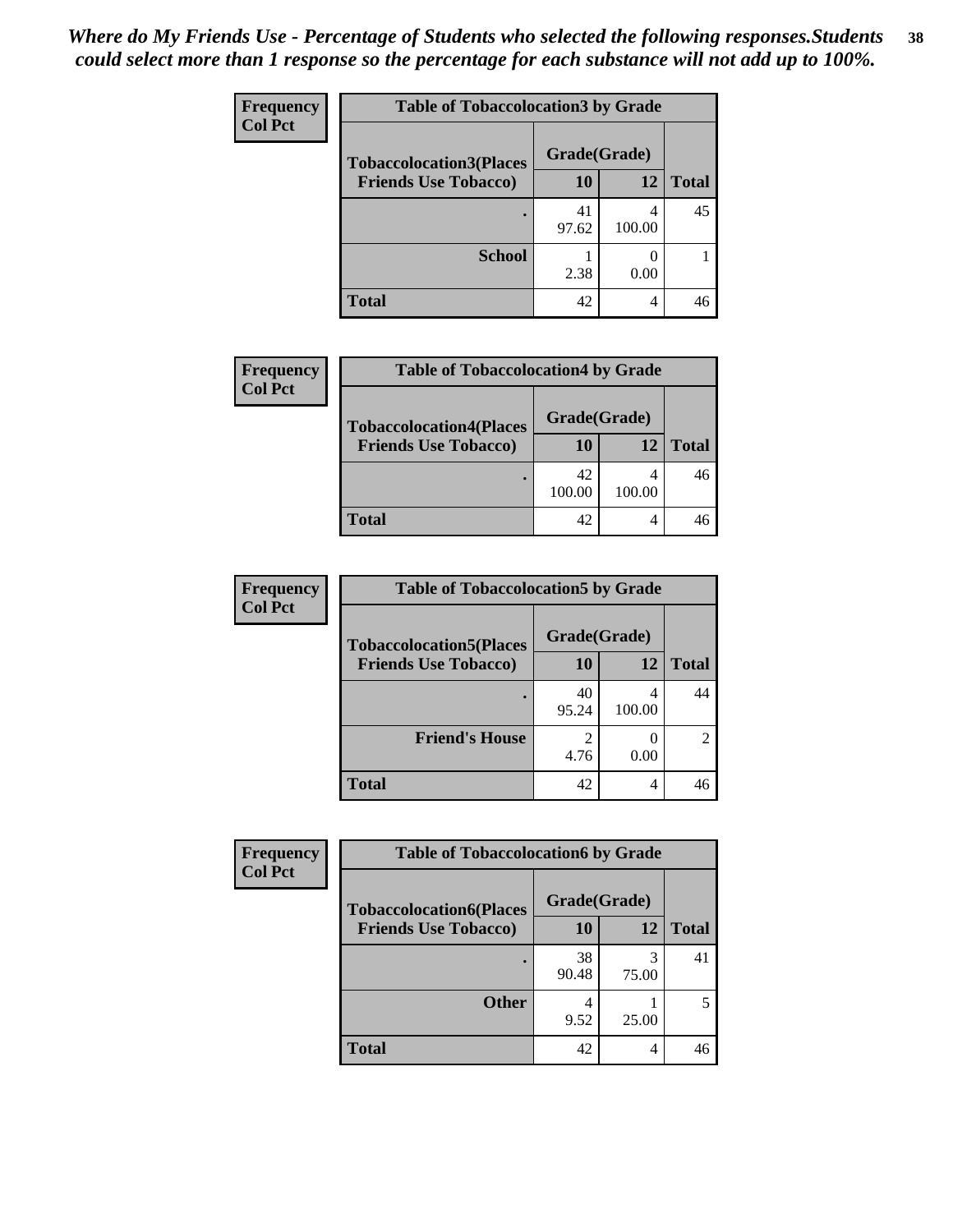| <b>Frequency</b> | <b>Table of Marijuanalocation1 by Grade</b> |              |                         |              |
|------------------|---------------------------------------------|--------------|-------------------------|--------------|
| <b>Col Pct</b>   | <b>Marijuanalocation1(Places</b>            | Grade(Grade) |                         |              |
|                  | <b>Friends Use Marijuana</b> )              | <b>10</b>    | 12                      | <b>Total</b> |
|                  |                                             | 17<br>40.48  | 50.00                   | 19           |
|                  | Do Not Use                                  | 25<br>59.52  | $\mathfrak{D}$<br>50.00 | 27           |
|                  | <b>Total</b>                                | 42           | 4                       | 46           |

| <b>Frequency</b> | <b>Table of Marijuanalocation2 by Grade</b>                        |                    |        |              |
|------------------|--------------------------------------------------------------------|--------------------|--------|--------------|
| <b>Col Pct</b>   | <b>Marijuanalocation2(Places</b><br><b>Friends Use Marijuana</b> ) | Grade(Grade)<br>10 | 12     | <b>Total</b> |
|                  |                                                                    | 32<br>76.19        | 100.00 | 36           |
|                  | Home                                                               | 10<br>23.81        | 0.00   | 10           |
|                  | <b>Total</b>                                                       | 42                 | 4      | 46           |

| <b>Frequency</b><br><b>Col Pct</b> | <b>Table of Marijuanalocation3 by Grade</b> |              |        |       |
|------------------------------------|---------------------------------------------|--------------|--------|-------|
|                                    | <b>Marijuanalocation3</b> (Places           | Grade(Grade) |        |       |
|                                    | <b>Friends Use Marijuana</b> )              | 10           | 12     | Total |
|                                    |                                             | 33<br>78.57  | 100.00 | 37    |
|                                    | <b>School</b>                               | q<br>21.43   | 0.00   | Q     |
|                                    | <b>Total</b>                                | 42           | 4      | 46    |

| <b>Frequency</b> | <b>Table of Marijuanalocation4 by Grade</b> |              |        |              |  |
|------------------|---------------------------------------------|--------------|--------|--------------|--|
| <b>Col Pct</b>   | <b>Marijuanalocation4(Places</b>            | Grade(Grade) |        |              |  |
|                  | <b>Friends Use Marijuana</b> )              | 10           | 12     | <b>Total</b> |  |
|                  |                                             | 36<br>85.71  | 100.00 | 40           |  |
|                  | Car                                         | 14.29        | 0.00   | 6            |  |
|                  | <b>Total</b>                                | 42           | 4      | 46           |  |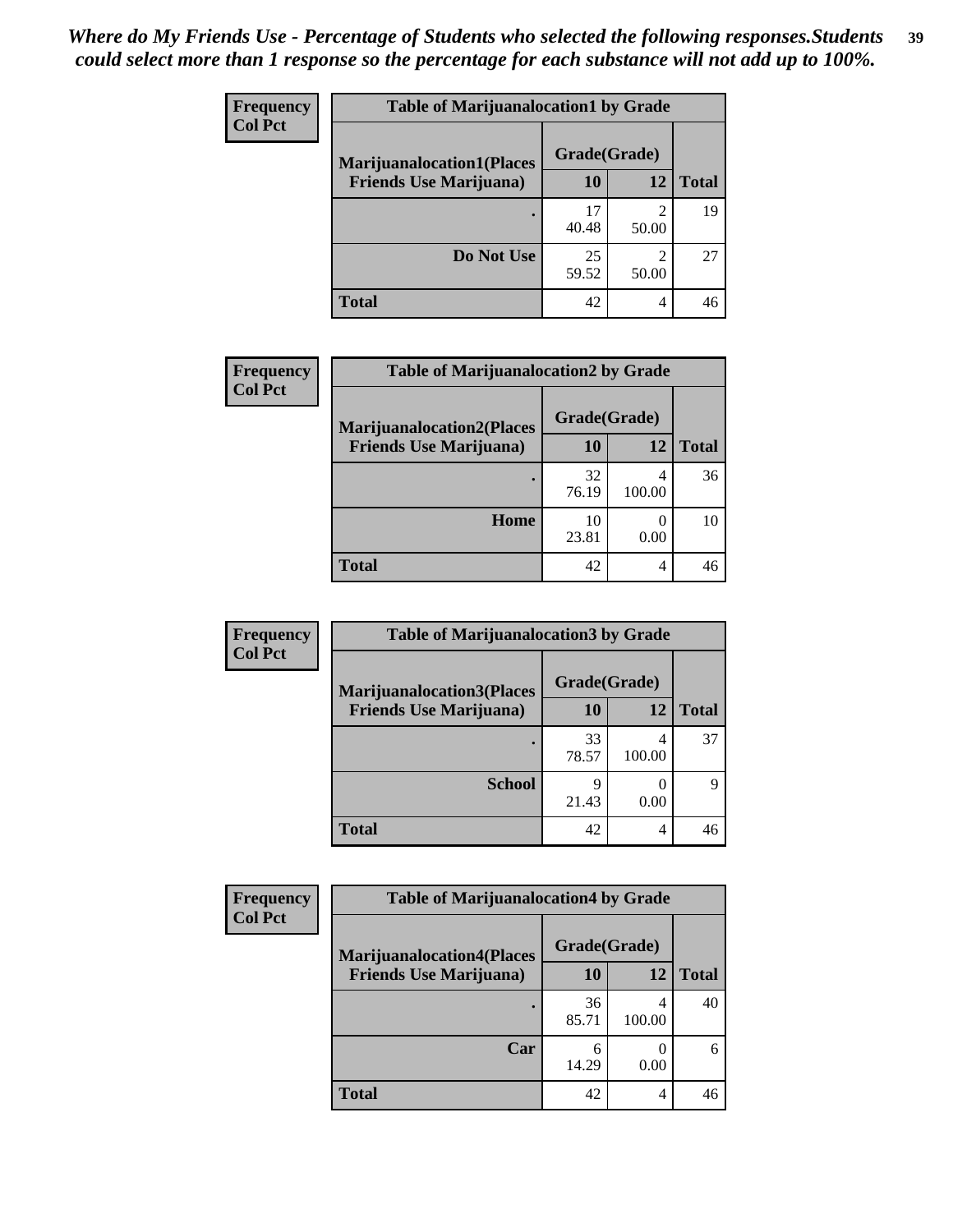| <b>Frequency</b> | <b>Table of Marijuanalocation5 by Grade</b> |              |       |              |
|------------------|---------------------------------------------|--------------|-------|--------------|
| <b>Col Pct</b>   | <b>Marijuanalocation5</b> (Places           | Grade(Grade) |       |              |
|                  | <b>Friends Use Marijuana</b> )              | 10           | 12    | <b>Total</b> |
|                  |                                             | 30<br>71.43  | 75.00 | 33           |
|                  | <b>Friend's House</b>                       | 12<br>28.57  | 25.00 | 13           |
|                  | <b>Total</b>                                | 42           | 4     |              |

| <b>Frequency</b> | <b>Table of Marijuanalocation6 by Grade</b>                        |                    |            |              |
|------------------|--------------------------------------------------------------------|--------------------|------------|--------------|
| <b>Col Pct</b>   | <b>Marijuanalocation6(Places</b><br><b>Friends Use Marijuana</b> ) | Grade(Grade)<br>10 | 12         | <b>Total</b> |
|                  |                                                                    | 30<br>71.43        | 3<br>75.00 | 33           |
|                  | <b>Other</b>                                                       | 12<br>28.57        | 25.00      | 13           |
|                  | <b>Total</b>                                                       | 42                 | 4          | 46           |

| Frequency      | <b>Table of Otherdruglocation1 by Grade</b>                          |              |            |              |
|----------------|----------------------------------------------------------------------|--------------|------------|--------------|
| <b>Col Pct</b> | <b>Otherdruglocation1(Places</b><br><b>Friends Use Other Illegal</b> | Grade(Grade) |            |              |
|                | Drugs)                                                               | 10           | 12         | <b>Total</b> |
|                |                                                                      | 8<br>19.05   | 25.00      | Q            |
|                | Do Not Use                                                           | 34<br>80.95  | 3<br>75.00 | 37           |
|                | <b>Total</b>                                                         | 42           | 4          | 46           |

| <b>Frequency</b> | <b>Table of Otherdruglocation2 by Grade</b>                           |              |             |              |
|------------------|-----------------------------------------------------------------------|--------------|-------------|--------------|
| <b>Col Pct</b>   | <b>Otherdruglocation2(Places)</b><br><b>Friends Use Other Illegal</b> | Grade(Grade) |             |              |
|                  | Drugs)                                                                | <b>10</b>    | 12          | <b>Total</b> |
|                  |                                                                       | 38<br>90.48  | 4<br>100.00 | 42           |
|                  | Home                                                                  | 4<br>9.52    | 0<br>0.00   | 4            |
|                  | <b>Total</b>                                                          | 42           | 4           | 46           |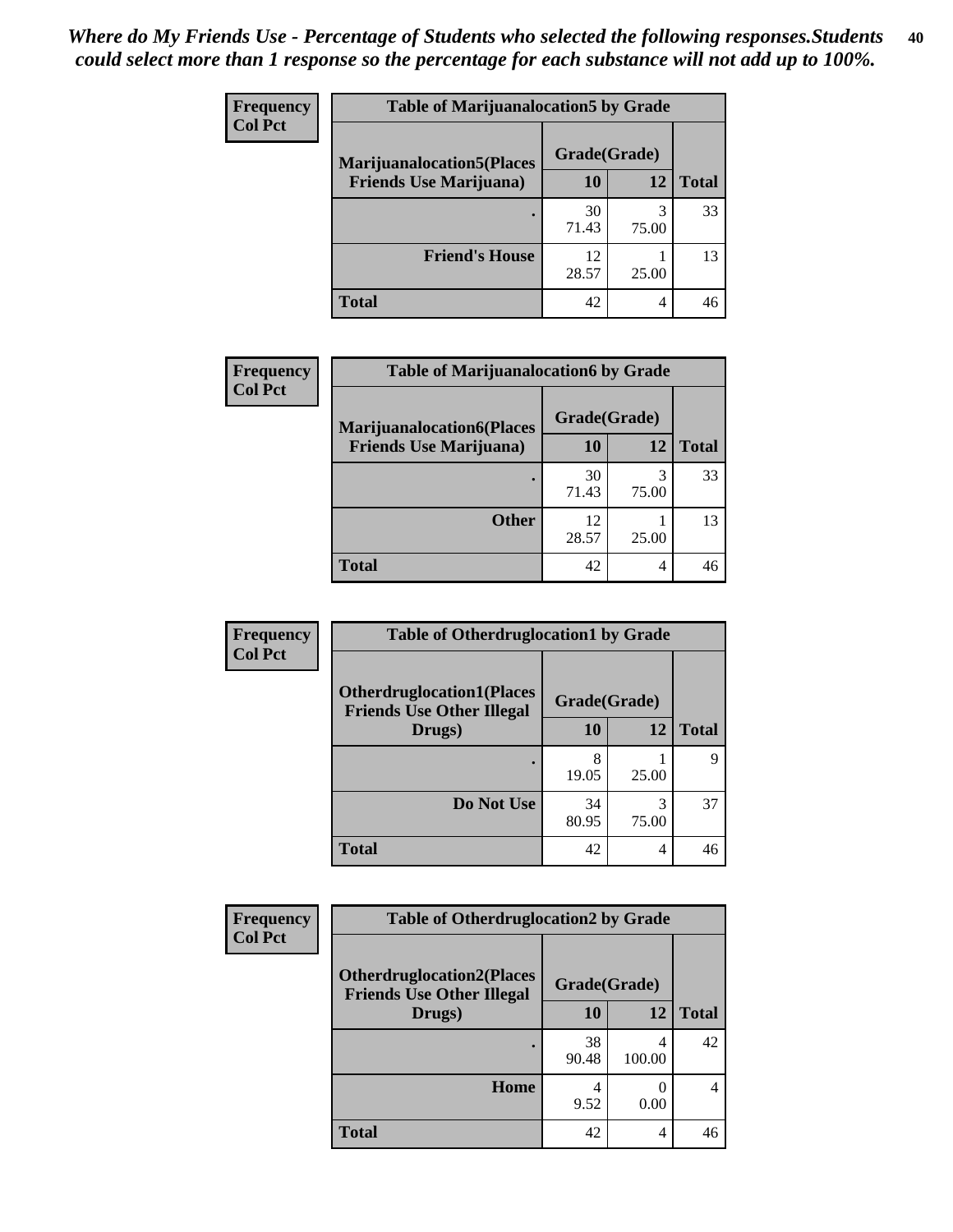| <b>Frequency</b> | <b>Table of Otherdruglocation 3 by Grade</b> |              |        |               |
|------------------|----------------------------------------------|--------------|--------|---------------|
| <b>Col Pct</b>   | <b>Otherdruglocation3(Places)</b>            | Grade(Grade) |        |               |
|                  | <b>Friends Use Other Illegal</b><br>Drugs)   | 10           | 12     | <b>Total</b>  |
|                  |                                              | 40<br>95.24  | 100.00 | 44            |
|                  | <b>School</b>                                | 4.76         | 0.00   | $\mathcal{D}$ |
|                  | <b>Total</b>                                 | 42           | 4      | 46            |

| <b>Frequency</b> | <b>Table of Otherdruglocation4 by Grade</b>                          |              |             |              |
|------------------|----------------------------------------------------------------------|--------------|-------------|--------------|
| <b>Col Pct</b>   | <b>Otherdruglocation4(Places</b><br><b>Friends Use Other Illegal</b> | Grade(Grade) |             |              |
|                  | Drugs)                                                               | <b>10</b>    | 12          | <b>Total</b> |
|                  |                                                                      | 39<br>92.86  | 4<br>100.00 | 43           |
|                  | Car                                                                  | 3<br>7.14    | 0.00        | 3            |
|                  | <b>Total</b>                                                         | 42           | 4           | 46           |

| Frequency      | <b>Table of Otherdruglocation5 by Grade</b>                          |              |        |              |
|----------------|----------------------------------------------------------------------|--------------|--------|--------------|
| <b>Col Pct</b> | <b>Otherdruglocation5(Places</b><br><b>Friends Use Other Illegal</b> | Grade(Grade) |        |              |
|                | Drugs)                                                               | <b>10</b>    | 12     | <b>Total</b> |
|                |                                                                      | 37<br>88.10  | 100.00 | 41           |
|                | <b>Friend's House</b>                                                | 11.90        | 0.00   | 5            |
|                | <b>Total</b>                                                         | 42           | 4      | 46           |

| Frequency      | <b>Table of Otherdruglocation6 by Grade</b>                          |              |            |              |
|----------------|----------------------------------------------------------------------|--------------|------------|--------------|
| <b>Col Pct</b> | <b>Otherdruglocation6(Places</b><br><b>Friends Use Other Illegal</b> | Grade(Grade) |            |              |
|                | Drugs)                                                               | 10           | 12         | <b>Total</b> |
|                |                                                                      | 36<br>85.71  | 3<br>75.00 | 39           |
|                | <b>Other</b>                                                         | 14.29        | 25.00      |              |
|                | <b>Total</b>                                                         | 42           | 4          | 46           |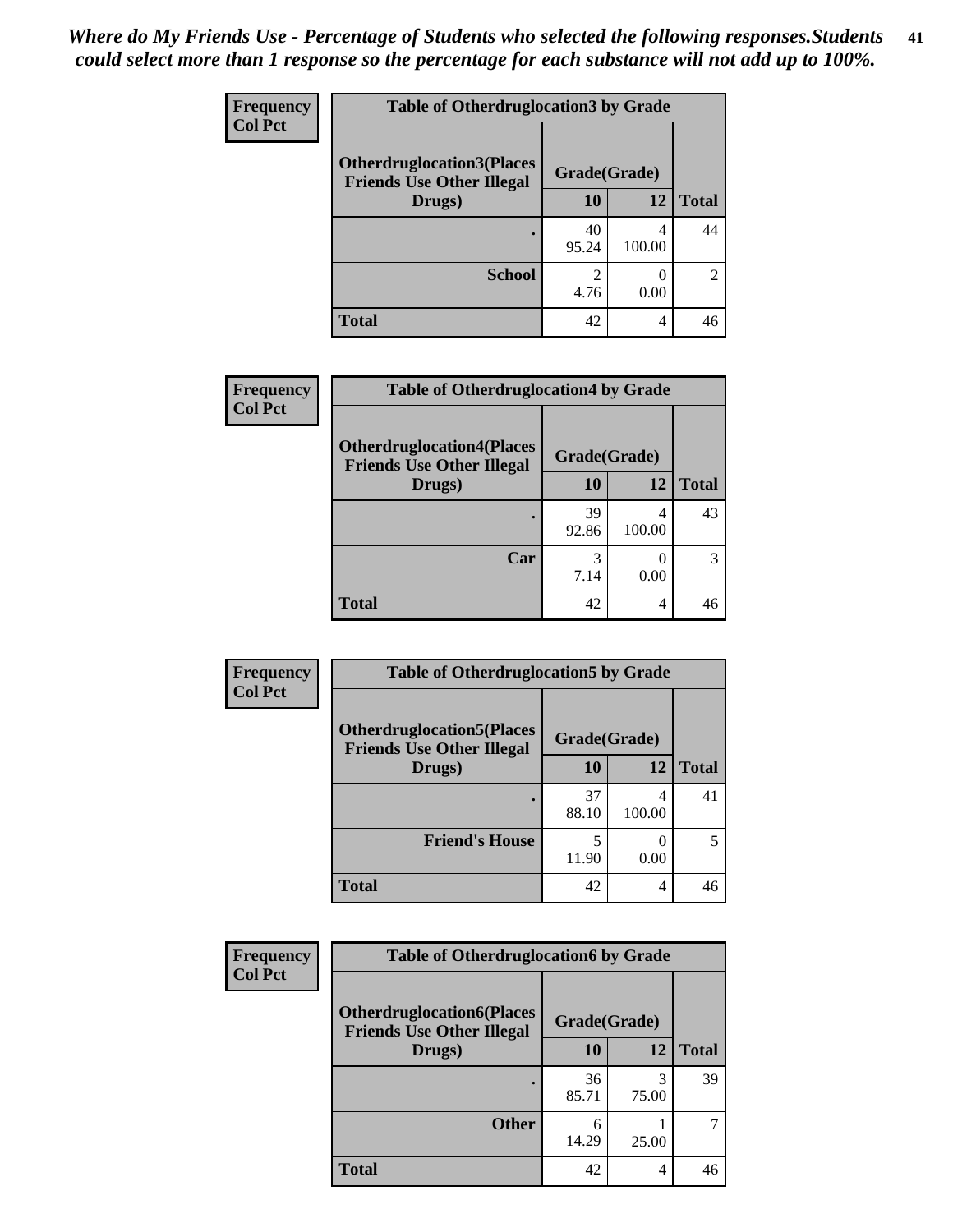| Frequency      | <b>Table of Alcoholtime1 by Grade</b>           |              |            |              |
|----------------|-------------------------------------------------|--------------|------------|--------------|
| <b>Col Pct</b> | <b>Alcoholtime1(Times</b><br><b>Friends Use</b> | Grade(Grade) |            |              |
|                | Alcohol)                                        | 10           | 12         | <b>Total</b> |
|                |                                                 | 16<br>38.10  | 2<br>50.00 | 18           |
|                | Do Not Use                                      | 26<br>61.90  | 2<br>50.00 | 28           |
|                | <b>Total</b>                                    | 42           | 4          | 46           |

| Frequency      | <b>Table of Alcoholtime2 by Grade</b>           |              |             |              |
|----------------|-------------------------------------------------|--------------|-------------|--------------|
| <b>Col Pct</b> | <b>Alcoholtime2(Times</b><br><b>Friends Use</b> | Grade(Grade) |             |              |
|                | <b>Alcohol</b> )                                | 10           | 12          | <b>Total</b> |
|                |                                                 | 36<br>85.71  | 4<br>100.00 | 40           |
|                | <b>On Way to School</b>                         | 6<br>14.29   | 0.00        | 6            |
|                | <b>Total</b>                                    | 42           | 4           | 46           |

| Frequency<br><b>Col Pct</b> | <b>Table of Alcoholtime3 by Grade</b>                           |             |             |              |
|-----------------------------|-----------------------------------------------------------------|-------------|-------------|--------------|
|                             | <b>Alcoholtime3(Times</b><br>Grade(Grade)<br><b>Friends Use</b> |             |             |              |
|                             | Alcohol)                                                        | 10          | 12          | <b>Total</b> |
|                             |                                                                 | 37<br>88.10 | 4<br>100.00 | 41           |
|                             | <b>During School</b>                                            | 5<br>11.90  | 0.00        | 5            |
|                             | <b>Total</b>                                                    | 42          | 4           | 46           |

| <b>Frequency</b> | <b>Table of Alcoholtime4 by Grade</b> |              |        |              |
|------------------|---------------------------------------|--------------|--------|--------------|
| <b>Col Pct</b>   | <b>Alcoholtime4(Times</b>             | Grade(Grade) |        |              |
|                  | <b>Friends Use Alcohol)</b>           | 10           | 12     | <b>Total</b> |
|                  |                                       | 38<br>90.48  | 100.00 | 42           |
|                  | <b>On Way Home From School</b>        | 4<br>9.52    | 0.00   |              |
|                  | <b>Total</b>                          | 42           | 4      |              |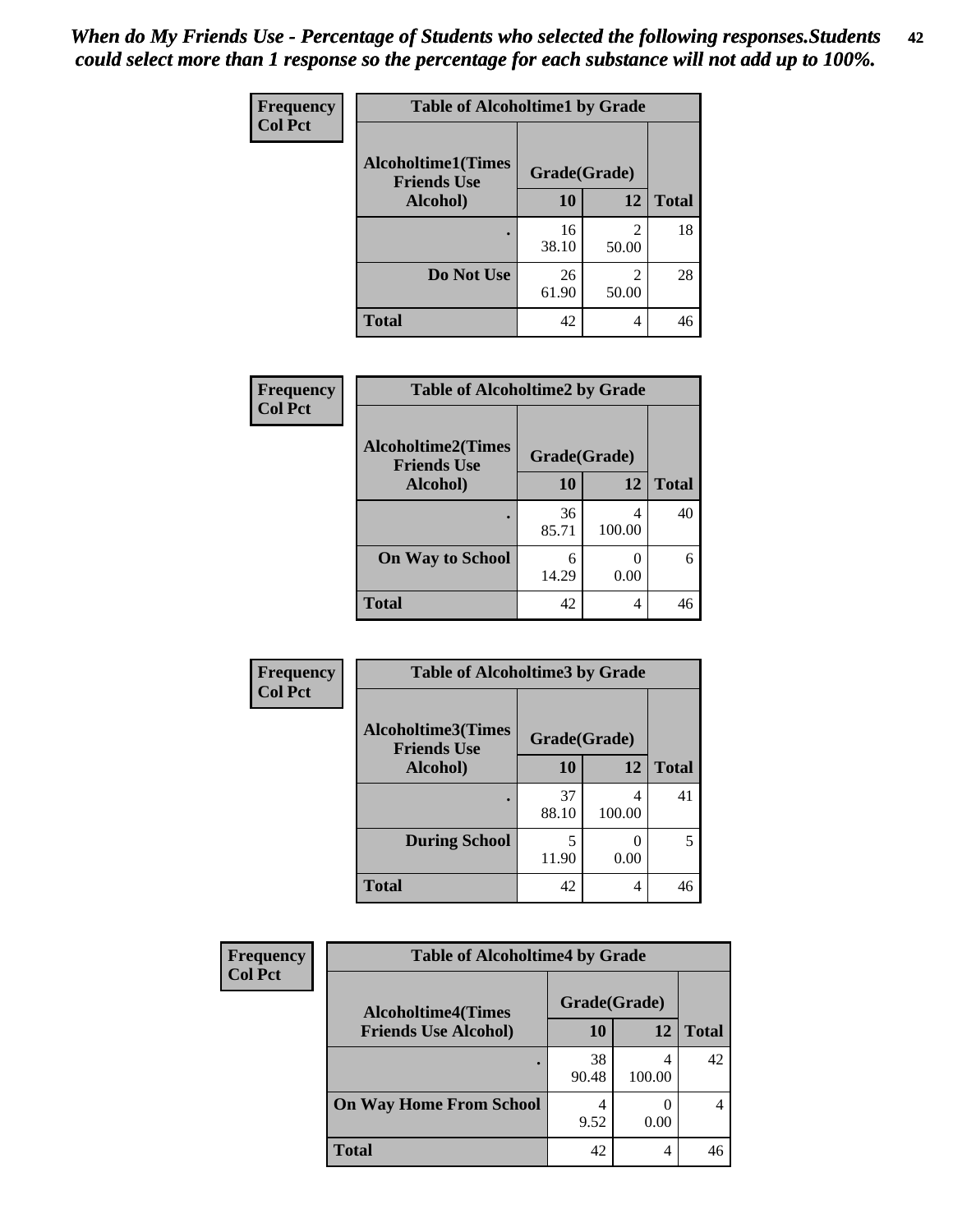*When do My Friends Use - Percentage of Students who selected the following responses.Students could select more than 1 response so the percentage for each substance will not add up to 100%.* **43**

| Frequency      | <b>Table of Alcoholtime5 by Grade</b>           |              |             |              |
|----------------|-------------------------------------------------|--------------|-------------|--------------|
| <b>Col Pct</b> | <b>Alcoholtime5(Times</b><br><b>Friends Use</b> | Grade(Grade) |             |              |
|                | Alcohol)                                        | 10           | 12          | <b>Total</b> |
|                |                                                 | 34<br>80.95  | 4<br>100.00 | 38           |
|                | <b>Weeknights</b>                               | 8<br>19.05   | 0.00        | 8            |
|                | <b>Total</b>                                    | 42           | 4           | 46           |

| Frequency | <b>Table of Alcoholtime6 by Grade</b>           |              |                         |              |  |  |
|-----------|-------------------------------------------------|--------------|-------------------------|--------------|--|--|
| Col Pct   | <b>Alcoholtime6(Times</b><br><b>Friends Use</b> | Grade(Grade) |                         |              |  |  |
|           | Alcohol)                                        | 10           | 12                      | <b>Total</b> |  |  |
|           | ٠                                               | 30<br>71.43  | $\mathfrak{D}$<br>50.00 | 32           |  |  |
|           | Weekends                                        | 12<br>28.57  | 2<br>50.00              | 14           |  |  |
|           | <b>Total</b>                                    | 42           | 4                       | 46           |  |  |
|           |                                                 |              |                         |              |  |  |

| Frequency      | <b>Table of Tobaccotime1 by Grade</b>           |              |            |              |
|----------------|-------------------------------------------------|--------------|------------|--------------|
| <b>Col Pct</b> | <b>Tobaccotime1(Times</b><br><b>Friends Use</b> | Grade(Grade) |            |              |
|                | <b>Tobacco</b> )                                | 10           | 12         | <b>Total</b> |
|                | ٠                                               | 5<br>11.90   | 25.00      | 6            |
|                | Do Not Use                                      | 37<br>88.10  | 3<br>75.00 | 40           |
|                | <b>Total</b>                                    | 42           | 4          | 46           |

| <b>Frequency</b> | <b>Table of Tobaccotime2 by Grade</b>           |                        |             |                |
|------------------|-------------------------------------------------|------------------------|-------------|----------------|
| <b>Col Pct</b>   | <b>Tobaccotime2(Times</b><br><b>Friends Use</b> | Grade(Grade)           |             |                |
|                  | <b>Tobacco</b> )                                | 10                     | 12          | <b>Total</b>   |
|                  | ٠                                               | 40<br>95.24            | 4<br>100.00 | 44             |
|                  | <b>On Way to School</b>                         | $\mathfrak{D}$<br>4.76 | 0.00        | $\overline{2}$ |
|                  | <b>Total</b>                                    | 42                     | 4           | 46             |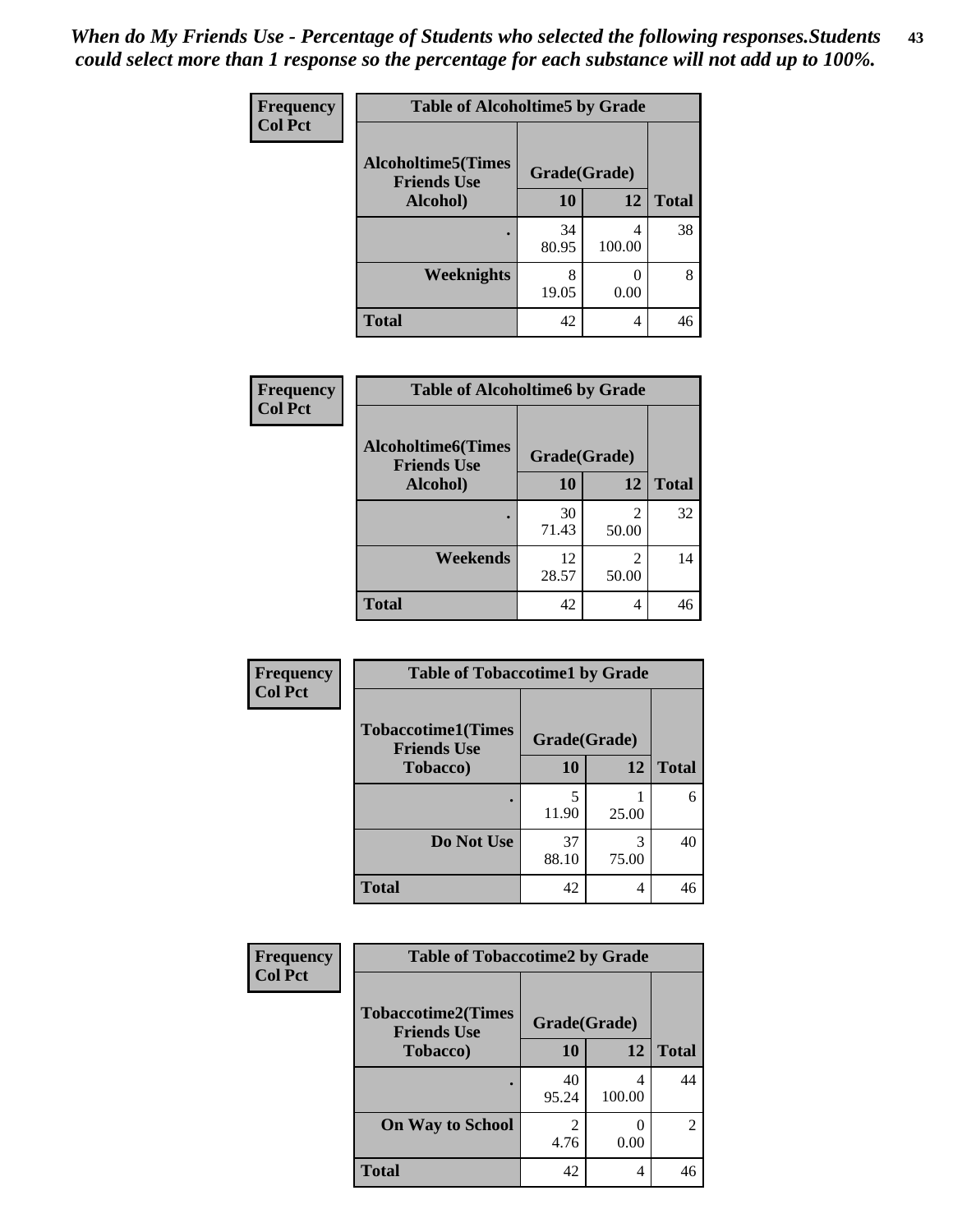| Frequency<br><b>Col Pct</b> | <b>Table of Tobaccotime3 by Grade</b>           |                        |                           |                |
|-----------------------------|-------------------------------------------------|------------------------|---------------------------|----------------|
|                             | <b>Tobaccotime3(Times</b><br><b>Friends Use</b> | Grade(Grade)           |                           |                |
|                             | <b>Tobacco</b> )                                | 10                     | 12                        | <b>Total</b>   |
|                             | ٠                                               | 40<br>95.24            | 4<br>100.00               | 44             |
|                             | <b>During School</b>                            | $\mathfrak{D}$<br>4.76 | $\mathbf{\Omega}$<br>0.00 | $\overline{2}$ |
|                             | <b>Total</b>                                    | 42                     | 4                         | 46             |

| Frequency<br><b>Col Pct</b> | <b>Table of Tobaccotime4 by Grade</b> |              |        |              |
|-----------------------------|---------------------------------------|--------------|--------|--------------|
|                             | <b>Tobaccotime4(Times</b>             | Grade(Grade) |        |              |
|                             | <b>Friends Use Tobacco)</b>           | 10           | 12     | <b>Total</b> |
|                             |                                       | 38<br>90.48  | 100.00 | 42           |
|                             | <b>On Way Home From School</b>        | 4<br>9.52    | 0.00   |              |
|                             | <b>Total</b>                          | 42           |        | 46           |

| Frequency      | <b>Table of Tobaccotime5 by Grade</b>           |              |             |              |  |
|----------------|-------------------------------------------------|--------------|-------------|--------------|--|
| <b>Col Pct</b> | <b>Tobaccotime5(Times</b><br><b>Friends Use</b> | Grade(Grade) |             |              |  |
|                | <b>Tobacco</b> )                                | 10           | 12          | <b>Total</b> |  |
|                |                                                 | 40<br>95.24  | 4<br>100.00 | 44           |  |
|                | Weeknights                                      | 4.76         | 0.00        | 2            |  |
|                | <b>Total</b>                                    | 42           | 4           | 46           |  |

| Frequency<br><b>Col Pct</b> | <b>Table of Tobaccotime6 by Grade</b>                           |             |            |              |
|-----------------------------|-----------------------------------------------------------------|-------------|------------|--------------|
|                             | <b>Tobaccotime6(Times</b><br>Grade(Grade)<br><b>Friends Use</b> |             |            |              |
|                             | <b>Tobacco</b> )                                                | 10          | 12         | <b>Total</b> |
|                             |                                                                 | 39<br>92.86 | 3<br>75.00 | 42           |
|                             | Weekends                                                        | 3<br>7.14   | 25.00      | 4            |
|                             | <b>Total</b>                                                    | 42          | 4          | 46           |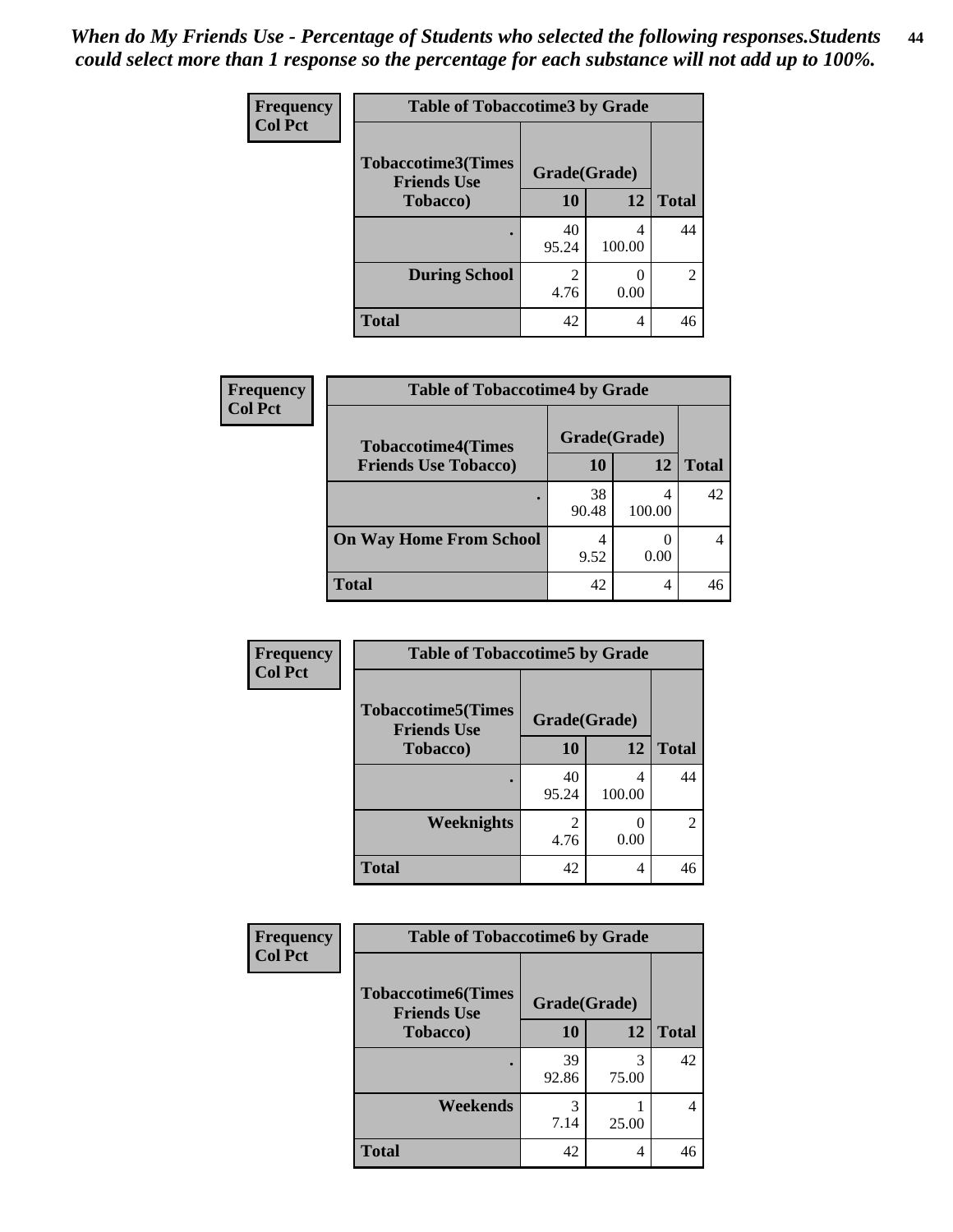| <b>Frequency</b><br><b>Col Pct</b> | <b>Table of Marijuanatime1 by Grade</b><br><b>Marijuanatime1(Times</b><br>Grade(Grade)<br><b>Friends Use</b> |             |                         |              |
|------------------------------------|--------------------------------------------------------------------------------------------------------------|-------------|-------------------------|--------------|
|                                    |                                                                                                              |             |                         |              |
|                                    | Marijuana)                                                                                                   | 10          | 12                      | <b>Total</b> |
|                                    |                                                                                                              | 17<br>40.48 | $\mathfrak{D}$<br>50.00 | 19           |
|                                    | Do Not Use                                                                                                   | 25<br>59.52 | $\mathfrak{D}$<br>50.00 | 27           |
|                                    | <b>Total</b>                                                                                                 | 42          | 4                       | 46           |

| <b>Frequency</b> | <b>Table of Marijuanatime2 by Grade</b>           |              |             |              |
|------------------|---------------------------------------------------|--------------|-------------|--------------|
| <b>Col Pct</b>   | <b>Marijuanatime2(Times</b><br><b>Friends Use</b> | Grade(Grade) |             |              |
|                  | Marijuana)                                        | 10           | 12          | <b>Total</b> |
|                  |                                                   | 34<br>80.95  | 4<br>100.00 | 38           |
|                  | <b>On Way to School</b>                           | 8<br>19.05   | 0<br>0.00   | 8            |
|                  | <b>Total</b>                                      | 42           | 4           | 46           |

| Frequency      | <b>Table of Marijuanatime3 by Grade</b>    |              |             |              |
|----------------|--------------------------------------------|--------------|-------------|--------------|
| <b>Col Pct</b> | Marijuanatime3(Times<br><b>Friends Use</b> | Grade(Grade) |             |              |
|                | Marijuana)                                 | 10           | 12          | <b>Total</b> |
|                |                                            | 36<br>85.71  | 4<br>100.00 | 40           |
|                | <b>During School</b>                       | 6<br>14.29   | 0.00        | 6            |
|                | <b>Total</b>                               | 42           | 4           | 46           |

| <b>Frequency</b> | <b>Table of Marijuanatime4 by Grade</b> |              |        |              |
|------------------|-----------------------------------------|--------------|--------|--------------|
| <b>Col Pct</b>   | <b>Marijuanatime4(Times</b>             | Grade(Grade) |        |              |
|                  | <b>Friends Use Marijuana</b> )          | 10           | 12     | <b>Total</b> |
|                  |                                         | 35<br>83.33  | 100.00 | 39           |
|                  | <b>On Way Home From School</b>          | 16.67        | 0.00   |              |
|                  | <b>Total</b>                            | 42           |        |              |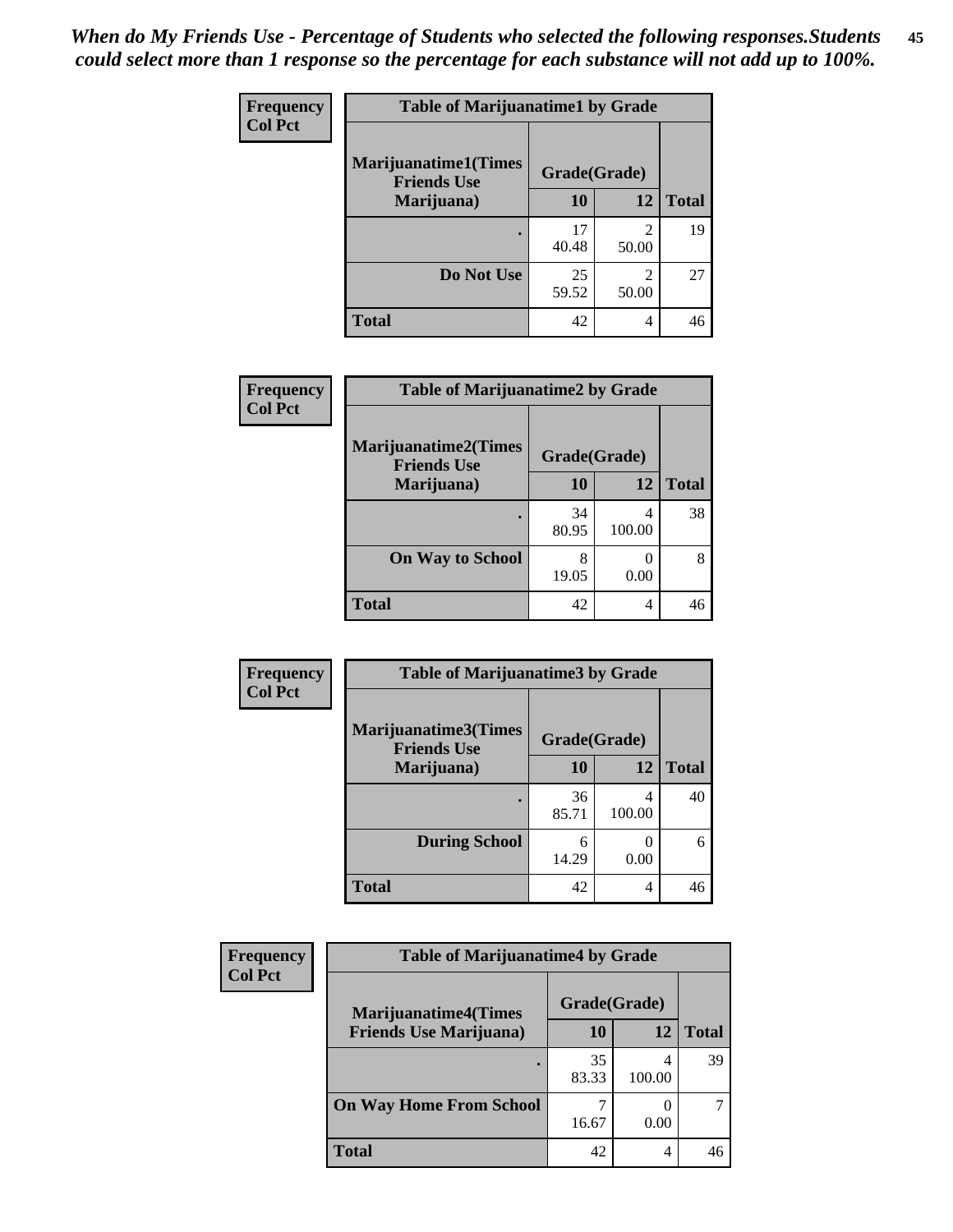| Frequency      | <b>Table of Marijuanatime5 by Grade</b>            |              |            |              |
|----------------|----------------------------------------------------|--------------|------------|--------------|
| <b>Col Pct</b> | <b>Marijuanatime5</b> (Times<br><b>Friends Use</b> | Grade(Grade) |            |              |
|                | Marijuana)                                         | 10           | 12         | <b>Total</b> |
|                |                                                    | 32<br>76.19  | 3<br>75.00 | 35           |
|                | Weeknights                                         | 10<br>23.81  | 25.00      | 11           |
|                | <b>Total</b>                                       | 42           | 4          | 46           |

| Frequency      | <b>Table of Marijuanatime6 by Grade</b>            |              |            |              |
|----------------|----------------------------------------------------|--------------|------------|--------------|
| <b>Col Pct</b> | <b>Marijuanatime6</b> (Times<br><b>Friends Use</b> | Grade(Grade) |            |              |
|                | Marijuana)                                         | 10           | 12         | <b>Total</b> |
|                |                                                    | 29<br>69.05  | 3<br>75.00 | 32           |
|                | Weekends                                           | 13<br>30.95  | 25.00      | 14           |
|                | <b>Total</b>                                       | 42           | 4          | 46           |

| <b>Frequency</b> | <b>Table of Otherdrugtime1 by Grade</b>                  |              |                |              |
|------------------|----------------------------------------------------------|--------------|----------------|--------------|
| <b>Col Pct</b>   | <b>Otherdrugtime1</b> (Times<br><b>Friends Use Other</b> | Grade(Grade) |                |              |
|                  | <b>Illegal Drugs</b> )                                   | 10           | 12             | <b>Total</b> |
|                  |                                                          | 6<br>14.29   | 25.00          |              |
|                  | Do Not Use                                               | 36<br>85.71  | 3<br>75.00     | 39           |
|                  | <b>Total</b>                                             | 42           | $\overline{4}$ | 46           |

| Frequency      | <b>Table of Otherdrugtime2 by Grade</b>                 |                                  |             |                |
|----------------|---------------------------------------------------------|----------------------------------|-------------|----------------|
| <b>Col Pct</b> | <b>Otherdrugtime2(Times</b><br><b>Friends Use Other</b> | Grade(Grade)                     |             |                |
|                | <b>Illegal Drugs</b> )                                  | 10                               | 12          | <b>Total</b>   |
|                |                                                         | 40<br>95.24                      | 4<br>100.00 | 44             |
|                | <b>On Way to School</b>                                 | $\overline{\mathcal{L}}$<br>4.76 | 0.00        | $\overline{2}$ |
|                | <b>Total</b>                                            | 42                               | 4           | 46             |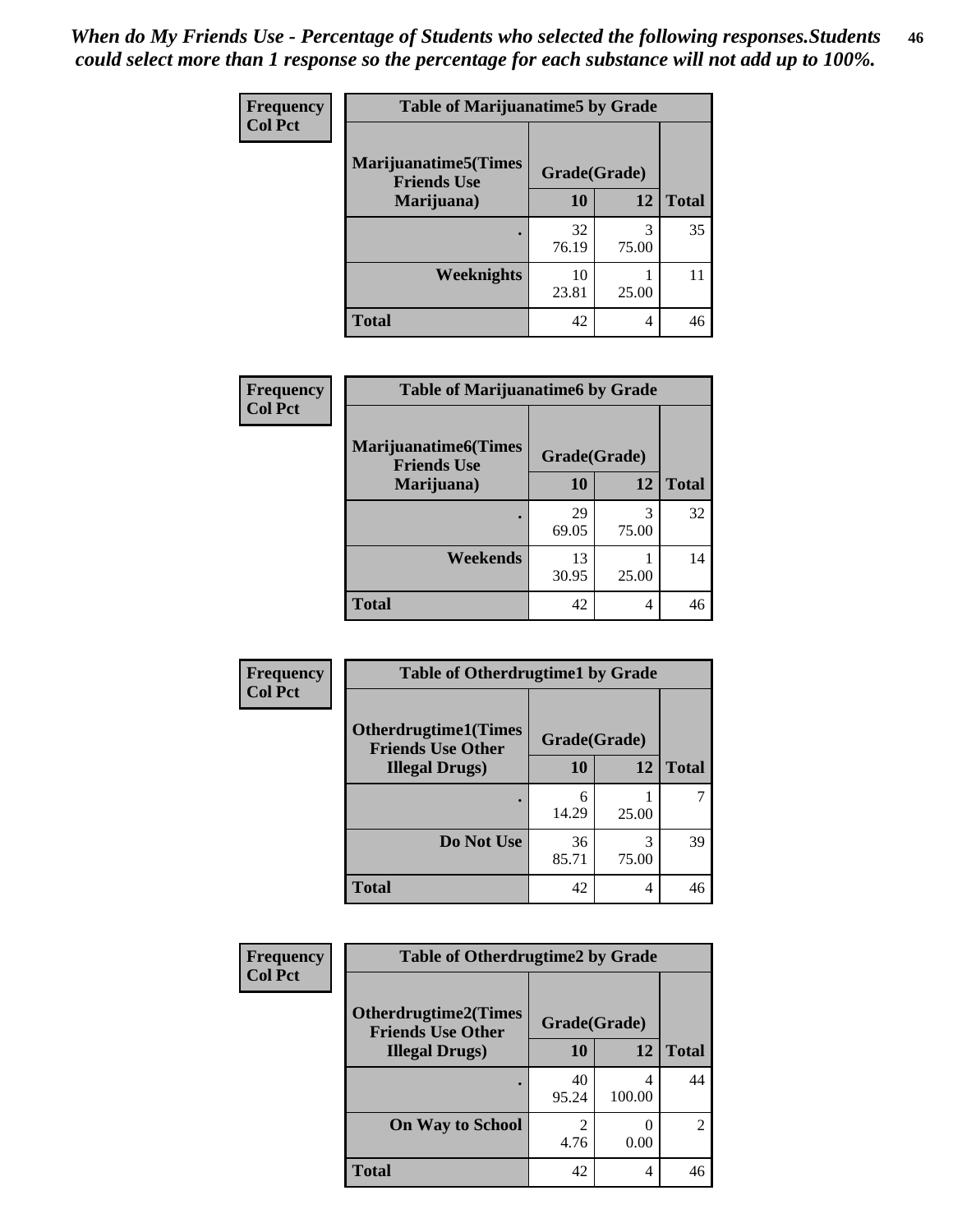| <b>Frequency</b> | <b>Table of Otherdrugtime3 by Grade</b>          |              |             |              |
|------------------|--------------------------------------------------|--------------|-------------|--------------|
| <b>Col Pct</b>   | Otherdrugtime3(Times<br><b>Friends Use Other</b> | Grade(Grade) |             |              |
|                  | <b>Illegal Drugs</b> )                           | 10           | 12          | <b>Total</b> |
|                  |                                                  | 39<br>92.86  | 4<br>100.00 | 43           |
|                  | <b>During School</b>                             | 3<br>7.14    | 0.00        | 3            |
|                  | Total                                            | 42           | 4           | 46           |

| Frequency      | <b>Table of Otherdrugtime4 by Grade</b>                         |              |        |              |
|----------------|-----------------------------------------------------------------|--------------|--------|--------------|
| <b>Col Pct</b> | <b>Otherdrugtime4(Times</b><br><b>Friends Use Other Illegal</b> | Grade(Grade) |        |              |
|                | Drugs)                                                          | 10           | 12     | <b>Total</b> |
|                |                                                                 | 39<br>92.86  | 100.00 | 43           |
|                | <b>On Way Home From School</b>                                  | 3<br>7.14    | 0.00   |              |
|                | <b>Total</b>                                                    | 42           | 4      |              |

| <b>Frequency</b> | <b>Table of Otherdrugtime5 by Grade</b>                  |              |             |              |
|------------------|----------------------------------------------------------|--------------|-------------|--------------|
| <b>Col Pct</b>   | <b>Otherdrugtime5</b> (Times<br><b>Friends Use Other</b> | Grade(Grade) |             |              |
|                  | <b>Illegal Drugs</b> )                                   | 10           | 12          | <b>Total</b> |
|                  |                                                          | 38<br>90.48  | 4<br>100.00 | 42           |
|                  | Weeknights                                               | 9.52         | 0.00        | 4            |
|                  | <b>Total</b>                                             | 42           | 4           | 46           |

| <b>Frequency</b> | <b>Table of Otherdrugtime6 by Grade</b>                 |              |                |                |
|------------------|---------------------------------------------------------|--------------|----------------|----------------|
| <b>Col Pct</b>   | <b>Otherdrugtime6(Times</b><br><b>Friends Use Other</b> | Grade(Grade) |                |                |
|                  | <b>Illegal Drugs</b> )                                  | 10           | 12             | <b>Total</b>   |
|                  |                                                         | 39<br>92.86  | 3<br>75.00     | 42             |
|                  | Weekends                                                | 3<br>7.14    | 25.00          | $\overline{4}$ |
|                  | <b>Total</b>                                            | 42           | $\overline{4}$ | 46             |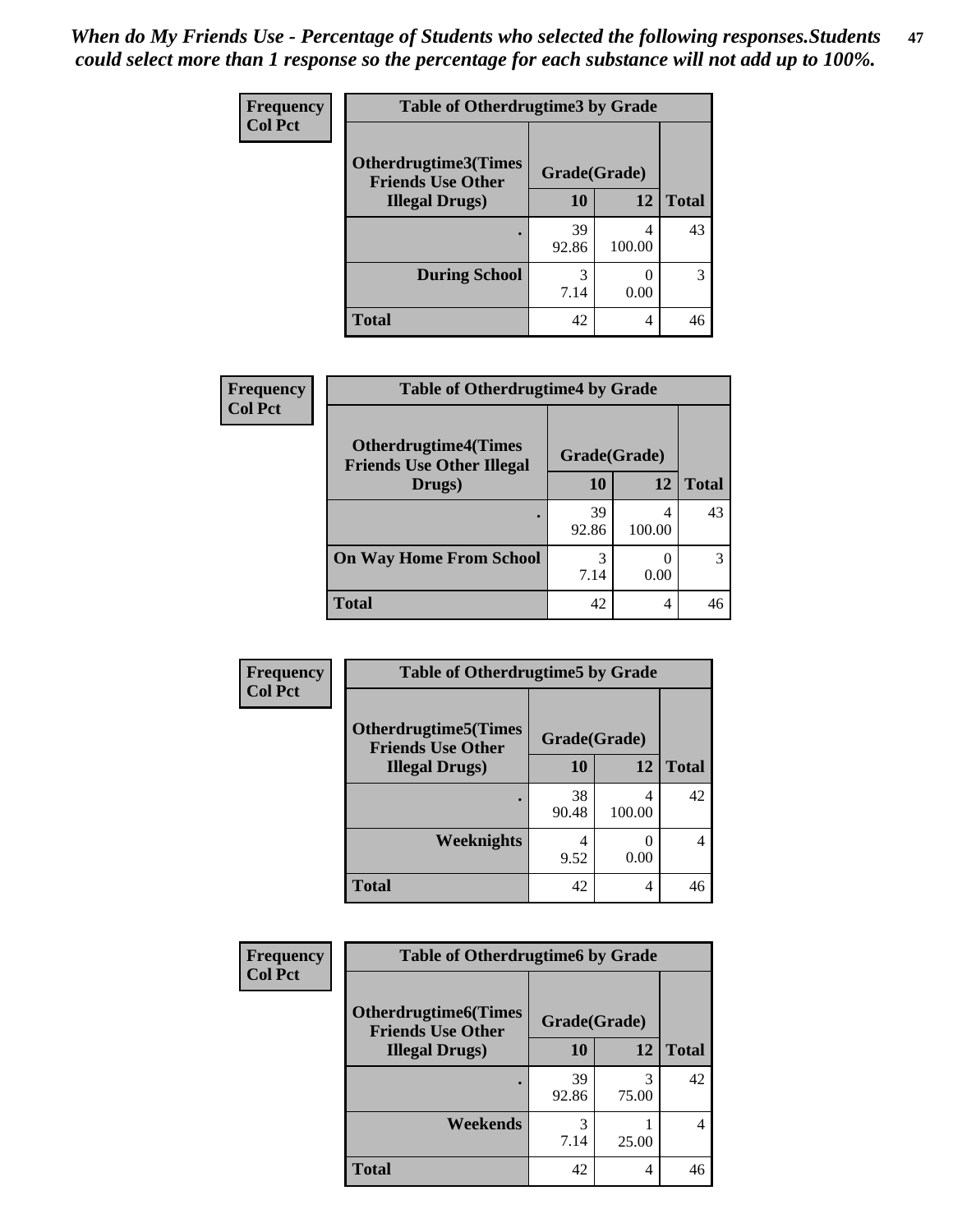| Frequency      | <b>Table of Educationalcohol by Grade</b>                                                                  |              |                      |              |
|----------------|------------------------------------------------------------------------------------------------------------|--------------|----------------------|--------------|
| <b>Col Pct</b> | Educationalcohol(I<br>have been taught<br>about alcohol,<br>tobacco,<br>and other drugs<br>within the last | Grade(Grade) |                      |              |
|                | year at school)                                                                                            | 10           | 12                   | <b>Total</b> |
|                | <b>Yes</b>                                                                                                 | 31<br>73.81  | 4<br>100.00          | 35           |
|                | N <sub>0</sub>                                                                                             | 11<br>26.19  | $\mathbf{0}$<br>0.00 | 11           |
|                | <b>Total</b>                                                                                               | 42           | $\overline{4}$       | 46           |

| Frequency      | <b>Table of Eversmoked by Grade</b> |              |            |              |
|----------------|-------------------------------------|--------------|------------|--------------|
| <b>Col Pct</b> | Eversmoked(I<br>have smoked         | Grade(Grade) |            |              |
|                | a cigarette)                        | 10           | 12         | <b>Total</b> |
|                | Yes                                 | 16.67        | 25.00      | 8            |
|                | N <sub>0</sub>                      | 35<br>83.33  | 3<br>75.00 | 38           |
|                | <b>Total</b>                        | 42           | 4          | 46           |

| Frequency      | <b>Table of Drovedrinking by Grade</b>                                                                              |                    |                |              |
|----------------|---------------------------------------------------------------------------------------------------------------------|--------------------|----------------|--------------|
| <b>Col Pct</b> | Drovedrinking(In<br>the past 30 days I<br>have driven a car<br>or other vehicle<br>while I was<br>drinking alcohol) | Grade(Grade)<br>10 | 12             | <b>Total</b> |
|                | <b>Yes</b>                                                                                                          | 2.38               | 0<br>0.00      |              |
|                | N <sub>0</sub>                                                                                                      | 41<br>97.62        | 4<br>100.00    | 45           |
|                | <b>Total</b>                                                                                                        | 42                 | $\overline{4}$ | 46           |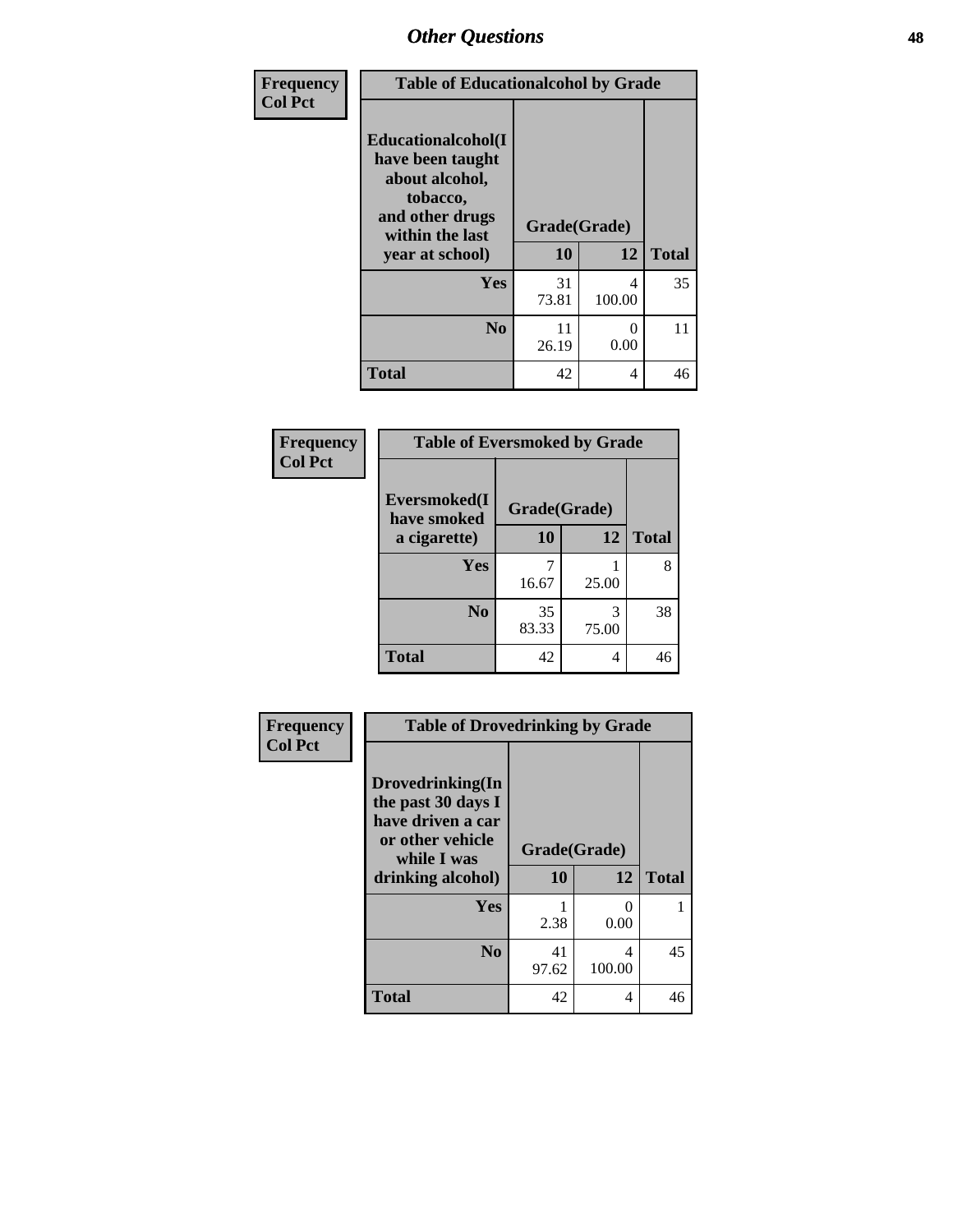| Frequency      | <b>Table of Rodedrinking by Grade</b>                                                                      |              |            |              |
|----------------|------------------------------------------------------------------------------------------------------------|--------------|------------|--------------|
| <b>Col Pct</b> | Rodedrinking(In<br>the past 30 days<br>I have ridden in<br>a car with a<br>driver who had<br>been drinking | Grade(Grade) |            |              |
|                | alcohol)                                                                                                   | 10           | 12         | <b>Total</b> |
|                | <b>Yes</b>                                                                                                 | 10<br>23.81  | 25.00      | 11           |
|                | N <sub>0</sub>                                                                                             | 32<br>76.19  | 3<br>75.00 | 35           |
|                | <b>Total</b>                                                                                               | 42           | 4          | 46           |

#### **Frequency Col Pct**

| <b>Table of Drugsschool by Grade</b>                                                                                      |              |                  |              |  |  |  |
|---------------------------------------------------------------------------------------------------------------------------|--------------|------------------|--------------|--|--|--|
| <b>Drugsschool</b> (During<br>the past 12 months,<br>I have been offered,<br>sold,<br>or given illegal<br>drugs on school | Grade(Grade) |                  |              |  |  |  |
| property)                                                                                                                 | 10           | 12               | <b>Total</b> |  |  |  |
| Yes                                                                                                                       | 8<br>19.05   | $\Omega$<br>0.00 | 8            |  |  |  |
| N <sub>0</sub>                                                                                                            | 34<br>80.95  | 4<br>100.00      | 38           |  |  |  |
| <b>Total</b>                                                                                                              | 42           | 4                |              |  |  |  |

| Frequency      | <b>Table of Helpbullied by Grade</b>                                   |                        |                         |              |  |  |  |
|----------------|------------------------------------------------------------------------|------------------------|-------------------------|--------------|--|--|--|
| <b>Col Pct</b> | $Helpb$ ullied $(I$<br>would help<br>someone who was<br>being bullied) | Grade(Grade)<br>10     | 12                      | <b>Total</b> |  |  |  |
|                |                                                                        |                        |                         |              |  |  |  |
|                | <b>Strongly Agree</b>                                                  | 21<br>50.00            | $\mathfrak{D}$<br>50.00 | 23           |  |  |  |
|                | <b>Somewhat Agree</b>                                                  | 17<br>40.48            | 2<br>50.00              | 19           |  |  |  |
|                | <b>Somewhat Disagree</b>                                               | $\mathfrak{D}$<br>4.76 | ∩<br>0.00               | 2            |  |  |  |
|                | <b>Strongly Disagree</b>                                               | 2<br>4.76              | 0<br>0.00               | 2            |  |  |  |
|                | <b>Total</b>                                                           | 42                     | 4                       | 46           |  |  |  |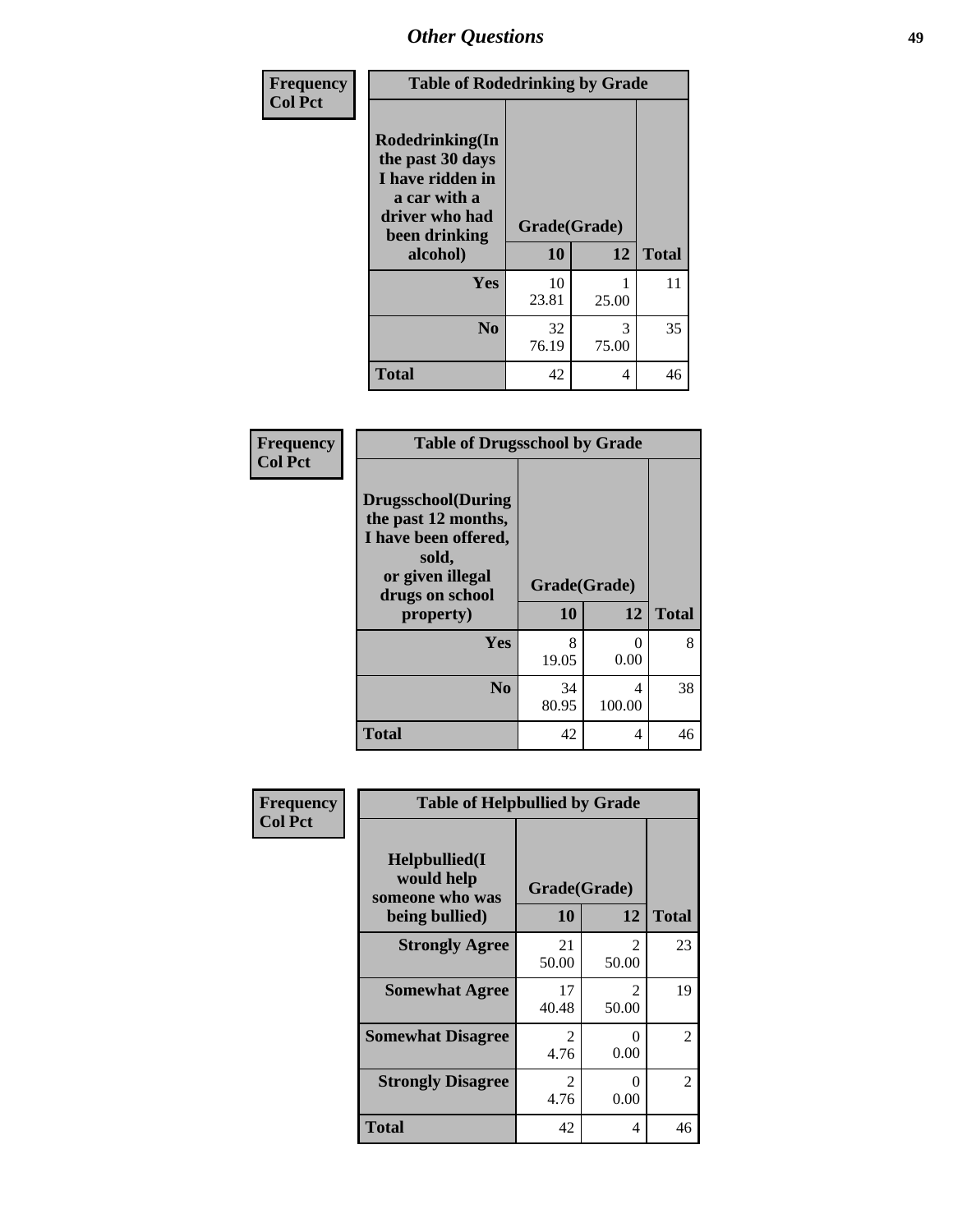*Other Questions* **50**

| <b>Frequency</b> | <b>Table of Grade by Bingedrinking</b> |                                                                                                                       |           |                      |                |              |  |
|------------------|----------------------------------------|-----------------------------------------------------------------------------------------------------------------------|-----------|----------------------|----------------|--------------|--|
| <b>Row Pct</b>   |                                        | <b>Bingedrinking</b> (I have<br>drunk five or more<br>drinks of alcohol at one<br>sitting during the last 30<br>days) |           |                      |                |              |  |
|                  |                                        | $\bf{0}$                                                                                                              | 1 or<br>2 | 3 <sub>to</sub><br>5 | 20<br>to<br>29 |              |  |
|                  | Grade(Grade)                           | <b>Days</b>                                                                                                           | days      | days                 | days           | <b>Total</b> |  |
|                  | 10                                     | 39<br>92.86                                                                                                           | 2.38      | 2.38                 | 2.38           | 42           |  |
|                  | 12                                     | 4<br>100.00                                                                                                           | 0<br>0.00 | 0<br>0.00            | 0<br>0.00      | 4            |  |
|                  | <b>Total</b>                           | 43                                                                                                                    |           |                      |                | 46           |  |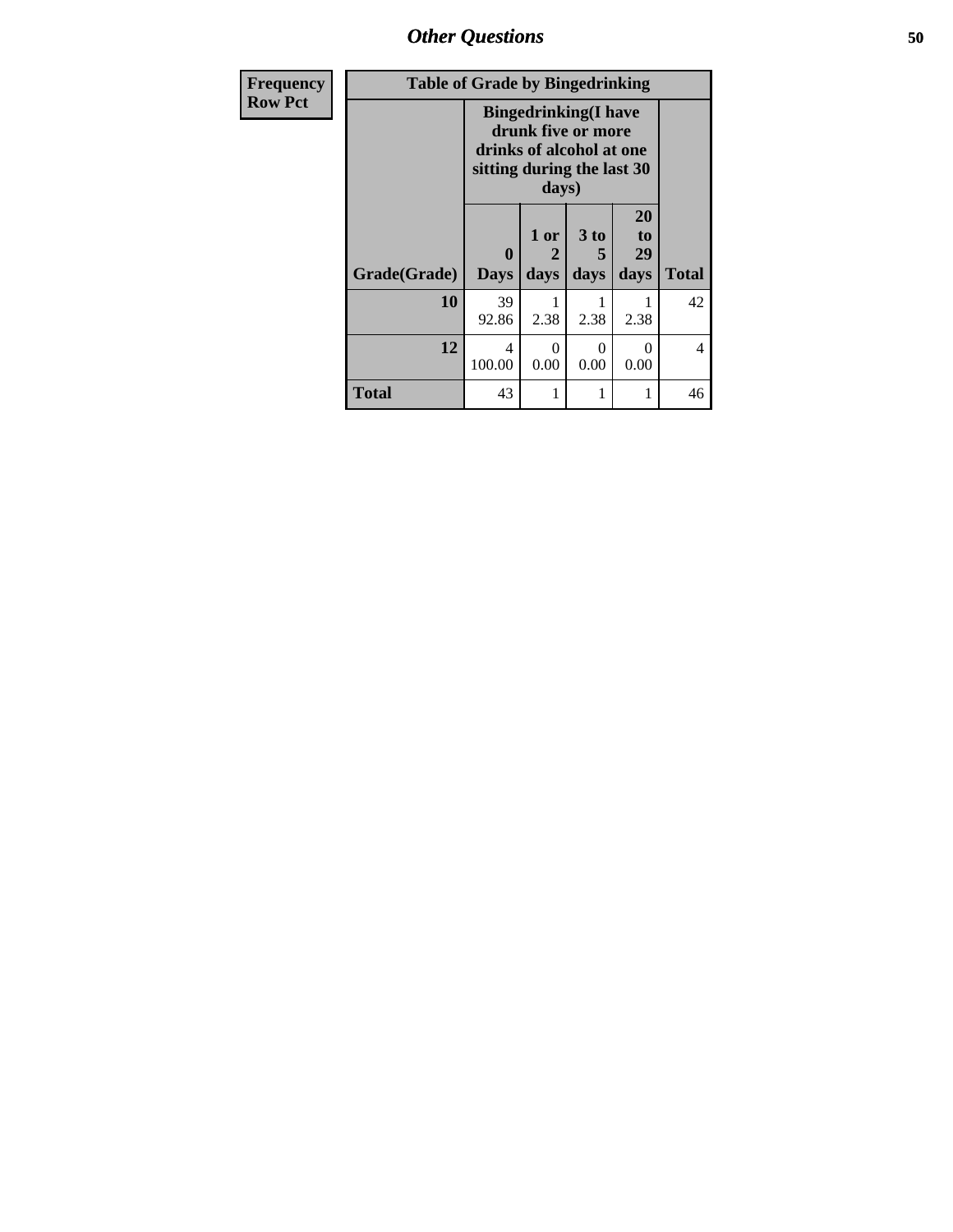## *Nutrition* **51**

| Frequency |
|-----------|
| Row Pct   |

| <b>Table of Grade by Dairy</b> |                                                                                                                                      |                                                                 |            |       |    |  |  |
|--------------------------------|--------------------------------------------------------------------------------------------------------------------------------------|-----------------------------------------------------------------|------------|-------|----|--|--|
|                                |                                                                                                                                      | Dairy (I eat at least 3 servings of dairy<br>products each day) |            |       |    |  |  |
| Grade(Grade)                   | Somewhat  <br><b>Somewhat</b><br><b>Strongly</b><br><b>Strongly</b><br><b>Disagree</b><br>Disagree<br><b>Total</b><br>Agree<br>Agree |                                                                 |            |       |    |  |  |
| 10                             | 13<br>30.95                                                                                                                          | 16<br>38.10                                                     | 8<br>19.05 | 11.90 | 42 |  |  |
| 12                             | 25.00                                                                                                                                | 3<br>75.00                                                      | 0.00       | 0.00  |    |  |  |
| <b>Total</b>                   | 14                                                                                                                                   | 19                                                              | 8          | 5     | 46 |  |  |

| <b>Frequency</b> |  |
|------------------|--|
| <b>Row Pct</b>   |  |

| <b>Table of Grade by Fruitveg</b> |                          |                                                                          |                                      |                                    |              |  |  |
|-----------------------------------|--------------------------|--------------------------------------------------------------------------|--------------------------------------|------------------------------------|--------------|--|--|
|                                   |                          | Fruitveg(I eat at least 5 servings of fruits<br>and vegetables each day) |                                      |                                    |              |  |  |
| Grade(Grade)                      | <b>Strongly</b><br>Agree | Agree                                                                    | Somewhat Somewhat<br><b>Disagree</b> | <b>Strongly</b><br><b>Disagree</b> | <b>Total</b> |  |  |
| 10                                | 13<br>30.95              | 11<br>26.19                                                              | 11<br>26.19                          | 16.67                              | 42           |  |  |
| 12                                | 25.00                    | 2<br>50.00                                                               | $\left($<br>0.00                     | 25.00                              |              |  |  |
| <b>Total</b>                      | 14                       | 13                                                                       | 11                                   | 8                                  | 46           |  |  |

| <b>Frequency</b> | <b>Table of Grade by Cafeteriahealthy</b> |                          |                                                                       |                 |                                    |              |  |  |
|------------------|-------------------------------------------|--------------------------|-----------------------------------------------------------------------|-----------------|------------------------------------|--------------|--|--|
| <b>Row Pct</b>   |                                           |                          | Cafeteriahealthy (School meals in my<br>school cafeteria are healthy) |                 |                                    |              |  |  |
|                  | Grade(Grade)                              | <b>Strongly</b><br>Agree | Somewhat Somewhat<br>Agree                                            | <b>Disagree</b> | <b>Strongly</b><br><b>Disagree</b> | <b>Total</b> |  |  |
|                  | 10                                        | 16.67                    | 12<br>28.57                                                           | 12<br>28.57     | 11<br>26.19                        | 42           |  |  |
|                  | 12                                        | 50.00                    | 25.00                                                                 | 25.00           | 0.00                               |              |  |  |
|                  | Total                                     | Q                        | 13                                                                    | 13              | 11                                 | 46           |  |  |

| <b>Frequenc</b> |
|-----------------|
| <b>Row Pct</b>  |

| y | <b>Table of Grade by Cafeterianutrition</b> |                          |                                                                                           |                                        |                                    |              |  |  |  |
|---|---------------------------------------------|--------------------------|-------------------------------------------------------------------------------------------|----------------------------------------|------------------------------------|--------------|--|--|--|
|   |                                             |                          | <b>Cafeterianutrition</b> (Facts about nutrition<br>are available in my school cafeteria) |                                        |                                    |              |  |  |  |
|   | Grade(Grade)                                | <b>Strongly</b><br>Agree | Agree                                                                                     | Somewhat   Somewhat<br><b>Disagree</b> | <b>Strongly</b><br><b>Disagree</b> | <b>Total</b> |  |  |  |
|   | 10                                          | 11.90                    | 15<br>35.71                                                                               | 16<br>38.10                            | 6<br>14.29                         | 42           |  |  |  |
|   | 12                                          | 50.00                    | 0.00                                                                                      | 25.00                                  | 25.00                              |              |  |  |  |
|   | <b>Total</b>                                |                          | 15                                                                                        | 17                                     |                                    | 46           |  |  |  |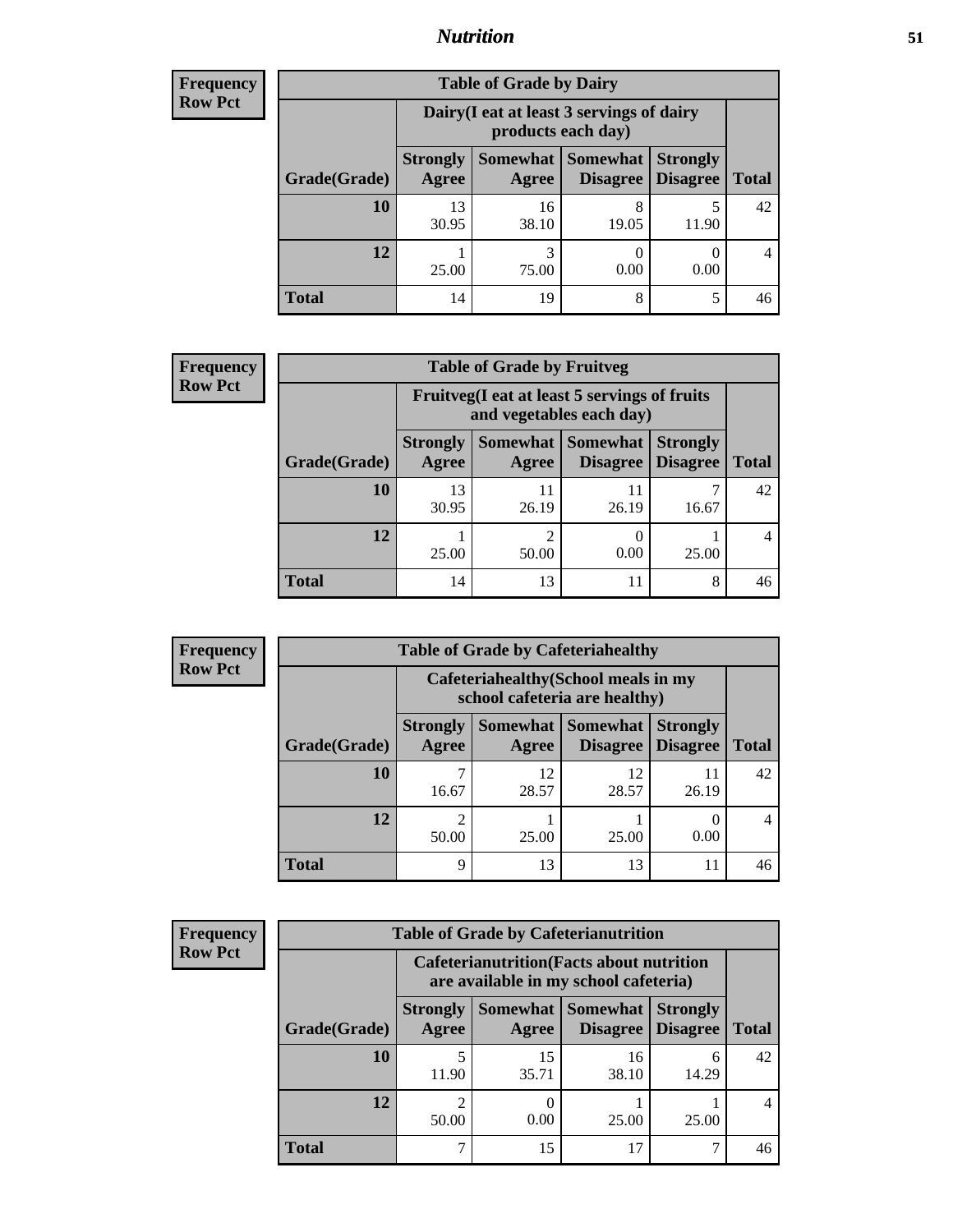## *Nutrition* **52**

| <b>Frequency</b> |
|------------------|
| Row Pct          |

| <b>Table of Grade by Schoollunch</b> |                          |                                                                                                  |            |       |    |  |  |  |
|--------------------------------------|--------------------------|--------------------------------------------------------------------------------------------------|------------|-------|----|--|--|--|
|                                      |                          | Schoollunch(I eat school lunch three or<br>more times per week)                                  |            |       |    |  |  |  |
| Grade(Grade)                         | <b>Strongly</b><br>Agree | Somewhat   Somewhat  <br><b>Strongly</b><br><b>Disagree</b><br><b>Total</b><br>Disagree<br>Agree |            |       |    |  |  |  |
| 10                                   | 12<br>28.57              | 14<br>33.33                                                                                      | q<br>21.43 | 16.67 | 42 |  |  |  |
| 12                                   | ◠<br>50.00               | 0.00                                                                                             | 25.00      | 25.00 |    |  |  |  |
| <b>Total</b>                         | 14                       | 14                                                                                               | 10         | 8     | 46 |  |  |  |

| <b>Frequency</b> |
|------------------|
| <b>Row Pct</b>   |

| <b>y</b> | <b>Table of Grade by Foodchoices</b> |                          |                                                                     |                                                   |                 |              |  |
|----------|--------------------------------------|--------------------------|---------------------------------------------------------------------|---------------------------------------------------|-----------------|--------------|--|
|          |                                      |                          | Foodchoices (I make healthy food choices in<br>my school cafeteria) |                                                   |                 |              |  |
|          | Grade(Grade)                         | <b>Strongly</b><br>Agree | Agree                                                               | Somewhat   Somewhat  <br><b>Disagree</b> Disagree | <b>Strongly</b> | <b>Total</b> |  |
|          | 10                                   | 8<br>19.05               | 13<br>30.95                                                         | 12<br>28.57                                       | Q<br>21.43      | 42           |  |
|          | 12                                   | 2<br>50.00               | 0.00                                                                | 50.00                                             | 0.00            |              |  |
|          | <b>Total</b>                         | 10                       | 13                                                                  | 14                                                | 9               | 46           |  |

| Frequency      | <b>Table of Grade by Wholewheat</b> |                          |                      |                                                                                     |                                    |              |  |
|----------------|-------------------------------------|--------------------------|----------------------|-------------------------------------------------------------------------------------|------------------------------------|--------------|--|
| <b>Row Pct</b> |                                     |                          | my school cafeteria) | Wholewheat (There are whole wheat and<br>multigrain breads and cereals available in |                                    |              |  |
|                | Grade(Grade)                        | <b>Strongly</b><br>Agree | Agree                | Somewhat Somewhat<br><b>Disagree</b>                                                | <b>Strongly</b><br><b>Disagree</b> | <b>Total</b> |  |
|                | 10                                  | 10<br>23.81              | 14<br>33.33          | 11<br>26.19                                                                         | 16.67                              | 42           |  |
|                | 12                                  | $\mathfrak{D}$<br>50.00  | 2<br>50.00           | 0.00                                                                                | $\Omega$<br>0.00                   | 4            |  |
|                | <b>Total</b>                        | 12                       | 16                   | 11                                                                                  | ┑                                  | 46           |  |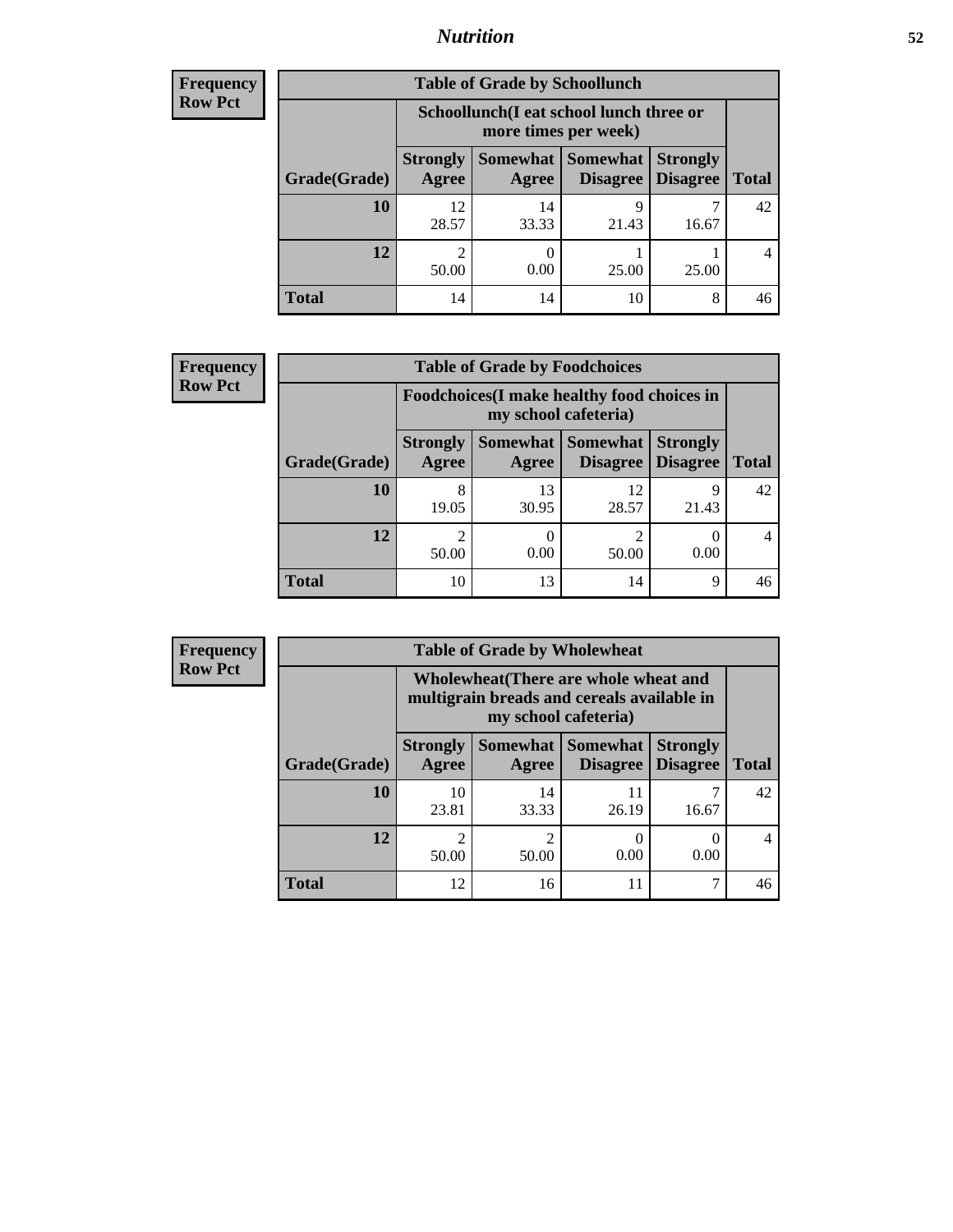## *Nutrition* **53**

**Frequency Row Pct**

| <b>Table of Grade by Healthyvending</b> |                                                                                                                                               |                          |                                    |                                    |              |  |
|-----------------------------------------|-----------------------------------------------------------------------------------------------------------------------------------------------|--------------------------|------------------------------------|------------------------------------|--------------|--|
|                                         | Healthyvending (If only healthy snacks and<br>beverages were available in the vending<br>machines during the school day,<br>I would buy them) |                          |                                    |                                    |              |  |
| Grade(Grade)                            | <b>Strongly</b><br>Agree                                                                                                                      | <b>Somewhat</b><br>Agree | <b>Somewhat</b><br><b>Disagree</b> | <b>Strongly</b><br><b>Disagree</b> | <b>Total</b> |  |
| 10                                      | 14<br>33.33                                                                                                                                   | 14<br>33.33              | 8<br>19.05                         | 6<br>14.29                         | 42           |  |
| 12                                      | 2<br>50.00                                                                                                                                    | 2<br>50.00               | 0<br>0.00                          | 0.00                               | 4            |  |
| <b>Total</b>                            | 16                                                                                                                                            | 16                       | 8                                  | 6                                  | 46           |  |

**Frequency Row Pct**

| <b>Table of Grade by Schoolbreakfast</b> |                          |                                                                                                                                         |                               |                                    |              |  |
|------------------------------------------|--------------------------|-----------------------------------------------------------------------------------------------------------------------------------------|-------------------------------|------------------------------------|--------------|--|
|                                          |                          | Schoolbreakfast (If breakfast were<br>available at school,<br>but outside the cafeteria,<br>I would eat breakfast at school more often) |                               |                                    |              |  |
| Grade(Grade)                             | <b>Strongly</b><br>Agree | Agree                                                                                                                                   | Somewhat Somewhat<br>Disagree | <b>Strongly</b><br><b>Disagree</b> | <b>Total</b> |  |
| 10                                       | 21<br>50.00              | 12<br>28.57                                                                                                                             | 5<br>11.90                    | 4<br>9.52                          | 42           |  |
| 12                                       | $\mathfrak{D}$<br>50.00  | $\mathfrak{D}$<br>50.00                                                                                                                 | 0.00                          | $\mathcal{O}$<br>0.00              |              |  |
| <b>Total</b>                             | 23                       | 14                                                                                                                                      | 5                             | 4                                  | 46           |  |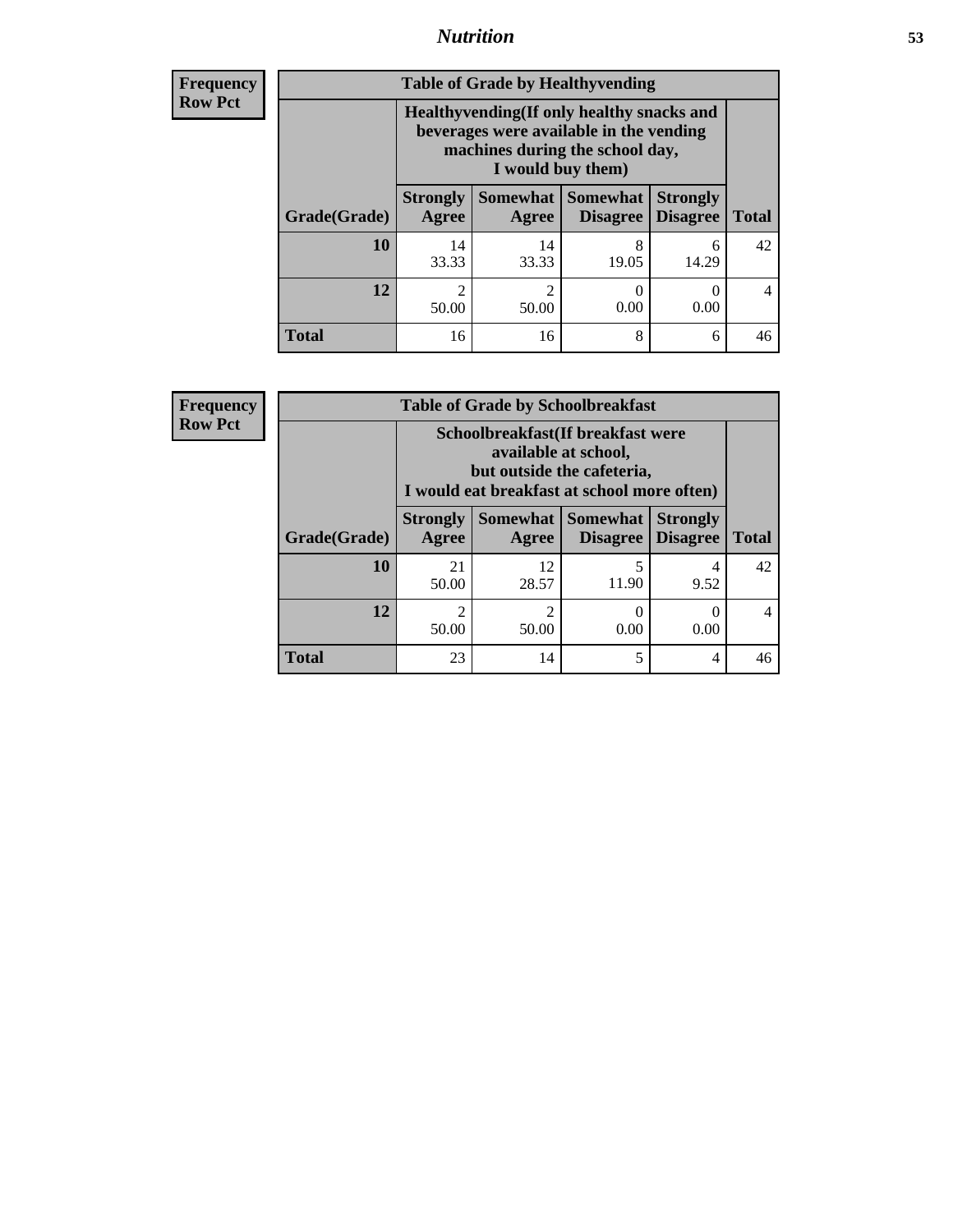| Frequency<br><b>Col Pct</b> | <b>Table of Educationaids by Grade</b>                                                                    |                    |            |              |
|-----------------------------|-----------------------------------------------------------------------------------------------------------|--------------------|------------|--------------|
|                             | <b>Educationaids</b> (I<br>have been<br>taught about<br><b>HIV/AIDS</b> at<br>school in the<br>past year) | Grade(Grade)<br>10 | 12         | <b>Total</b> |
|                             | Yes                                                                                                       | 35<br>83.33        | 3<br>75.00 | 38           |
|                             | N <sub>0</sub>                                                                                            | 16.67              | 25.00      | 8            |
|                             | <b>Total</b>                                                                                              | 42                 | 4          | 46           |

| Frequency      | <b>Table of Educationcharacter by Grade</b>                 |              |            |              |  |  |
|----------------|-------------------------------------------------------------|--------------|------------|--------------|--|--|
| <b>Col Pct</b> | Educationcharacter(I<br>have been taught<br>about character |              |            |              |  |  |
|                | education in the past                                       | Grade(Grade) |            |              |  |  |
|                | year at school)                                             | 10           | 12         | <b>Total</b> |  |  |
|                | <b>Yes</b>                                                  | 33<br>78.57  | 3<br>75.00 | 36           |  |  |
|                | N <sub>0</sub>                                              | Q<br>21.43   | 25.00      | 10           |  |  |
|                | <b>Total</b>                                                | 42           | 4          | 46           |  |  |

| <b>Frequency</b> | <b>Table of Gradcoach1 by Grade</b> |              |            |              |  |
|------------------|-------------------------------------|--------------|------------|--------------|--|
| <b>Col Pct</b>   | Gradcoach1(I                        |              |            |              |  |
|                  | know who my<br><b>Graduation</b>    | Grade(Grade) |            |              |  |
|                  | Coach is)                           | 10           | 12         | <b>Total</b> |  |
|                  | Yes                                 | 18<br>42.86  | 3<br>75.00 | 21           |  |
|                  | N <sub>0</sub>                      | 24<br>57.14  | 25.00      | 25           |  |
|                  | <b>Total</b>                        | 42           | 4          | 46           |  |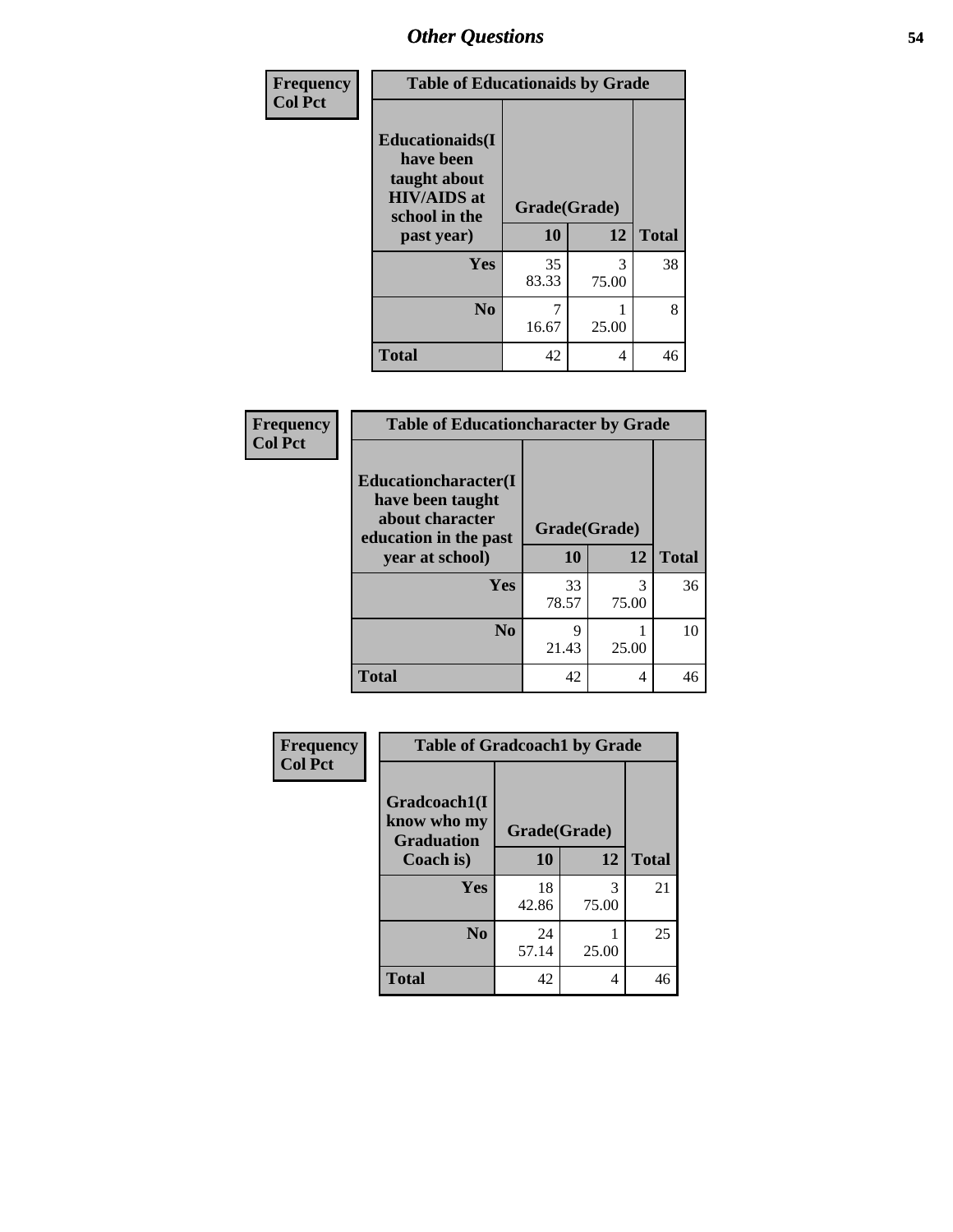| Frequency      | <b>Table of Gradcoach2 by Grade</b>  |              |                         |              |  |
|----------------|--------------------------------------|--------------|-------------------------|--------------|--|
| <b>Col Pct</b> | Gradcoach2(I<br>have<br>contacted my | Grade(Grade) |                         |              |  |
|                | <b>Graduation</b><br>Coach)          | 10           | 12                      | <b>Total</b> |  |
|                | Yes                                  | 8<br>19.05   | $\overline{2}$<br>50.00 | 10           |  |
|                | N <sub>0</sub>                       | 34<br>80.95  | 2<br>50.00              | 36           |  |
|                | <b>Total</b>                         | 42           | 4                       | 46           |  |

| Frequency<br><b>Col Pct</b> | <b>Table of Gradcoach3 by Grade</b>                                         |              |                         |              |
|-----------------------------|-----------------------------------------------------------------------------|--------------|-------------------------|--------------|
|                             | Gradcoach3(I<br>have received<br>assistance<br>from my<br><b>Graduation</b> | Grade(Grade) |                         |              |
|                             | Coach)                                                                      | 10           | 12                      | <b>Total</b> |
|                             | Yes                                                                         | 10<br>23.81  | $\overline{2}$<br>50.00 | 12           |
|                             | N <sub>0</sub>                                                              | 8<br>19.05   | 0<br>0.00               | 8            |
|                             | Don't know                                                                  | 24<br>57.14  | 2<br>50.00              | 26           |
|                             | <b>Total</b>                                                                | 42           | 4                       | 46           |

| Frequency<br><b>Col Pct</b> | <b>Table of Selfharm by Grade</b>                                                                                                                                                      |                           |             |              |
|-----------------------------|----------------------------------------------------------------------------------------------------------------------------------------------------------------------------------------|---------------------------|-------------|--------------|
|                             | <b>Selfharm</b> (During<br>the past 12<br>months,<br>I harmed myself<br>on purpose<br><b>Suicideconsider</b><br>During the past<br>12 months,<br>I seriously<br>considered<br>suicide) | Grade(Grade)<br><b>10</b> | 12          | <b>Total</b> |
|                             |                                                                                                                                                                                        |                           |             |              |
|                             | Yes                                                                                                                                                                                    | 9<br>21.43                | 0<br>0.00   | 9            |
|                             | N <sub>0</sub>                                                                                                                                                                         | 33<br>78.57               | 4<br>100.00 | 37           |
|                             | <b>Total</b>                                                                                                                                                                           | 42                        | 4           | 46           |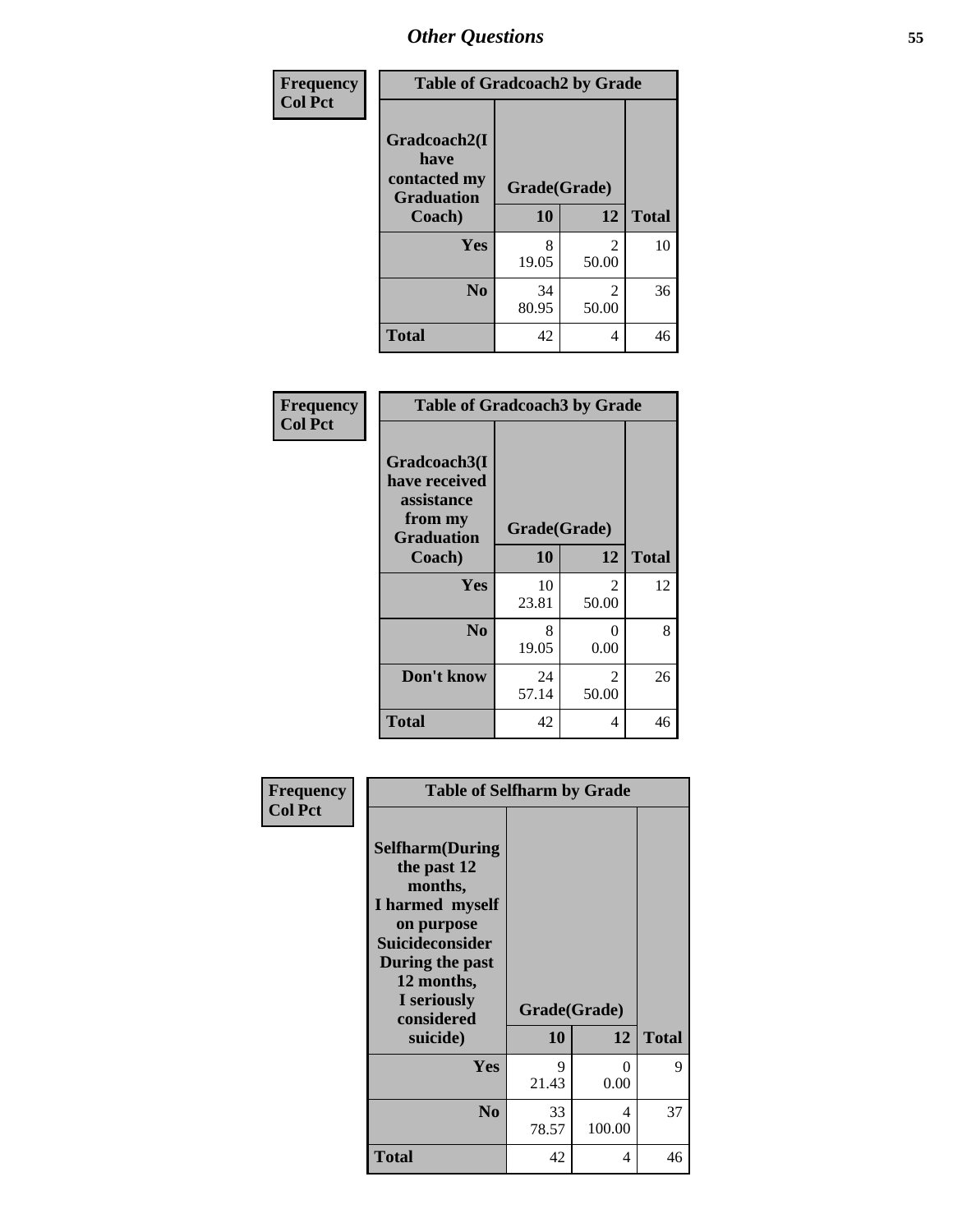| <b>Frequency</b> | <b>Table of Suicideconsider by Grade</b> |              |             |              |  |
|------------------|------------------------------------------|--------------|-------------|--------------|--|
| <b>Col Pct</b>   |                                          | Grade(Grade) |             |              |  |
|                  | <b>Suicideconsider</b>                   | <b>10</b>    | 12          | <b>Total</b> |  |
|                  | <b>Yes</b>                               | 6<br>14.29   | 0.00        | 6            |  |
|                  | N <sub>0</sub>                           | 36<br>85.71  | 4<br>100.00 | 40           |  |
|                  | <b>Total</b>                             | 42           | 4           | 46           |  |

| Frequency      | <b>Table of Suicideattempt by Grade</b>              |              |             |              |
|----------------|------------------------------------------------------|--------------|-------------|--------------|
| <b>Col Pct</b> | Suicideattempt(I<br>have attempted<br>suicide in the | Grade(Grade) |             |              |
|                | last year)                                           | 10           | 12          | <b>Total</b> |
|                | Yes                                                  | 3<br>7.14    | 0.00        | 3            |
|                | N <sub>0</sub>                                       | 39<br>92.86  | 4<br>100.00 | 43           |
|                | <b>Total</b>                                         | 42           | 4           | 46           |

| Frequency      | <b>Table of Instantmessaged by Grade</b>               |              |            |              |  |  |  |  |  |
|----------------|--------------------------------------------------------|--------------|------------|--------------|--|--|--|--|--|
| <b>Col Pct</b> | Instantmessaged(I<br>have instant<br>messaged people I | Grade(Grade) |            |              |  |  |  |  |  |
|                | do not even know)                                      | 10           | 12         | <b>Total</b> |  |  |  |  |  |
|                | Yes                                                    | 11<br>26.19  | 2<br>50.00 | 13           |  |  |  |  |  |
|                | N <sub>0</sub>                                         | 31<br>73.81  | 2<br>50.00 | 33           |  |  |  |  |  |
|                | <b>Total</b>                                           | 42           | 4          | 46           |  |  |  |  |  |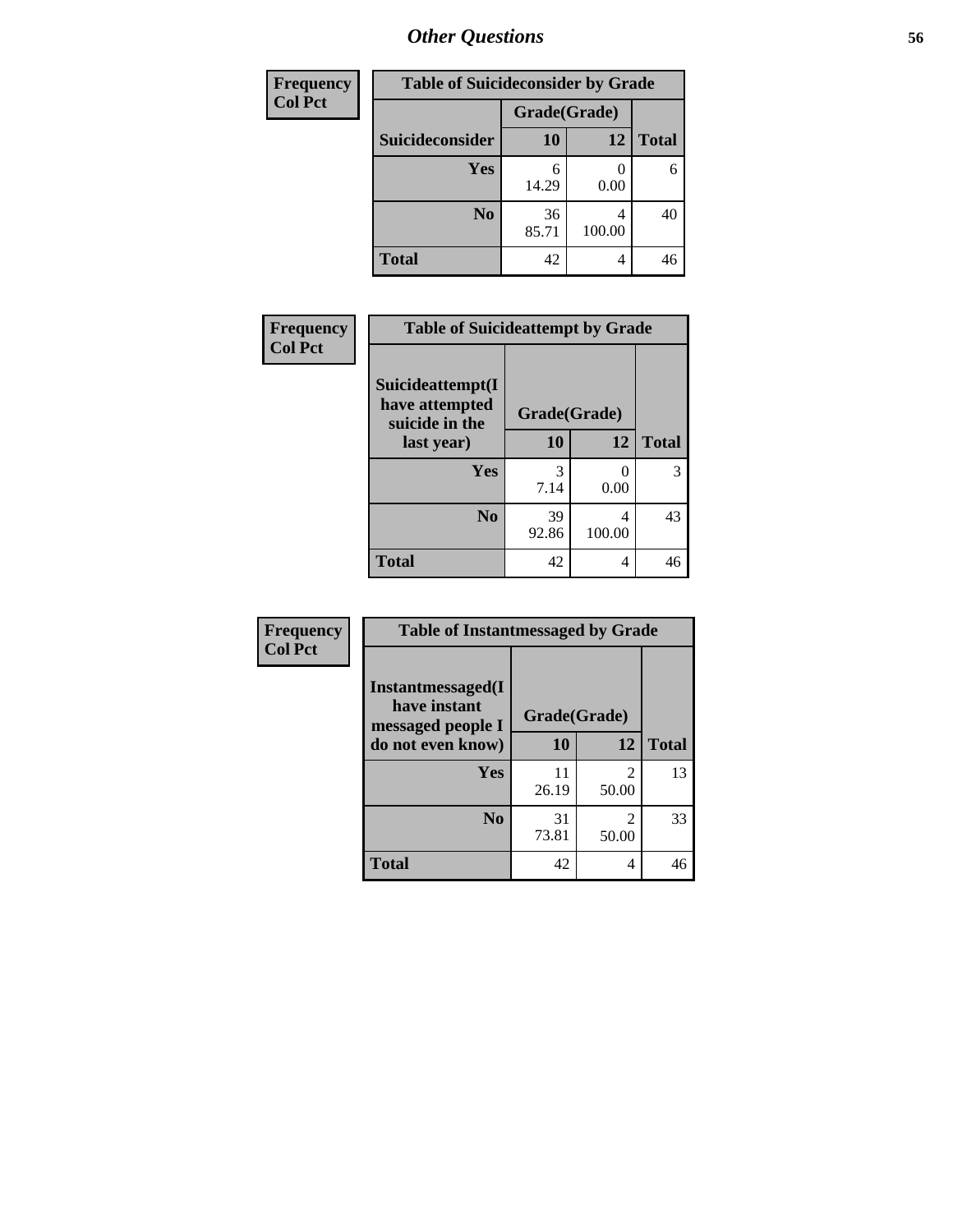| Frequency      | <b>Table of Getsalong by Grade</b>                          |              |            |              |  |  |  |  |
|----------------|-------------------------------------------------------------|--------------|------------|--------------|--|--|--|--|
| <b>Col Pct</b> | <b>Getsalong</b> (I get<br>along with other<br>students and | Grade(Grade) |            |              |  |  |  |  |
|                | adults)                                                     | 10           | 12         | <b>Total</b> |  |  |  |  |
|                | <b>Strongly Agree</b>                                       | 19<br>45.24  | 3<br>75.00 | 22           |  |  |  |  |
|                | <b>Somewhat Agree</b>                                       | 17<br>40.48  | 25.00      | 18           |  |  |  |  |
|                | <b>Somewhat Disagree</b>                                    | 2.38         | 0<br>0.00  | 1            |  |  |  |  |
|                | <b>Strongly Disagree</b>                                    | 5<br>11.90   | 0<br>0.00  | 5            |  |  |  |  |
|                | <b>Total</b>                                                | 42           | 4          | 46           |  |  |  |  |

| Frequency      | <b>Table of Safehome by Grade</b> |                        |             |                |  |  |  |  |  |
|----------------|-----------------------------------|------------------------|-------------|----------------|--|--|--|--|--|
| <b>Col Pct</b> | Safehome(I feel<br>safe at home)  | Grade(Grade)<br>10     | 12          | <b>Total</b>   |  |  |  |  |  |
|                | <b>Strongly Agree</b>             | 26<br>61.90            | 4<br>100.00 | 30             |  |  |  |  |  |
|                | <b>Somewhat Agree</b>             | 13<br>30.95            | 0<br>0.00   | 13             |  |  |  |  |  |
|                | <b>Somewhat Disagree</b>          | $\overline{2}$<br>4.76 | 0<br>0.00   | $\overline{2}$ |  |  |  |  |  |
|                | <b>Strongly Disagree</b>          | 2.38                   | 0<br>0.00   |                |  |  |  |  |  |
|                | <b>Total</b>                      | 42                     | 4           | 46             |  |  |  |  |  |

| Frequency      | <b>Table of Adulttalk by Grade</b>                                                                  |                    |             |              |  |  |  |  |  |
|----------------|-----------------------------------------------------------------------------------------------------|--------------------|-------------|--------------|--|--|--|--|--|
| <b>Col Pct</b> | <b>Adulttalk(I</b><br>know an<br>adult at<br>school that<br>I can talk<br>with if $I$<br>need help) | Grade(Grade)<br>10 | 12          | <b>Total</b> |  |  |  |  |  |
|                | <b>Yes</b>                                                                                          | 29<br>69.05        | 4<br>100.00 | 33           |  |  |  |  |  |
|                | N <sub>0</sub>                                                                                      | 13<br>30.95        | 0<br>0.00   | 13           |  |  |  |  |  |
|                | <b>Total</b>                                                                                        | 42                 | 4           | 46           |  |  |  |  |  |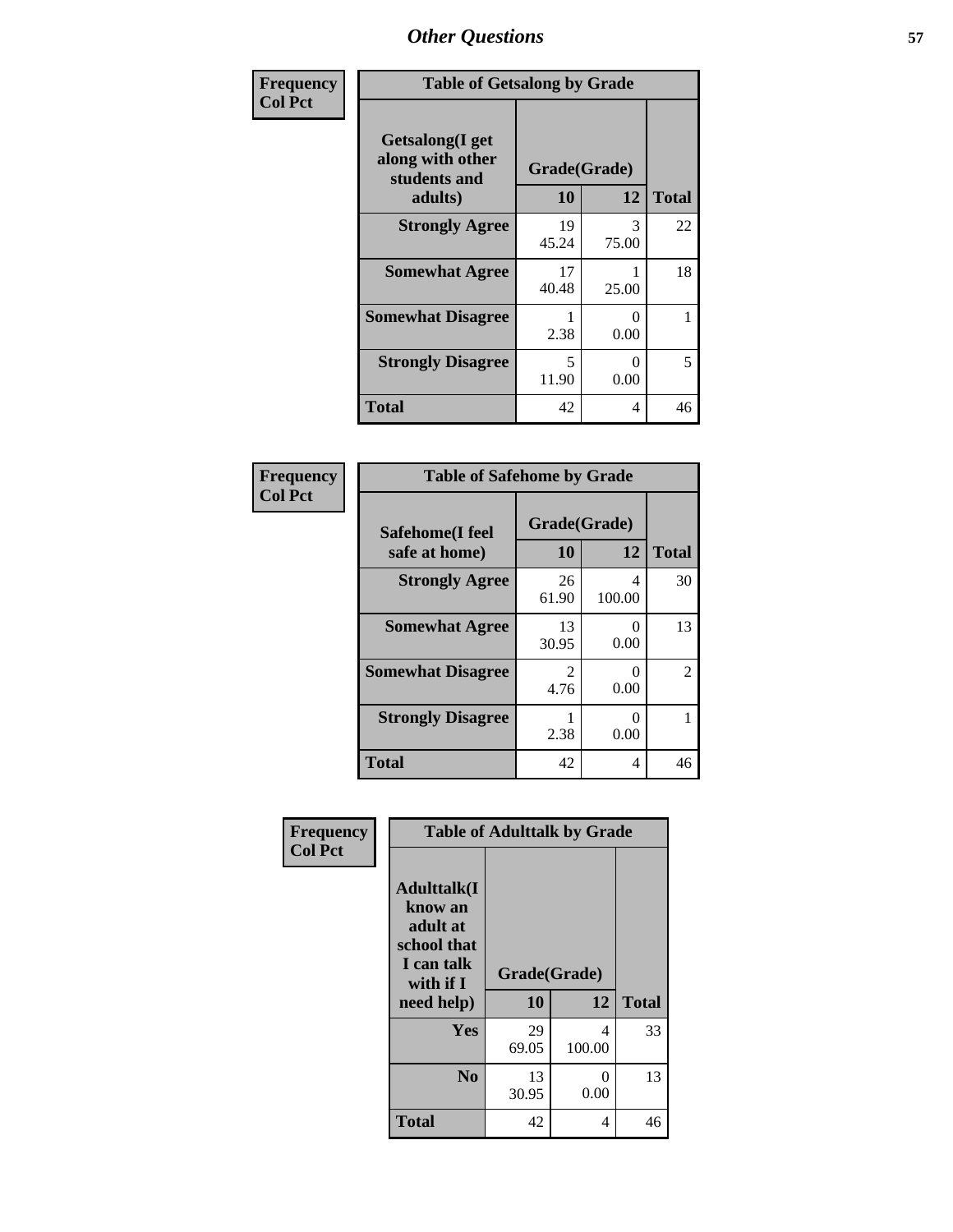**Frequency Row Pct**

| <b>Table of Grade by Tytime</b> |            |                                                                                                             |       |             |       |             |    |  |  |  |  |
|---------------------------------|------------|-------------------------------------------------------------------------------------------------------------|-------|-------------|-------|-------------|----|--|--|--|--|
|                                 |            | Tvtime(On an average school day,<br>how much unsupervised time do I spend watching TV)                      |       |             |       |             |    |  |  |  |  |
| Grade(Grade)   None             |            | <b>Less that</b><br>$2 - 3$<br>$4 - 5$<br>$6+$<br>$hour/day$   hour/day   hours/day   hours/day   hours/day |       |             |       |             |    |  |  |  |  |
| 10                              | 6<br>14.29 | 11.90                                                                                                       | 4.76  | 14<br>33.33 | 11.90 | 10<br>23.81 | 42 |  |  |  |  |
| 12                              | 0.00       | 0.00                                                                                                        | 50.00 | 25.00       | 0.00  | 25.00       | 4  |  |  |  |  |
| <b>Total</b>                    | 6          | 5                                                                                                           |       | 15          |       |             | 46 |  |  |  |  |

**Frequency Row Pct**

| <b>Table of Grade by Computertime</b> |             |                                                                                                                                                                                                                                   |       |             |      |      |    |  |  |  |  |
|---------------------------------------|-------------|-----------------------------------------------------------------------------------------------------------------------------------------------------------------------------------------------------------------------------------|-------|-------------|------|------|----|--|--|--|--|
|                                       |             | Computertime(On an average school day,<br>how much unsupervised time do I spend on the computer)<br><b>Less that</b><br>$2 - 3$<br>$4 - 5$<br>$6+$<br>hours/day<br>hours/day<br>hour/day<br>hour/day<br>hours/day<br><b>Total</b> |       |             |      |      |    |  |  |  |  |
| Grade(Grade)                          | None        |                                                                                                                                                                                                                                   |       |             |      |      |    |  |  |  |  |
| 10                                    | 14<br>33.33 | ┑<br>16.67                                                                                                                                                                                                                        | 9.52  | 10<br>23.81 | 7.14 | 9.52 | 42 |  |  |  |  |
| 12                                    | 25.00       | 0.00                                                                                                                                                                                                                              | 75.00 | 0.00        | 0.00 | 0.00 | 4  |  |  |  |  |
| <b>Total</b>                          | 15          | 7                                                                                                                                                                                                                                 |       | 10          | 3    | 4    | 46 |  |  |  |  |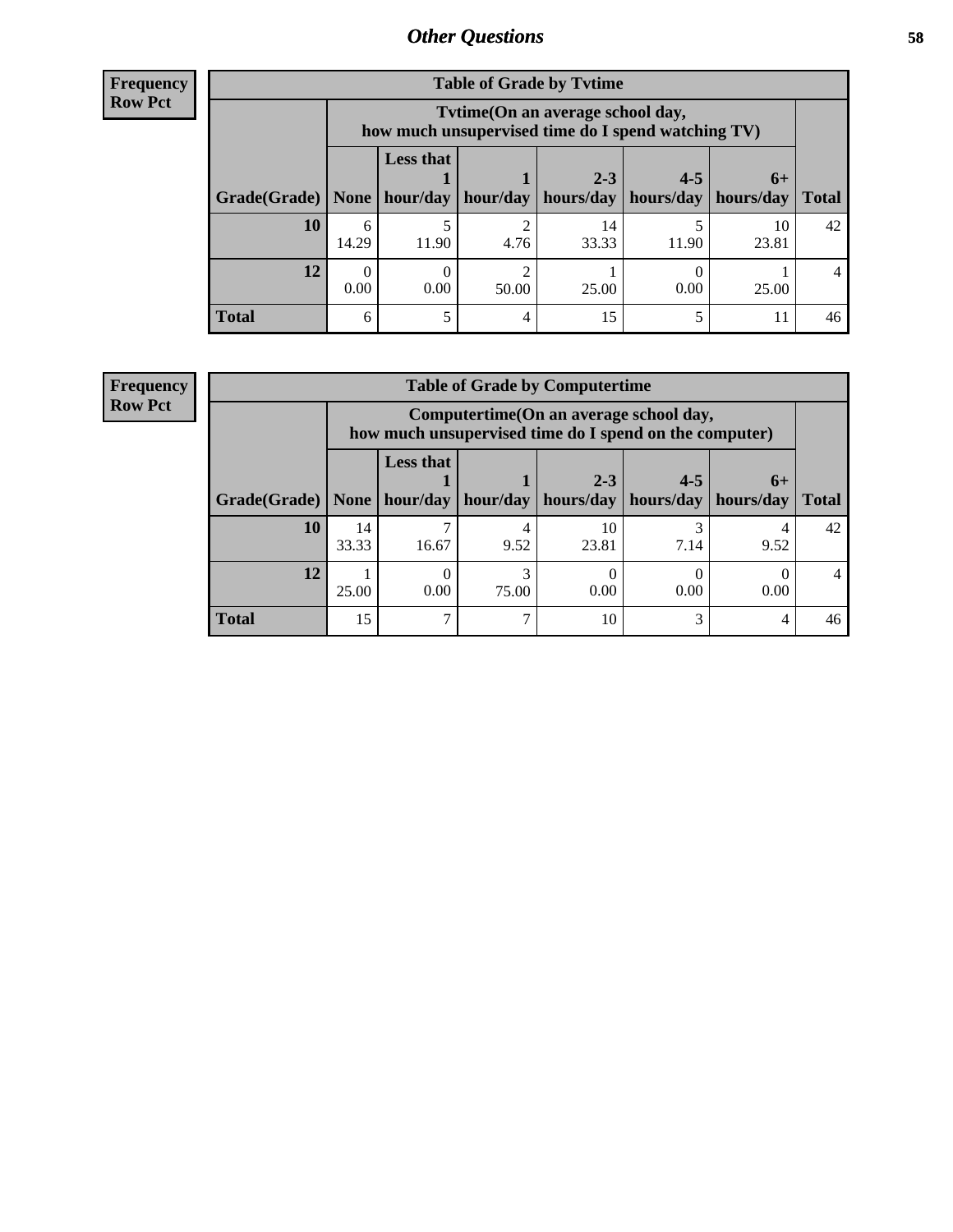### *Questions about Driving Laws* **59** *Driving Questions were asked only of high school students.*

| <b>Frequency</b> |
|------------------|
| <b>Row Pct</b>   |

| <b>Table of Grade by License1</b> |                  |                                                                                                                                           |                        |           |                      |              |  |  |  |  |  |
|-----------------------------------|------------------|-------------------------------------------------------------------------------------------------------------------------------------------|------------------------|-----------|----------------------|--------------|--|--|--|--|--|
|                                   |                  | License1(During the first 6 months of driving<br>with a provisional license,<br>the only passengers who can ride with the<br>driver are:) |                        |           |                      |              |  |  |  |  |  |
| <b>Grade</b> (Grade)              | <b>Parent or</b> | Family<br><b>Guardian   Members  </b>                                                                                                     | Friends                | Anyone    | Don't<br><b>Know</b> | <b>Total</b> |  |  |  |  |  |
| <b>10</b>                         | 22<br>52.38      | 6<br>14.29                                                                                                                                | $\overline{c}$<br>4.76 | 4<br>9.52 | 8<br>19.05           | 42           |  |  |  |  |  |
| 12                                | 3<br>75.00       | $\left($<br>0.00                                                                                                                          | 0.00                   | 0.00      | 25.00                | 4            |  |  |  |  |  |
| <b>Total</b>                      | 25               | 6                                                                                                                                         | $\overline{c}$         | 4         | 9                    | 46           |  |  |  |  |  |

| <b>Frequency</b> | <b>Table of Grade by License2</b>                                                                                    |                           |                  |                  |                                                      |                         |              |  |  |
|------------------|----------------------------------------------------------------------------------------------------------------------|---------------------------|------------------|------------------|------------------------------------------------------|-------------------------|--------------|--|--|
| <b>Row Pct</b>   | License $2(17 \text{ yr})$ old drivers with a<br>provisional driver's license cannot<br>drive between the hours of:) |                           |                  |                  |                                                      |                         |              |  |  |
|                  | Grade(Grade)                                                                                                         | <b>Midnight</b><br>to 6am | 1am<br>to<br>5am | 1am<br>to<br>6am | N <sub>0</sub><br>curfew<br>for $17$<br>year<br>olds | Don't<br><b>Know</b>    | <b>Total</b> |  |  |
|                  | 10                                                                                                                   | 17<br>40.48               | 5<br>11.90       | 4<br>9.52        | 3<br>7.14                                            | 13<br>30.95             | 42           |  |  |
|                  | 12                                                                                                                   | 25.00                     | 25.00            | 0<br>0.00        | $\theta$<br>0.00                                     | $\mathfrak{D}$<br>50.00 | 4            |  |  |
|                  | <b>Total</b>                                                                                                         | 18                        | 6                | 4                | 3                                                    | 15                      | 46           |  |  |

| Frequency      |              | <b>Table of Grade by License3</b> |                                                                                        |                  |           |       |               |                |  |
|----------------|--------------|-----------------------------------|----------------------------------------------------------------------------------------|------------------|-----------|-------|---------------|----------------|--|
| <b>Row Pct</b> |              |                                   | License3(For drivers under the age of 21,<br>what level of alcohol is considered DUI?) |                  |           |       |               |                |  |
|                | Grade(Grade) | Any<br><b>Amount</b>              | 0.02                                                                                   | 0.04             | 0.06      | 0.08  | Don't<br>know | <b>Total</b>   |  |
|                | 10           | 3<br>7.14                         | 11.90                                                                                  | 16.67            | 9.52      | 7.14  | 20<br>47.62   | 42             |  |
|                | 12           | 0<br>0.00                         | 25.00                                                                                  | $\Omega$<br>0.00 | 0<br>0.00 | 25.00 | ി<br>50.00    | $\overline{4}$ |  |
|                | <b>Total</b> | 3                                 | 6                                                                                      |                  | 4         | 4     | 22            | 46             |  |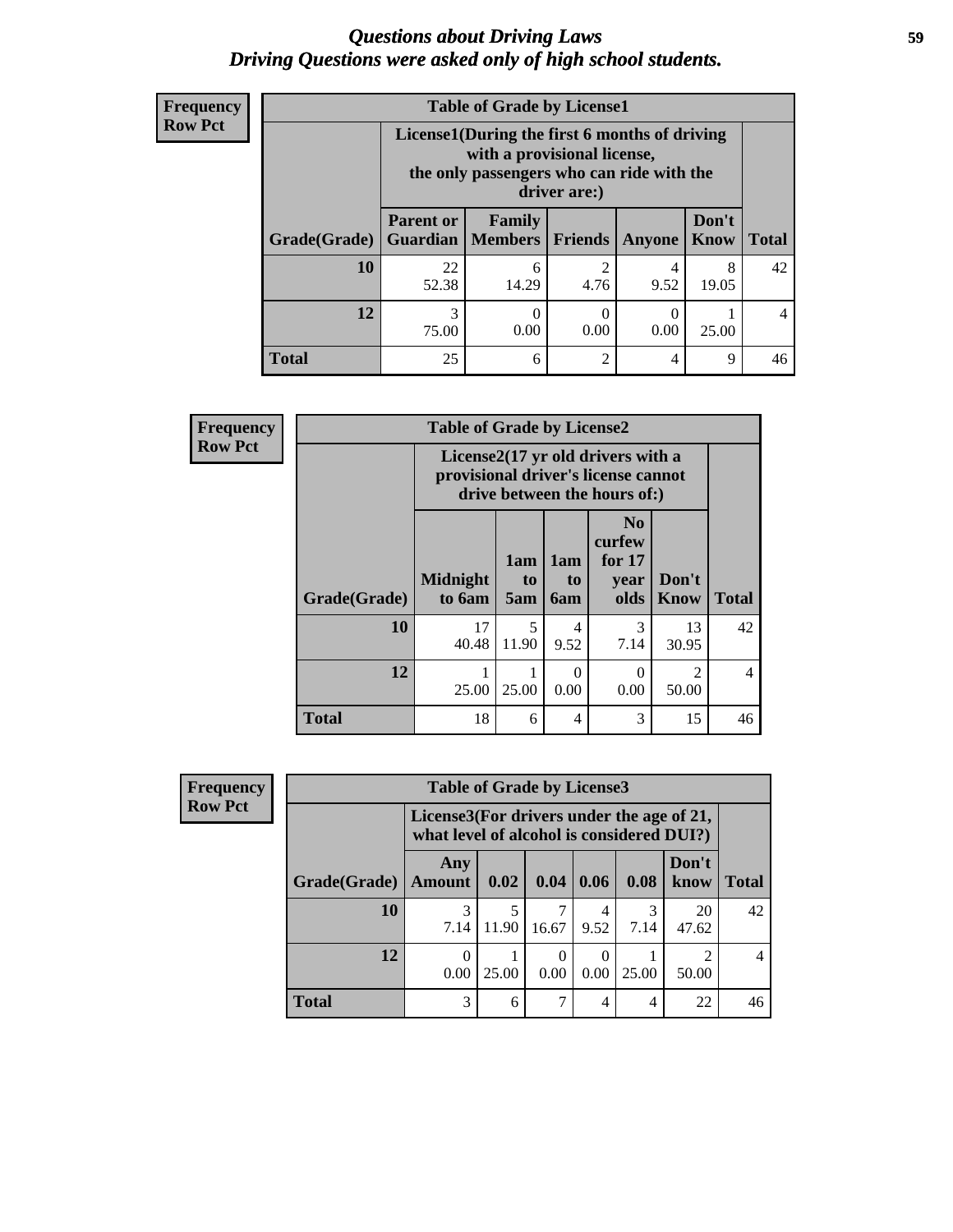### *Questions about Driving Laws* **60** *Driving Questions were asked only of high school students.*

**Frequency Row Pct**

| <b>Table of Grade by License4</b> |                |                                                                                                                                      |                  |                  |           |                                      |                |  |  |  |
|-----------------------------------|----------------|--------------------------------------------------------------------------------------------------------------------------------------|------------------|------------------|-----------|--------------------------------------|----------------|--|--|--|
|                                   |                | License4(A driver under 21 automatically<br>loses his/her license if caught exceeding the<br>posted speet limit by:)                 |                  |                  |           |                                      |                |  |  |  |
| Grade(Grade)                      | $15+$<br>mph   | Can't<br>lose<br><b>Depends</b><br>license<br>$35+$<br>$25+$<br>Don't<br>for<br><b>on</b><br>speeding<br>mph<br>mph<br>judge<br>know |                  |                  |           |                                      |                |  |  |  |
| 10                                | 6<br>14.29     | 6<br>14.29                                                                                                                           | 4<br>9.52        | 2.38             | 4<br>9.52 | 21<br>50.00                          | 42             |  |  |  |
| 12                                | 1<br>25.00     | 25.00                                                                                                                                | $\Omega$<br>0.00 | $\Omega$<br>0.00 | 0<br>0.00 | $\mathcal{D}_{\mathcal{A}}$<br>50.00 | $\overline{4}$ |  |  |  |
| <b>Total</b>                      | $\overline{7}$ |                                                                                                                                      | 4                |                  | 4         | 23                                   | 46             |  |  |  |

| Frequency      | <b>Table of Grade by License5</b> |                                                                                                                                                             |                  |               |              |
|----------------|-----------------------------------|-------------------------------------------------------------------------------------------------------------------------------------------------------------|------------------|---------------|--------------|
| <b>Row Pct</b> |                                   | License5(A)<br>Georgia teenager<br>with family<br>connections or a<br>good lawyer can<br>break a teen<br>driving law and<br>keep their driver's<br>license) |                  |               |              |
|                | Grade(Grade)                      | Yes                                                                                                                                                         | N <sub>0</sub>   | Don't<br>know | <b>Total</b> |
|                | 10                                | 12<br>28.57                                                                                                                                                 | 13<br>30.95      | 17<br>40.48   | 42           |
|                | 12                                | 1<br>25.00                                                                                                                                                  | $\theta$<br>0.00 | 3<br>75.00    | 4            |
|                | <b>Total</b>                      | 13                                                                                                                                                          | 13               | 20            | 46           |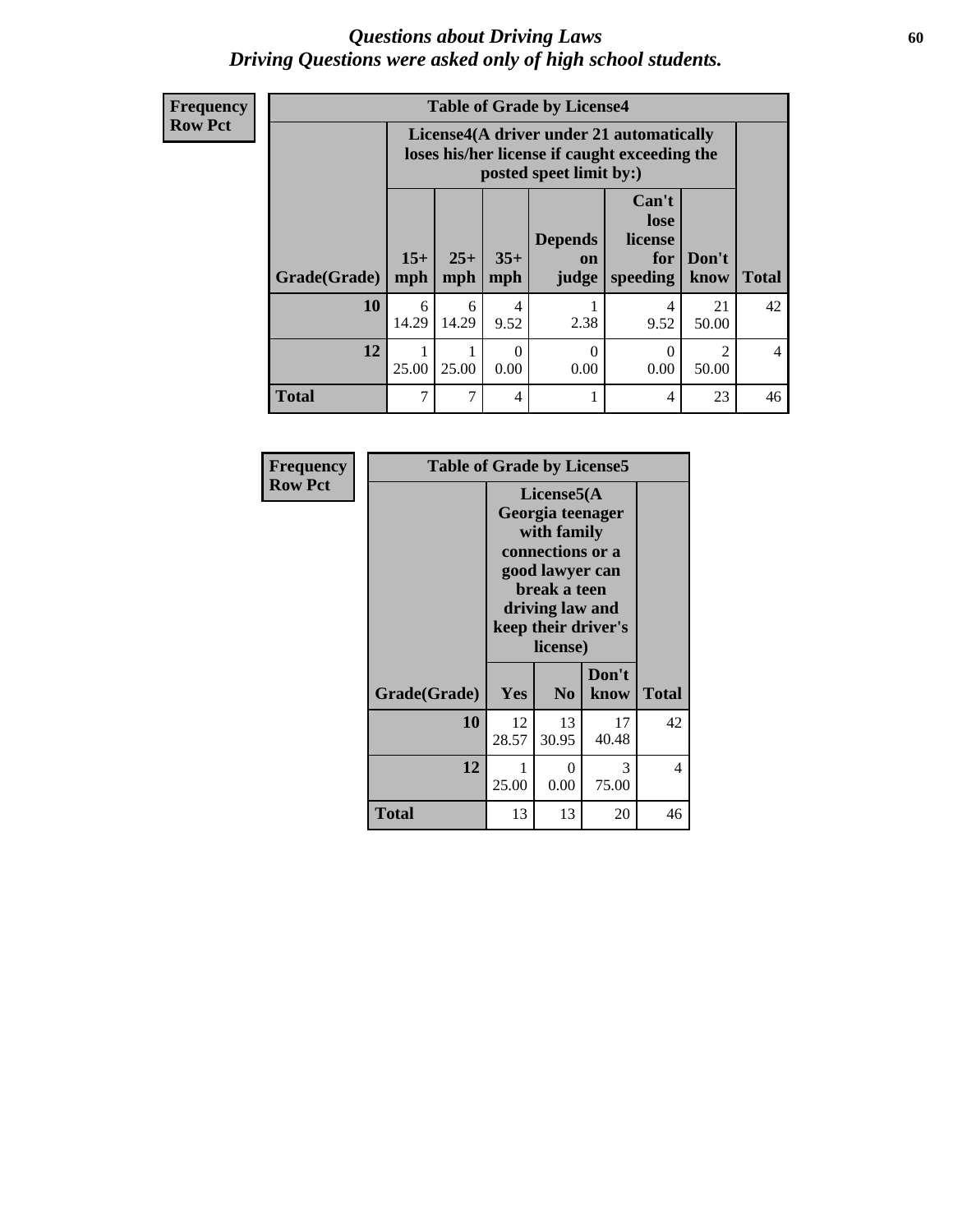## *Questions about Driving Laws* **61** *Driving Questions were asked only of high school students.*

| <b>Frequency</b> | <b>Table of Grade by License6</b> |                                                                                                                                                 |                         |                         |              |
|------------------|-----------------------------------|-------------------------------------------------------------------------------------------------------------------------------------------------|-------------------------|-------------------------|--------------|
| <b>Row Pct</b>   |                                   | License <sub>6</sub> (I know a<br>friend or<br>classmate that<br>broke a teen<br>driving law,<br>but was allowed to<br>keep his/her<br>license) |                         |                         |              |
|                  | Grade(Grade)                      | Yes                                                                                                                                             | N <sub>0</sub>          | Don't<br>know           | <b>Total</b> |
|                  | 10                                | 10<br>23.81                                                                                                                                     | 17<br>40.48             | 15<br>35.71             | 42           |
|                  | 12                                | $\Omega$<br>0.00                                                                                                                                | $\mathfrak{D}$<br>50.00 | $\mathfrak{D}$<br>50.00 | 4            |
|                  | <b>Total</b>                      | 10                                                                                                                                              | 19                      | 17                      | 46           |

| <b>Frequency</b> | <b>Table of Grade by License7</b> |                                                                             |                                                                                               |                                                   |                        |              |
|------------------|-----------------------------------|-----------------------------------------------------------------------------|-----------------------------------------------------------------------------------------------|---------------------------------------------------|------------------------|--------------|
| <b>Row Pct</b>   |                                   |                                                                             | License7(A student under the age of 18 cam loser<br>his/her driving privileges if he or she:) |                                                   |                        |              |
|                  | Grade(Grade)                      | <b>Have</b><br>more than<br>10<br>unexcused<br>absences<br>per school<br>yr | Drop out<br>without<br>graduating                                                             | <b>Bring</b><br>alcohol/drugs/weapon<br>to school | All of<br>the<br>above | <b>Total</b> |
|                  | 10                                | 18<br>42.86                                                                 | $\overline{2}$<br>4.76                                                                        | 7.14                                              | 19<br>45.24            | 42           |
|                  | 12                                | 25.00                                                                       | $\Omega$<br>0.00                                                                              | 0<br>0.00                                         | 75.00                  | 4            |
|                  | <b>Total</b>                      | 19                                                                          | $\overline{2}$                                                                                | 3                                                 | 22                     | 46           |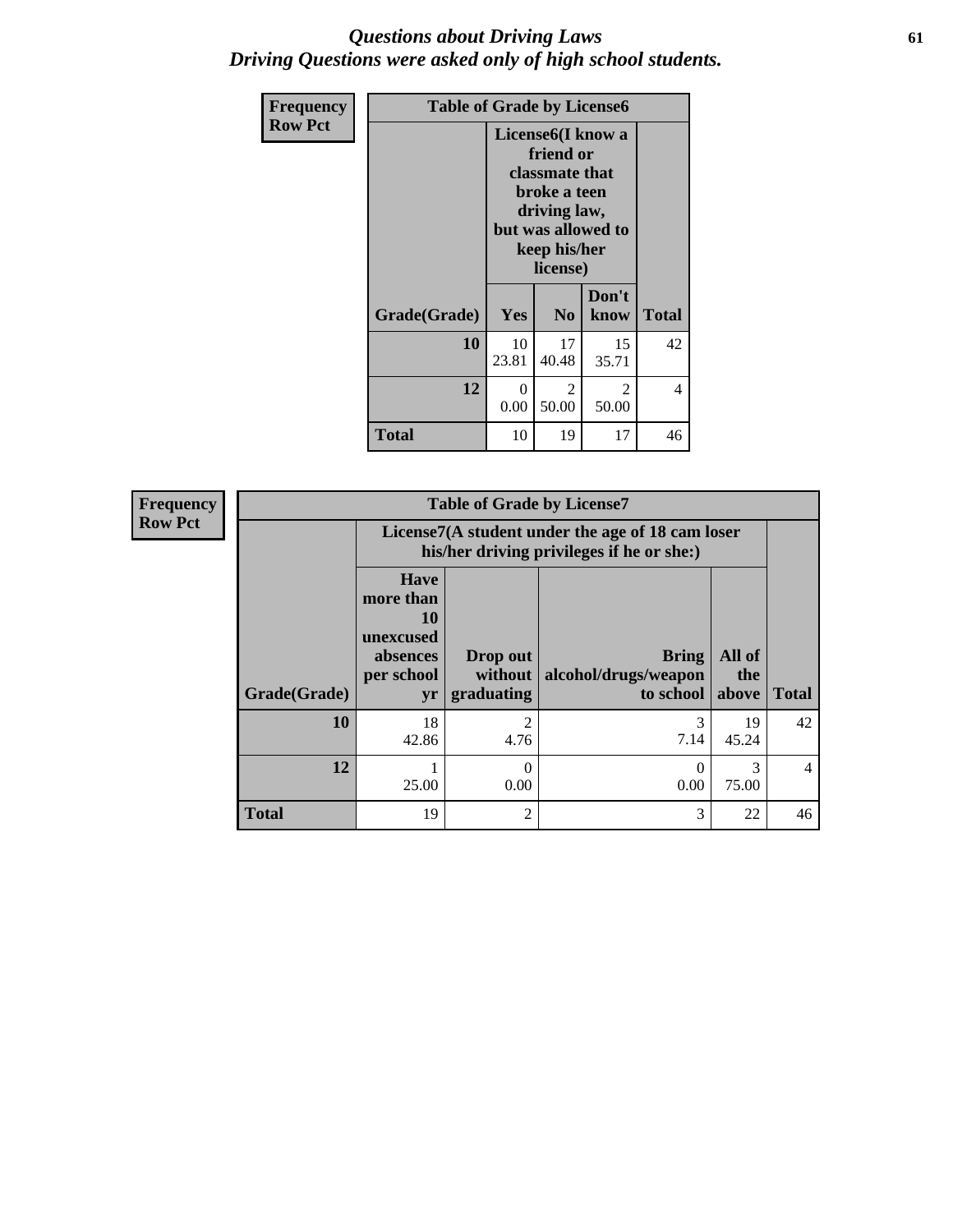# *Select Results by Gender* **62**

| Frequency      | <b>Table of SchoolClimate2 by Gender</b> |                |             |              |  |
|----------------|------------------------------------------|----------------|-------------|--------------|--|
| <b>Col Pct</b> | SchoolClimate2(I<br>feel successful at   | Gender(Gender) |             |              |  |
|                | school)                                  | <b>Female</b>  | <b>Male</b> | <b>Total</b> |  |
|                | <b>Strongly Agree</b>                    | 33.33          | 10<br>32.26 | 15           |  |
|                | <b>Somewhat Agree</b>                    | 9<br>60.00     | 19<br>61.29 | 28           |  |
|                | <b>Somewhat Disagree</b>                 | 6.67           | 6.45        | 3            |  |
|                | <b>Total</b>                             | 15             | 31          | 46           |  |

| <b>Frequency</b> | <b>Table of SchoolClimate6 by Gender</b>                 |                                 |                        |              |  |
|------------------|----------------------------------------------------------|---------------------------------|------------------------|--------------|--|
| <b>Col Pct</b>   | <b>SchoolClimate6(Teachers</b><br>treat me with respect) | Gender(Gender)<br><b>Female</b> | <b>Male</b>            | <b>Total</b> |  |
|                  | <b>Strongly Agree</b>                                    | 4<br>26.67                      | 9<br>29.03             | 13           |  |
|                  | <b>Somewhat Agree</b>                                    | 4<br>26.67                      | 15<br>48.39            | 19           |  |
|                  | <b>Somewhat Disagree</b>                                 | 4<br>26.67                      | $\mathfrak{D}$<br>6.45 | 6            |  |
|                  | <b>Strongly Disagree</b>                                 | 3<br>20.00                      | 5<br>16.13             | 8            |  |
|                  | <b>Total</b>                                             | 15                              | 31                     | 46           |  |

| <b>Frequency</b> | <b>Table of SchoolClimate8 by Gender</b>                                |                  |             |              |
|------------------|-------------------------------------------------------------------------|------------------|-------------|--------------|
| <b>Col Pct</b>   | <b>SchoolClimate8(Students</b><br>are frequently<br>recognized for good | Gender(Gender)   |             |              |
|                  | behavior)                                                               | <b>Female</b>    | <b>Male</b> | <b>Total</b> |
|                  | <b>Strongly Agree</b>                                                   | 7<br>46.67       | 9<br>29.03  | 16           |
|                  | <b>Somewhat Agree</b>                                                   | 7<br>46.67       | 12<br>38.71 | 19           |
|                  | <b>Somewhat Disagree</b>                                                | $\Omega$<br>0.00 | 22.58       |              |
|                  | <b>Strongly Disagree</b>                                                | 6.67             | 3<br>9.68   | 4            |
|                  | Total                                                                   | 15               | 31          | 46           |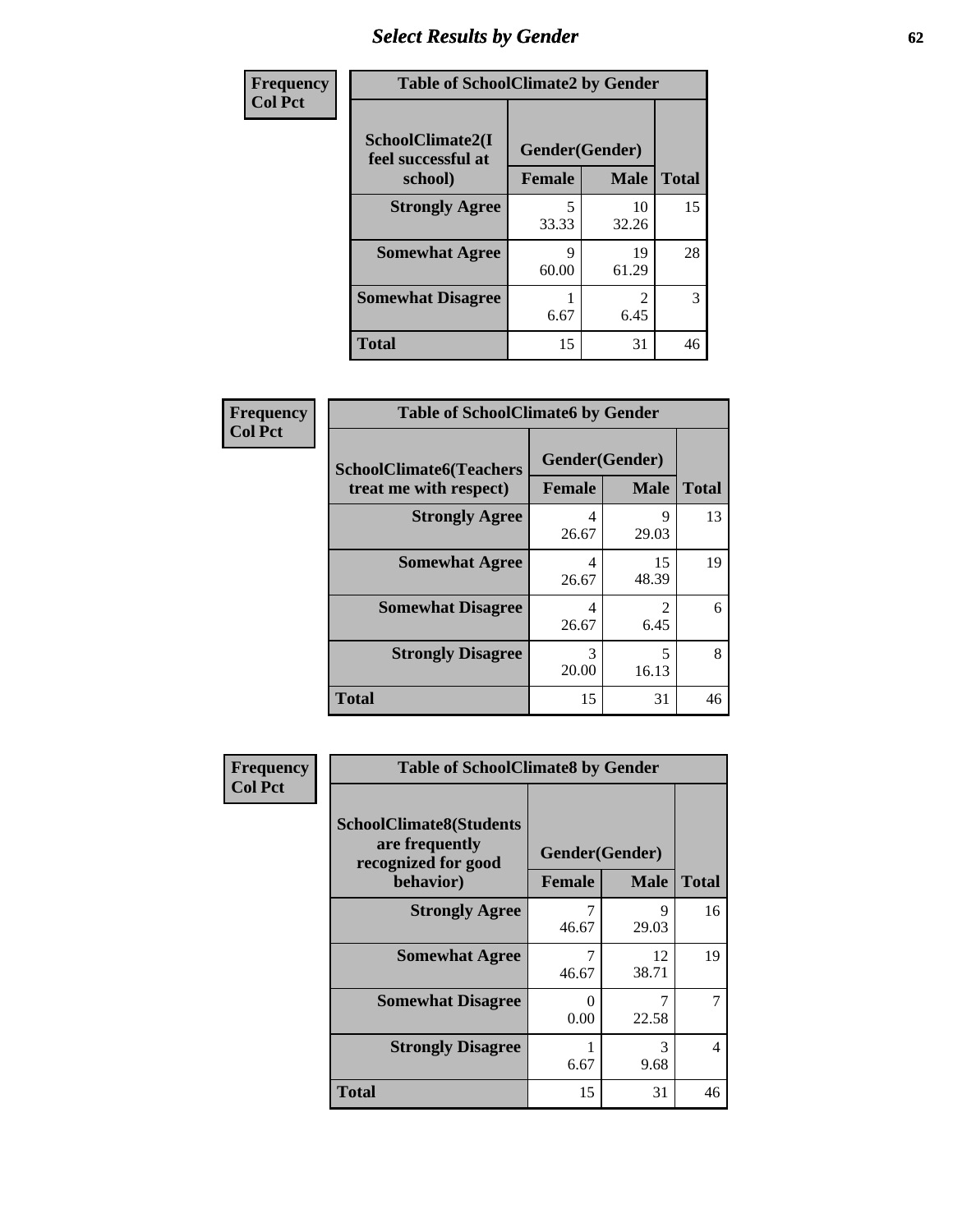# *Select Results by Gender* **63**

| <b>Frequency</b> | <b>Table of Gender by Dropout</b> |                                                                        |                |              |
|------------------|-----------------------------------|------------------------------------------------------------------------|----------------|--------------|
| <b>Row Pct</b>   |                                   | Dropout(I<br>have<br>thought<br>about<br>dropping<br>out of<br>school) |                |              |
|                  | Gender(Gender)                    | Yes                                                                    | N <sub>0</sub> | <b>Total</b> |
|                  | <b>Female</b>                     | 3<br>20.00                                                             | 12<br>80.00    | 15           |
|                  | <b>Male</b>                       | 10<br>32.26                                                            | 21<br>67.74    | 31           |
|                  | <b>Total</b>                      | 13                                                                     | 33             | 46           |

| Frequency      | <b>Table of Gender by Dropoutreason</b> |                                                                 |              |                          |              |              |
|----------------|-----------------------------------------|-----------------------------------------------------------------|--------------|--------------------------|--------------|--------------|
| <b>Row Pct</b> |                                         | Dropoutreason (If I dropped out<br>the reason would most likely |              |                          |              |              |
|                | <b>Gender</b> (Gender)                  | Won't<br>Drop<br>out                                            | <b>Bored</b> | Family<br><b>Reasons</b> | <b>Other</b> | <b>Total</b> |
|                | <b>Female</b>                           | 8<br>53.33                                                      | 13.33        | 20.00                    | 13.33        | 15           |
|                | <b>Male</b>                             | 15<br>48.39                                                     | 9<br>29.03   | $\mathfrak{D}$<br>6.45   | 16.13        | 31           |
|                | <b>Total</b>                            | 23                                                              | 11           | 5                        | 7            | 46           |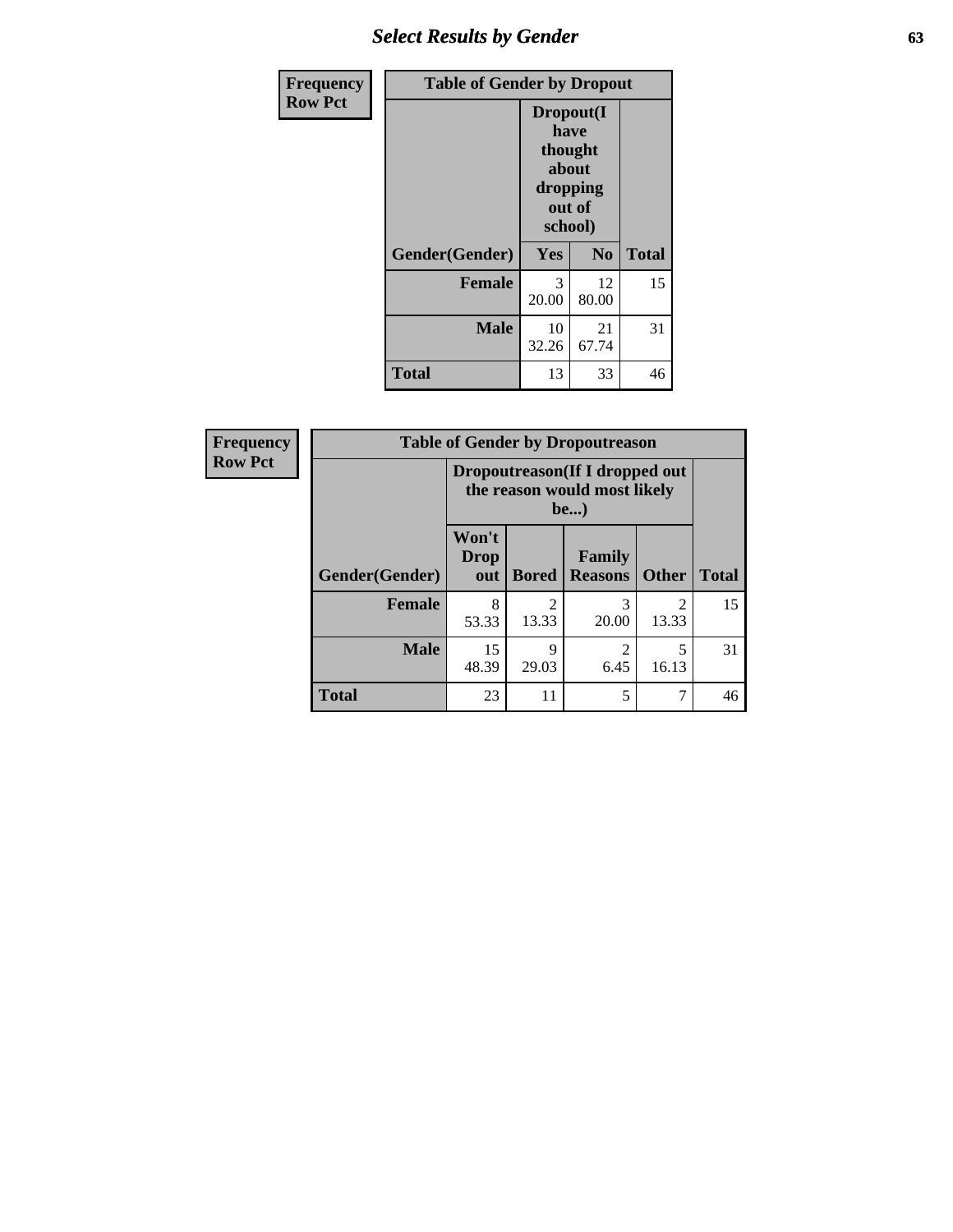*School Safety* **64**

| Frequency      | <b>Table of Gender by Bullied2</b> |                         |                |              |  |
|----------------|------------------------------------|-------------------------|----------------|--------------|--|
| <b>Row Pct</b> |                                    | <b>Bullied2</b>         |                |              |  |
|                | Gender(Gender)                     | Yes                     | N <sub>0</sub> | <b>Total</b> |  |
|                | <b>Female</b>                      | $\mathfrak{D}$<br>13.33 | 13<br>86.67    | 15           |  |
|                | <b>Male</b>                        | 6.45                    | 29<br>93.55    | 31           |  |
|                | <b>Total</b>                       | 4                       | 42             | 46           |  |

| <b>Frequency</b> | <b>Table of Gender by Bulliedothers2</b> |                       |                |              |
|------------------|------------------------------------------|-----------------------|----------------|--------------|
| <b>Row Pct</b>   |                                          | <b>Bulliedothers2</b> |                |              |
|                  | Gender(Gender)                           | <b>Yes</b>            | N <sub>0</sub> | <b>Total</b> |
|                  | <b>Female</b>                            | 13.33                 | 13<br>86.67    | 15           |
|                  | <b>Male</b>                              | 0.00                  | 31<br>100.00   | 31           |
|                  | <b>Total</b>                             | 2                     | 44             | 46           |

| Frequency      | <b>Table of Gender by Weaponschool2</b> |                      |                |              |  |
|----------------|-----------------------------------------|----------------------|----------------|--------------|--|
| <b>Row Pct</b> |                                         | <b>Weaponschool2</b> |                |              |  |
|                | Gender(Gender)                          | <b>Yes</b>           | N <sub>0</sub> | <b>Total</b> |  |
|                | <b>Female</b>                           | 0.00                 | 15<br>100.00   | 15           |  |
|                | <b>Male</b>                             | 3.23                 | 30<br>96.77    | 31           |  |
|                | <b>Total</b>                            |                      | 45             |              |  |

| Frequency      | <b>Table of Gender by Absentunsafe2</b> |               |                |              |
|----------------|-----------------------------------------|---------------|----------------|--------------|
| <b>Row Pct</b> |                                         | Absentunsafe2 |                |              |
|                | Gender(Gender)                          | Yes           | N <sub>0</sub> | <b>Total</b> |
|                | <b>Female</b>                           | 0.00          | 15<br>100.00   | 15           |
|                | <b>Male</b>                             | 3.23          | 30<br>96.77    | 31           |
|                | <b>Total</b>                            |               | 45             | 46           |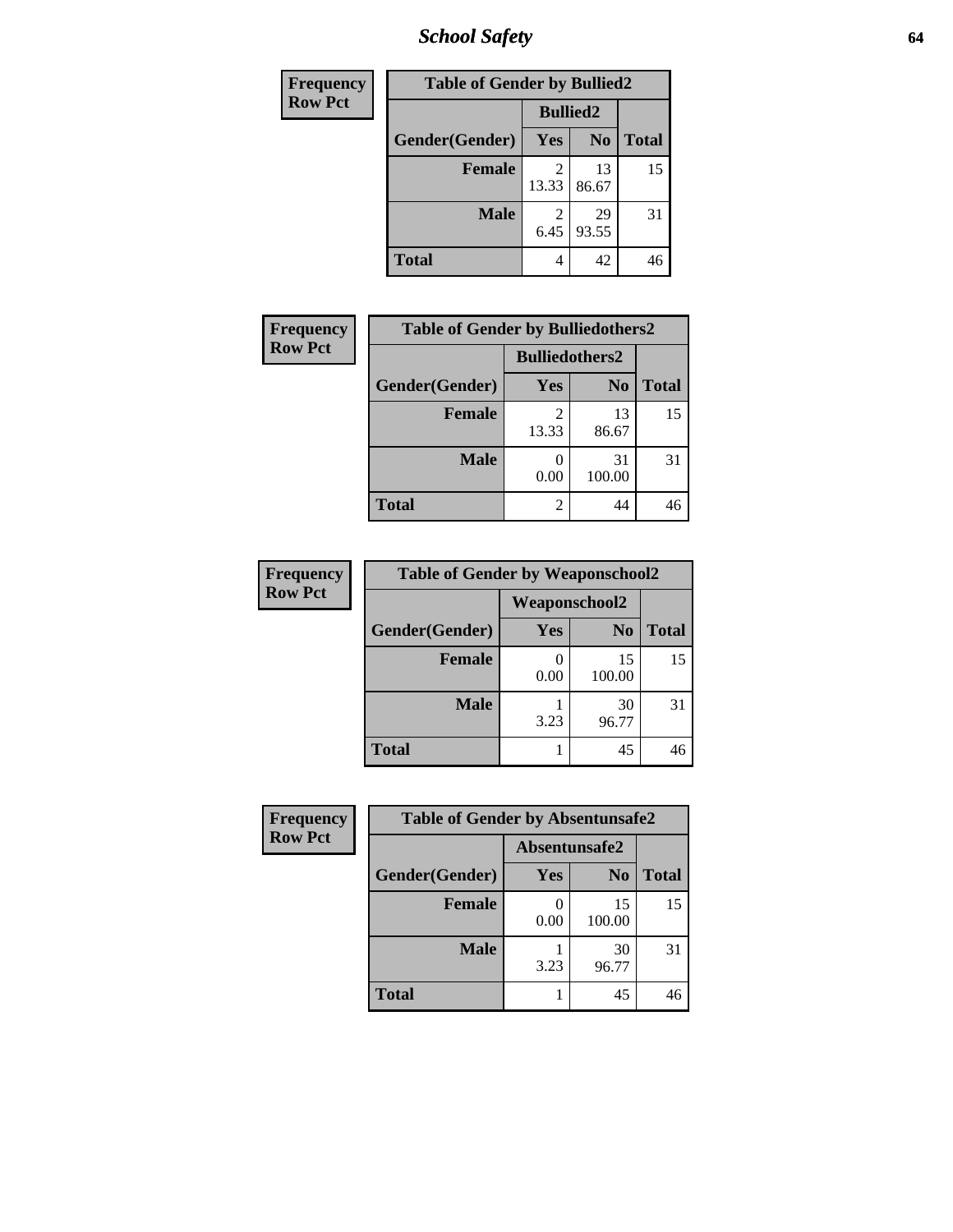*School Safety* **65**

| Frequency      | <b>Table of Gender by Gangself</b> |                                                                                                |                |              |
|----------------|------------------------------------|------------------------------------------------------------------------------------------------|----------------|--------------|
| <b>Row Pct</b> |                                    | Gangself(I<br>have<br>participated<br>in illegal gang<br>activities in<br>the past 30<br>days) |                |              |
|                | Gender(Gender)                     | Yes                                                                                            | N <sub>0</sub> | <b>Total</b> |
|                | <b>Female</b>                      | 6.67                                                                                           | 14<br>93.33    | 15           |
|                | <b>Male</b>                        | 1<br>3.23                                                                                      | 30<br>96.77    | 31           |
|                | <b>Total</b>                       | 2                                                                                              | 44             | 46           |

| Frequency      | <b>Table of Gender by Gangpeers</b> |                                                                                                                             |                |              |
|----------------|-------------------------------------|-----------------------------------------------------------------------------------------------------------------------------|----------------|--------------|
| <b>Row Pct</b> |                                     | <b>Gangpeers</b> (I<br>have friends<br>who have<br>participated<br>in illegal gang<br>activities in<br>the past 30<br>days) |                |              |
|                | Gender(Gender)                      | <b>Yes</b>                                                                                                                  | N <sub>0</sub> | <b>Total</b> |
|                | <b>Female</b>                       | 8<br>53.33                                                                                                                  | 46.67          | 15           |
|                | <b>Male</b>                         | 10<br>32.26                                                                                                                 | 21<br>67.74    | 31           |
|                | Total                               | 18                                                                                                                          | 28             | 46           |

| Frequency      | <b>Table of Gender by Pickedon2</b> |             |                |              |
|----------------|-------------------------------------|-------------|----------------|--------------|
| <b>Row Pct</b> |                                     |             | Pickedon2      |              |
|                | Gender(Gender)                      | Yes         | N <sub>0</sub> | <b>Total</b> |
|                | <b>Female</b>                       | 6<br>40.00  | q<br>60.00     | 15           |
|                | <b>Male</b>                         | 12<br>38.71 | 19<br>61.29    | 31           |
|                | <b>Total</b>                        | 18          | 28             | 46           |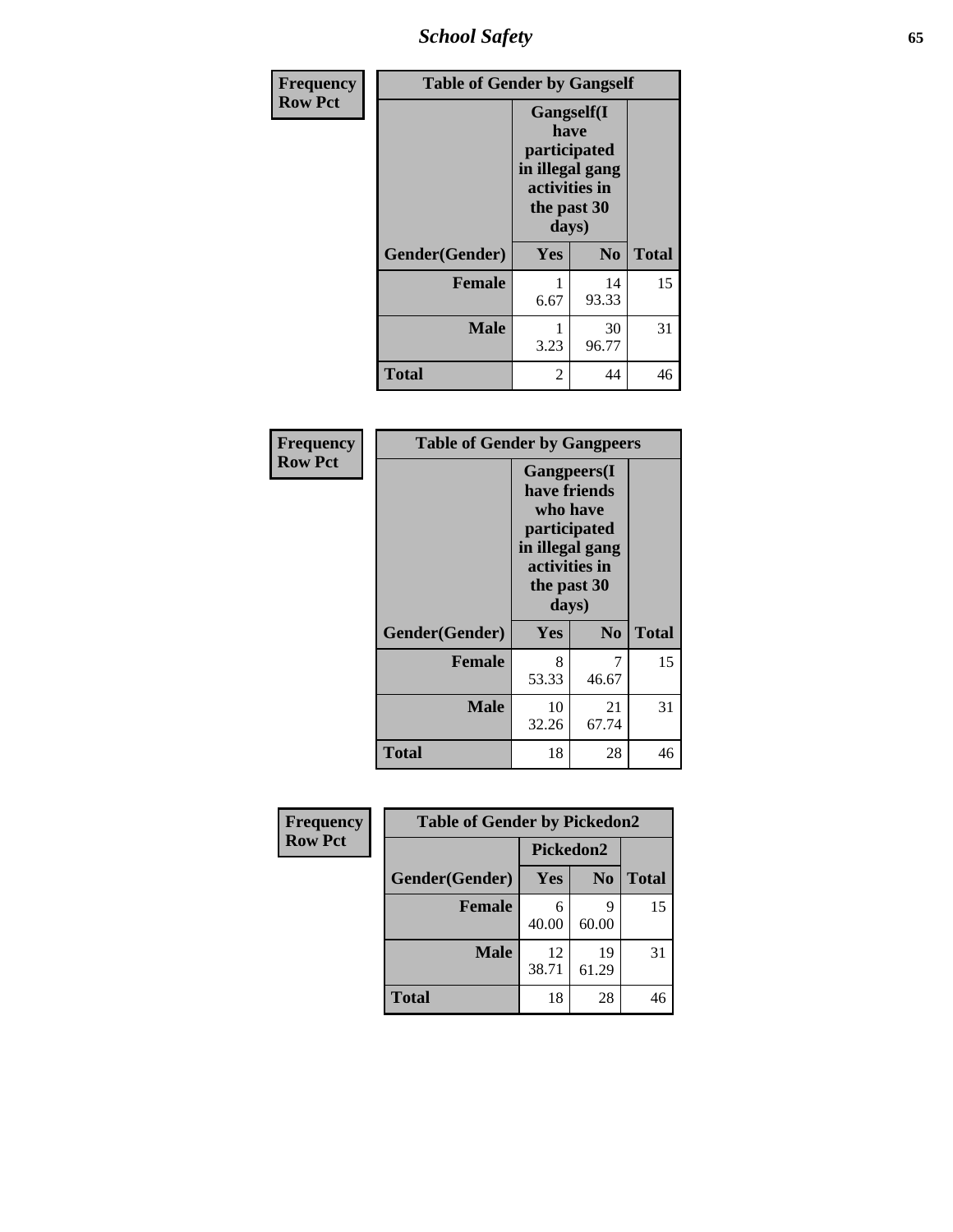*School Safety* **66**

| Frequency      | <b>Table of Gender by Safeschool2</b> |             |                |              |
|----------------|---------------------------------------|-------------|----------------|--------------|
| <b>Row Pct</b> |                                       | Safeschool2 |                |              |
|                | Gender(Gender)                        | Yes         | N <sub>0</sub> | <b>Total</b> |
|                | <b>Female</b>                         | 11<br>73.33 | 4<br>26.67     | 15           |
|                | Male                                  | 22<br>70.97 | q<br>29.03     | 31           |
|                | <b>Total</b>                          | 33          | 13             | 46           |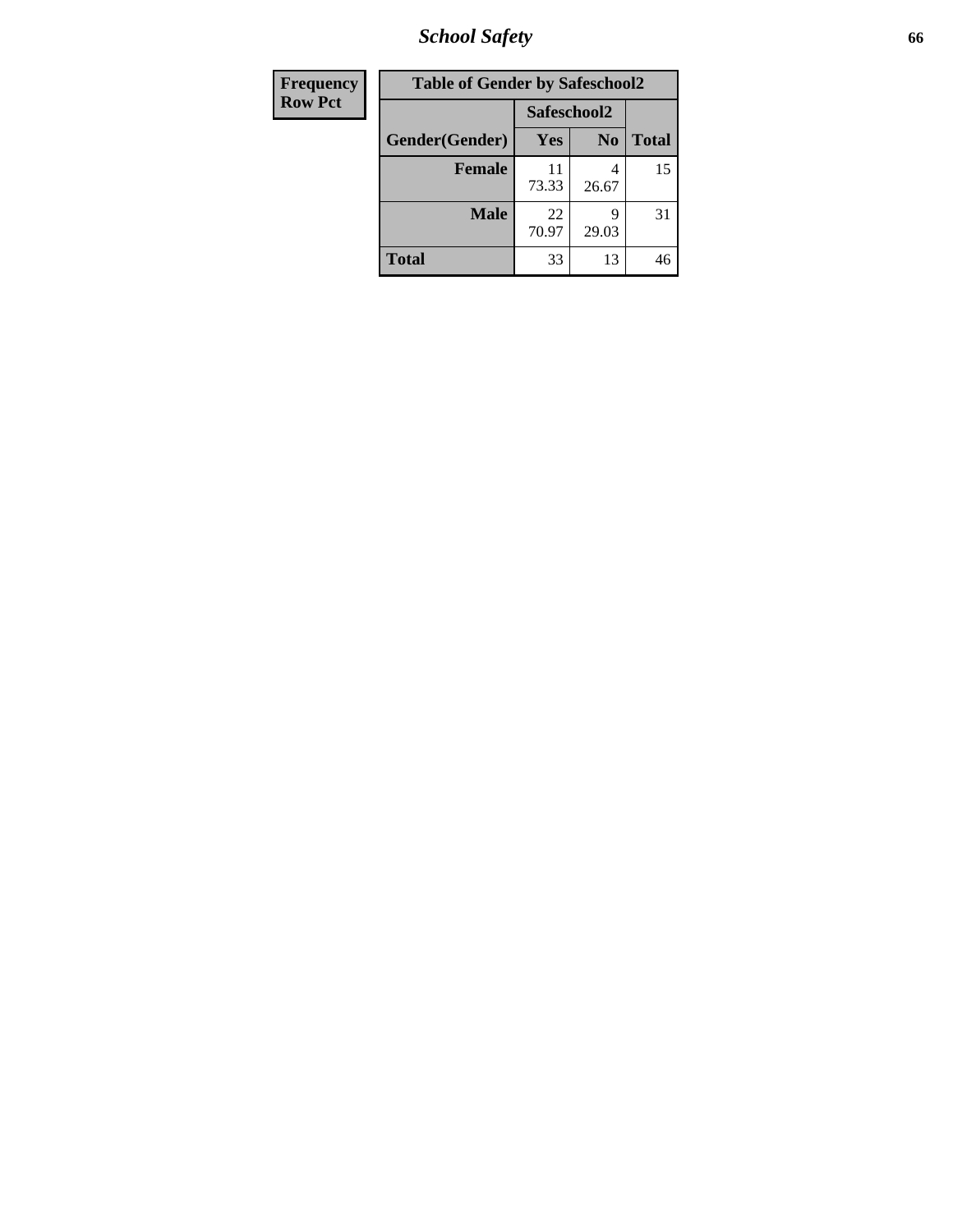# *Incidence of Drug Use* 67

| <b>Frequency</b> | <b>Table of Gender by AlcoholAlt</b> |            |                                          |              |  |
|------------------|--------------------------------------|------------|------------------------------------------|--------------|--|
| <b>Row Pct</b>   |                                      |            | AlcoholAlt(Alcohol<br>use, past 30 days) |              |  |
|                  | Gender(Gender)                       | <b>Yes</b> | N <sub>0</sub>                           | <b>Total</b> |  |
|                  | Female                               | 3<br>20.00 | 12<br>80.00                              | 15           |  |
|                  | <b>Male</b>                          | 5<br>16.13 | 26<br>83.87                              | 31           |  |
|                  | <b>Total</b>                         | 8          | 38                                       | 46           |  |

| <b>Frequency</b> | <b>Table of Gender by TobaccoAny</b> |                                          |                |              |
|------------------|--------------------------------------|------------------------------------------|----------------|--------------|
| <b>Row Pct</b>   |                                      | TobaccoAny(Tobacco<br>use, past 30 days) |                |              |
|                  | Gender(Gender)                       | Yes                                      | N <sub>0</sub> | <b>Total</b> |
|                  | <b>Female</b>                        | 0.00                                     | 15<br>100.00   | 15           |
|                  | <b>Male</b>                          | 2<br>6.45                                | 29<br>93.55    | 31           |
|                  | <b>Total</b>                         | 2                                        | 44             | 46           |

| <b>Frequency</b> | <b>Table of Gender by MarijuanaAlt</b>       |            |                |              |
|------------------|----------------------------------------------|------------|----------------|--------------|
| <b>Row Pct</b>   | MarijuanaAlt(Marijuana<br>use, past 30 days) |            |                |              |
|                  | Gender(Gender)                               | <b>Yes</b> | N <sub>0</sub> | <b>Total</b> |
|                  | <b>Female</b>                                | 6.67       | 14<br>93.33    | 15           |
|                  | <b>Male</b>                                  | 3<br>9.68  | 28<br>90.32    | 31           |
|                  | <b>Total</b>                                 | 4          | 42             | 46           |

| <b>Frequency</b> | <b>Table of Gender by OtherDrugAny</b> |                         |                           |              |  |
|------------------|----------------------------------------|-------------------------|---------------------------|--------------|--|
| <b>Row Pct</b>   |                                        | drug use, past 30 days) | <b>OtherDrugAny(Other</b> |              |  |
|                  | Gender(Gender)                         | <b>Yes</b>              | N <sub>0</sub>            | <b>Total</b> |  |
|                  | <b>Female</b>                          | 6.67                    | 14<br>93.33               | 15           |  |
|                  | <b>Male</b>                            | 3.23                    | 30<br>96.77               | 31           |  |
|                  | <b>Total</b>                           | 2                       | 44                        | 46           |  |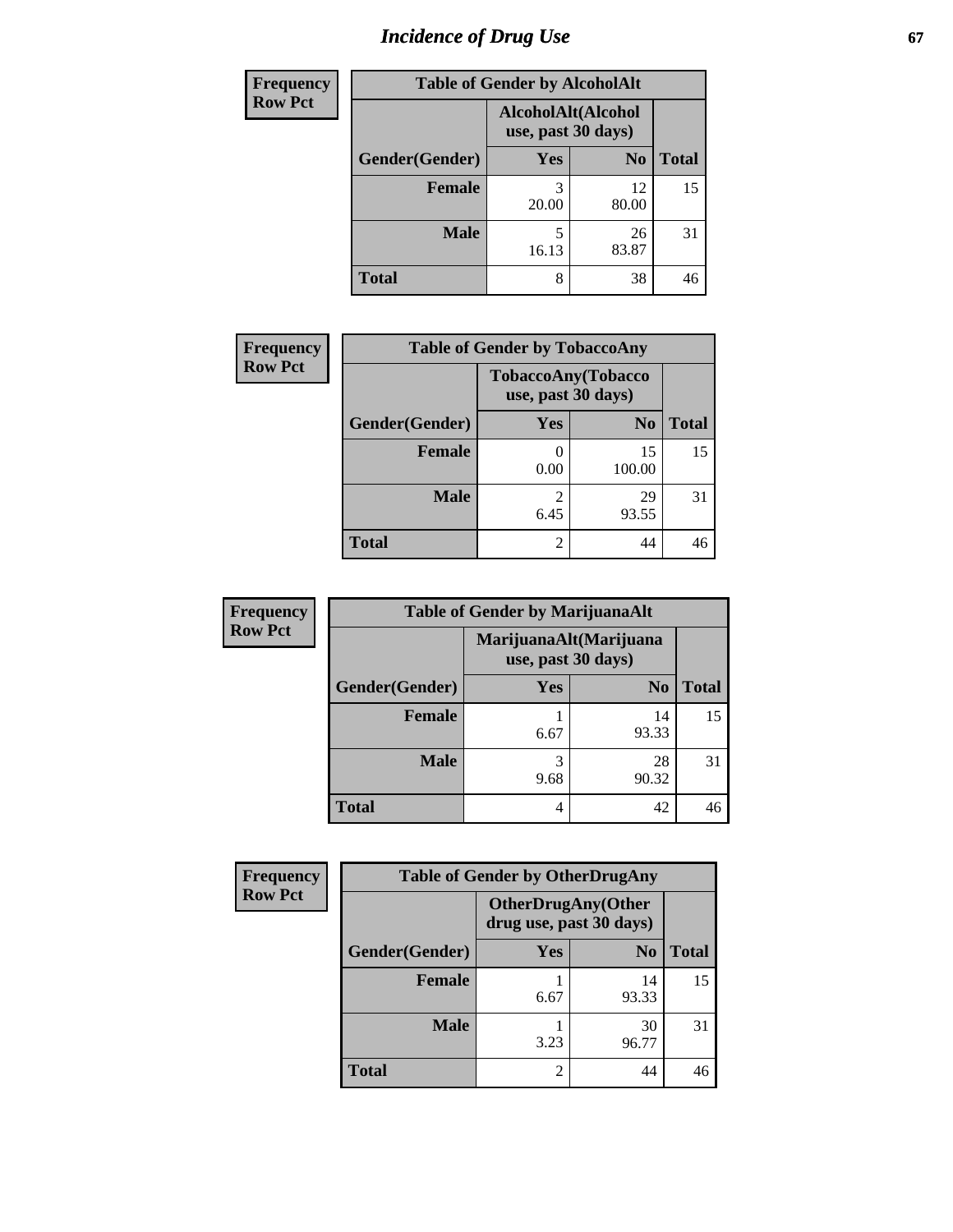## *Average Age at Onset of Use* **68** *Results for "Average Age at Onset of Use" questions exclude students who said they did not use that substance*

### **Gender=Female**

| <b>Variable</b>                 | <b>Label</b>                                                       | <b>Mean</b> |
|---------------------------------|--------------------------------------------------------------------|-------------|
| Alcoholinit2                    | I started using alcohol when I was                                 | 12.50       |
| Cigarettesinit2                 | I started smoking tobacco when I was                               | 8.00        |
| Smokelessinit2                  | I started chewing tobacco when I was                               |             |
| Marijuanainit2                  | I started using marijuana when I was                               | 14.50       |
| Cocaineinit2                    | I started using cocaine when I was                                 |             |
| Inhalantsinit2                  | I started using inhalants when I was                               |             |
| Steroidsinit2                   | I started using steroids when I was                                |             |
| Ecstasyinit2                    | I started using ecstasy when I was                                 |             |
| Methinit2                       | I started using methamphetamines when I was                        |             |
| Hallucinogensinit2              | I started using hallucinogens when I was                           |             |
| Prescription in it <sub>2</sub> | I started using prescription drugs not prescribed to me when I was |             |

#### **Gender=Male**

| <b>Variable</b>       | Label                                                              | <b>Mean</b> |
|-----------------------|--------------------------------------------------------------------|-------------|
| Alcoholinit2          | I started using alcohol when I was                                 | 14.71       |
| Cigarettesinit2       | I started smoking tobacco when I was                               | 15.33       |
| Smokelessinit2        | I started chewing tobacco when I was                               |             |
| Marijuanainit2        | I started using marijuana when I was                               | 14.17       |
| Cocaineinit2          | I started using cocaine when I was                                 |             |
| Inhalantsinit2        | I started using inhalants when I was                               |             |
| Steroidsinit2         | I started using steroids when I was                                |             |
| Ecstasyinit2          | I started using ecstasy when I was                                 |             |
| Methinit <sub>2</sub> | I started using methamphetamines when I was                        |             |
| Hallucinogensinit2    | I started using hallucinogens when I was                           |             |
| Prescription in it2   | I started using prescription drugs not prescribed to me when I was | 14.00       |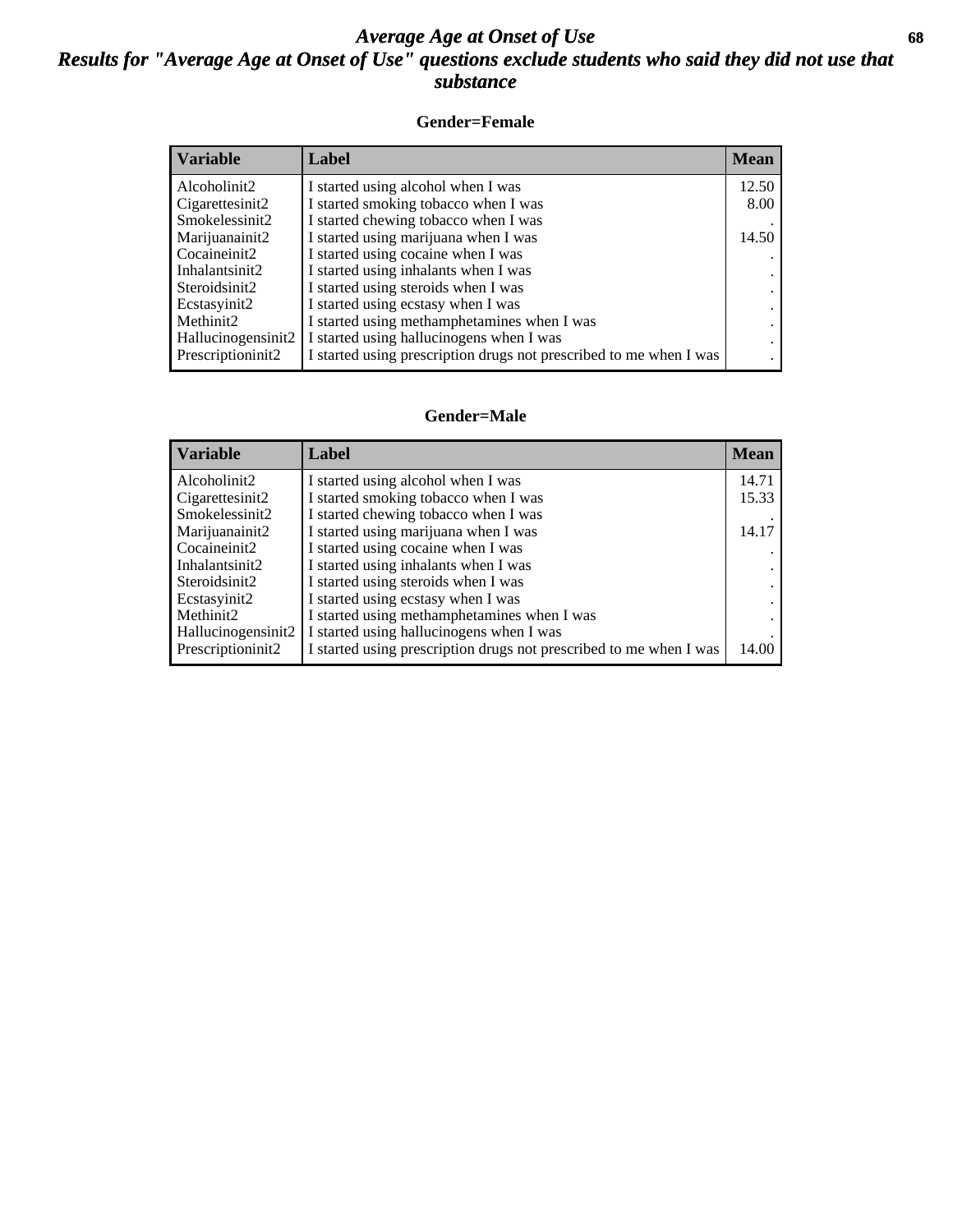# *I Think These Drugs are Harmful* **69**

| <b>Frequency</b> | <b>Table of Gender by Alcoholharmdich</b> |                                                   |                |              |
|------------------|-------------------------------------------|---------------------------------------------------|----------------|--------------|
| <b>Row Pct</b>   |                                           | Alcoholharmdich(I<br>think alcohol is<br>harmful) |                |              |
|                  | Gender(Gender)                            | <b>Yes</b>                                        | N <sub>0</sub> | <b>Total</b> |
|                  | <b>Female</b>                             | 12<br>80.00                                       | 3<br>20.00     | 15           |
|                  | <b>Male</b>                               | 24<br>77.42                                       | 22.58          | 31           |
|                  | <b>Total</b>                              | 36                                                | 10             | 46           |

| Frequency      | <b>Table of Gender by Tobaccoharmdich</b> |                                                   |                |              |  |
|----------------|-------------------------------------------|---------------------------------------------------|----------------|--------------|--|
| <b>Row Pct</b> |                                           | Tobaccoharmdich(I<br>think tobacco is<br>harmful) |                |              |  |
|                | Gender(Gender)                            | <b>Yes</b>                                        | N <sub>0</sub> | <b>Total</b> |  |
|                | <b>Female</b>                             | 14<br>93.33                                       | 6.67           | 15           |  |
|                | <b>Male</b>                               | 30<br>96.77                                       | 3.23           | 31           |  |
|                | <b>Total</b>                              | 44                                                | 2              | 46           |  |

| Frequency      | <b>Table of Gender by Marijuanaharmdich</b> |                                |                     |              |
|----------------|---------------------------------------------|--------------------------------|---------------------|--------------|
| <b>Row Pct</b> |                                             | think marijuana is<br>harmful) | Marijuanaharmdich(I |              |
|                | Gender(Gender)                              | <b>Yes</b>                     | N <sub>0</sub>      | <b>Total</b> |
|                | <b>Female</b>                               | 12<br>80.00                    | 3<br>20.00          | 15           |
|                | <b>Male</b>                                 | 21<br>67.74                    | 10<br>32.26         | 31           |
|                | <b>Total</b>                                | 33                             | 13                  | 46           |

| Frequency      | <b>Table of Gender by Otherdrugharmdich</b> |                                   |                     |              |
|----------------|---------------------------------------------|-----------------------------------|---------------------|--------------|
| <b>Row Pct</b> |                                             | think other drugs are<br>harmful) | Otherdrugharmdich(I |              |
|                | Gender(Gender)                              | <b>Yes</b>                        | N <sub>0</sub>      | <b>Total</b> |
|                | <b>Female</b>                               | 14<br>93.33                       | 6.67                | 15           |
|                | <b>Male</b>                                 | 30<br>96.77                       | 3.23                | 31           |
|                | <b>Total</b>                                | 44                                | $\overline{2}$      | 46           |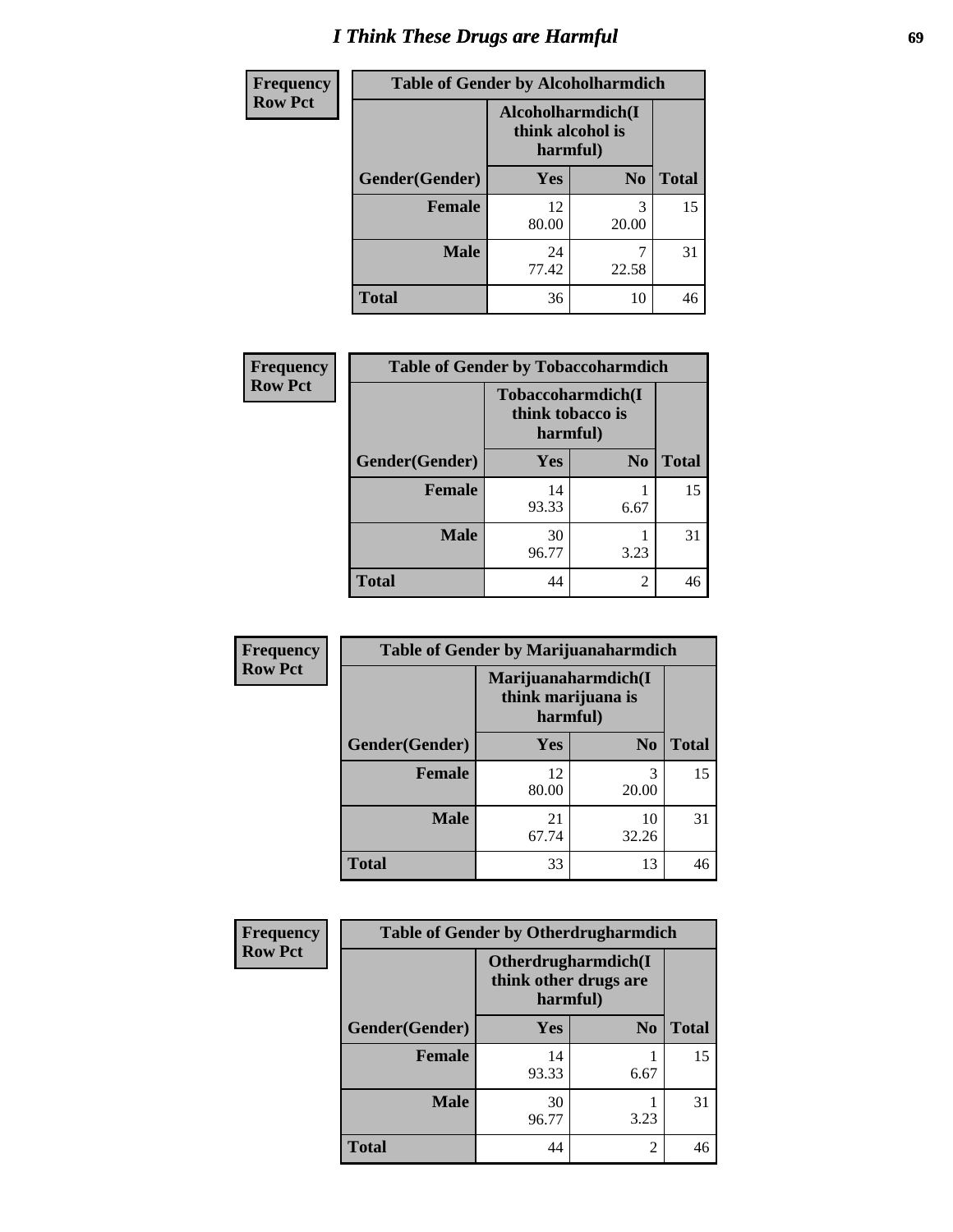| <b>Frequency</b> | <b>Table of Gender by Alcohollocation1</b> |                                                               |             |              |
|------------------|--------------------------------------------|---------------------------------------------------------------|-------------|--------------|
| <b>Row Pct</b>   |                                            | <b>Alcohollocation1(Places</b><br><b>Friends Use Alcohol)</b> |             |              |
|                  | Gender(Gender)                             |                                                               | Do Not Use  | <b>Total</b> |
|                  | <b>Female</b>                              | 46.67                                                         | 8<br>53.33  | 15           |
|                  | <b>Male</b>                                | 35.48                                                         | 20<br>64.52 | 31           |
|                  | <b>Total</b>                               | 18                                                            | 28          | 46           |

| <b>Frequency</b> | <b>Table of Gender by Alcohollocation2</b> |                                                               |            |              |
|------------------|--------------------------------------------|---------------------------------------------------------------|------------|--------------|
| <b>Row Pct</b>   |                                            | <b>Alcohollocation2(Places</b><br><b>Friends Use Alcohol)</b> |            |              |
|                  | Gender(Gender)                             |                                                               | Home       | <b>Total</b> |
|                  | <b>Female</b>                              | 73.33                                                         | 26.67      | 15           |
|                  | <b>Male</b>                                | 25<br>80.65                                                   | 6<br>19.35 | 31           |
|                  | <b>Total</b>                               | 36                                                            | 10         | 46           |

| Frequency      | <b>Table of Gender by Alcohollocation3</b> |             |                                                               |              |
|----------------|--------------------------------------------|-------------|---------------------------------------------------------------|--------------|
| <b>Row Pct</b> |                                            |             | <b>Alcohollocation3(Places</b><br><b>Friends Use Alcohol)</b> |              |
|                | Gender(Gender)                             |             | <b>School</b>                                                 | <b>Total</b> |
|                | <b>Female</b>                              | 12<br>80.00 | 20.00                                                         | 15           |
|                | <b>Male</b>                                | 30<br>96.77 | 3.23                                                          | 31           |
|                | <b>Total</b>                               | 42          | 4                                                             | 46           |

| <b>Frequency</b> | <b>Table of Gender by Alcohollocation4</b> |                                                               |      |              |
|------------------|--------------------------------------------|---------------------------------------------------------------|------|--------------|
| <b>Row Pct</b>   |                                            | <b>Alcohollocation4(Places</b><br><b>Friends Use Alcohol)</b> |      |              |
|                  | Gender(Gender)                             |                                                               | Car  | <b>Total</b> |
|                  | <b>Female</b>                              | 14<br>93.33                                                   | 6.67 | 15           |
|                  | <b>Male</b>                                | 31<br>100.00                                                  | 0.00 | 31           |
|                  | <b>Total</b>                               | 45                                                            |      | 46           |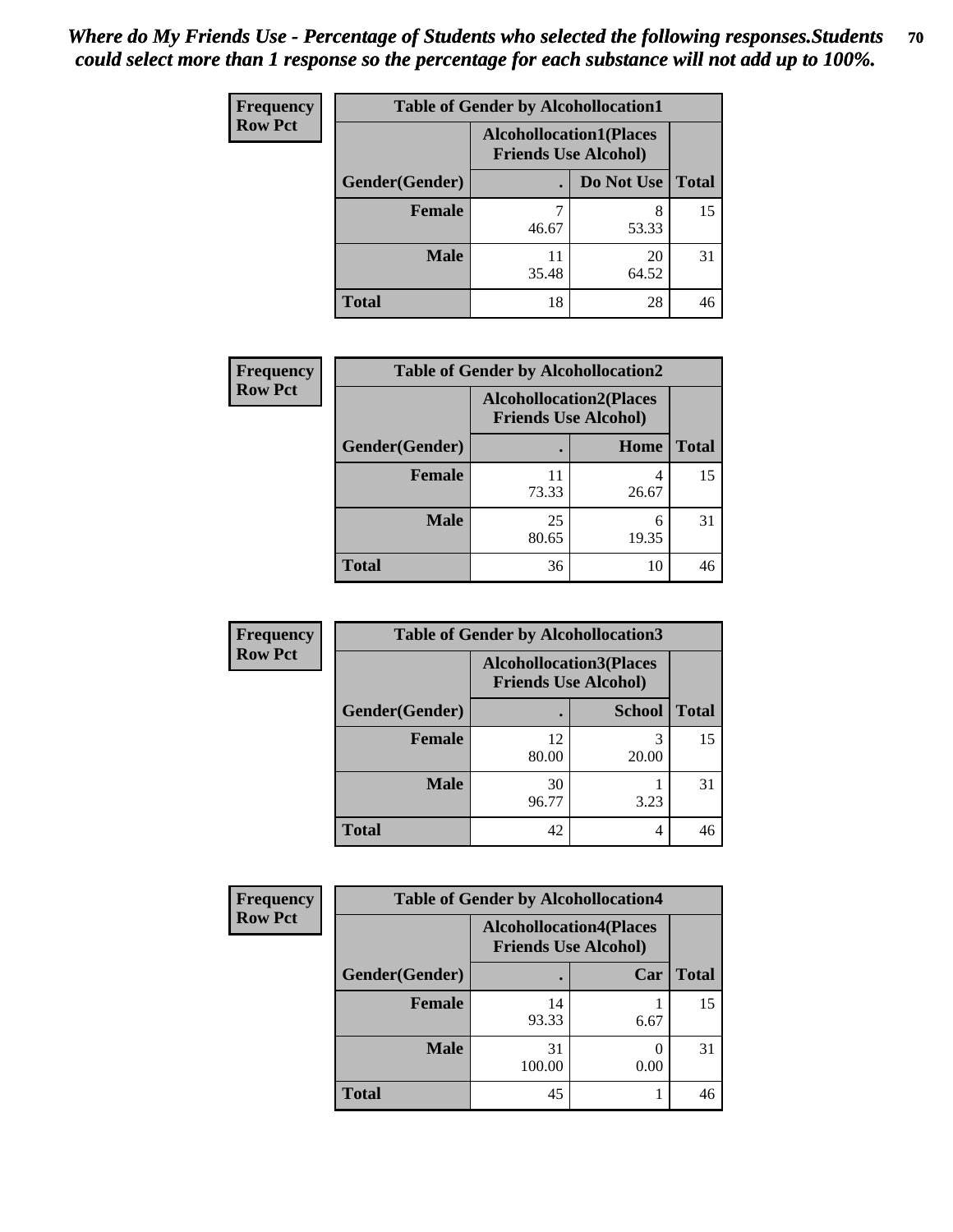| <b>Frequency</b> | <b>Table of Gender by Alcohollocation5</b> |                                                                |                                 |              |
|------------------|--------------------------------------------|----------------------------------------------------------------|---------------------------------|--------------|
| <b>Row Pct</b>   |                                            | <b>Alcohollocation5</b> (Places<br><b>Friends Use Alcohol)</b> |                                 |              |
|                  | Gender(Gender)                             |                                                                | <b>Friend's</b><br><b>House</b> | <b>Total</b> |
|                  | <b>Female</b>                              | 12<br>80.00                                                    | 3<br>20.00                      | 15           |
|                  | <b>Male</b>                                | 27<br>87.10                                                    | 4<br>12.90                      | 31           |
|                  | <b>Total</b>                               | 39                                                             |                                 | 46           |

| <b>Frequency</b> |                | <b>Table of Gender by Alcohollocation6</b>                    |              |              |
|------------------|----------------|---------------------------------------------------------------|--------------|--------------|
| <b>Row Pct</b>   |                | <b>Alcohollocation6(Places</b><br><b>Friends Use Alcohol)</b> |              |              |
|                  | Gender(Gender) |                                                               | <b>Other</b> | <b>Total</b> |
|                  | <b>Female</b>  | 73.33                                                         | 26.67        | 15           |
|                  | <b>Male</b>    | 27<br>87.10                                                   | 12.90        | 31           |
|                  | <b>Total</b>   | 38                                                            | 8            | 46           |

| Frequency      | <b>Table of Gender by Tobaccolocation1</b> |                                                               |             |              |  |
|----------------|--------------------------------------------|---------------------------------------------------------------|-------------|--------------|--|
| <b>Row Pct</b> |                                            | <b>Tobaccolocation1(Places</b><br><b>Friends Use Tobacco)</b> |             |              |  |
|                | Gender(Gender)                             |                                                               | Do Not Use  | <b>Total</b> |  |
|                | Female                                     | 6.67                                                          | 14<br>93.33 | 15           |  |
|                | <b>Male</b>                                | 25.81                                                         | 23<br>74.19 | 31           |  |
|                | <b>Total</b>                               | Q                                                             | 37          | 46           |  |

| <b>Frequency</b> | <b>Table of Gender by Tobaccolocation2</b> |                                                               |             |              |
|------------------|--------------------------------------------|---------------------------------------------------------------|-------------|--------------|
| <b>Row Pct</b>   |                                            | <b>Tobaccolocation2(Places</b><br><b>Friends Use Tobacco)</b> |             |              |
|                  | Gender(Gender)                             |                                                               | <b>Home</b> | <b>Total</b> |
|                  | Female                                     | 15<br>100.00                                                  | 0.00        | 15           |
|                  | <b>Male</b>                                | 29<br>93.55                                                   | 6.45        | 31           |
|                  | <b>Total</b>                               | 44                                                            | 2           | 46           |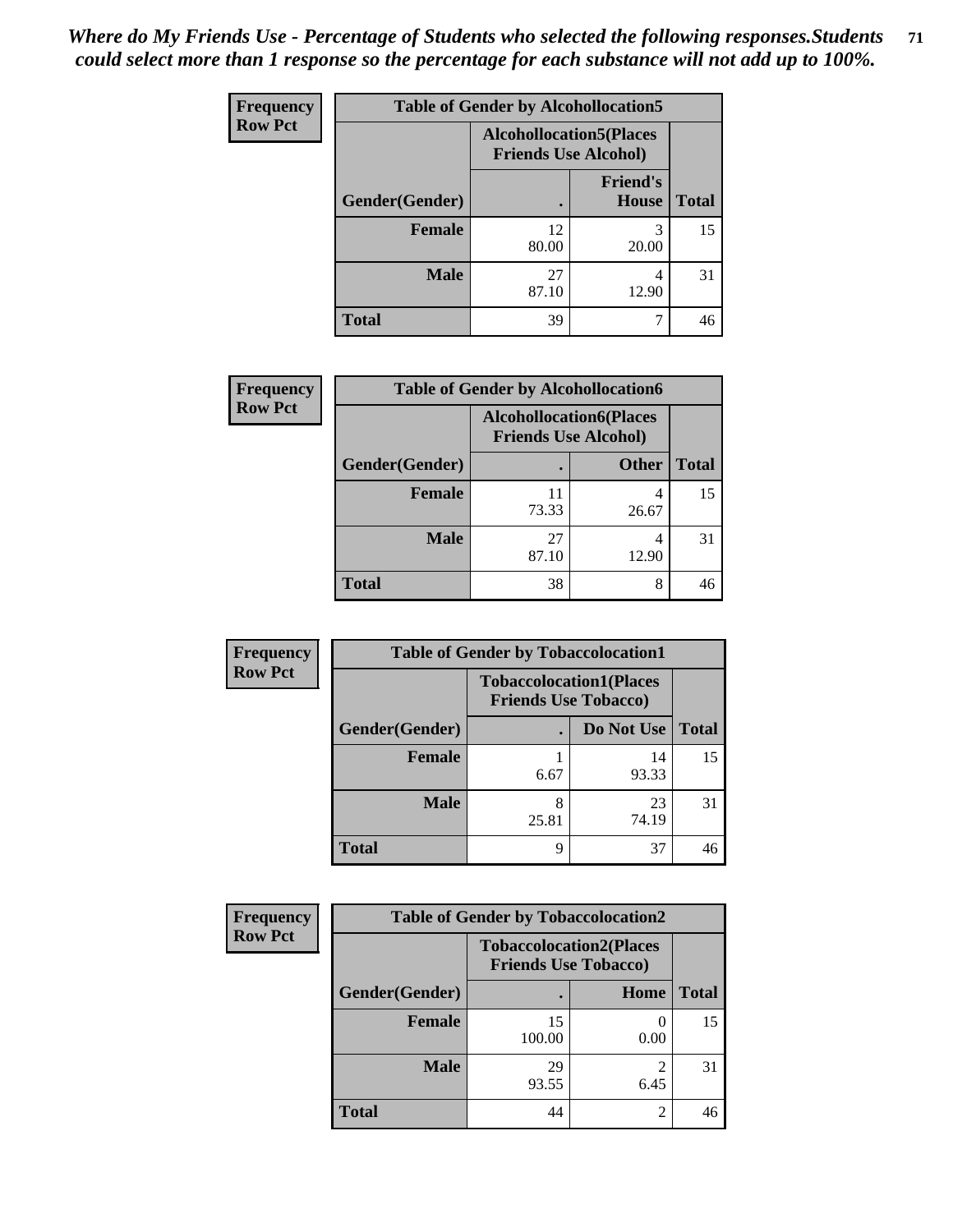| <b>Frequency</b> | <b>Table of Gender by Tobaccolocation3</b> |              |                                                               |              |
|------------------|--------------------------------------------|--------------|---------------------------------------------------------------|--------------|
| <b>Row Pct</b>   |                                            |              | <b>Tobaccolocation3(Places</b><br><b>Friends Use Tobacco)</b> |              |
|                  | Gender(Gender)                             |              | <b>School</b>                                                 | <b>Total</b> |
|                  | <b>Female</b>                              | 14<br>93.33  | 6.67                                                          | 15           |
|                  | <b>Male</b>                                | 31<br>100.00 | 0.00                                                          | 31           |
|                  | <b>Total</b>                               | 45           |                                                               | 46           |

| <b>Frequency</b> | <b>Table of Gender by Tobaccolocation4</b> |                                                               |              |  |  |
|------------------|--------------------------------------------|---------------------------------------------------------------|--------------|--|--|
| <b>Row Pct</b>   |                                            | <b>Tobaccolocation4(Places</b><br><b>Friends Use Tobacco)</b> |              |  |  |
|                  | Gender(Gender)                             |                                                               | <b>Total</b> |  |  |
|                  | <b>Female</b>                              | 15<br>100.00                                                  | 15           |  |  |
|                  | <b>Male</b>                                | 31<br>100.00                                                  | 31           |  |  |
|                  | <b>Total</b>                               | 46                                                            | 46           |  |  |

| Frequency      | <b>Table of Gender by Tobaccolocation5</b> |                                                               |                                 |              |  |
|----------------|--------------------------------------------|---------------------------------------------------------------|---------------------------------|--------------|--|
| <b>Row Pct</b> |                                            | <b>Tobaccolocation5(Places</b><br><b>Friends Use Tobacco)</b> |                                 |              |  |
|                | Gender(Gender)                             |                                                               | <b>Friend's</b><br><b>House</b> | <b>Total</b> |  |
|                | Female                                     | 15<br>100.00                                                  | 0.00                            | 15           |  |
|                | <b>Male</b>                                | 29<br>93.55                                                   | 6.45                            | 31           |  |
|                | <b>Total</b>                               | 44                                                            | 2                               | 46           |  |

| <b>Frequency</b> | <b>Table of Gender by Tobaccolocation6</b> |                                                               |              |              |
|------------------|--------------------------------------------|---------------------------------------------------------------|--------------|--------------|
| <b>Row Pct</b>   |                                            | <b>Tobaccolocation6(Places</b><br><b>Friends Use Tobacco)</b> |              |              |
|                  | Gender(Gender)                             |                                                               | <b>Other</b> | <b>Total</b> |
|                  | Female                                     | 14<br>93.33                                                   | 6.67         | 15           |
|                  | <b>Male</b>                                | 27<br>87.10                                                   | 12.90        | 31           |
|                  | <b>Total</b>                               | 41                                                            |              | 46           |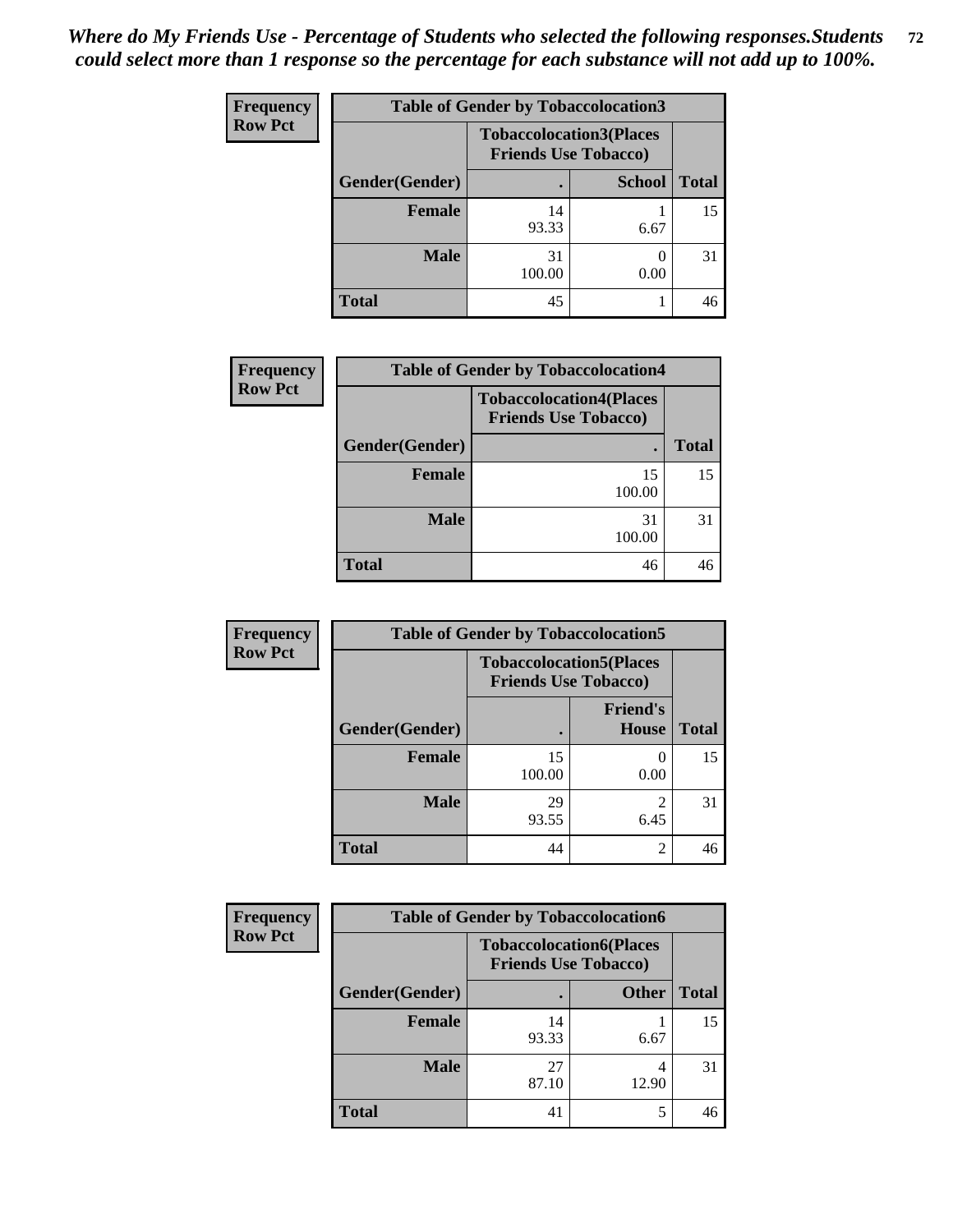| <b>Frequency</b> | <b>Table of Gender by Marijuanalocation1</b> |                                                                    |             |              |
|------------------|----------------------------------------------|--------------------------------------------------------------------|-------------|--------------|
| <b>Row Pct</b>   |                                              | <b>Marijuanalocation1(Places</b><br><b>Friends Use Marijuana</b> ) |             |              |
|                  | Gender(Gender)                               |                                                                    | Do Not Use  | <b>Total</b> |
|                  | <b>Female</b>                                | 6<br>40.00                                                         | 60.00       | 15           |
|                  | <b>Male</b>                                  | 13<br>41.94                                                        | 18<br>58.06 | 31           |
|                  | <b>Total</b>                                 | 19                                                                 | 27          |              |

| <b>Frequency</b> | <b>Table of Gender by Marijuanalocation2</b> |                                                                    |       |              |
|------------------|----------------------------------------------|--------------------------------------------------------------------|-------|--------------|
| <b>Row Pct</b>   |                                              | <b>Marijuanalocation2(Places</b><br><b>Friends Use Marijuana</b> ) |       |              |
|                  | Gender(Gender)                               |                                                                    | Home  | <b>Total</b> |
|                  | <b>Female</b>                                | 10<br>66.67                                                        | 33.33 | 15           |
|                  | <b>Male</b>                                  | 26<br>83.87                                                        | 16.13 | 31           |
|                  | <b>Total</b>                                 | 36                                                                 | 10    | 46           |

| Frequency      | <b>Table of Gender by Marijuanalocation3</b> |                                                                    |               |              |
|----------------|----------------------------------------------|--------------------------------------------------------------------|---------------|--------------|
| <b>Row Pct</b> |                                              | <b>Marijuanalocation3(Places</b><br><b>Friends Use Marijuana</b> ) |               |              |
|                | Gender(Gender)                               |                                                                    | <b>School</b> | <b>Total</b> |
|                | Female                                       | 10<br>66.67                                                        | 33.33         | 15           |
|                | <b>Male</b>                                  | 27<br>87.10                                                        | 12.90         | 31           |
|                | <b>Total</b>                                 | 37                                                                 | Q             | 46           |

| <b>Frequency</b> | <b>Table of Gender by Marijuanalocation4</b> |             |                                                                    |              |
|------------------|----------------------------------------------|-------------|--------------------------------------------------------------------|--------------|
| <b>Row Pct</b>   |                                              |             | <b>Marijuanalocation4(Places</b><br><b>Friends Use Marijuana</b> ) |              |
|                  | Gender(Gender)                               |             | Car                                                                | <b>Total</b> |
|                  | <b>Female</b>                                | 12<br>80.00 | 20.00                                                              | 15           |
|                  | <b>Male</b>                                  | 28<br>90.32 | 3<br>9.68                                                          | 31           |
|                  | <b>Total</b>                                 | 40          | 6                                                                  | 46           |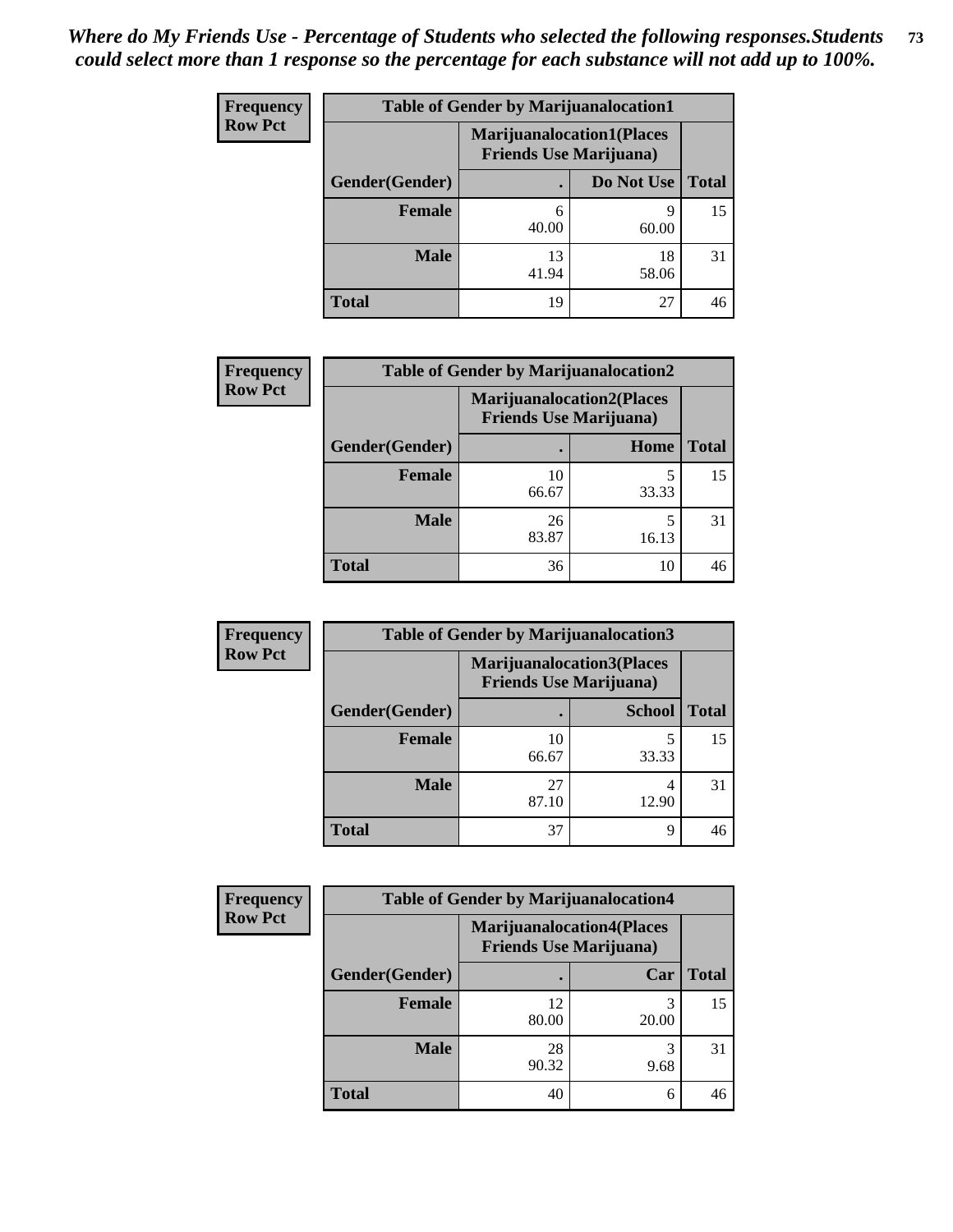| Frequency      | <b>Table of Gender by Marijuanalocation5</b> |                                                                    |                          |              |
|----------------|----------------------------------------------|--------------------------------------------------------------------|--------------------------|--------------|
| <b>Row Pct</b> |                                              | <b>Marijuanalocation5(Places</b><br><b>Friends Use Marijuana</b> ) |                          |              |
|                | Gender(Gender)                               |                                                                    | <b>Friend's</b><br>House | <b>Total</b> |
|                | <b>Female</b>                                | 9<br>60.00                                                         | 6<br>40.00               | 15           |
|                | <b>Male</b>                                  | 24<br>77.42                                                        | 22.58                    | 31           |
|                | <b>Total</b>                                 | 33                                                                 | 13                       | 46           |

| <b>Frequency</b> | <b>Table of Gender by Marijuanalocation6</b> |                                |                                  |              |
|------------------|----------------------------------------------|--------------------------------|----------------------------------|--------------|
| <b>Row Pct</b>   |                                              | <b>Friends Use Marijuana</b> ) | <b>Marijuanalocation6(Places</b> |              |
|                  | Gender(Gender)                               |                                | <b>Other</b>                     | <b>Total</b> |
|                  | <b>Female</b>                                | 10<br>66.67                    | 5<br>33.33                       | 15           |
|                  | <b>Male</b>                                  | 23<br>74.19                    | 8<br>25.81                       | 31           |
|                  | <b>Total</b>                                 | 33                             | 13                               | 46           |

| <b>Frequency</b> | <b>Table of Gender by Otherdruglocation1</b> |                                                                                |             |              |
|------------------|----------------------------------------------|--------------------------------------------------------------------------------|-------------|--------------|
| <b>Row Pct</b>   |                                              | <b>Otherdruglocation1(Places</b><br><b>Friends Use Other Illegal</b><br>Drugs) |             |              |
|                  | <b>Gender</b> (Gender)                       |                                                                                | Do Not Use  | <b>Total</b> |
|                  | <b>Female</b>                                | 20.00                                                                          | 12<br>80.00 | 15           |
|                  | <b>Male</b>                                  | 6<br>19.35                                                                     | 25<br>80.65 | 31           |
|                  | <b>Total</b>                                 | Q                                                                              | 37          | 46           |

| Frequency      | <b>Table of Gender by Otherdruglocation2</b> |                                                                                |                         |              |
|----------------|----------------------------------------------|--------------------------------------------------------------------------------|-------------------------|--------------|
| <b>Row Pct</b> |                                              | <b>Otherdruglocation2(Places</b><br><b>Friends Use Other Illegal</b><br>Drugs) |                         |              |
|                | Gender(Gender)                               |                                                                                | Home                    | <b>Total</b> |
|                | Female                                       | 13<br>86.67                                                                    | $\mathfrak{D}$<br>13.33 | 15           |
|                | <b>Male</b>                                  | 29<br>93.55                                                                    | 6.45                    | 31           |
|                | <b>Total</b>                                 | 42                                                                             | 4                       | 46           |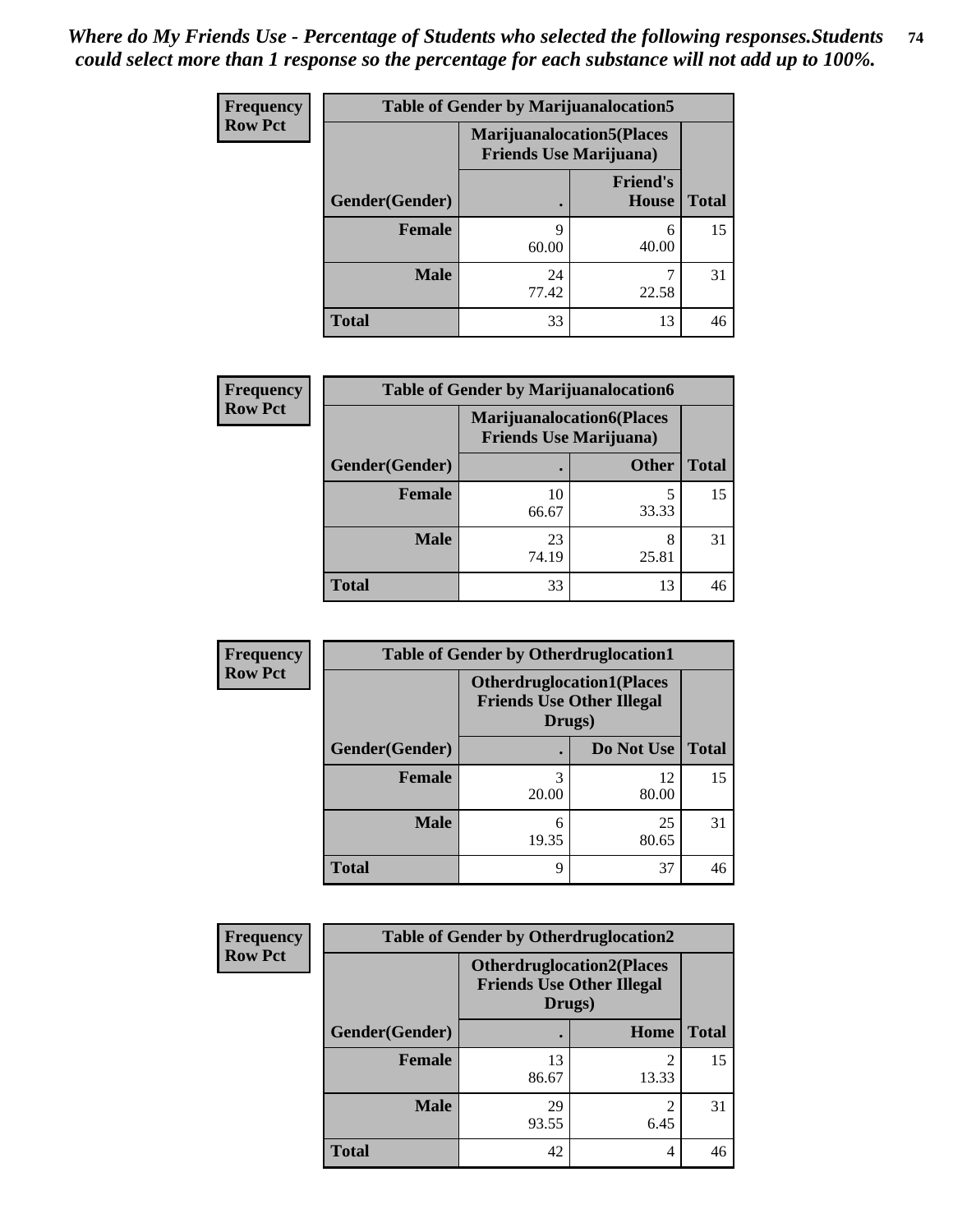| <b>Frequency</b> | <b>Table of Gender by Otherdruglocation3</b> |                                                                                |                |              |
|------------------|----------------------------------------------|--------------------------------------------------------------------------------|----------------|--------------|
| <b>Row Pct</b>   |                                              | <b>Otherdruglocation3(Places</b><br><b>Friends Use Other Illegal</b><br>Drugs) |                |              |
|                  | Gender(Gender)                               |                                                                                | <b>School</b>  | <b>Total</b> |
|                  | <b>Female</b>                                | 13<br>86.67                                                                    | っ<br>13.33     | 15           |
|                  | <b>Male</b>                                  | 31<br>100.00                                                                   | 0.00           | 31           |
|                  | <b>Total</b>                                 | 44                                                                             | $\mathfrak{D}$ | 46           |

| Frequency      | <b>Table of Gender by Otherdruglocation4</b> |             |                                                                                |              |
|----------------|----------------------------------------------|-------------|--------------------------------------------------------------------------------|--------------|
| <b>Row Pct</b> |                                              |             | <b>Otherdruglocation4(Places</b><br><b>Friends Use Other Illegal</b><br>Drugs) |              |
|                | Gender(Gender)                               |             | Car                                                                            | <b>Total</b> |
|                | Female                                       | 13<br>86.67 | $\mathfrak{D}$<br>13.33                                                        | 15           |
|                | <b>Male</b>                                  | 30<br>96.77 | 3.23                                                                           | 31           |
|                | <b>Total</b>                                 | 43          | 3                                                                              | 46           |

| <b>Frequency</b> | <b>Table of Gender by Otherdruglocation5</b> |             |                                                                      |              |
|------------------|----------------------------------------------|-------------|----------------------------------------------------------------------|--------------|
| <b>Row Pct</b>   |                                              | Drugs)      | <b>Otherdruglocation5(Places</b><br><b>Friends Use Other Illegal</b> |              |
|                  | Gender(Gender)                               |             | <b>Friend's</b><br><b>House</b>                                      | <b>Total</b> |
|                  | <b>Female</b>                                | 13<br>86.67 | $\mathfrak{D}$<br>13.33                                              | 15           |
|                  | <b>Male</b>                                  | 28<br>90.32 | 3<br>9.68                                                            | 31           |
|                  | <b>Total</b>                                 | 41          | 5                                                                    | 46           |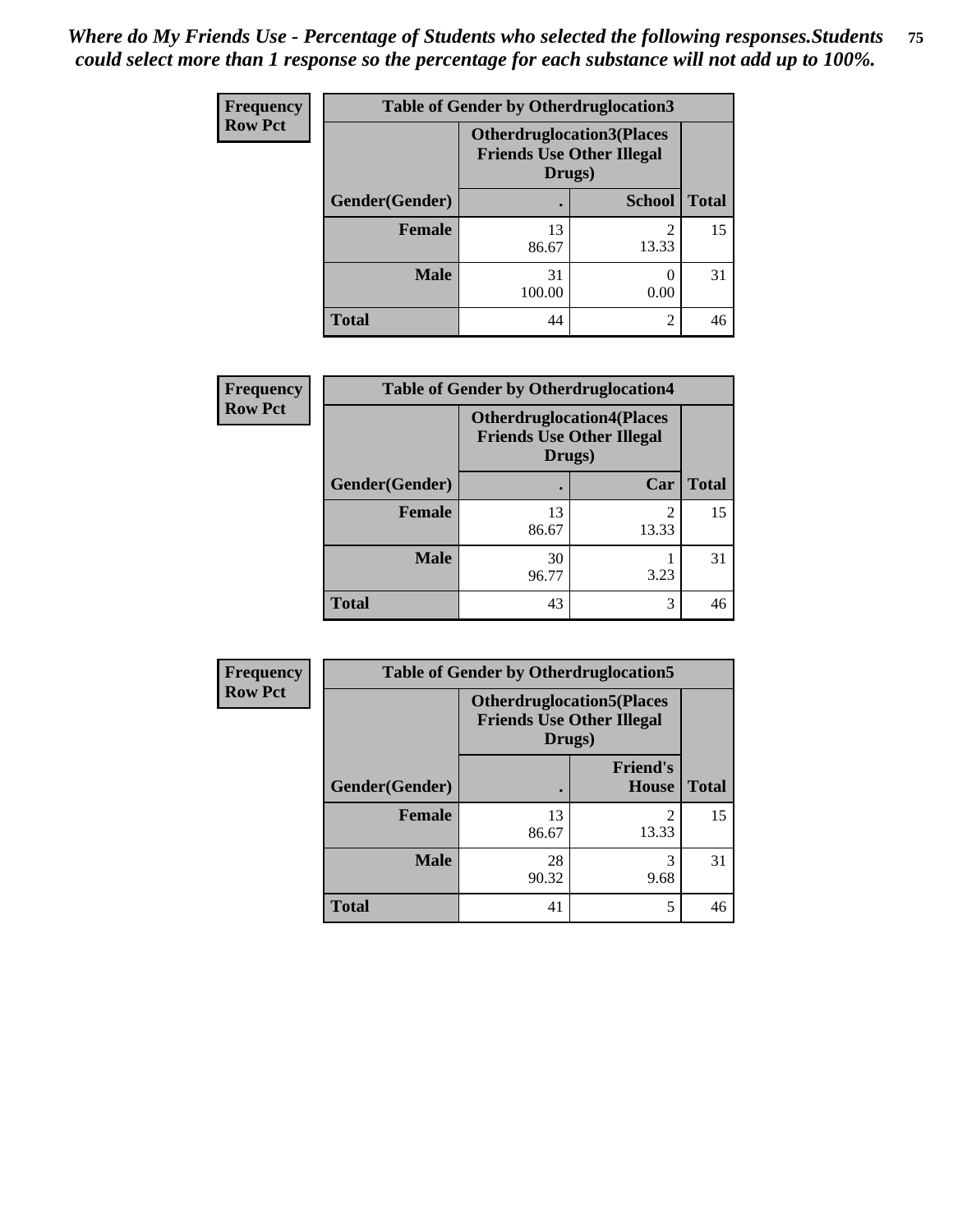| Frequency      | <b>Table of Gender by Otherdruglocation6</b> |                                                                                |              |              |
|----------------|----------------------------------------------|--------------------------------------------------------------------------------|--------------|--------------|
| <b>Row Pct</b> |                                              | <b>Otherdruglocation6(Places</b><br><b>Friends Use Other Illegal</b><br>Drugs) |              |              |
|                | Gender(Gender)                               |                                                                                | <b>Other</b> | <b>Total</b> |
|                | Female                                       | 12<br>80.00                                                                    | 20.00        | 15           |
|                | <b>Male</b>                                  | 27<br>87.10                                                                    | 4<br>12.90   | 31           |
|                | <b>Total</b>                                 | 39                                                                             |              | 46           |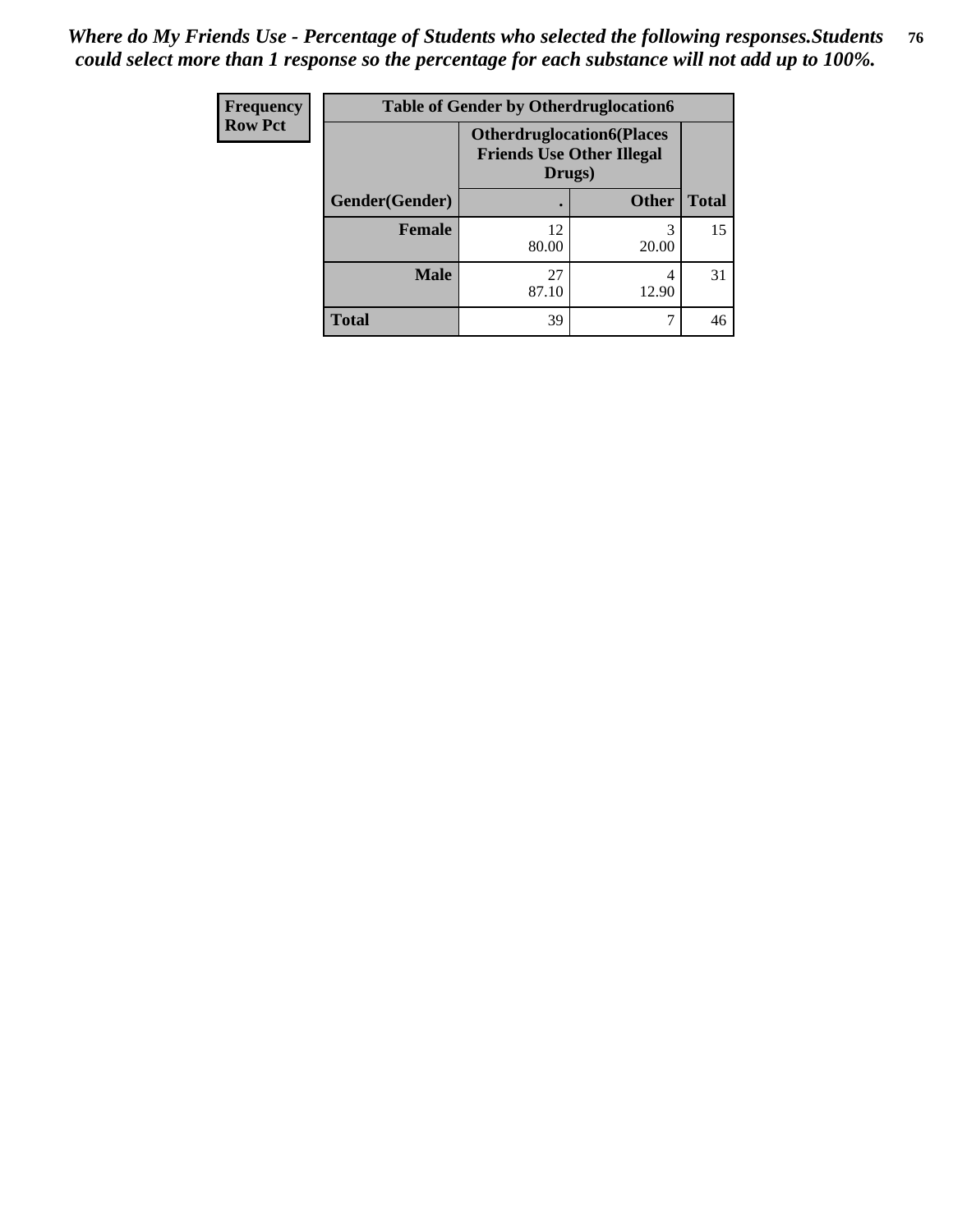| Frequency      | <b>Table of Gender by Alcoholtime1</b> |                                                          |                      |              |
|----------------|----------------------------------------|----------------------------------------------------------|----------------------|--------------|
| <b>Row Pct</b> |                                        | <b>Alcoholtime1(Times</b><br><b>Friends Use Alcohol)</b> |                      |              |
|                | Gender(Gender)                         | $\bullet$                                                | Do Not<br><b>Use</b> | <b>Total</b> |
|                | <b>Female</b>                          | 8<br>53.33                                               | 46.67                | 15           |
|                | <b>Male</b>                            | 10<br>32.26                                              | 21<br>67.74          | 31           |
|                | <b>Total</b>                           | 18                                                       | 28                   | 46           |

| <b>Frequency</b> | <b>Table of Gender by Alcoholtime2</b> |                                                          |                            |              |
|------------------|----------------------------------------|----------------------------------------------------------|----------------------------|--------------|
| <b>Row Pct</b>   |                                        | <b>Alcoholtime2(Times</b><br><b>Friends Use Alcohol)</b> |                            |              |
|                  | Gender(Gender)                         |                                                          | <b>On Way</b><br>to School | <b>Total</b> |
|                  | <b>Female</b>                          | 13<br>86.67                                              | 2<br>13.33                 | 15           |
|                  | <b>Male</b>                            | 27<br>87.10                                              | 4<br>12.90                 | 31           |
|                  | <b>Total</b>                           | 40                                                       | 6                          | 46           |

| <b>Frequency</b> | <b>Table of Gender by Alcoholtime3</b> |                                                          |                                |              |  |
|------------------|----------------------------------------|----------------------------------------------------------|--------------------------------|--------------|--|
| <b>Row Pct</b>   |                                        | <b>Alcoholtime3(Times</b><br><b>Friends Use Alcohol)</b> |                                |              |  |
|                  | Gender(Gender)                         |                                                          | <b>During</b><br><b>School</b> | <b>Total</b> |  |
|                  | <b>Female</b>                          | 12<br>80.00                                              | 3<br>20.00                     | 15           |  |
|                  | <b>Male</b>                            | 29<br>93.55                                              | $\mathfrak{D}$<br>6.45         | 31           |  |
|                  | <b>Total</b>                           | 41                                                       | 5                              | 46           |  |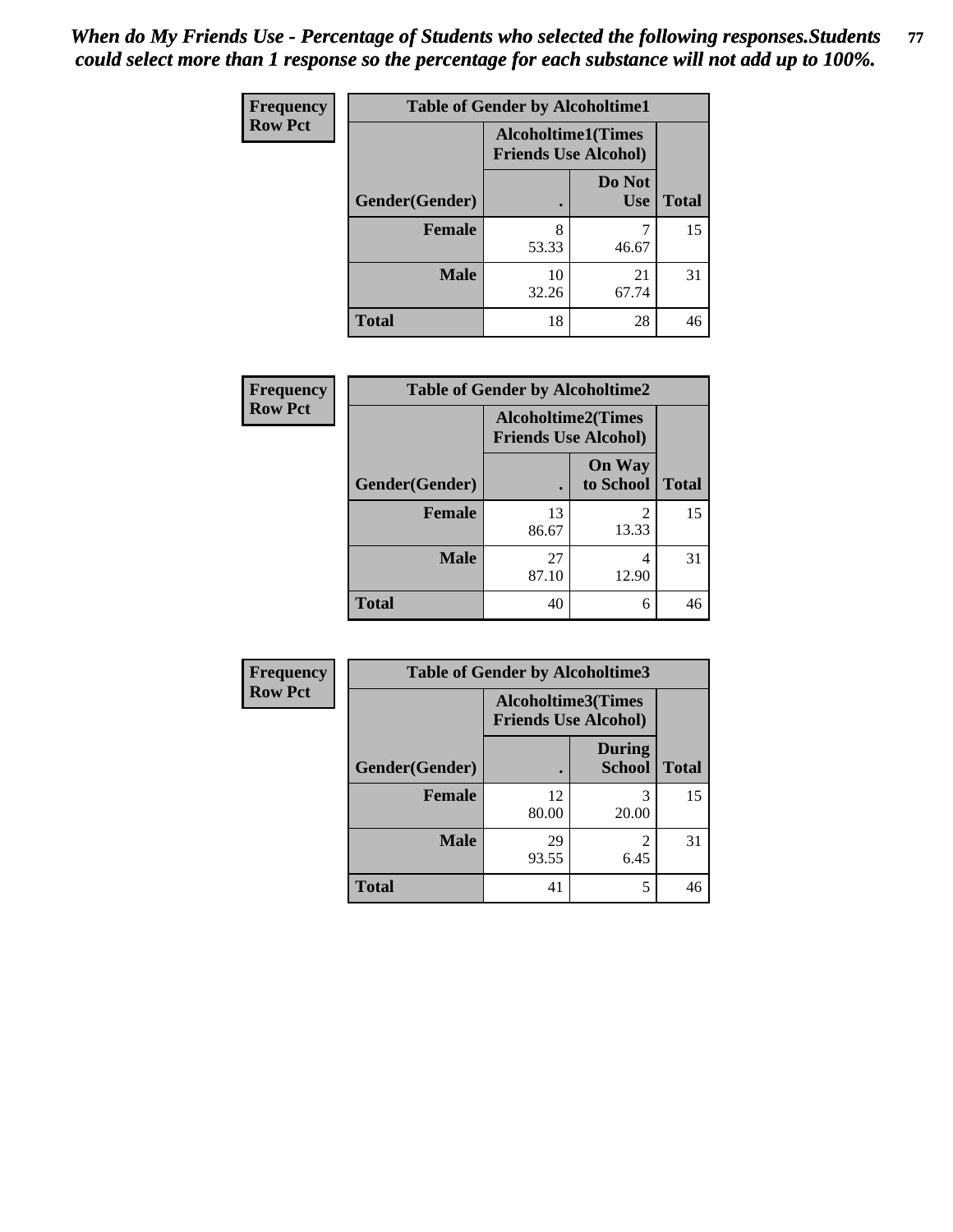*When do My Friends Use - Percentage of Students who selected the following responses.Students could select more than 1 response so the percentage for each substance will not add up to 100%.* **78**

| <b>Frequency</b> | <b>Table of Gender by Alcoholtime4</b> |                                                          |                                                |              |
|------------------|----------------------------------------|----------------------------------------------------------|------------------------------------------------|--------------|
| <b>Row Pct</b>   |                                        | <b>Alcoholtime4(Times</b><br><b>Friends Use Alcohol)</b> |                                                |              |
|                  | Gender(Gender)                         |                                                          | <b>On Way</b><br>Home<br>From<br><b>School</b> | <b>Total</b> |
|                  | <b>Female</b>                          | 13<br>86.67                                              | $\mathfrak{D}$<br>13.33                        | 15           |
|                  | <b>Male</b>                            | 29<br>93.55                                              | $\mathfrak{D}$<br>6.45                         | 31           |
|                  | <b>Total</b>                           | 42                                                       | 4                                              | 46           |

| <b>Frequency</b> | <b>Table of Gender by Alcoholtime5</b> |                                                           |                   |              |
|------------------|----------------------------------------|-----------------------------------------------------------|-------------------|--------------|
| <b>Row Pct</b>   |                                        | <b>Alcoholtime5</b> (Times<br><b>Friends Use Alcohol)</b> |                   |              |
|                  | Gender(Gender)                         |                                                           | <b>Weeknights</b> | <b>Total</b> |
|                  | <b>Female</b>                          | 11<br>73.33                                               | 4<br>26.67        | 15           |
|                  | <b>Male</b>                            | 27<br>87.10                                               | 4<br>12.90        | 31           |
|                  | <b>Total</b>                           | 38                                                        | 8                 | 46           |

| <b>Frequency</b> |                | <b>Table of Gender by Alcoholtime6</b> |                             |              |
|------------------|----------------|----------------------------------------|-----------------------------|--------------|
| <b>Row Pct</b>   |                | <b>Alcoholtime6(Times</b>              | <b>Friends Use Alcohol)</b> |              |
|                  | Gender(Gender) |                                        | <b>Weekends</b>             | <b>Total</b> |
|                  | Female         | Q<br>60.00                             | 6<br>40.00                  | 15           |
|                  | <b>Male</b>    | 23<br>74.19                            | 8<br>25.81                  | 31           |
|                  | <b>Total</b>   | 32                                     | 14                          | 46           |

| Frequency      | <b>Table of Gender by Tobaccotime1</b> |                                                          |                      |              |
|----------------|----------------------------------------|----------------------------------------------------------|----------------------|--------------|
| <b>Row Pct</b> |                                        | <b>Tobaccotime1(Times</b><br><b>Friends Use Tobacco)</b> |                      |              |
|                | Gender(Gender)                         |                                                          | Do Not<br><b>Use</b> | <b>Total</b> |
|                | <b>Female</b>                          | 6.67                                                     | 14<br>93.33          | 15           |
|                | <b>Male</b>                            | 5<br>16.13                                               | 26<br>83.87          | 31           |
|                | <b>Total</b>                           | 6                                                        | 40                   | 46           |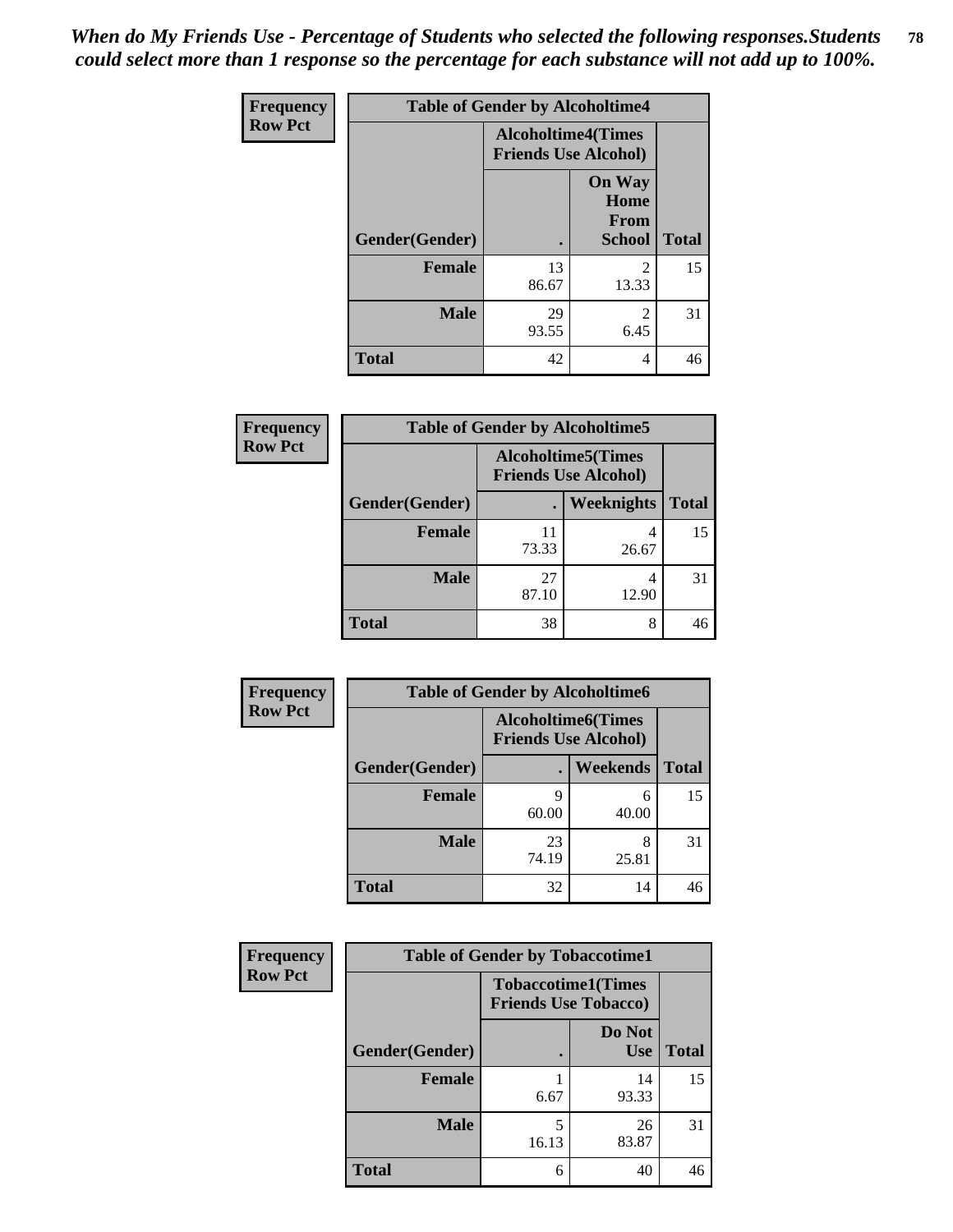*When do My Friends Use - Percentage of Students who selected the following responses.Students could select more than 1 response so the percentage for each substance will not add up to 100%.* **79**

| <b>Frequency</b> | <b>Table of Gender by Tobaccotime2</b> |                                                          |                            |              |
|------------------|----------------------------------------|----------------------------------------------------------|----------------------------|--------------|
| <b>Row Pct</b>   |                                        | <b>Tobaccotime2(Times</b><br><b>Friends Use Tobacco)</b> |                            |              |
|                  | Gender(Gender)                         | ٠                                                        | <b>On Way</b><br>to School | <b>Total</b> |
|                  | Female                                 | 15<br>100.00                                             | 0.00                       | 15           |
|                  | <b>Male</b>                            | 29<br>93.55                                              | 2<br>6.45                  | 31           |
|                  | Total                                  | 44                                                       | 2                          | 46           |

| <b>Frequency</b> | <b>Table of Gender by Tobaccotime3</b> |                                                          |                                |              |
|------------------|----------------------------------------|----------------------------------------------------------|--------------------------------|--------------|
| <b>Row Pct</b>   |                                        | <b>Tobaccotime3(Times</b><br><b>Friends Use Tobacco)</b> |                                |              |
|                  | Gender(Gender)                         |                                                          | <b>During</b><br><b>School</b> | <b>Total</b> |
|                  | <b>Female</b>                          | 14<br>93.33                                              | 6.67                           | 15           |
|                  | <b>Male</b>                            | 30<br>96.77                                              | 3.23                           | 31           |
|                  | <b>Total</b>                           | 44                                                       | 2                              | 46           |

| Frequency      | <b>Table of Gender by Tobaccotime4</b> |                                                          |                                                |              |
|----------------|----------------------------------------|----------------------------------------------------------|------------------------------------------------|--------------|
| <b>Row Pct</b> |                                        | <b>Tobaccotime4(Times</b><br><b>Friends Use Tobacco)</b> |                                                |              |
|                | Gender(Gender)                         |                                                          | <b>On Way</b><br>Home<br>From<br><b>School</b> | <b>Total</b> |
|                | <b>Female</b>                          | 13<br>86.67                                              | $\mathfrak{D}$<br>13.33                        | 15           |
|                | <b>Male</b>                            | 29<br>93.55                                              | $\mathfrak{D}$<br>6.45                         | 31           |
|                | <b>Total</b>                           | 42                                                       | 4                                              | 46           |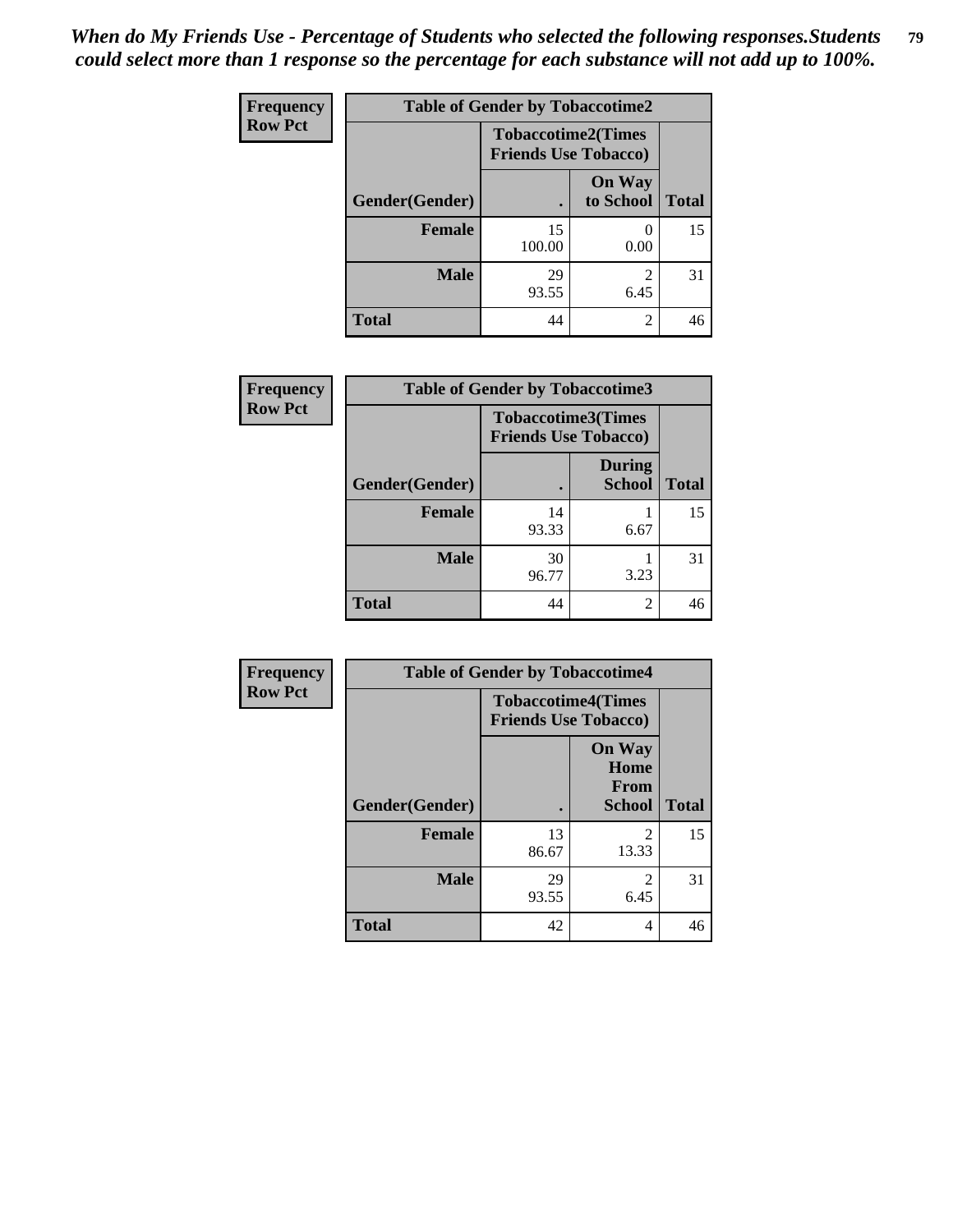| <b>Frequency</b> | <b>Table of Gender by Tobaccotime5</b> |              |                                                           |              |  |
|------------------|----------------------------------------|--------------|-----------------------------------------------------------|--------------|--|
| <b>Row Pct</b>   |                                        |              | <b>Tobaccotime5</b> (Times<br><b>Friends Use Tobacco)</b> |              |  |
|                  | Gender(Gender)                         |              | Weeknights                                                | <b>Total</b> |  |
|                  | Female                                 | 15<br>100.00 | $\left( \right)$<br>0.00                                  | 15           |  |
|                  | <b>Male</b>                            | 29<br>93.55  | 2<br>6.45                                                 | 31           |  |
|                  | Total                                  | 44           | 2                                                         | 46           |  |

| <b>Frequency</b> |                | <b>Table of Gender by Tobaccotime6</b>                   |                 |              |
|------------------|----------------|----------------------------------------------------------|-----------------|--------------|
| <b>Row Pct</b>   |                | <b>Tobaccotime6(Times</b><br><b>Friends Use Tobacco)</b> |                 |              |
|                  | Gender(Gender) |                                                          | <b>Weekends</b> | <b>Total</b> |
|                  | Female         | 15<br>100.00                                             | 0.00            | 15           |
|                  | <b>Male</b>    | 27<br>87.10                                              | 4<br>12.90      | 31           |
|                  | <b>Total</b>   | 42                                                       | 4               | 46           |

| <b>Frequency</b> |                | <b>Table of Gender by Marijuanatime1</b>                      |             |              |
|------------------|----------------|---------------------------------------------------------------|-------------|--------------|
| <b>Row Pct</b>   |                | <b>Marijuanatime1(Times</b><br><b>Friends Use Marijuana</b> ) |             |              |
|                  | Gender(Gender) |                                                               | Do Not Use  | <b>Total</b> |
|                  | <b>Female</b>  | 46.67                                                         | 8<br>53.33  | 15           |
|                  | <b>Male</b>    | 12<br>38.71                                                   | 19<br>61.29 | 31           |
|                  | <b>Total</b>   | 19                                                            | 27          | 46           |

| Frequency      | <b>Table of Gender by Marijuanatime2</b> |                                                               |                            |              |
|----------------|------------------------------------------|---------------------------------------------------------------|----------------------------|--------------|
| <b>Row Pct</b> |                                          | <b>Marijuanatime2(Times</b><br><b>Friends Use Marijuana</b> ) |                            |              |
|                | Gender(Gender)                           |                                                               | On Way to<br><b>School</b> | <b>Total</b> |
|                | <b>Female</b>                            | 12<br>80.00                                                   | 3<br>20.00                 | 15           |
|                | <b>Male</b>                              | 26<br>83.87                                                   | 5<br>16.13                 | 31           |
|                | <b>Total</b>                             | 38                                                            | 8                          | 46           |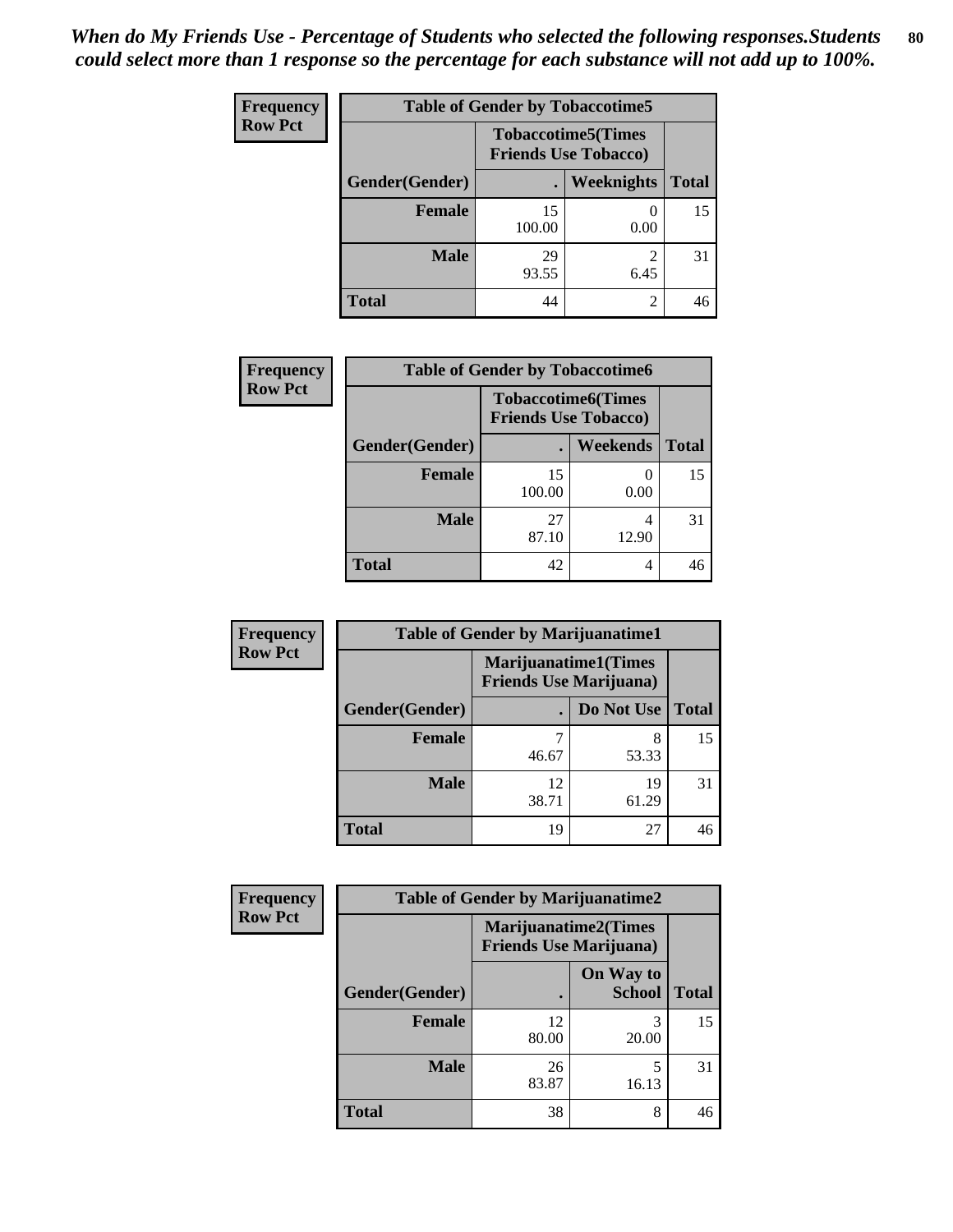| Frequency      | <b>Table of Gender by Marijuanatime3</b> |                                |                                |              |
|----------------|------------------------------------------|--------------------------------|--------------------------------|--------------|
| <b>Row Pct</b> |                                          | <b>Friends Use Marijuana</b> ) | Marijuanatime3(Times           |              |
|                | Gender(Gender)                           |                                | <b>During</b><br><b>School</b> | <b>Total</b> |
|                | <b>Female</b>                            | 12<br>80.00                    | 3<br>20.00                     | 15           |
|                | <b>Male</b>                              | 28<br>90.32                    | 3<br>9.68                      | 31           |
|                | <b>Total</b>                             | 40                             | 6                              | 46           |

| Frequency      | <b>Table of Gender by Marijuanatime4</b> |                             |                                                       |              |
|----------------|------------------------------------------|-----------------------------|-------------------------------------------------------|--------------|
| <b>Row Pct</b> |                                          | <b>Marijuanatime4(Times</b> | <b>Friends Use Marijuana</b> )                        |              |
|                | Gender(Gender)                           |                             | <b>On Way</b><br>Home<br><b>From</b><br><b>School</b> | <b>Total</b> |
|                | <b>Female</b>                            | 11<br>73.33                 | 4<br>26.67                                            | 15           |
|                | <b>Male</b>                              | 28<br>90.32                 | 3<br>9.68                                             | 31           |
|                | <b>Total</b>                             | 39                          | 7                                                     | 46           |

| Frequency      | <b>Table of Gender by Marijuanatime5</b> |                                                                |            |              |
|----------------|------------------------------------------|----------------------------------------------------------------|------------|--------------|
| <b>Row Pct</b> |                                          | <b>Marijuanatime5</b> (Times<br><b>Friends Use Marijuana</b> ) |            |              |
|                | Gender(Gender)                           | ٠                                                              | Weeknights | <b>Total</b> |
|                | <b>Female</b>                            | 10<br>66.67                                                    | 5<br>33.33 | 15           |
|                | <b>Male</b>                              | 25<br>80.65                                                    | 6<br>19.35 | 31           |
|                | <b>Total</b>                             | 35                                                             | 11         | 46           |

| Frequency      | <b>Table of Gender by Marijuanatime6</b> |                                                               |                 |              |  |
|----------------|------------------------------------------|---------------------------------------------------------------|-----------------|--------------|--|
| <b>Row Pct</b> |                                          | <b>Marijuanatime6(Times</b><br><b>Friends Use Marijuana</b> ) |                 |              |  |
|                | Gender(Gender)                           |                                                               | <b>Weekends</b> | <b>Total</b> |  |
|                | <b>Female</b>                            | q<br>60.00                                                    | 6<br>40.00      | 15           |  |
|                | <b>Male</b>                              | 23<br>74.19                                                   | 8<br>25.81      | 31           |  |
|                | <b>Total</b>                             | 32                                                            | 14              | 46           |  |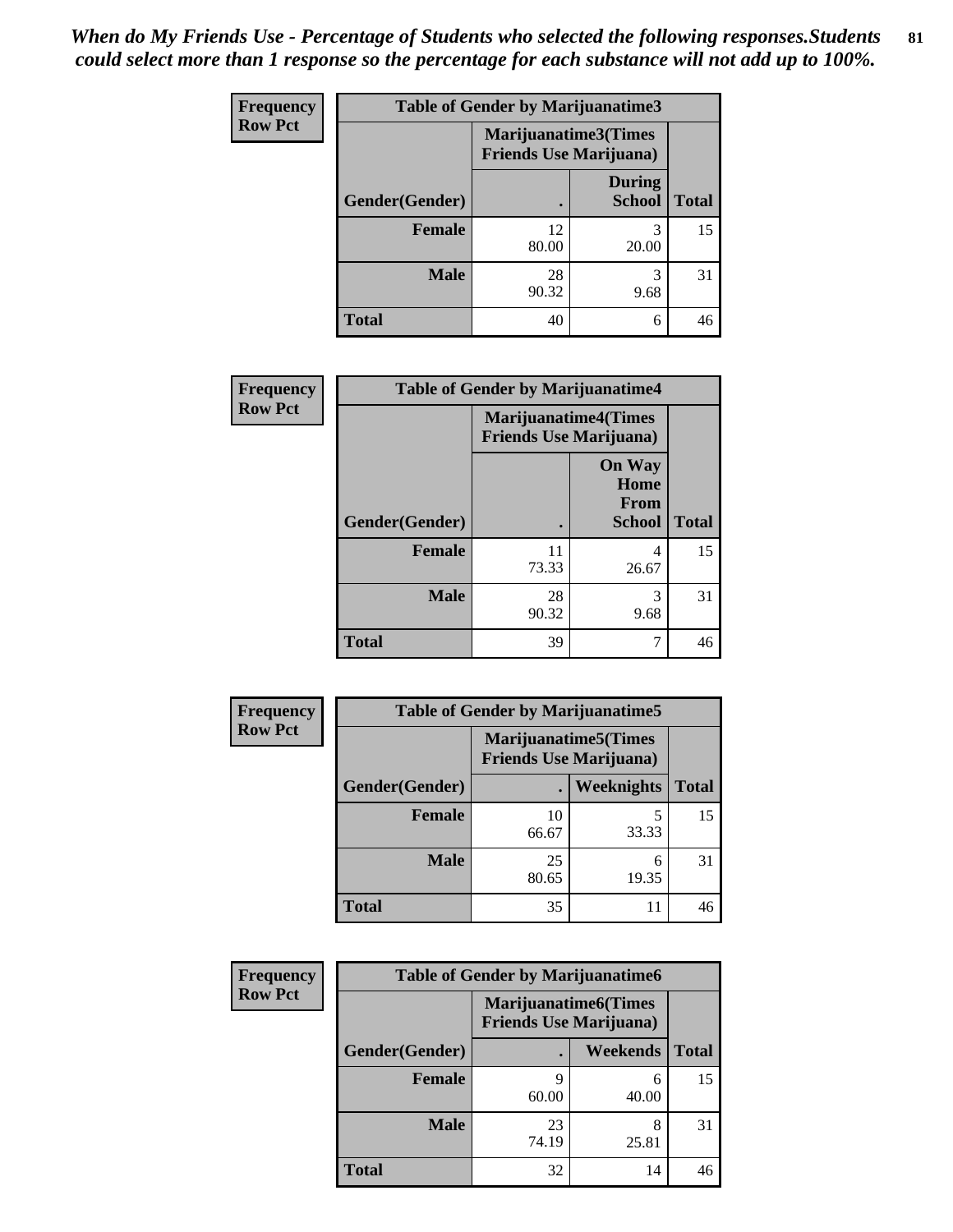| <b>Frequency</b> | <b>Table of Gender by Otherdrugtime1</b> |                                                                                   |             |              |  |
|------------------|------------------------------------------|-----------------------------------------------------------------------------------|-------------|--------------|--|
| <b>Row Pct</b>   |                                          | <b>Otherdrugtime1</b> (Times<br><b>Friends Use Other</b><br><b>Illegal Drugs)</b> |             |              |  |
|                  | Gender(Gender)                           |                                                                                   | Do Not Use  | <b>Total</b> |  |
|                  | <b>Female</b>                            | 3<br>20.00                                                                        | 12<br>80.00 | 15           |  |
|                  | Male                                     | 4<br>12.90                                                                        | 27<br>87.10 | 31           |  |
|                  | <b>Total</b>                             | 7                                                                                 | 39          | 46           |  |

| Frequency      | <b>Table of Gender by Otherdrugtime2</b> |                        |                                                         |              |
|----------------|------------------------------------------|------------------------|---------------------------------------------------------|--------------|
| <b>Row Pct</b> |                                          | <b>Illegal Drugs</b> ) | <b>Otherdrugtime2(Times</b><br><b>Friends Use Other</b> |              |
|                | Gender(Gender)                           |                        | On Way to<br><b>School</b>                              | <b>Total</b> |
|                | <b>Female</b>                            | 14<br>93.33            | 6.67                                                    | 15           |
|                | <b>Male</b>                              | 30<br>96.77            | 3.23                                                    | 31           |
|                | <b>Total</b>                             | 44                     | $\mathfrak{D}$                                          | 46           |

| Frequency      |                | <b>Table of Gender by Otherdrugtime3</b>          |                                |              |
|----------------|----------------|---------------------------------------------------|--------------------------------|--------------|
| <b>Row Pct</b> |                | <b>Friends Use Other</b><br><b>Illegal Drugs)</b> | Otherdrugtime3(Times           |              |
|                | Gender(Gender) |                                                   | <b>During</b><br><b>School</b> | <b>Total</b> |
|                | <b>Female</b>  | 13<br>86.67                                       | $\mathfrak{D}$<br>13.33        | 15           |
|                | <b>Male</b>    | 30<br>96.77                                       | 3.23                           | 31           |
|                | <b>Total</b>   | 43                                                | 3                              | 46           |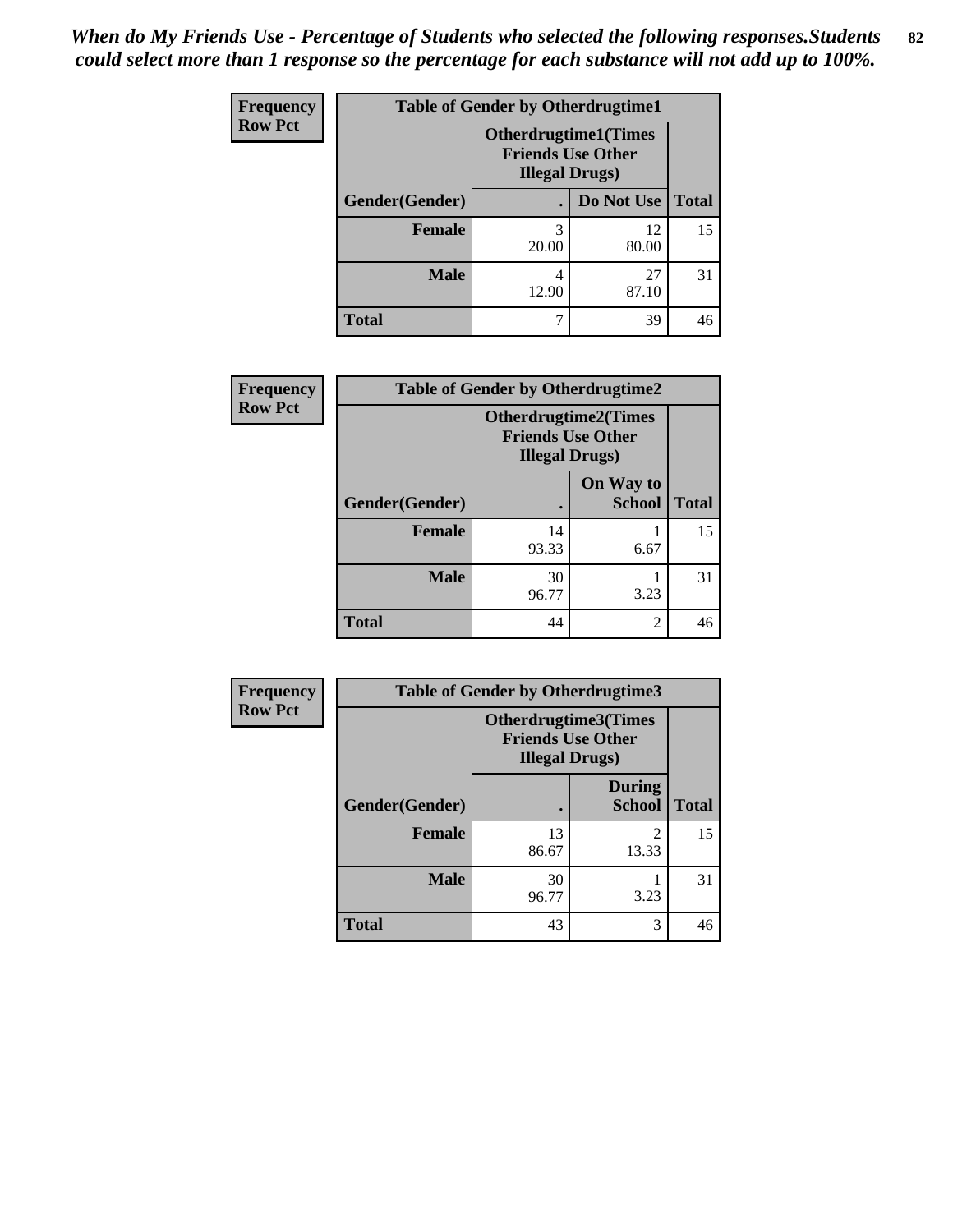*When do My Friends Use - Percentage of Students who selected the following responses.Students could select more than 1 response so the percentage for each substance will not add up to 100%.* **83**

| <b>Frequency</b> | <b>Table of Gender by Otherdrugtime4</b> |                                                    |                                                       |              |
|------------------|------------------------------------------|----------------------------------------------------|-------------------------------------------------------|--------------|
| <b>Row Pct</b>   |                                          | <b>Friends Use Other</b><br><b>Illegal Drugs</b> ) | <b>Otherdrugtime4(Times</b>                           |              |
|                  | Gender(Gender)                           |                                                    | <b>On Way</b><br>Home<br><b>From</b><br><b>School</b> | <b>Total</b> |
|                  | <b>Female</b>                            | 14<br>93.33                                        | 6.67                                                  | 15           |
|                  | <b>Male</b>                              | 29<br>93.55                                        | $\mathfrak{D}$<br>6.45                                | 31           |
|                  | <b>Total</b>                             | 43                                                 | 3                                                     | 46           |

| <b>Frequency</b> | <b>Table of Gender by Otherdrugtime5</b> |                                                                                    |            |              |
|------------------|------------------------------------------|------------------------------------------------------------------------------------|------------|--------------|
| <b>Row Pct</b>   |                                          | <b>Otherdrugtime5</b> (Times<br><b>Friends Use Other</b><br><b>Illegal Drugs</b> ) |            |              |
|                  | Gender(Gender)                           |                                                                                    | Weeknights | <b>Total</b> |
|                  | <b>Female</b>                            | 13<br>86.67                                                                        | 2<br>13.33 | 15           |
|                  | <b>Male</b>                              | 29<br>93.55                                                                        | 6.45       | 31           |
|                  | <b>Total</b>                             | 42                                                                                 | 4          | 46           |

| <b>Frequency</b> | <b>Table of Gender by Otherdrugtime6</b> |                                                                                   |                         |              |  |
|------------------|------------------------------------------|-----------------------------------------------------------------------------------|-------------------------|--------------|--|
| <b>Row Pct</b>   |                                          | <b>Otherdrugtime6(Times</b><br><b>Friends Use Other</b><br><b>Illegal Drugs</b> ) |                         |              |  |
|                  | Gender(Gender)                           |                                                                                   | Weekends                | <b>Total</b> |  |
|                  | <b>Female</b>                            | 13<br>86.67                                                                       | $\mathfrak{D}$<br>13.33 | 15           |  |
|                  | <b>Male</b>                              | 29<br>93.55                                                                       | 2<br>6.45               | 31           |  |
|                  | <b>Total</b>                             | 42                                                                                | 4                       | 46           |  |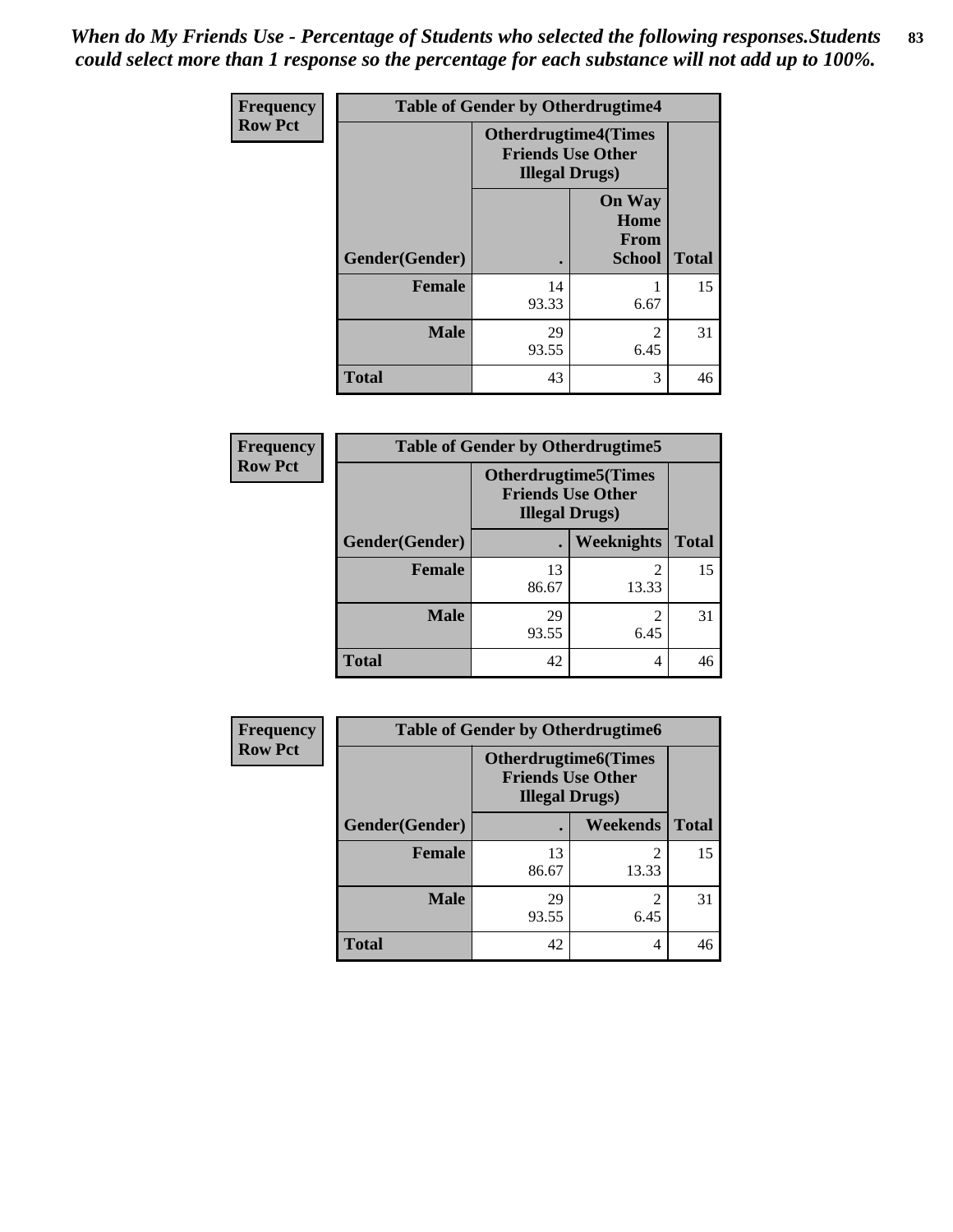## *Other Questions* **84**

| Frequency      | <b>Table of Gender by Educationalcohol</b> |                                                                                                                               |                |              |
|----------------|--------------------------------------------|-------------------------------------------------------------------------------------------------------------------------------|----------------|--------------|
| <b>Row Pct</b> |                                            | Educationalcohol(I<br>have been taught<br>about alcohol,<br>tobacco,<br>and other drugs<br>within the last year<br>at school) |                |              |
|                | Gender(Gender)                             | <b>Yes</b>                                                                                                                    | N <sub>0</sub> | <b>Total</b> |
|                | <b>Female</b>                              | 13<br>86.67                                                                                                                   | 2<br>13.33     | 15           |
|                | <b>Male</b>                                | 22<br>70.97                                                                                                                   | 9<br>29.03     | 31           |
|                | <b>Total</b>                               | 35                                                                                                                            | 11             | 46           |

| Frequency      | <b>Table of Gender by Rodedrinking</b> |                                                                                                                     |                |              |
|----------------|----------------------------------------|---------------------------------------------------------------------------------------------------------------------|----------------|--------------|
| <b>Row Pct</b> |                                        | Rodedrinking(In<br>the past 30 days I<br>have ridden in a<br>car with a driver<br>who had been<br>drinking alcohol) |                |              |
|                | Gender(Gender)                         | Yes                                                                                                                 | N <sub>0</sub> | <b>Total</b> |
|                | <b>Female</b>                          | 6.67                                                                                                                | 14<br>93.33    | 15           |
|                | <b>Male</b>                            | 10<br>32.26                                                                                                         | 21<br>67.74    | 31           |
|                | <b>Total</b>                           | 11                                                                                                                  | 35             | 46           |

| Frequency      | <b>Table of Gender by Drugsschool</b> |                                                                                                                                     |                |              |
|----------------|---------------------------------------|-------------------------------------------------------------------------------------------------------------------------------------|----------------|--------------|
| <b>Row Pct</b> |                                       | <b>Drugsschool</b> (During<br>the past 12 months,<br>I have been offered,<br>sold,<br>or given illegal drugs<br>on school property) |                |              |
|                | Gender(Gender)                        | Yes                                                                                                                                 | N <sub>0</sub> | <b>Total</b> |
|                | <b>Female</b>                         | 6.67                                                                                                                                | 14<br>93.33    | 15           |
|                | <b>Male</b>                           | 7<br>22.58                                                                                                                          | 24<br>77.42    | 31           |
|                | Total                                 | 8                                                                                                                                   | 38             | 46           |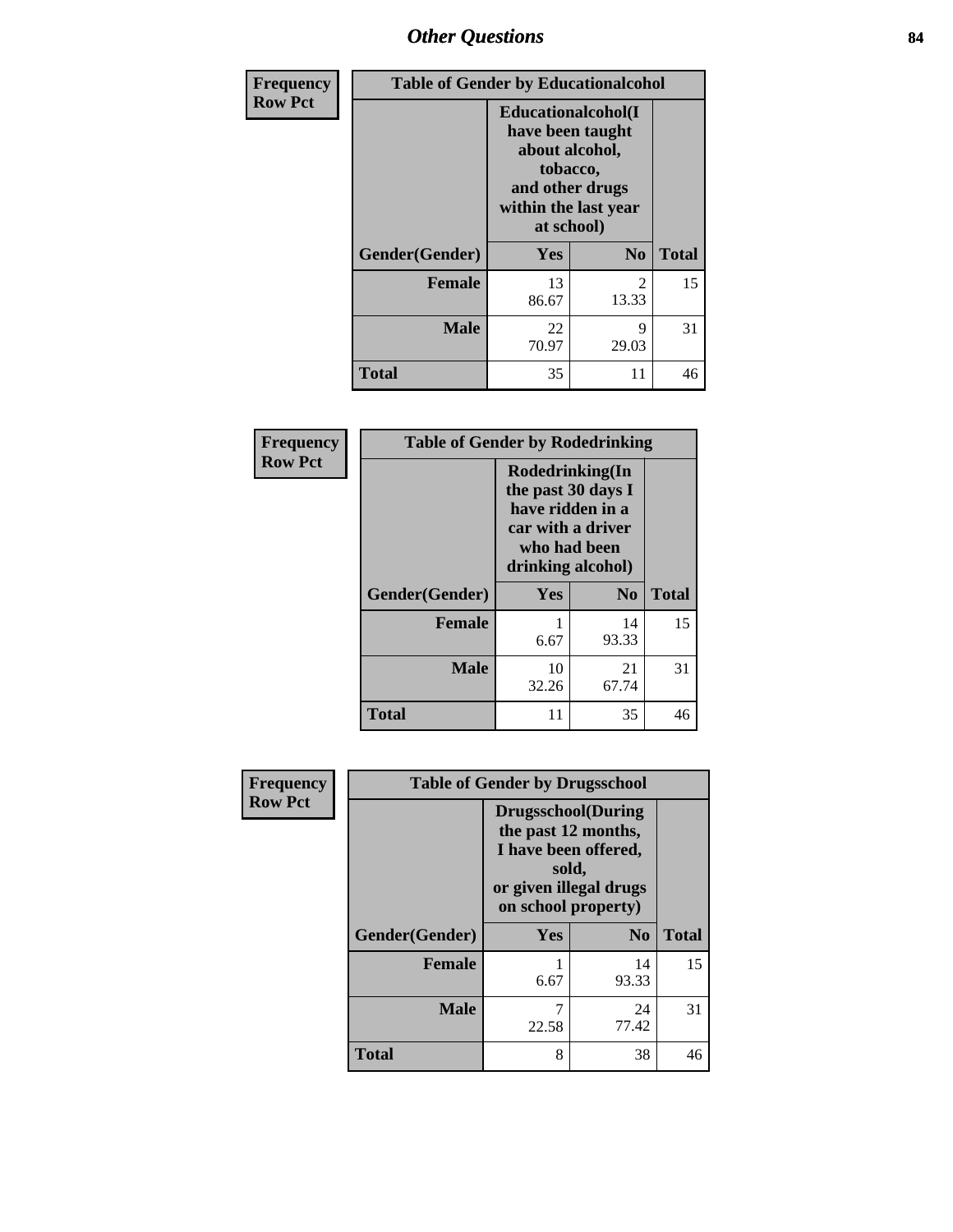*Other Questions* **85**

| <b>Frequency</b> | <b>Table of Gender by Bingedrinking</b> |                                                                                                                       |                   |                   |                        |              |
|------------------|-----------------------------------------|-----------------------------------------------------------------------------------------------------------------------|-------------------|-------------------|------------------------|--------------|
| <b>Row Pct</b>   |                                         | <b>Bingedrinking</b> (I have<br>drunk five or more<br>drinks of alcohol at one<br>sitting during the last<br>30 days) |                   |                   |                        |              |
|                  | Gender(Gender)                          | 0<br><b>Days</b>                                                                                                      | 1 or<br>2<br>days | 3 to<br>5<br>days | 20<br>to<br>29<br>days | <b>Total</b> |
|                  | <b>Female</b>                           | 14<br>93.33                                                                                                           | $\Omega$<br>0.00  | 6.67              | 0<br>0.00              | 15           |
|                  | Male                                    | 29<br>93.55                                                                                                           | 3.23              | 0<br>0.00         | 3.23                   | 31           |
|                  | <b>Total</b>                            | 43                                                                                                                    |                   |                   |                        | 46           |

| Frequency      | <b>Table of Gender by Educationaids</b> |                                                                                                 |                |              |  |
|----------------|-----------------------------------------|-------------------------------------------------------------------------------------------------|----------------|--------------|--|
| <b>Row Pct</b> |                                         | <b>Educationaids</b> (I<br>have been taught<br>about HIV/AIDS<br>at school in the<br>past year) |                |              |  |
|                | Gender(Gender)                          | <b>Yes</b>                                                                                      | N <sub>0</sub> | <b>Total</b> |  |
|                | <b>Female</b>                           | 14<br>93.33                                                                                     | 6.67           | 15           |  |
|                | <b>Male</b>                             | 24<br>77.42                                                                                     | 7<br>22.58     | 31           |  |
|                | <b>Total</b>                            | 38                                                                                              | 8              | 46           |  |

| Frequency      | <b>Table of Gender by Suicideconsider</b> |                 |                |              |
|----------------|-------------------------------------------|-----------------|----------------|--------------|
| <b>Row Pct</b> |                                           | Suicideconsider |                |              |
|                | Gender(Gender)                            | Yes             | N <sub>0</sub> | <b>Total</b> |
|                | <b>Female</b>                             | 6.67            | 14<br>93.33    | 15           |
|                | <b>Male</b>                               | 16.13           | 26<br>83.87    | 31           |
|                | <b>Total</b>                              | 6               | 40             | 46           |